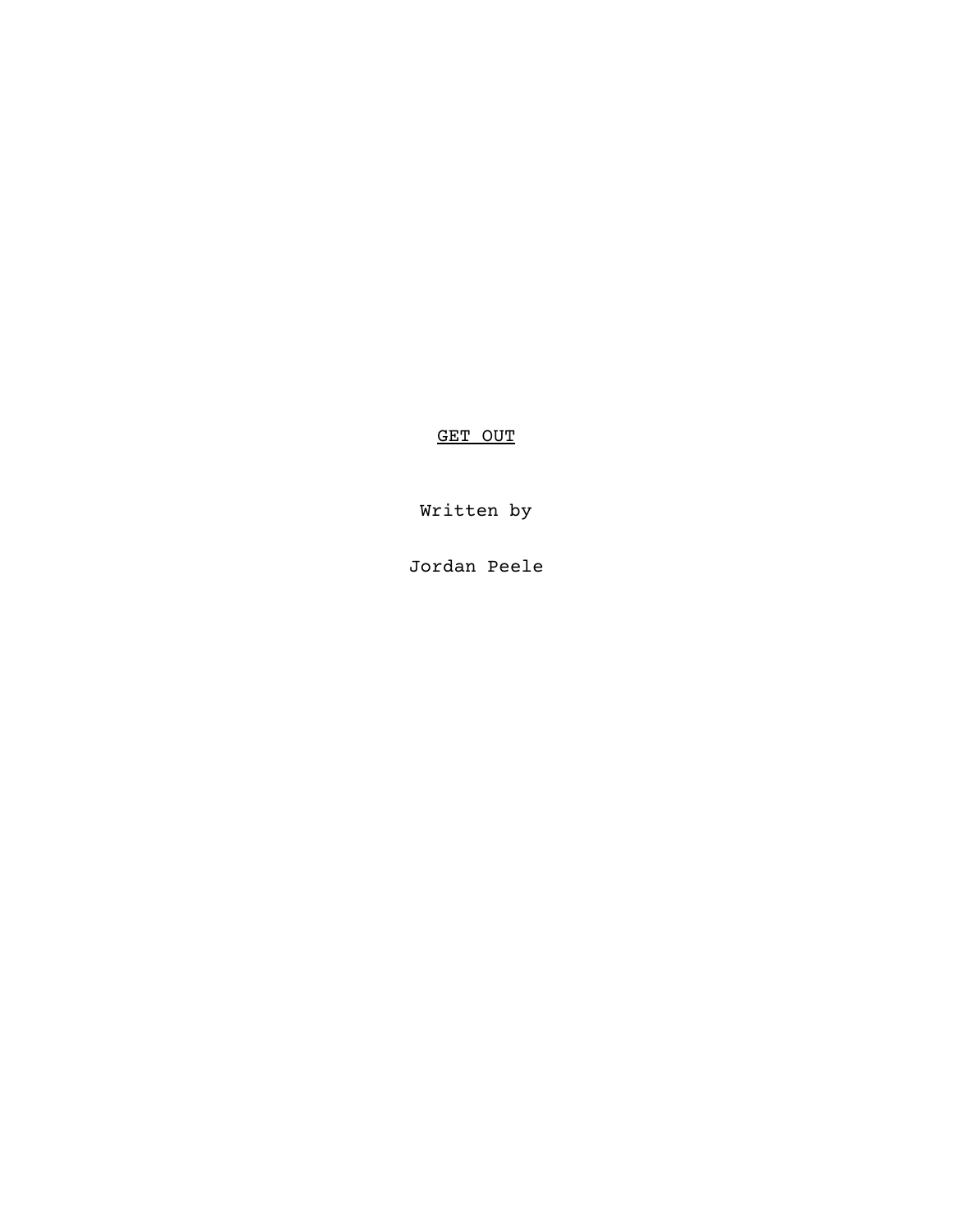I appeal to you therefore, brothers, by the mercies of God, to present your bodies as a living sacrifice, holy and acceptable to God, which is your spiritual worship. Do not be conformed to this world, but be transformed by the renewal of your mind, that by testing you may discern what is the will of God, what is good and acceptable and perfect. -Romans 12:1-2

EXT. THE SHAW'S HOUSE - FRONT LAWN - NIGHT

A perfect suburban house with bay windows and a front lawn. The SHAW family. Caucasian and warm - RICHARD, 34; NANCY, 30; JOSHUA, 6; and MAY, 4 - eat dinner inside. Richard reads something on his tablet illuminating his face.

> JOSHUA Which one are we going to?

RICHARD The one in Orlando.

NANCY Disney World.

JOSHUA Tony said that Mickey is not really Mickey; it's someone else in there.

RICHARD Mickey's Mickey.

EXT. SUBURBAN STREET - NIGHT

ANDRE, 29, an African-American man runs down the sidewalk in sweats. He listens to jazz on his phone. The music stops. He stops running and checks his phone.

ANDRE

Damn.

He's right in front of the Shaw's house. He glances inside. The Shaw's seem normal and content. Andre smiles.

A motion detecting security light floods the lawn.

INT. THE SHAW'S HOUSE - DINING ROOM - CONTINUOUS

Richard looks up from his table to see Andre standing there. The rest of the family doesn't notice. Nancy tends to May, who SQUIRMS in her chair. Richard watches Andre protectively.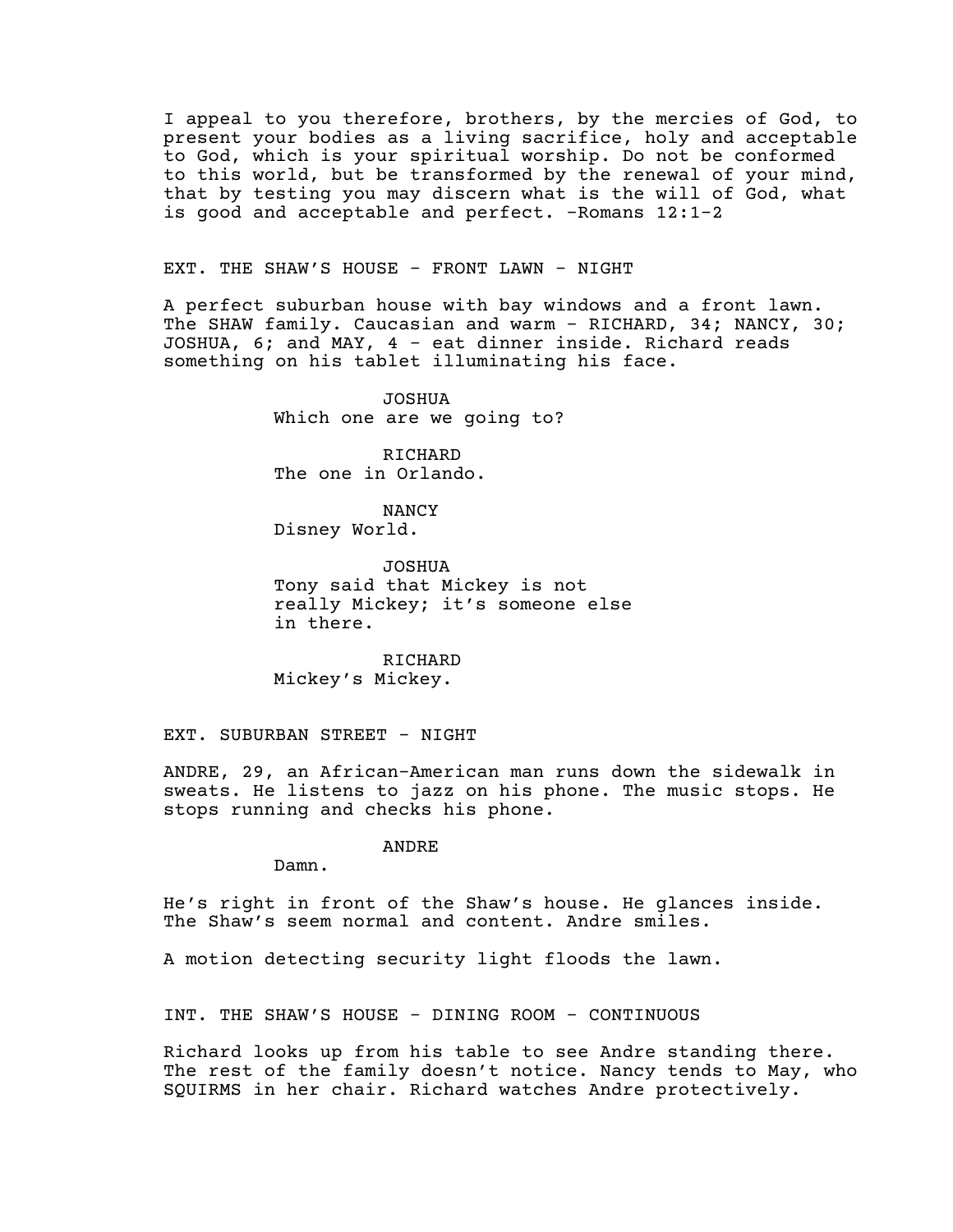JOSHUA

Also, Tony said he saw a chef Mickey and a normal Mickey.

NANCY He must have changed his clothes for work.

EXT. SUBURBAN STREET - CONTINUOUS

Andre walks on. It's getting dark. He is suddenly very alone.

A vintage creme-colored Porsche Boxter with tinted windows and a roof CREEPS up on the street behind Andre. It's following him.

INT. SPORTS CAR - CONTINUOUS

Driver's POV watching Andre. His BREATH ECHOES deep and tinny as if it were into a coffee can. Through the car's system we hear an English to French language tutorial recording.

> TUTORIAL Pardon me. Where is the nearest restaurant? Pardonnez-moi. Ou est le restaurant le plus proche?

The driver doesn't repeat.

EXT. SUBURBAN STREET - CONTINUOUS

Andre, feeling followed, stops to tie his shoe. The car also stops. Andre waves at the unseen DRIVER. There is no response. The ENGINE PURRS.

Andre begins walking again. The car begins slowly too. Andre stops again. The car does too. Andre peers through the windshield but can't see through the tint.

> ANDRE Can I help you...?

No response.

ANDRE (CONT'D) I'm new to the area. I just moved here... Down on Evergreen...

Nothing. Did I do something wrong? 'Cause--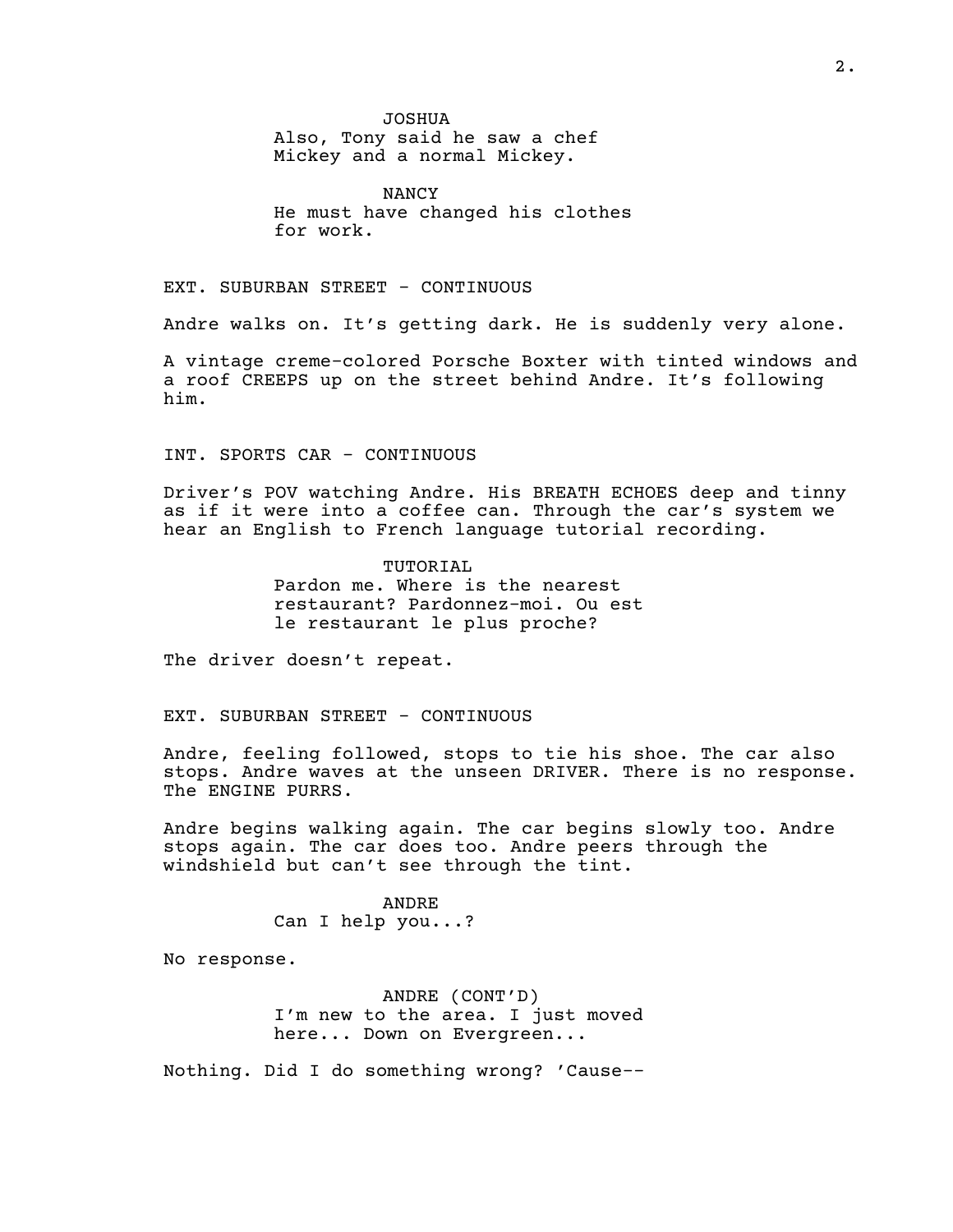# INT. SPORTS CAR - CONTINUOUS

Driver's POV. Andre continues to talk, but isn't heard.

TUTORIAL Can you show me the nearest bathroom? Pouvez-vous me montrer la salle de bain la plus prouche?

EXT. SUBURBAN STREET - CONTINUOUS

Andre hears nothing from inside.

ANDRE (under his breath) This is some shit right here.

Andre begins walking. The car creeps alongside him. After a few steps, Andre stops again. The car stops. Andre laughs.

> ANDRE (CONT'D) Wait a minute. I know you? You messing with me right?..Come on.

No response. He realizes it's not a friend.

ANDRE (CONT'D) You know this could be considered stalking and harassment. Plus, you're sitting in a deadly weapon so that's some felony-type shit right there.

No response.

ANDRE (CONT'D) What?!? Say something then.

No response. Andre can't hide his anger anymore. He starts walking the other direction. The car backs up, following Andre in reverse.

> ANDRE (CONT'D) (to himself) Calm down, Andre. Don't do it. Don't let him get to you.

After a few more steps...

ANDRE (CONT'D)

Fuck.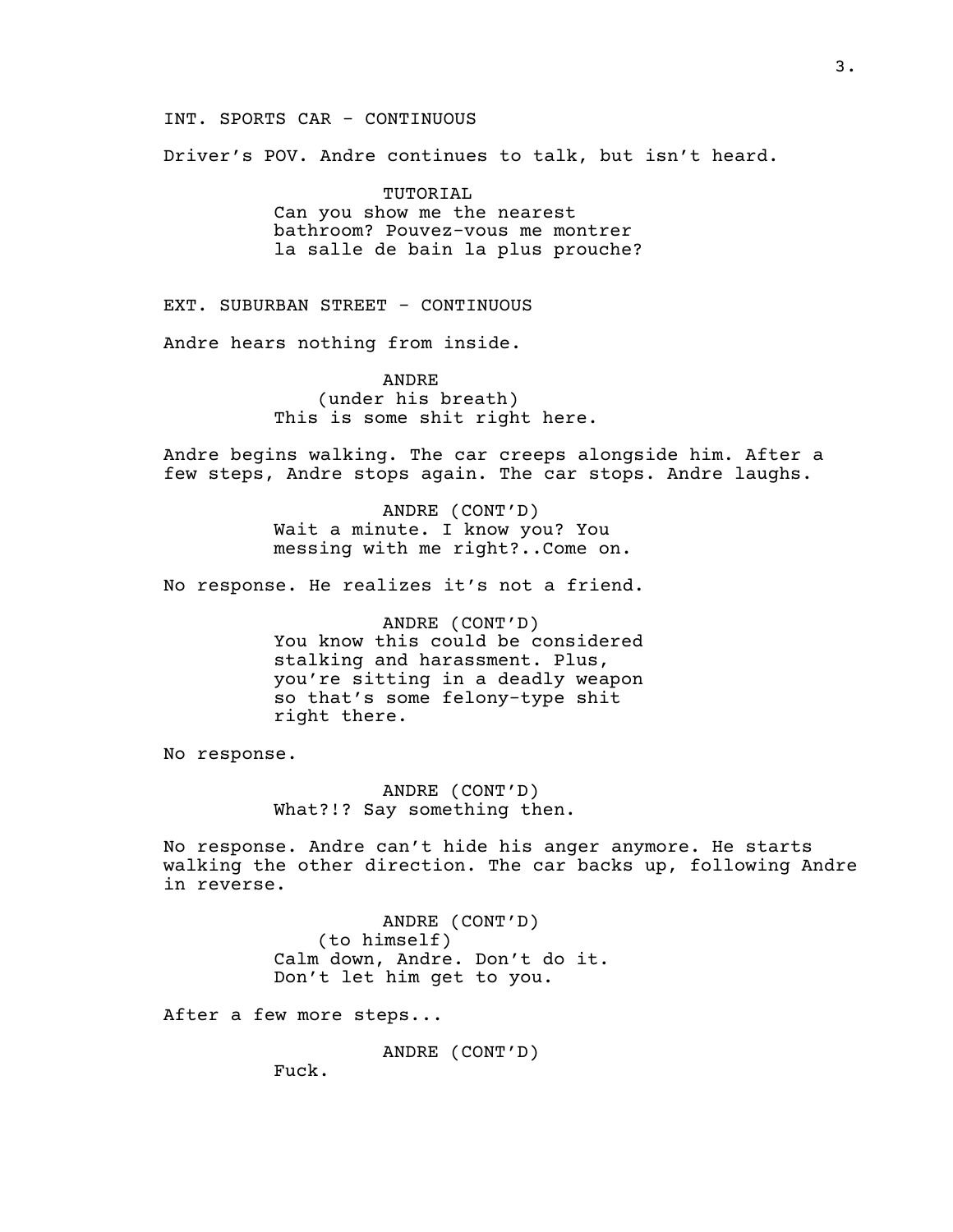Andre, fed up, stops. He approaches the passenger's side window and bangs on it.

> ANDRE (CONT'D) I'm from Brooklyn, man. If you wanna do something, then let's do something. I'm ready..! Hey, I'm talkin' to you!!!

INT. SPORTS CAR - CONTINUOUS

Driver's POV. Andre bangs on the window.

EXT. SUBURBAN STREET - CONTINUOUS

Andre bangs harder on the window three times. The car's passenger-side window rolls down.

> TUTORIAL Can you help me find a hotel? Pouvez-vous m'aider a trouver mon hotel?

Andre's expression goes from anger to terror. The driver wears a tubular metal medieval knight's helmet with slanted rectangular eye holes.

ANDRE

Shit.

The driver raises a gun with a silencer on it. Andre turns to run but is shot in the back. Stunned, Andre stumbles towards the Shaw's house. The driver exits the car and follows him.

> TUTORIAL (From inside the car) Can you please call the police? Pouvez-vous s'il vous plait appelez la police?

EXT. THE SHAW'S HOUSE - FRONT LAWN - CONTINUOUS

Andre falls in front of the Shaw's lawn. A dart sticks out of his back. He reaches towards the Shaw family. The masked driver approaches calmly Andre drags himself toward the house as everything blurs around him.

> ANDRE (weakly) Help

Andre passes out as the security light floods the lawn again.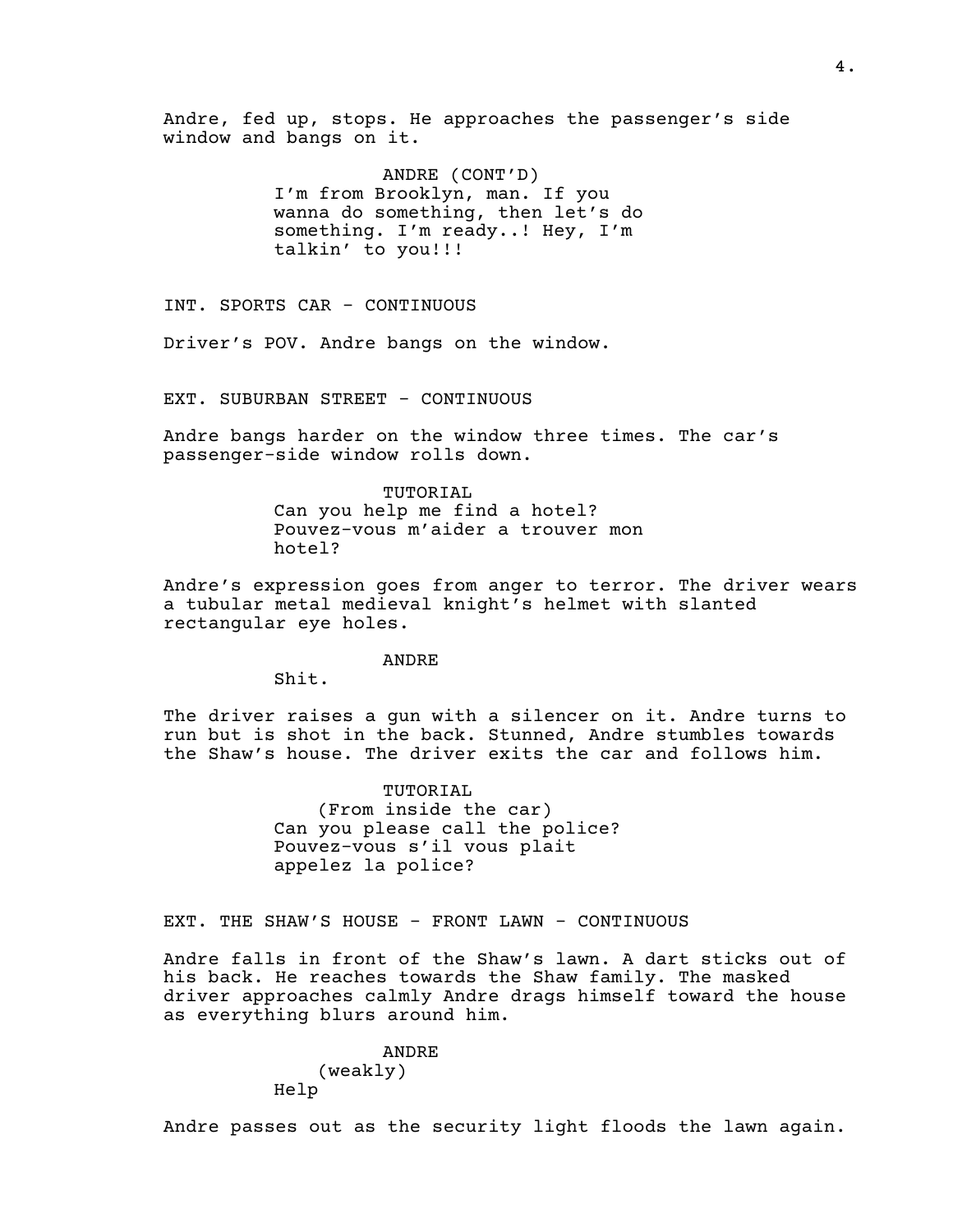INT. THE SHAW'S HOUSE - DINING ROOM - CONTINUOUS

The Shaw family eats while Andre lays on their front lawn. This time Richard, buried in his tablet, doesn't notice. the driver lift Andre's limp body and carries him to his car.

> JOSHUA Tony said Mickey's face doesn't move.

RICHARD That's right. Mickey's always happy.

EXT. SUBURBAN STREET - CONTINUOUS

The driver carries Andre to the car.

JOSHUA (O.S.)

Why?

RICHARD (O.S.) Because he hasn't aged in 100 years.

The driver plops Andre in the padded trunk. He gets in his car and drives off.

TITLE CARD:

"Get Out"

EXT. BROOKLYN PARK SLOPE - DAWN

The sun rises over the city. Autumn. Beautiful.

INT. BROOKLYN LOFT - LIVING ROOM - MORNING

We move slowly through the small but clean apartment. The walls are decorated with fascinating urban photography.

INT. BROOKLYN LOFT - BATHROOM - MORNING

CHRIS WASHINGTON, 26, a handsome African-American man shuts the medicine cabinet. He's shirtless and naturally athletic. He scrutinizes his reflection with a touch of vanity.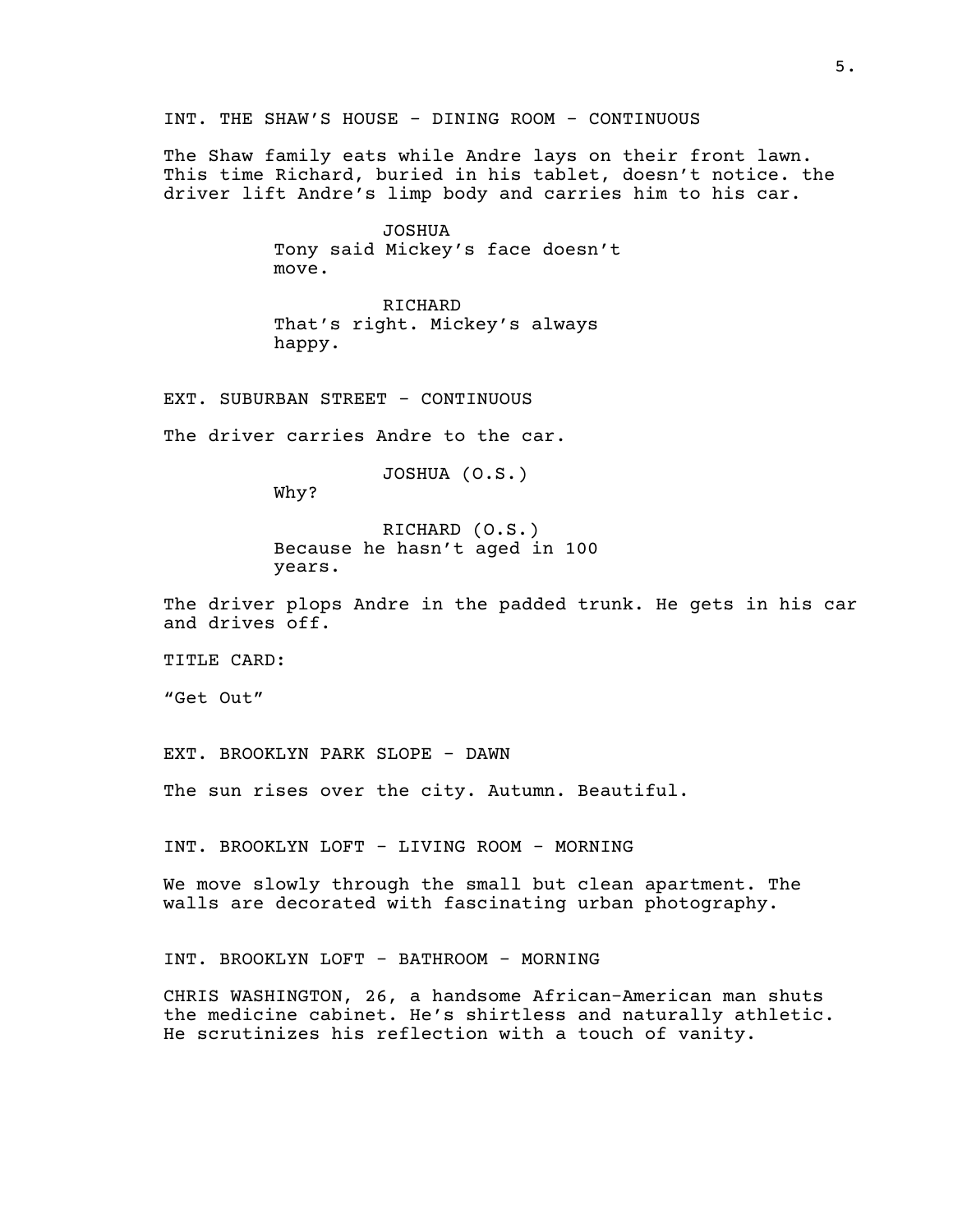INT. STARBUCKS COUNTER - MORNING

ROSE ARMITAGE, 28 - Caucasian, brunette with freckles - cool and beautiful like an old Summer Camp crush. Rose looks at pastries through the glass. She can't help but smile.

INT. BROOKLYN LOFT - BATHROOM - MORNING

Chris spreads shaving cream onto his face and shaves. He postures a little then nicks himself on the neck. He smirks; deserved that.

INT. BROOKLYN LOFT - LIVING ROOM - MORNING

Chris, clothed, looks out his window through a professional camera. He flips through some striking urban images on the digital display much like the ones framed around his apartment. He is a very talented photographer.

Sid, a small black dog, watches him. The BUZZER RINGS.

INT. BROOKLYN BUILDING - HALLWAY. MORNING

Chris opens the door. Rose stands outside the apartment with her hands full. She has two coffees and two bags of pastries. Chris smirks.

> ROSE I couldn't decide...

He takes the coffee tray and pulls her inside. They kiss.

INT. BROOKLYN LOFT - LIVING ROOM - MORNING

Rose and Chris have coffee and sweets by the window. The small mound of pastries sits on the coffee table. SID lays on her lap. She strokes him. It's a perfect morning.

> ROSE Poor thing. Do you even pet him?

CHRIS Are you kidding me? When you're not here that dog gets the best fuckin' pets of his life.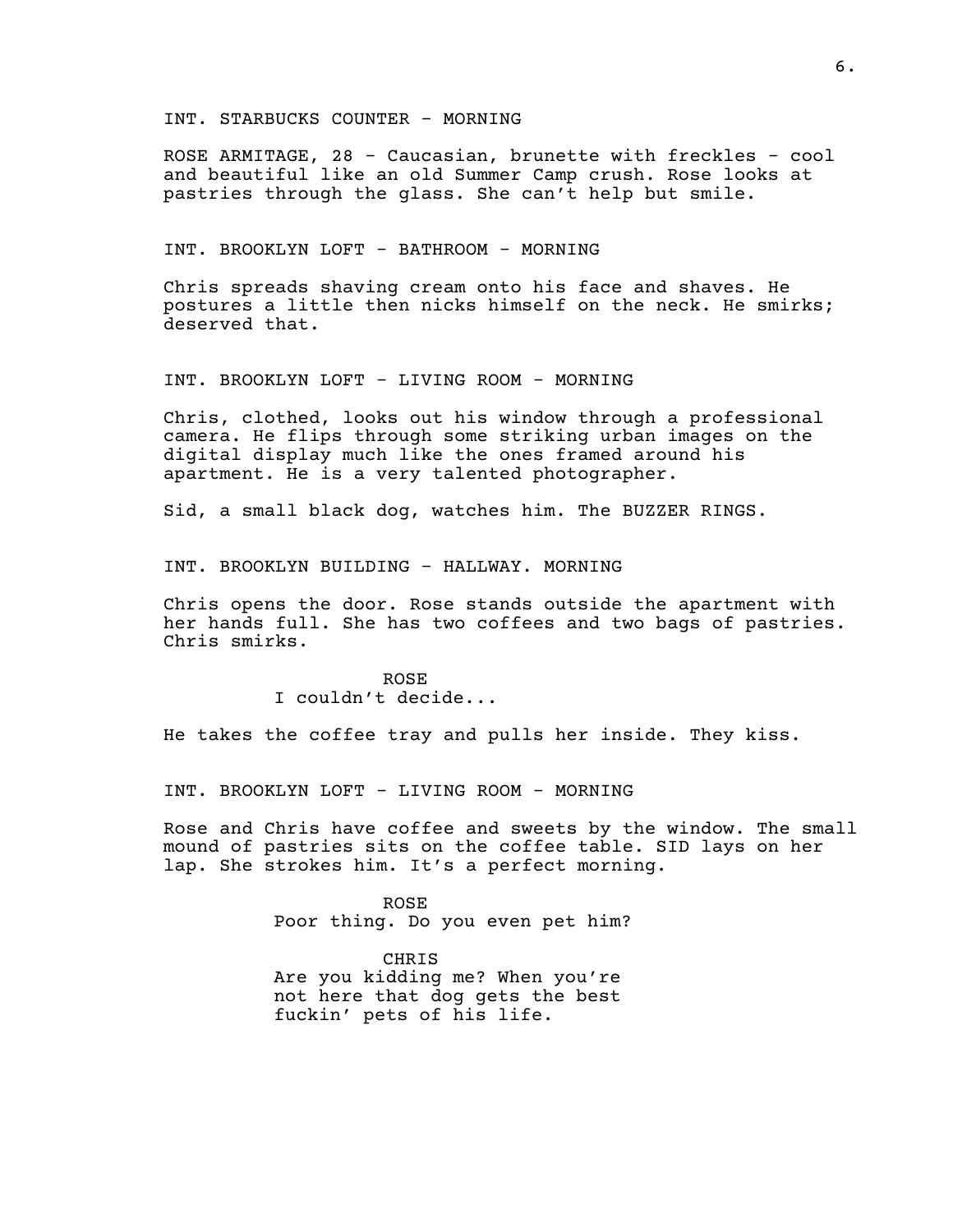ROSE So, how come whenever I come over, he acts like he's been totally neglected.

CHRIS 'Cause he know he's got you wrapped around his little paw.

ROSE oh, really?

# CHRIS

Yeah.

Chris picks up her foot sweetly and massages it. She melts.

INT. BROOKLYN LOFT - CHRIS' BEDROOM - DAY

Chris packs a small bag of luggage. Rose lays on the bed.

ROSE Toothbrush... Deodorant...

CHRIS Check... Check....

Chris puts a cigarette in his mouth. Rose pops up and grabs the cigarette from his mouth and breaks it. Chris tries to feign incredulousness but is amused.

> CHRIS (CONT'D) I'm not gonna have one the whole weekend.

ROSE You quit, remember?

CHRIS I'm nervous.

ROSE Why? They're going to love you.

CHRIS Yeah? How do you know?

ROSE Let's see, you're smart, sweet, handsome, creative... You're you.

CHRIS

Good answer.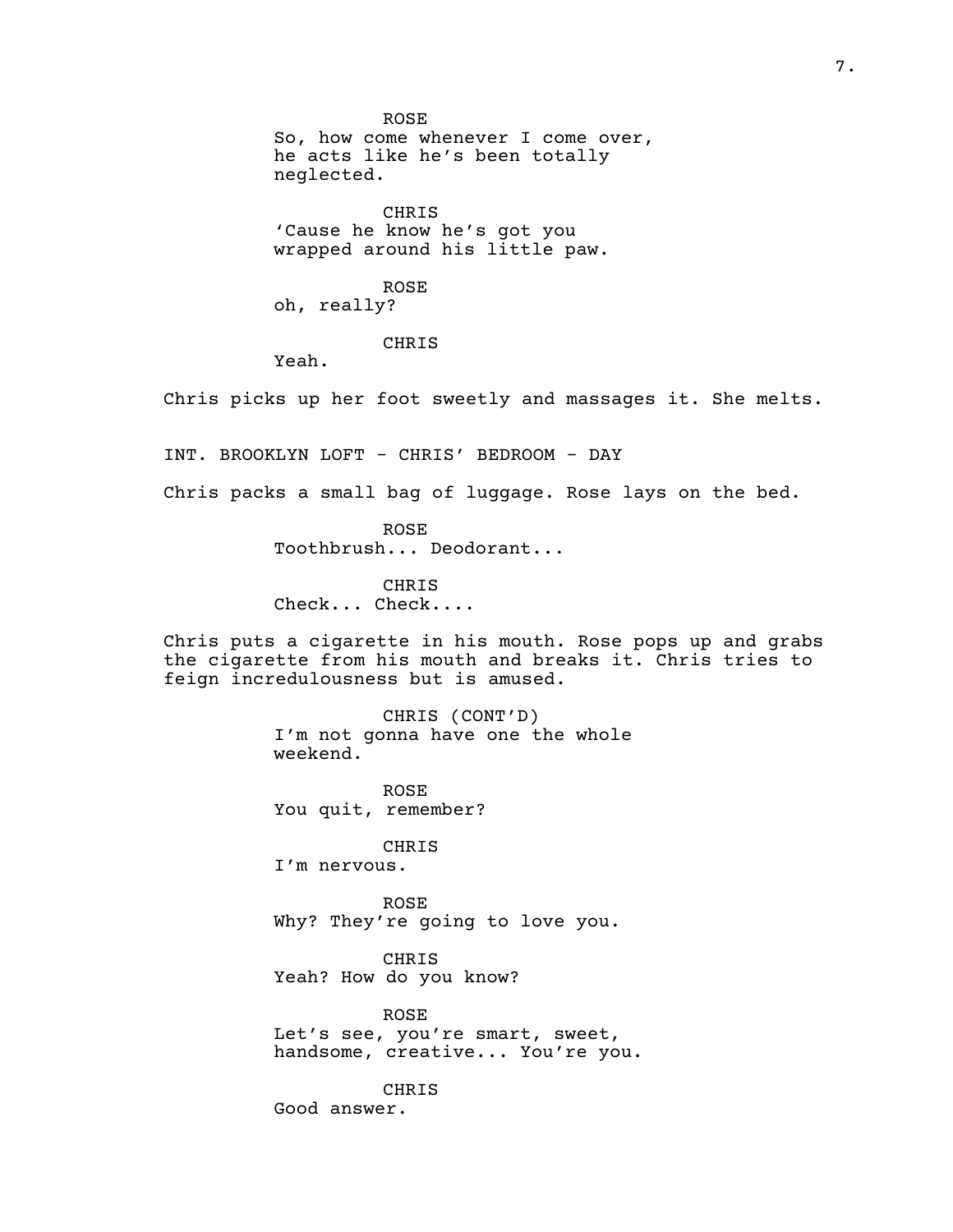Chris packs in silence for a moment. CHRIS (CONT'D) Do they know I'm black? Rose is taken aback by the question. ROSE I don't think so. Why? Should they? CHRIS Seems like you might give them a heads up. ROSE Really? Like "Mom, Dad, my black boyfriend is coming up for the weekend"? CHRIS You said, I'm the first black guy you'd ever dated. ROSE Yeah...? CHRIS So this is uncharted territory for them. Rose embraces him. ROSE Baby, it's fine. My dad would legit vote for Obama a third time he could. Yes, he will want to talk to you about it, and that will be embarrassing, but they're gonna love you. I promise. Chris nods. She kisses his neck and pulls him to the bed. INT. BROOKLYN LOFT - LIVING ROOM - DAY Chris turns on the TV for Sid. He and Rose stand by the front door about to leave. CHRIS Bye.

> ROSE See you soon.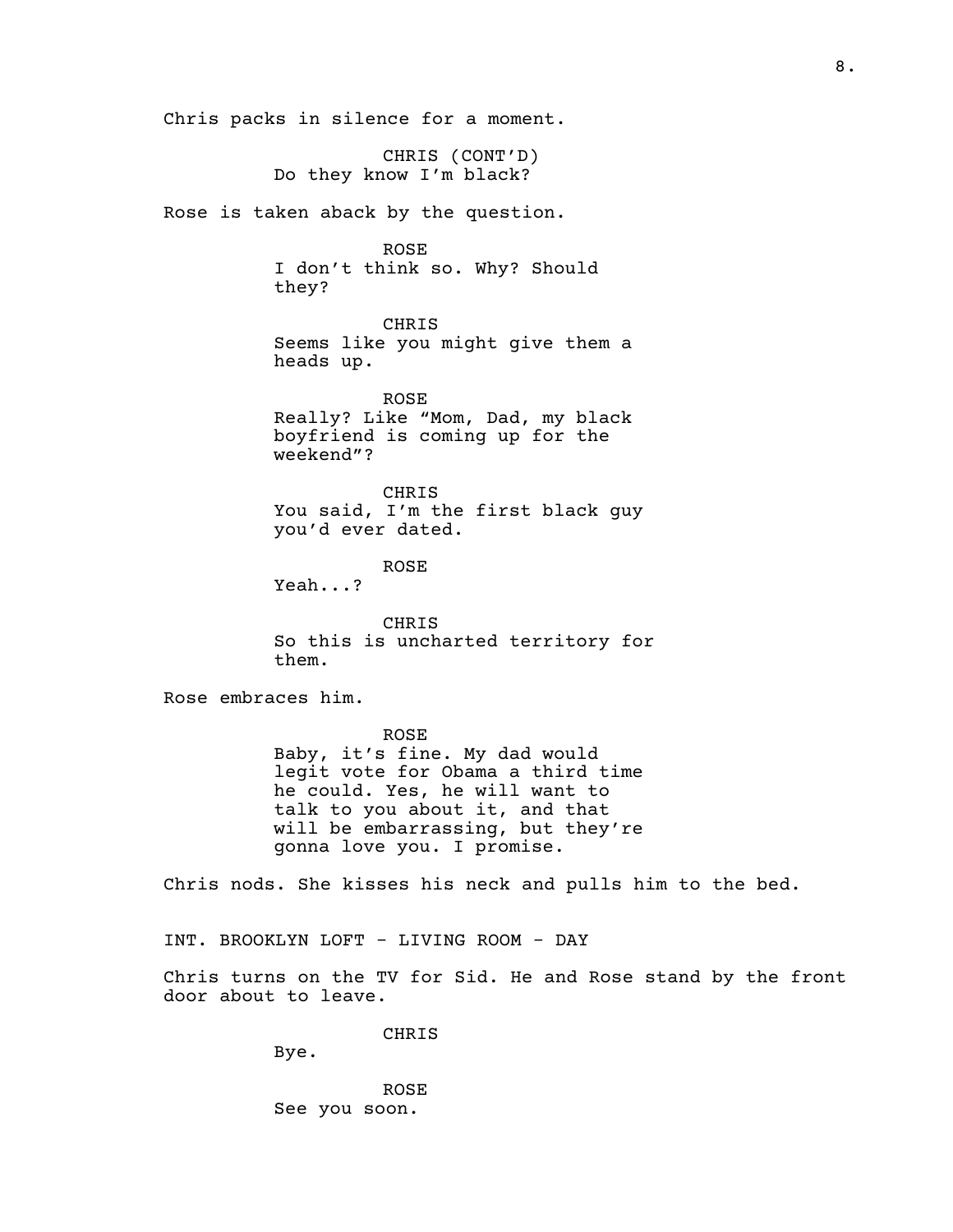EXT. BROOKLYN NEIGHBORHOOD STREET - DAY Chris puts his luggage in the trunk and enters the passenger's side of a shiny white BMW X5. INT. BROOKLYN NIEGHBORHOOD STREET - PARKED CAR - CONTINUOUS Rose sits in the driver's seat. Chris gets in the passenger seat. Her car is a mess. CHRIS How do they even let you in a hospital? ROSE Shut up. I'm very sanitary at work. She moves some fast food wrappers to the back seat. ROSE (CONT'D) You ready? CHRIS Yeah. You? ROSE Oh, wait. She raises her phone and takes a selfie of the two of them. ROSE (CONT'D) Ready. Chris puts his hand on her leg, and they drive off. EXT. NEW YORK - CITY - CONTINUOUS The car leaves the city. EXT. RURAL ROAD - BIRD'S-EYE VIEW - DAY We soar over the car as it drives through the beautiful countryside; a road flanked by woods.

Rose blows Sid a kiss and they leave.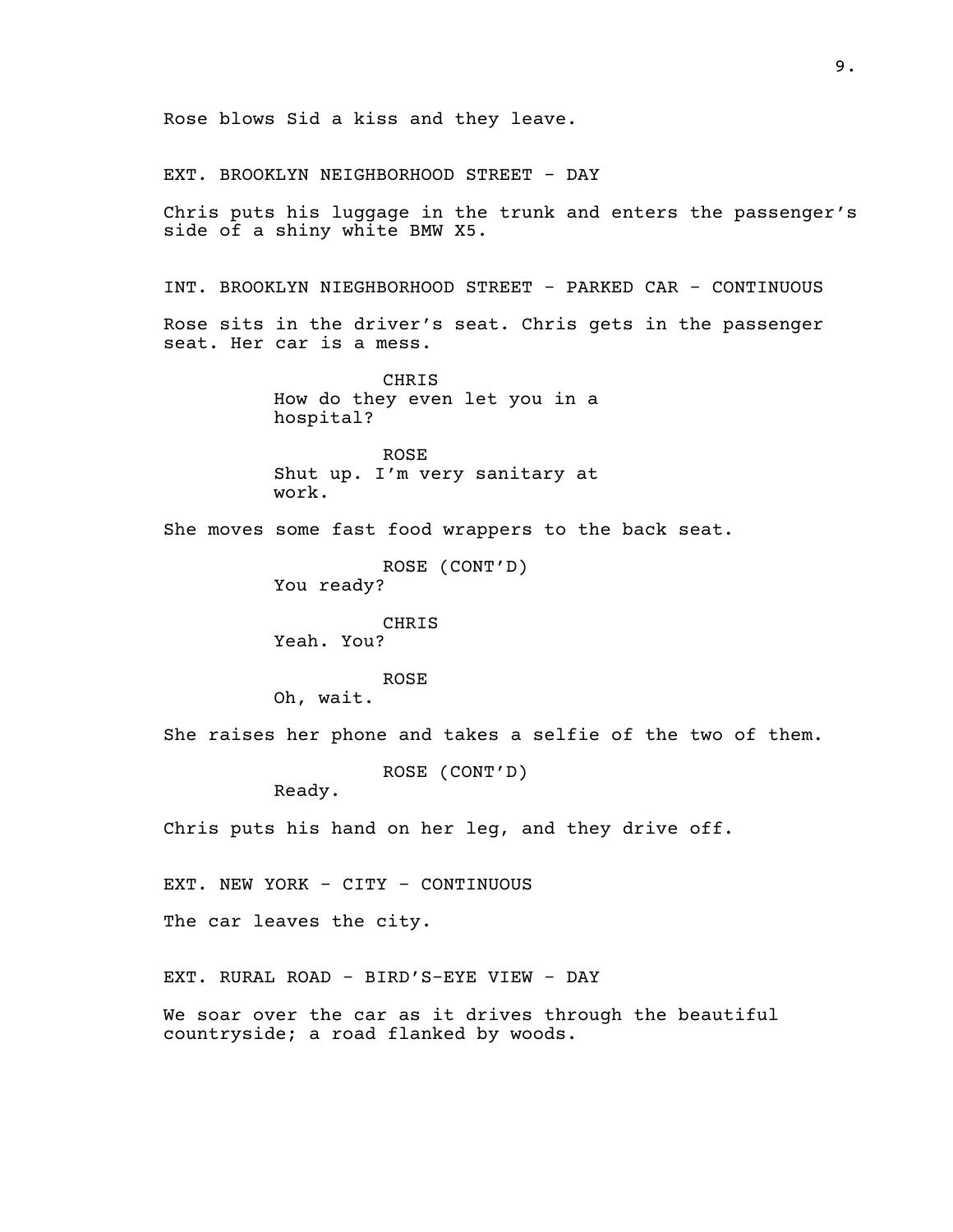INT. ROSE'S CAR - DAY Rose hums. Chris, in the passengers seat, looks through his camera at the passing trees. He snaps a test shot. CHRIS How long has it been? ROSE 10 months, so a year basically; longest I've ever been away. Chris takes out another cigarette. Rose promptly grabs it and opens the window. CHRIS Whoa... whoa!! Come on! I'm a grown man. If a man says he wants a cigarette, a man should be able  $\text{too}-$  -She throws it out the window. CHRIS (CONT'D) Okay, so that's like a dollar. You basically just throwin' dollars out the window. ROSE You shouldn't have bought them. CHRIS I didn't buy them. Rod... Shit. ROSE What? CHRIS I almost forgot Rod. EXT. LAGUARDIA AIRPORT - OUTSIDE THE TERMINAL - DAY ROD WILLIAMS, 26, African American, a stocky TSA agent smokes a cigarette. His cell phone rings. ROD

'Sup?

INTERCUT WITH: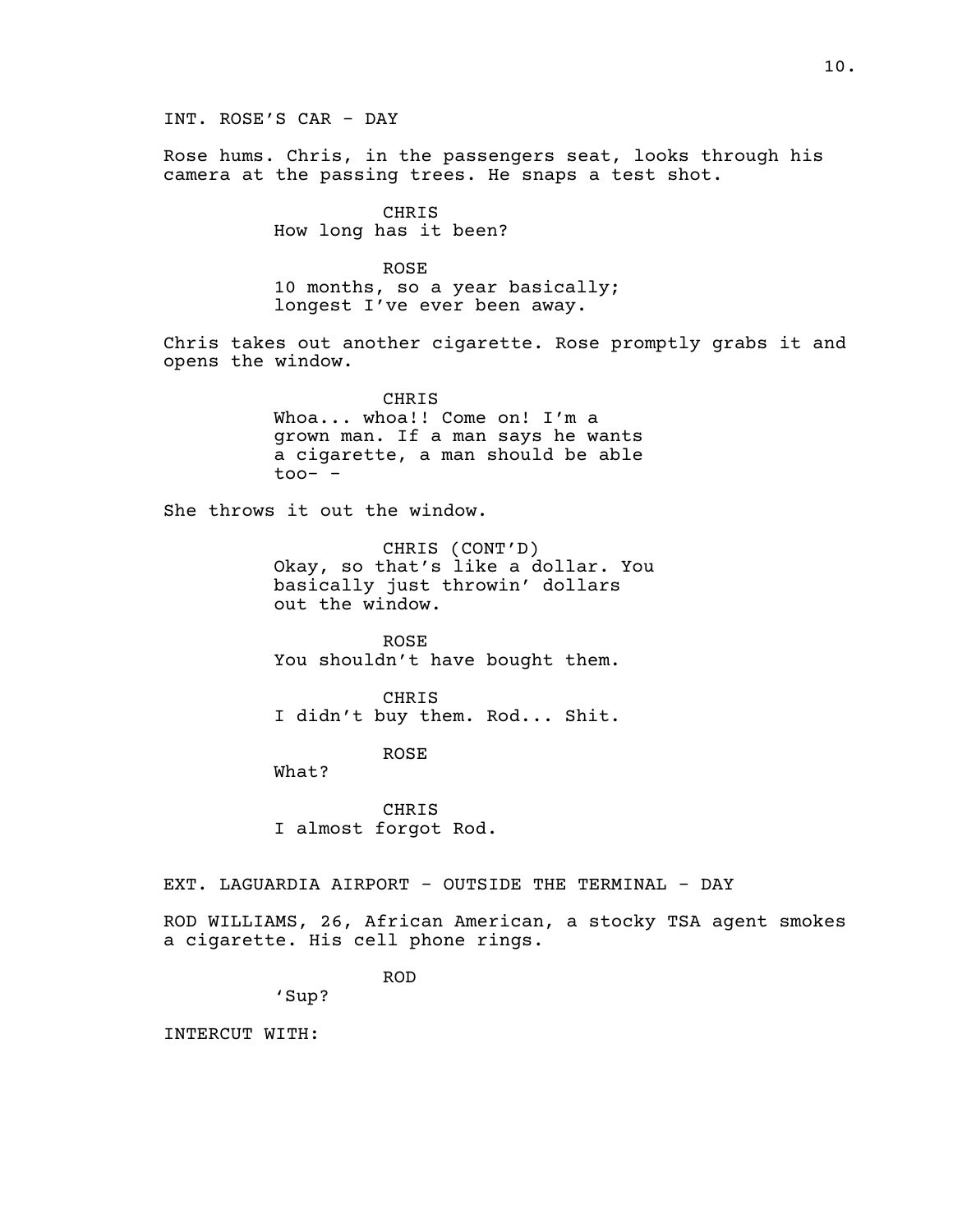# INT. ROSE'S CAR - DAY

Chris sits in the passenger seat and talks on the cell phone.

CHRIS Hey. You at work?

ROD Yeah. How I'm gonna get in trouble for following standard procedure? Fuckin' Gary out here thinkin' just because a bitch old, she can't hijack an airplane.

Chris laughs.

ROD (CONT'D) Like you can't hide a bomb in a wheelchair? Watch, Chris, the next 9/11 is gonna be on some geriatric shit.

CHRIS Look, man, real quick. You good to watch Sid this weekend right?

ROD What? You think I forgot? Damn 'C', give your boy a little credit. I don't forget shit; you do.

CHRIS You're right. My bad.

ROD Apology accepted. How's 'Lil Miss Rosie?

CHRIS She's good.--

Rose takes the phone.

ROSE

Hi, Rod.

ROD Whattup babygirl? You better bring my boy back in one piece.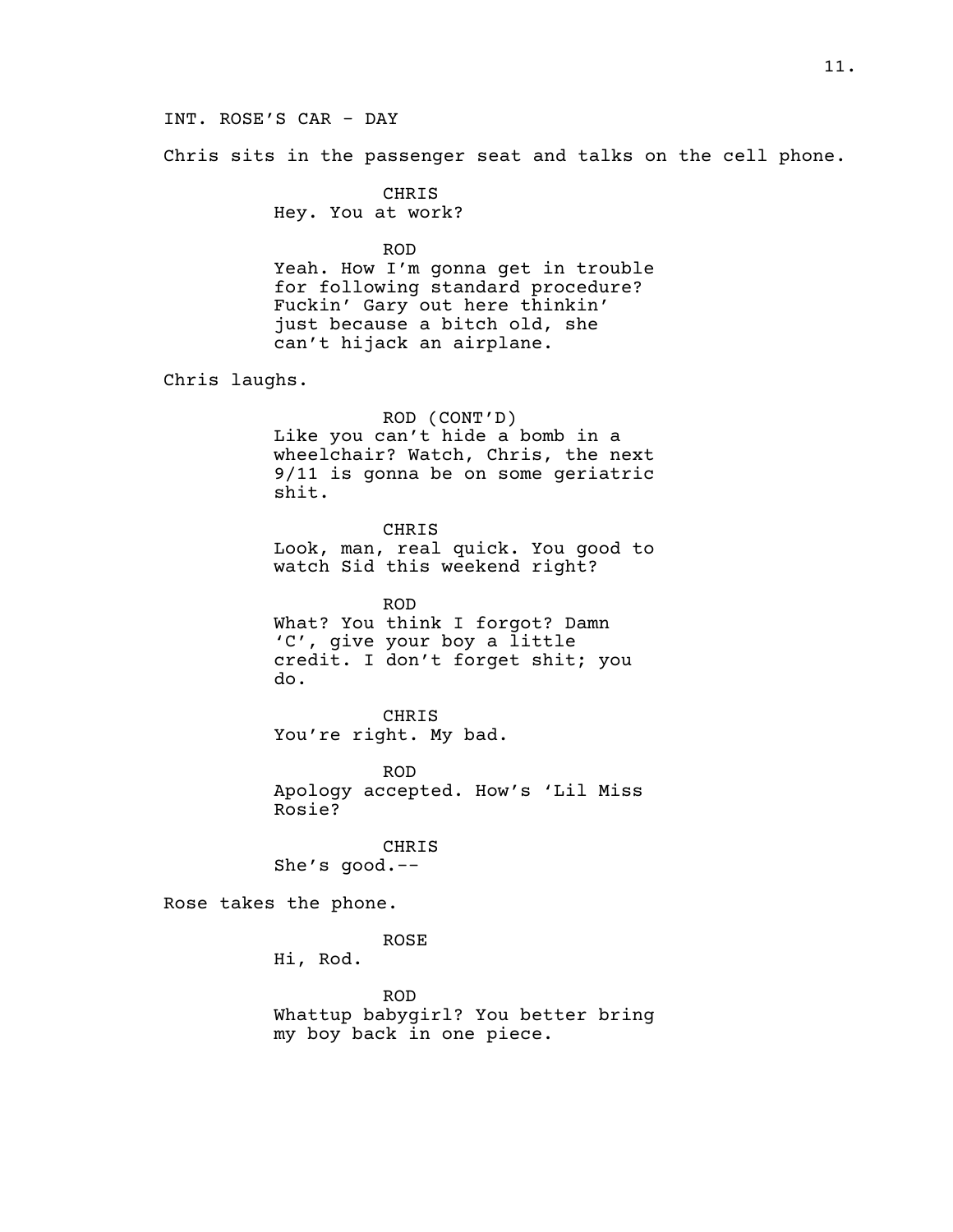ROSE I don't even know what that means but yes I promise. ROD You know you picked the wrong guy though right? ROSE It's not too late for us is it? Chris takes the phone back. CHRIS Okay, get your own girl. ROD Damn, I never seen you like this. Meeting the family and everything? What does she do lick your ass? CHRIS No! What the fuck is wrong with you? ROD That's it! First girl licks your ass and you done. Just... Rod makes a WHIPPING SOUND. CHRIS You need help. ROD Yeah I do. I need your girl to introduce me to one of her freaky deaky boarding school friends. CHRIS (laughing) I'll see what I can do. Oh, and I'll kick you some cash for watching Sid. ROD Come on, son! I don't need your money. I got you! CHRIS Thanks, man. ROD You better not come back all bougie on me tho--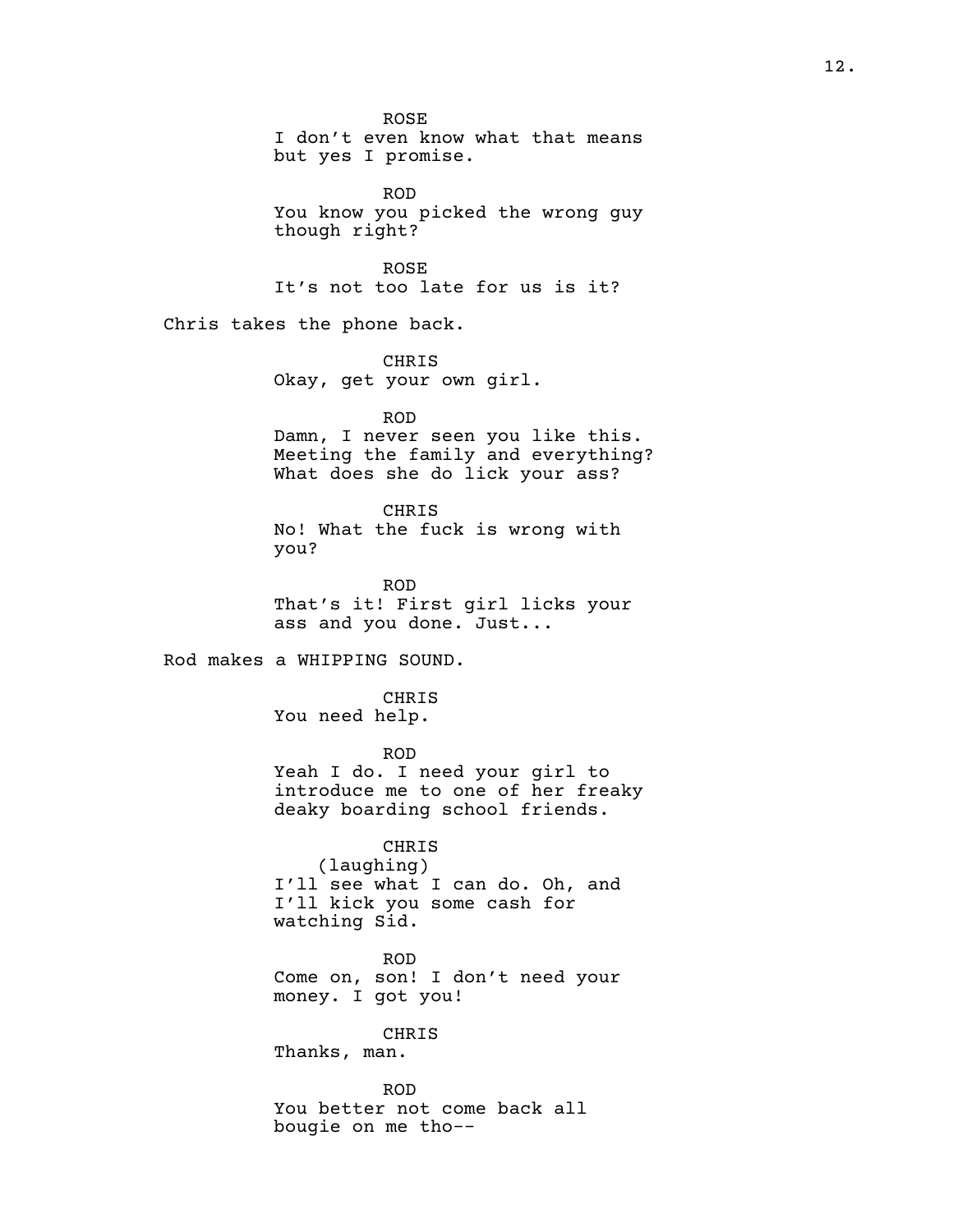Chris hangs up. He gives Rose a look.

ROSE What..? Settle down. You know I'm yours.

After a beat he puts another cigarette in his mouth.

ROSE (CONT'D)

No!

CHRIS

Last one!

She goes for it. He dodges playfully and tickles her causing her to cackle.

A shadow darts across the road in front of the hood of the car. It's hind legs SMACK the hood of the car with a loud THWAT-THWAT. It's propelled into the woods at an awkward angle. The CAR SCREECHES to a halt.

Chris and Rose breathe hard for a few moments of shock.

ROSE

Fuck!

CHRIS You okay?

ROSE Yeah. You?

CHRIS Yeah. That scared the shit out of me.

EXT. RURAL ROAD - CONTINUOUS

Rose gets out of her car and inspects the damage. Chris gets out as well. There's a small bloody dent in the hood.

ROSE

Fuck!!!

Chris looks back in the direction of the collision.

CHRIS Stay here.

ROSE What are you doing?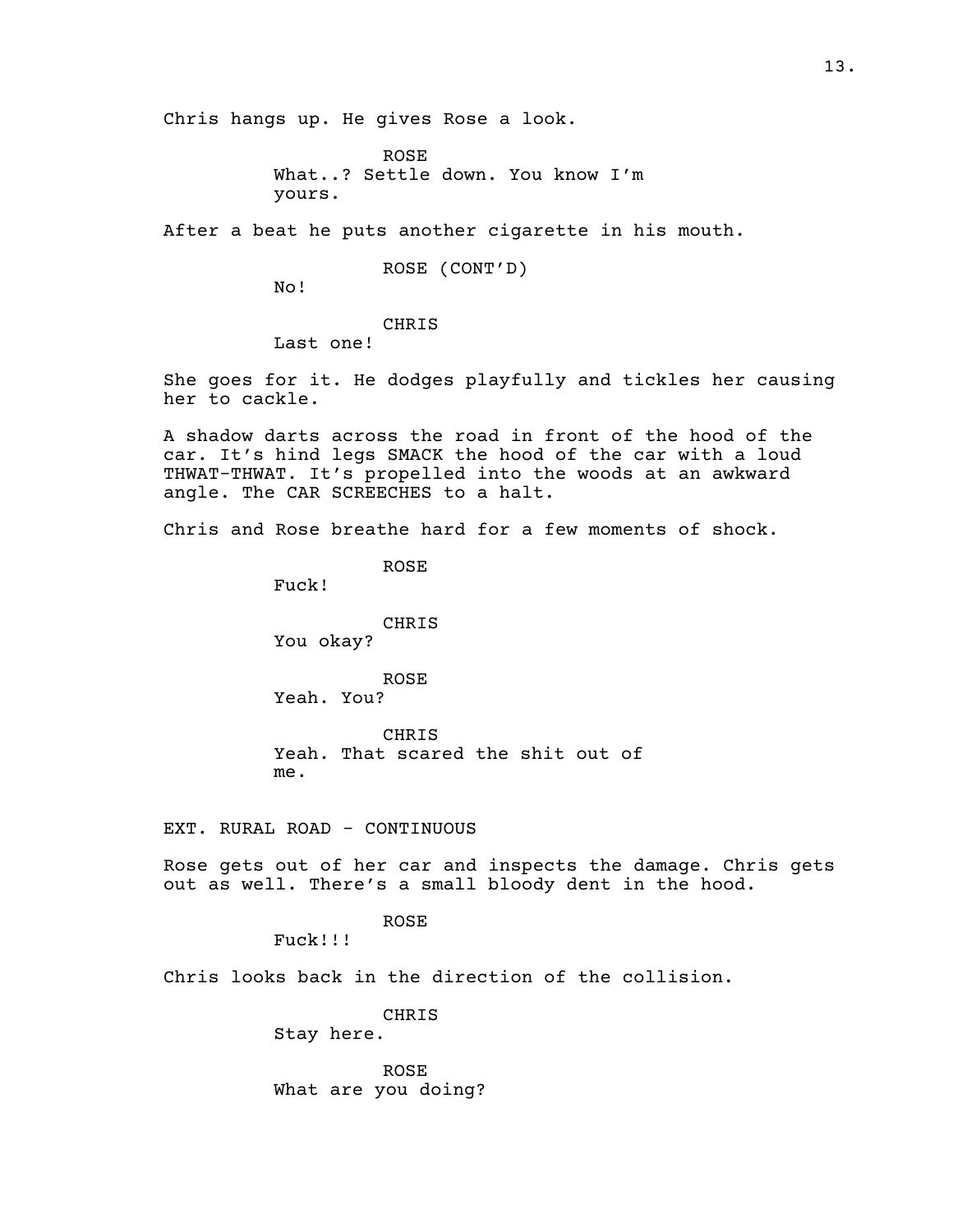I don't know... See if it's okay?

Chris walks a few more steps then stops. He rethinks.

```
CHRIS (CONT'D)
Maybe it's gone--
```
A guttural, almost human, MOAN OF PAIN comes from in the woods behind them. They watch the woods in horror.

Chris walks back towards the haunting wail. It stops.

ROSE Chris...?

Chris motions for Rose the stay. He keeps walking towards the thicket about 60 ft behind the car.

> ROSE (CONT'D) Be careful!

Chris gathers his courage and takes a step toward the thicket. The Moan starts again, but much loader and closer than Chris realized. He's startled.

Chris peers through the bushes. The deer lays there gasping for breaths and watching him with a black wet eye. Chris is transfixed.

> ROSE (CONT'D) Do you see it?

Chris snaps to. He nods and takes out his phone.

EXT. UPSTATE NEW YORK ROAD - DAY

A cop car is now pulled up to where the deer was hit. OFFICER FROSTIE - Caucasian - 33 stands near the deer. Another officer, OFFICER CROW - 40 - Caucasian with a patronizing smirk, stands by the driver's side window of Rose's car which Rose and Chris are both back in.

INT. ROSE'S CAR - CONTINUOUS

OFFICER CROWE So in the future the number to call is Animal Control Services.

Rose doesn't like the way he's looking at them.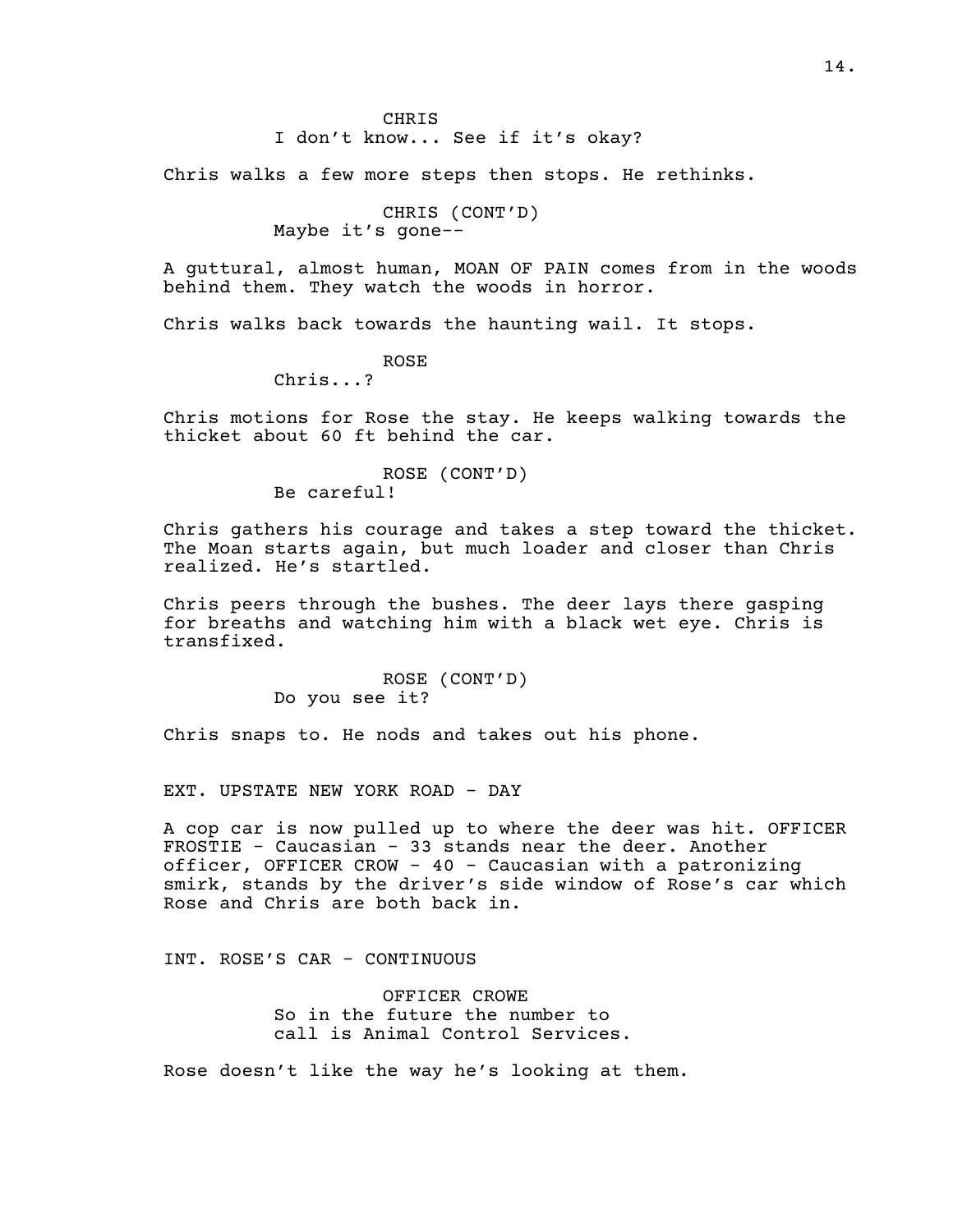CHRIS Right. That makes sense.

OFFICER CROWE You two coming up from the city?

CHRIS

Yeah.

OFFICER CROWE And what brings you up--

ROSE I'm from here. The Lake Pontaco area? We're going home.

OFFICER CROWE (to Chris) You got a driver's license?

CHRIS

Oh... yeah.

Chris gives Rose a "see?" Look as he gets his license.

CHRIS (CONT'D) I mean, I don't have a driver's license, I have a state I.D.

ROSE

I was driving.

OFFICER CROWE I didn't ask who was driving. I asked him for his I.D.

ROSE My boyfriend shouldn't have to show you his I.D. because he hasn't done anything wrong.

OFFICER CROWE Ma'am, any time there is an incident--

ROSE No, fuck that!

CHRIS Baby. It's okay--

ROSE (to Crowe) It's bullshit, and you know it.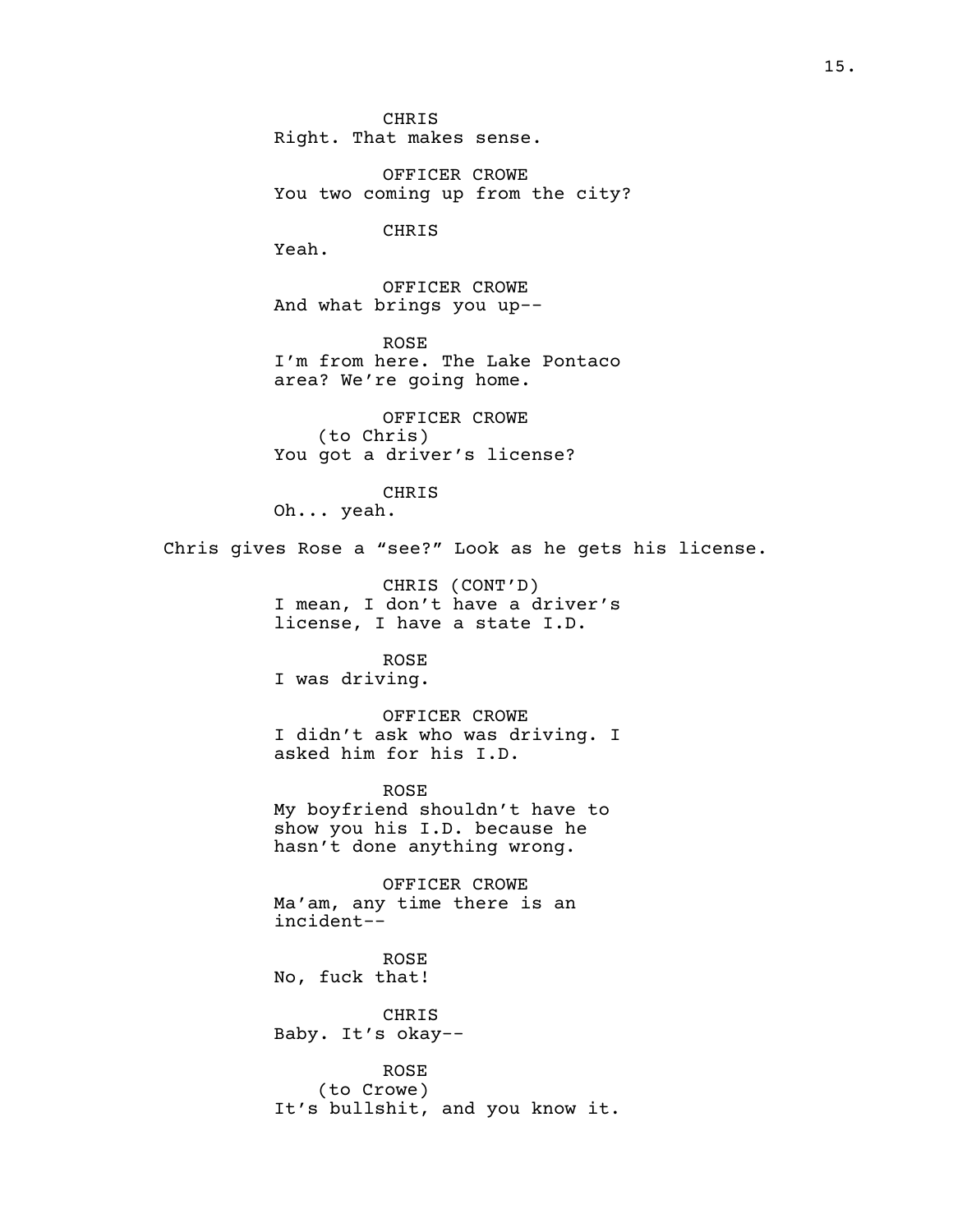There is a tense silence. Officer Crowe's walkie chimes in.

OFFICER FROST (O.C.) Everything alright up there Crowsie?

Officer Crowe stares Rose down. After a moment he presses his walkie button.

> OFFICER CROWE Yeah, I'm all good.

He hands Chris his I.D.

OFFICER CROWE (CONT'D) You guys be careful.

EXT. RURAL ROAD - DAY

The car winds through a thickly wooded road.

INT. ROSE'S CAR - AFTERNOON

Chris sits in the passenger's seat deep in thought. He watches Rose with a new awe. Rose notices. She shrugs.

> ROSE What? I'm not gonna let anyone fuck with my man.

CHRIS That was some ride or die shit, baby. I like that.

Rose smiles at him.

ROSE We're here.

EXT. ARMITAGE ESTATE - AFTERNOON

The woods give way to an huge front lawn. A large mansion sits in the middle. Thick forest surrounds the estate except for one side which is the edge of a lake. The property feels expensive and isolated; no other houses in sight.

As they drive through the large front lawn, Chris sees WALTER, African American 35 in the distance facing away. Walter wears a gardening hat and trims hedges. He works slowly and methodically.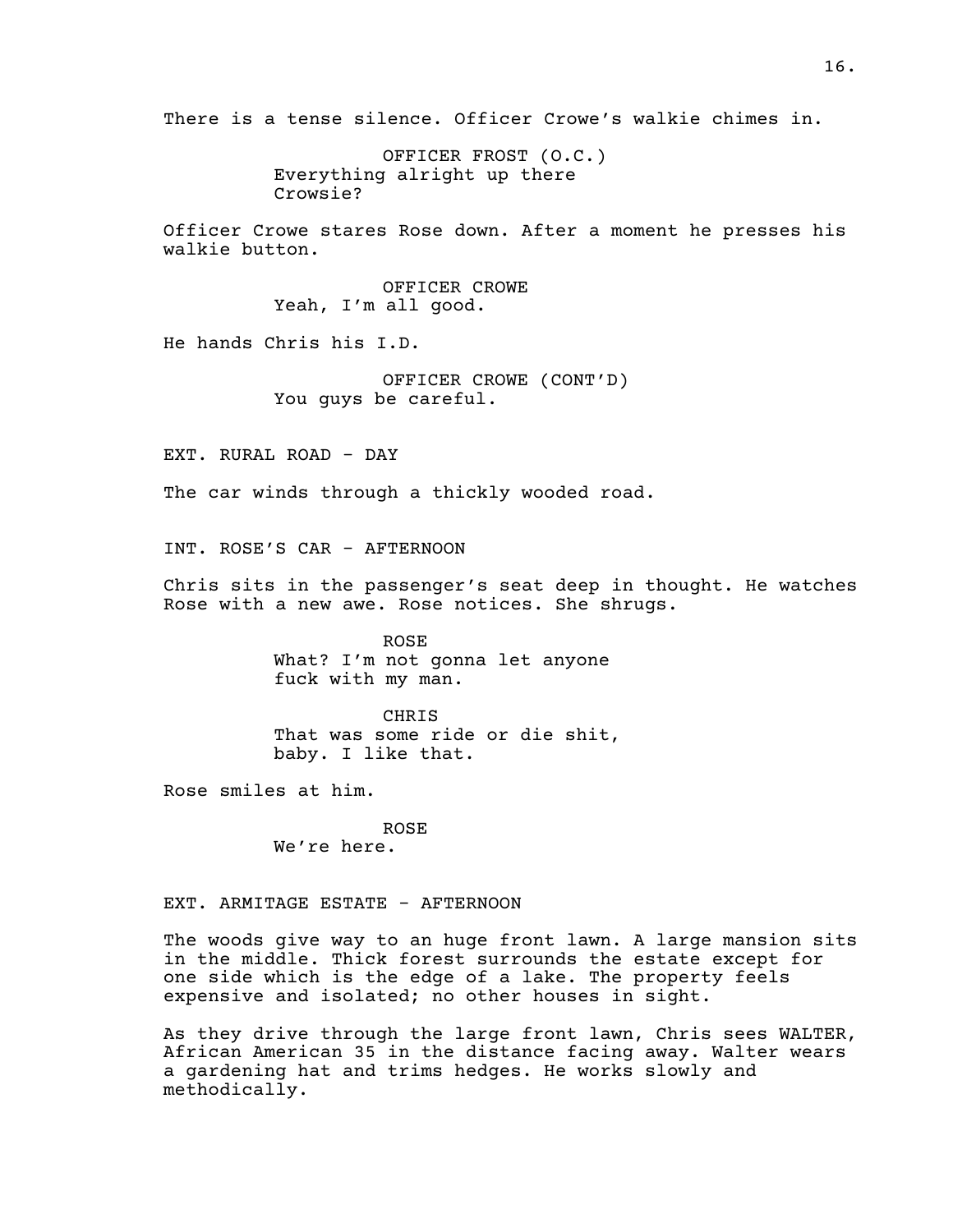ROSE (to Chris) That's the grounds-keeper... I think his name is Walter.

Rose parks in front of the house, and. He has a pleasant smile. Rose gets out of the car and waves.

# ROSE (CONT'D)

Hi!

Walter turns and waves back. Chris gets out and waves too.

CHRIS (To Walter) Hey! What's up?

Walter waves silently. Odd.

As Chris gets the luggage from the trunk, Rose runs to the front door and RINGS the DOORBELL. FOOTSTEPS. The door swings open revealing...

DEAN ARMITAGE, 59, a tall, balding, barrel-chested, bear hug of a man. Though clearly smart, Dean has an endearing cockiness and a bad case of Dad humor. He is the kind of guy who pronounces garbage, Gar-bahge.

And... MISSY ARMITAGE, 56, A beautiful beacon of intellectual patience. She is poised and warm; relaxed and in control. They stand in the shadows of the doorway smiling. Rose hugs her parents.

ROSE

Hi!!!

DEAN MISSY There's my girl! Hello sweetheart.

ROSE (CONT'D) I miss you guys.

MISSY We miss you, Ro Ro.

Chris approaches with the bags.

CHRIS

Hi.

ROSE Chris, these are my parents. Mom, Dad, this is Chris.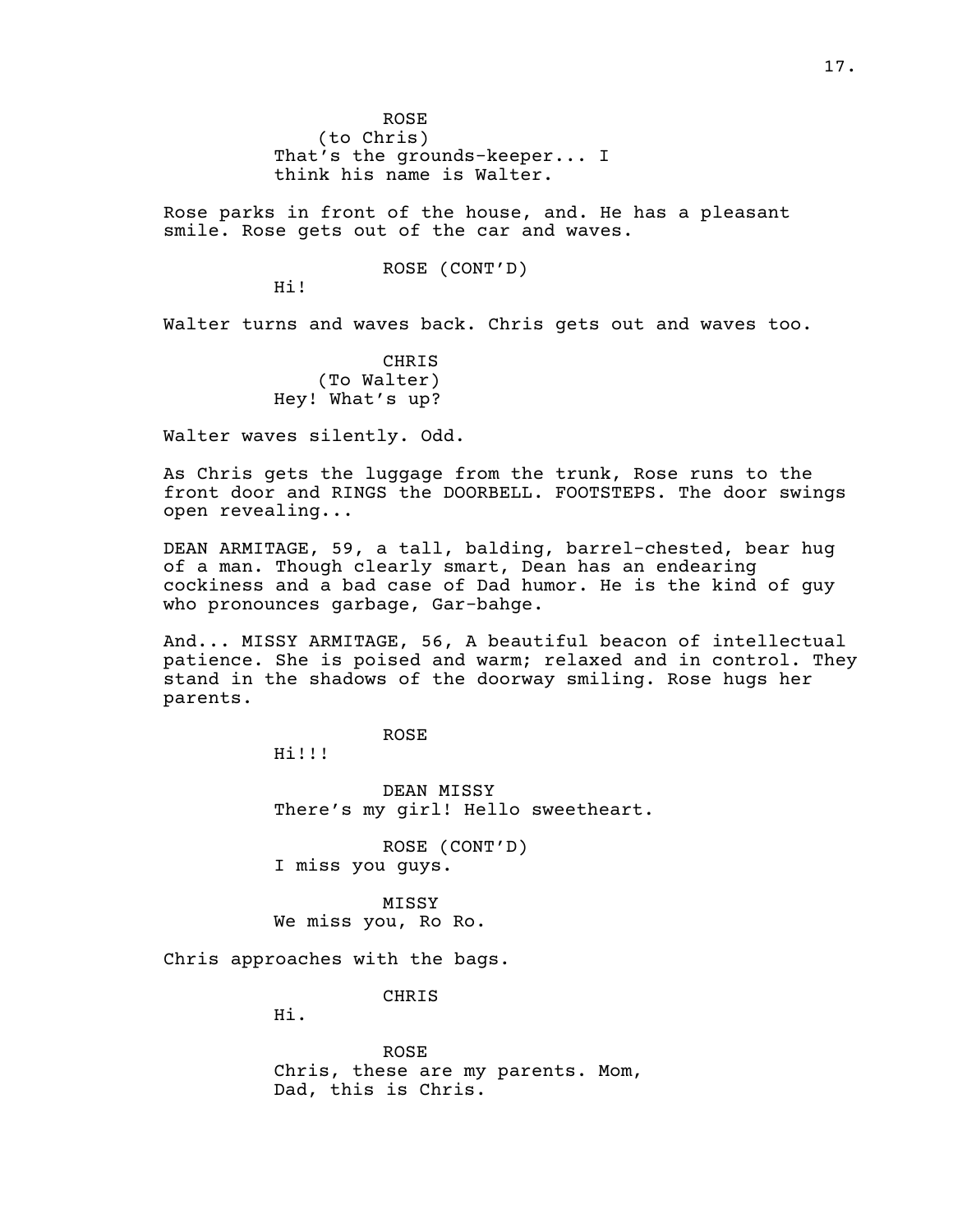CHRIS Good to finally meet you... Chris holds his hand out. DEAN Mr. Armitage will do. CHRIS Sure. DEAN I got him. (To Chris) Come here. Dean grabs Chris' arm and pulls Chris in tight. DEAN (CONT'D) Call me Dean. We hug around here, Fella. CHRIS Alright. DEAN My wife Missy. CHRIS I've heard so much about you guys. Missy holds Chris' shoulders and examines his face and chest. MISSY Yes, you'll do just fine. So handsome. ROSE Can we get inside before you guys start embarrassing me? MISSY Of course, come inside, make yourself at home. CHRIS I'm fine with the embarrassing by the way; go ahead. Missy and Dean laugh. The four enter the house. Missy shuts the door behind them. Outside, Walter watches as his smile fades away. He slowly turns and goes back to work.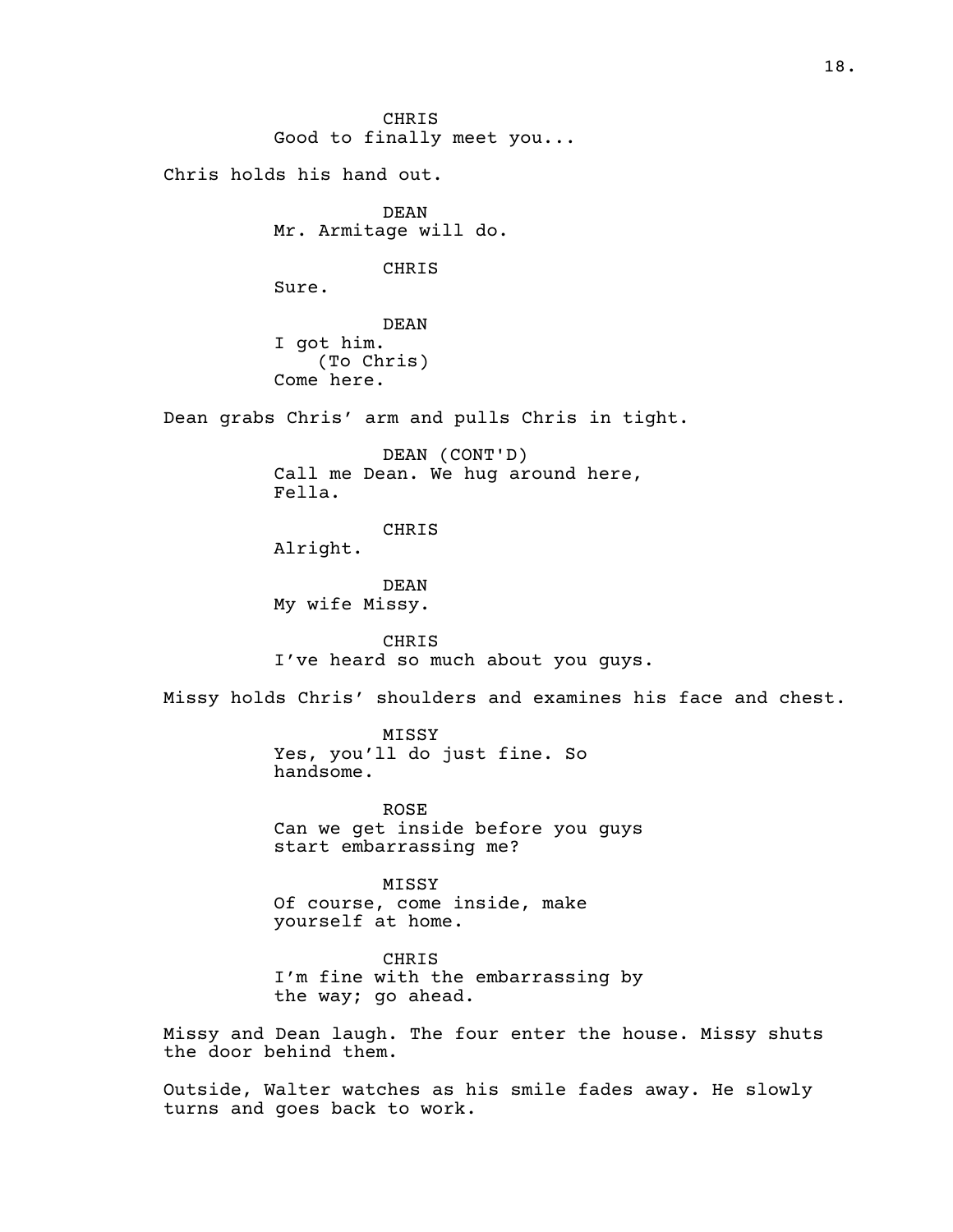A wonderful house looms ahead. The interior is worldly and interesting; clean and homey. Several paintings of castles and medieval battles accent the walls. Taxidermy. One wall is all bookshelf, and there is a fireplace.

Above the fireplace is a large hauntingly beautiful portrait an old man and woman.

CHRIS

Wow.

DEAN "Wow" is good. We'll take wow.

CHRIS I grew up in a one bedroom, so for me, this is ridiculous.

DEAN It ought to be. Lord knows we've done enough work on it through the years...

MISSY (To Rose and Chris) How was the ride in?

ROSE We hit a deer.

DEAN MISSY Oh no! Where?

ROSE (CONT'D) I don't know. Down around Lyons road?

CHRIS It came out of nowhere.

MISSY Are you guys okay?

CHRIS ROSE Yeah. Yeah. It just fruck us out.

MISSY (CONT'D)

I bet.

DEAN You know what I say. One down... a few hundred thousand to go.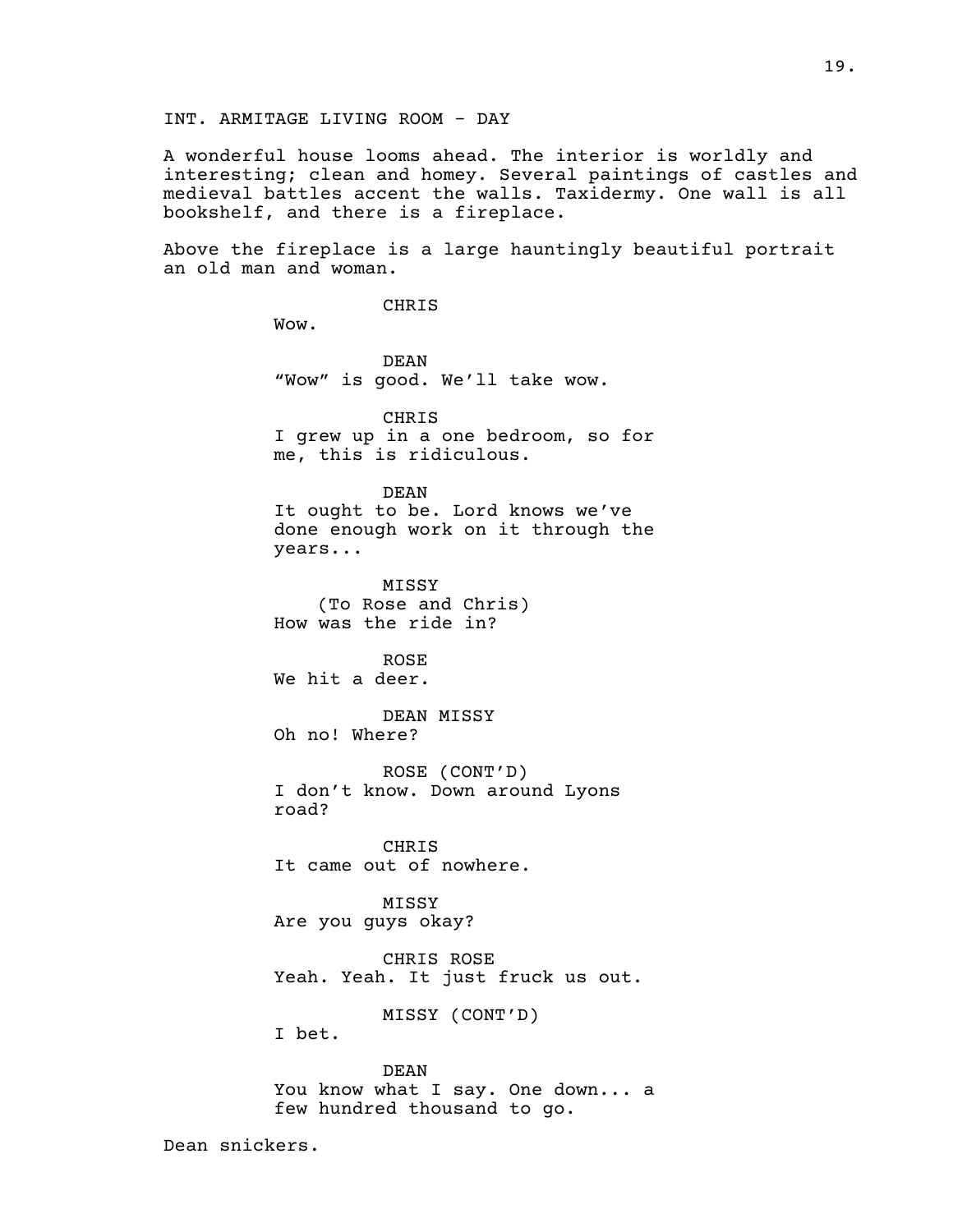MISSY ROSE Dean. So awful! Dad.

DEAN (CONT'D) What?! Those things are everywhere up here, Chris; like rats. The damage they've done to the ecology alone... Anyway, are we ready for the grand tour?

MISSY Let them unload their bags first.

DEAN Leave 'em. Walter will get 'em.

ROSE I think we'll manage, Dad.

INT. ARMITAGE UPSTAIRS HALLWAY - DAY

Rose and Chris take their bags upstairs.

INT. ARMITAGE HOUSE - ROSE'S BEDROOM - DAY

Rose's old room is preserved in the state of a young-minded teenage girl. Lots of pink and dated boy band posters, a stuffed lion. A window overlooks the front lawn.

Rose and Chris place their bags down.

ROSE (sarcastic) You think they wish I was still a kid?

CHRIS I cannot believe they kept it the same.

Chris looks at some pictures posted on her dresser.

ROSE

So...

CHRIS They're great.

ROSE

Yay.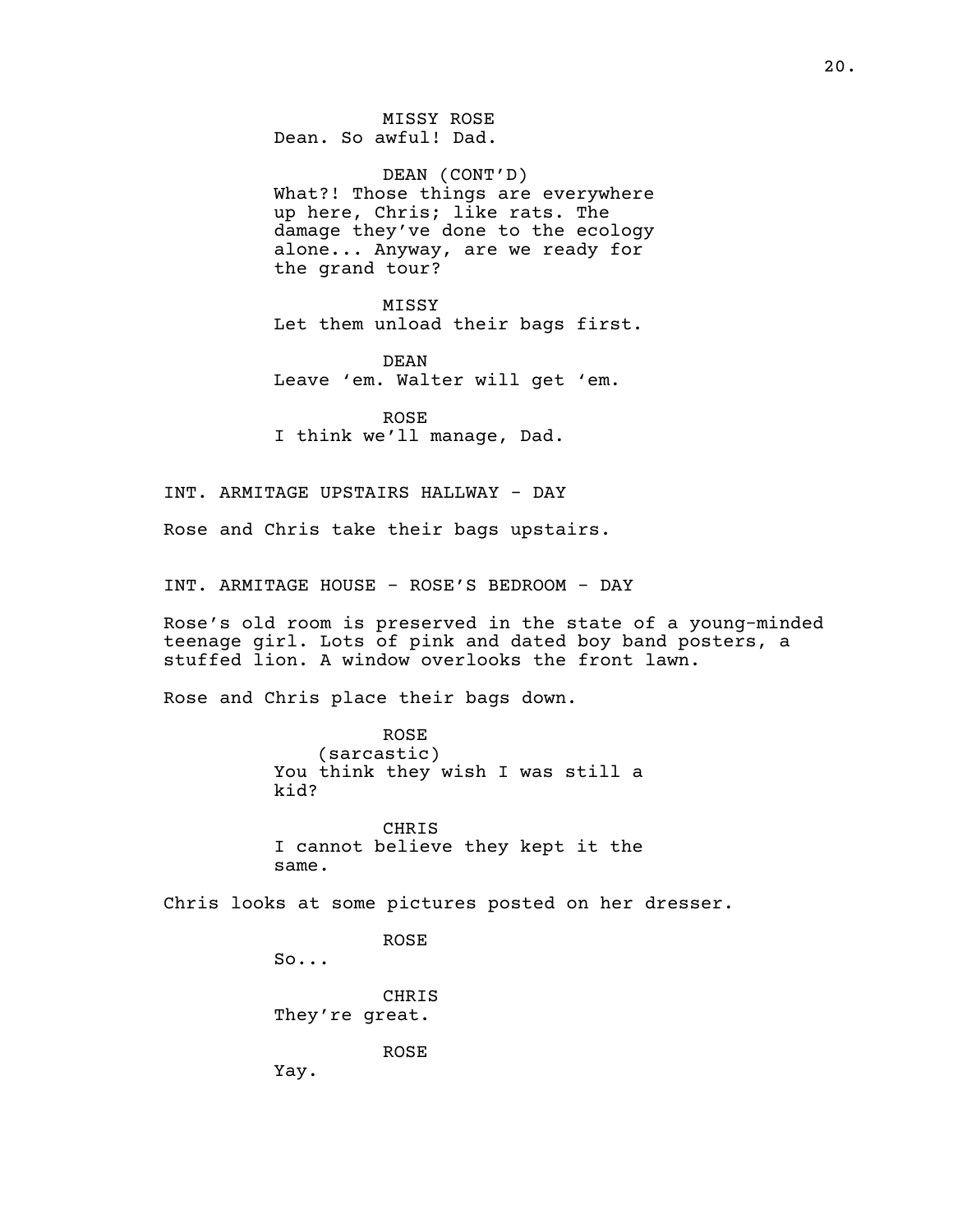CHRIS No, they're totally sweet.

ROSE I told you they'd love you.

He sees a picture of Rose in high school on stage in a production of 'The Crucible.'

> CHRIS What?! Is this you?

ROSE "The Crucible." I was Abigail.

CHRIS I didn't know you acted.

ROSE There's a lot you don't know about me.

Rose grabs Chris by the belt and pulls him to the bed on top of her. They kiss. She goes for his fly.

> CHRIS Wait, what about the tour?

ROSE "The tour?" Are you serious?

CHRIS We just got here. I don't wanna be disrespectful...

ROSE Who gives a fuck? Be disrespectful.

He stops her.

CHRIS I'm serious. Later.

INT. ARMITAGE DOWNSTAIRS HALLWAY - DAY

Dean and Chris walk and look at pictures on the wall. Rose and Missy catch up in the living room.

> DEAN Frankenstein's monster. Only pieces of the original structure remain; I like to think the soul is in tact though.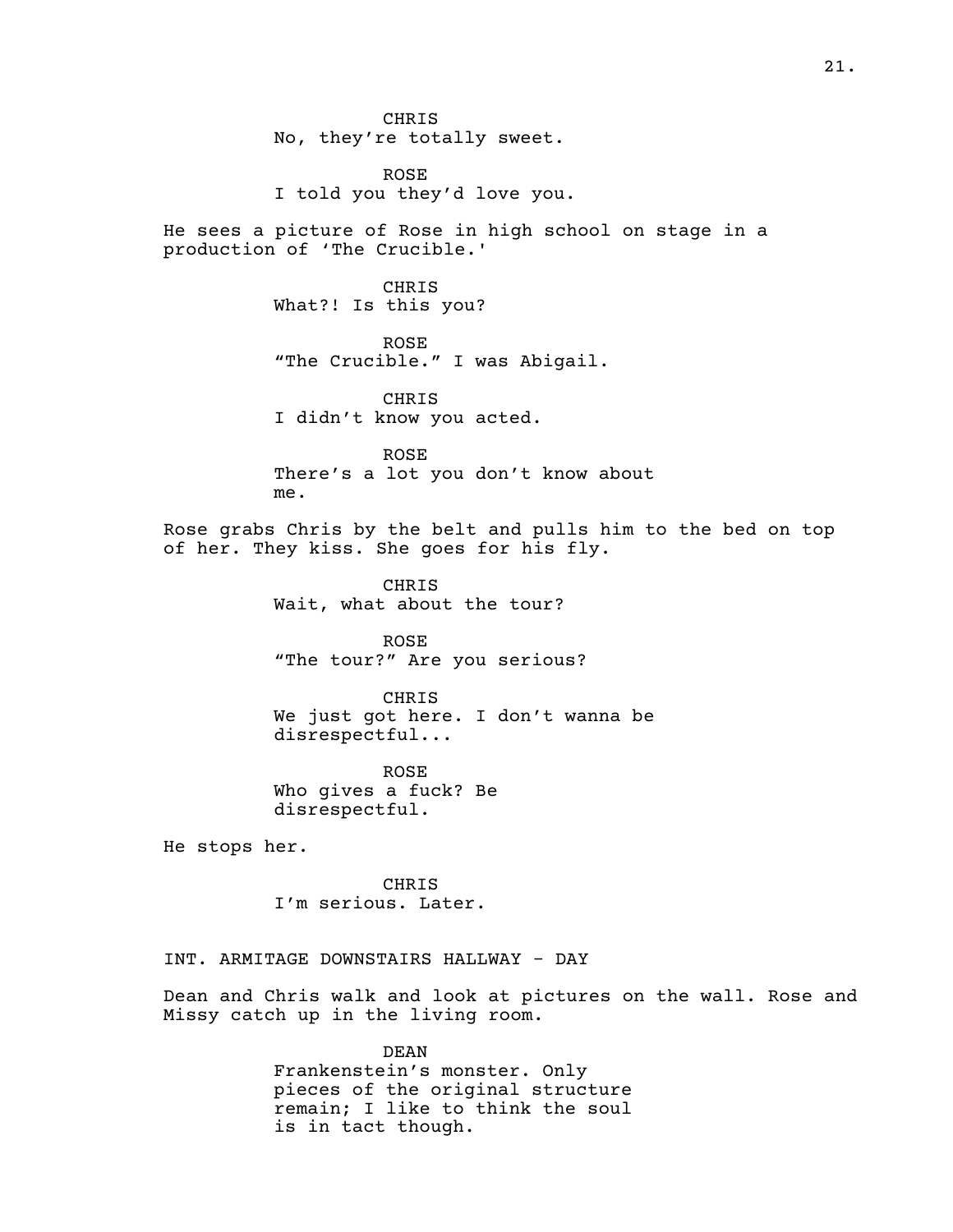### DEAN (CONT'D)

There are seven bedrooms, ten bathrooms, three indoor dining areas, two study's, two main kitchens. There's an observatory wing on the top floor. And you'd be hard pressed to find a room that doesn't serve as library.

Chris zones in on a photograph taken in the 90's in front of the Armitage house. Dean and Missy are younger, and Rose and her brother Jeremy are kids.

> DEAN (CONT'D) That's Jeremy. Rose's brother. He's in Med school.

CHRIS I've heard stories.

DEAN He went through a couple dark spots but came out the other side. You'll meet him later.

CHRIS

Oh, cool.

Dean points out the older couple in the picture, the same from the portrait in the living room; GRANDPA and GRANDMA.

> DEAN Mother and Father lived here till the end. They died a few years ago now. Passed away within weeks of each other...

CHRIS I hear that happens a lot.

DEAN "Love" is a powerful thing.

They move down the hallway to a black and white framed picture of a 25 year old man posing in the starting position for a race.

> DEAN (CONT'D) My Dad was a runner. A good runner; great sprinter.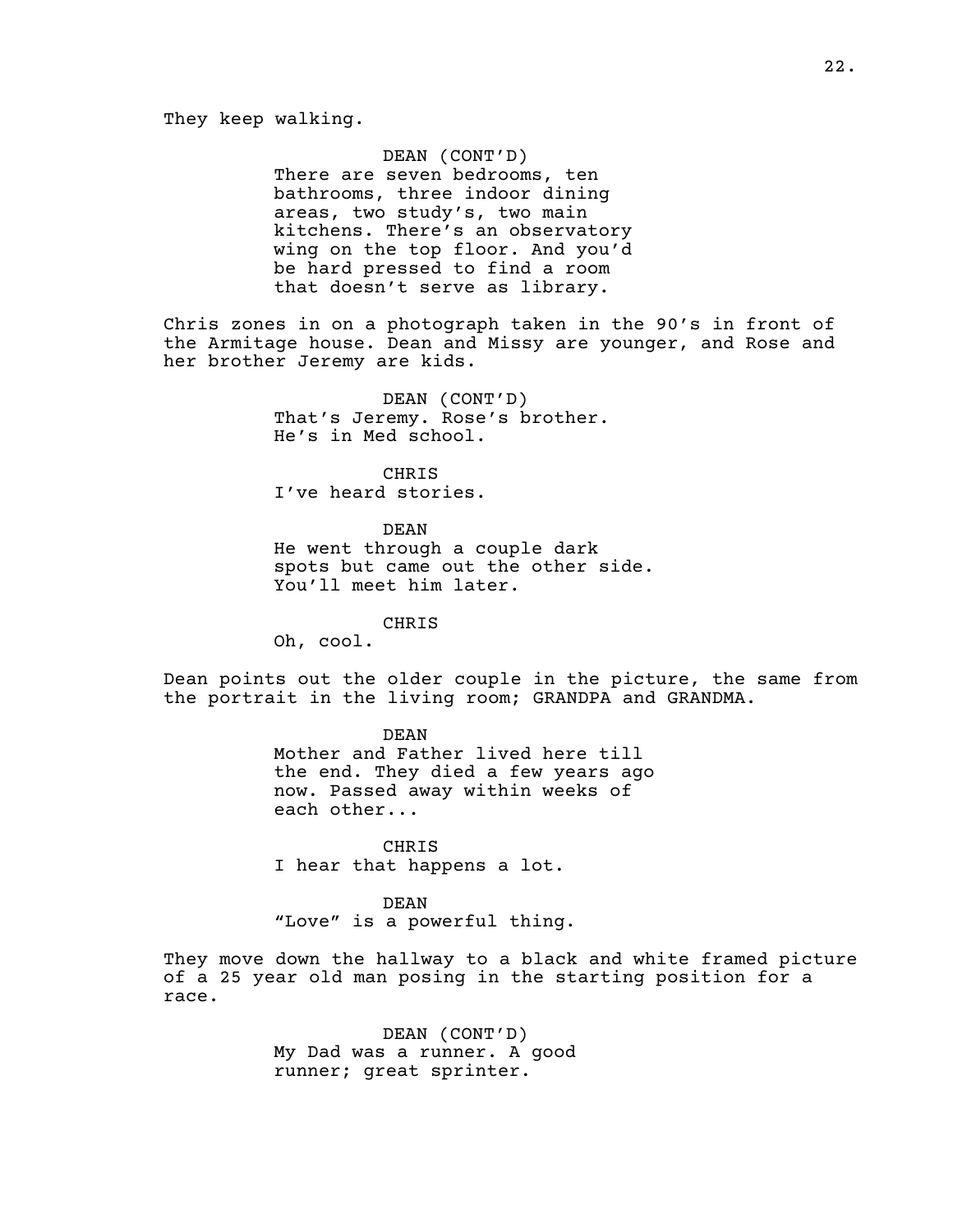# DEAN (CONT'D)

Oh, In fact, you might find this interesting, he was just beat out by Jessie Owens in the qualifying round for the '36 Olympics in Berlin. That's the one where--

CHRIS --Owens won in front of Hitler.

DEAN You know your history.

CHRIS Not really. That one always just stood out in my mind.

### DEAN

Of course. One of those perfect moments. There's Hitler on his high horse with his perfect Aryan race, and here comes this black guy to prove him wrong on the world's stage. What a moment.

CHRIS Yeah, tough break for your father though.

DEAN He almost got over it.

Dean winks.

HOUSE - MISSY'S OFFICE - DAY

Dean opens the door to the office. He and Chris stand outside the door as Dean reaches in to turn on the lights. In front of the desk two comfortable-looking chairs face each other. Books line the walls, and are stacked everywhere. Dean and Chris don't enter. A white cat laying next to a teacup wakes up on the desk.

> DEAN Okay Snowbell just looking. (To Chris) Missy's office. This is where she takes appointments.

CHRIS She's a Therapist right?

DEAN Yeah. One of the best in the world. Not a tidy woman.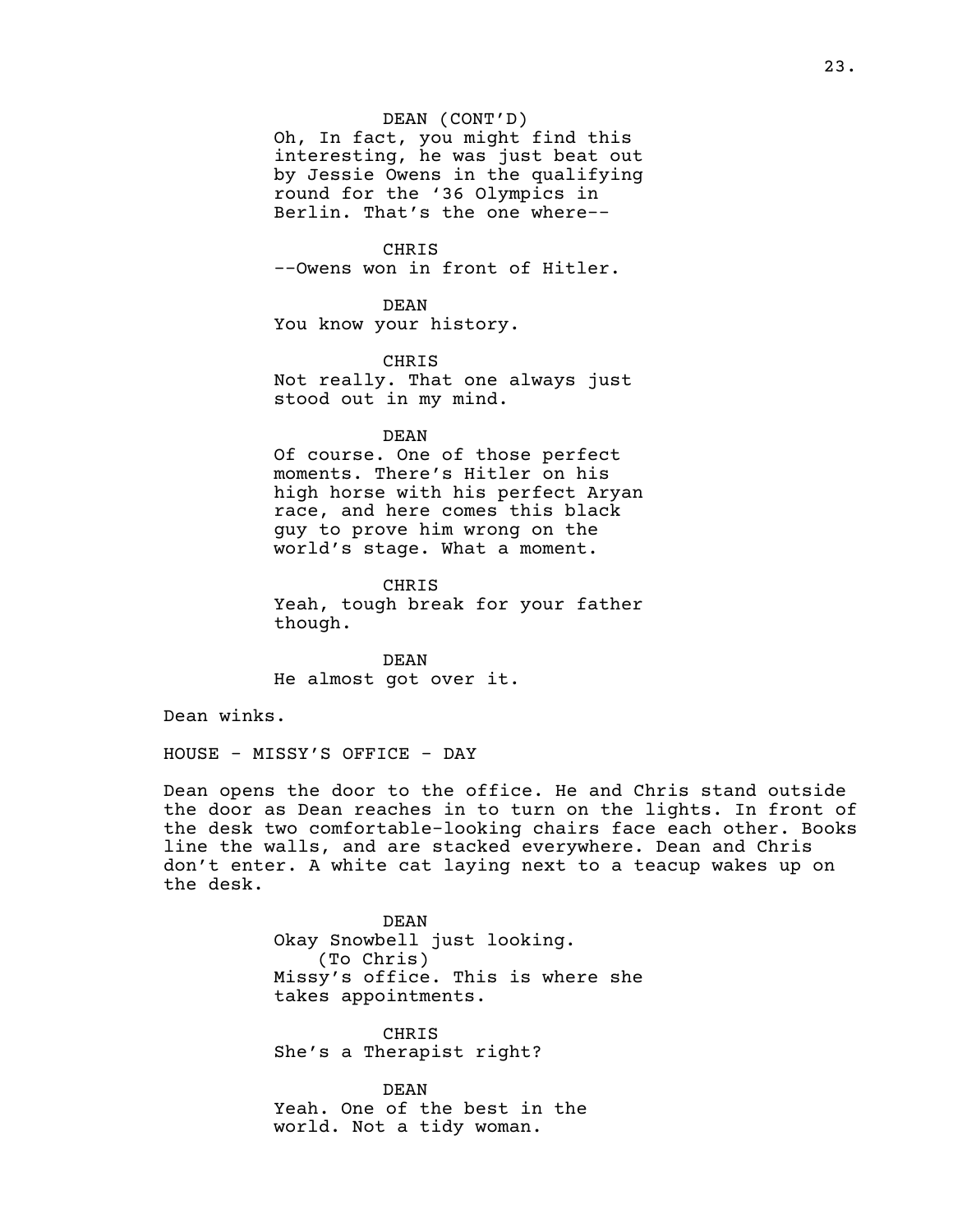CHRIS Like mother like daughter.

Dean Cackles.

INT. ARMITAGE HOUSE - HALLWAY - DAY

CHRIS And you're a surgeon?

DEAN A neurosurgeon; was. I retired early. Now, I pretty much focus on the house and twiddle my thumbs.

Dean and Chris pass a closed door.

DEAN (CONT'D) Oh, downstairs is the wine cellar, the games room, some storage. Apparently a black mold issue down there. Almost everything needs to get thrown out; shame.

INT. ARMITAGE KITCHEN - DAY

Dean and Chris continue their walk-through. The kitchen is large, homey and pristine. Large windows overlook the backyard. GEORGINA, African American, 30 stands facing a wall. She is still.

> DEAN My mother loved her kitchen.

Upon hearing them, Georgina comes alive. She resumes cleaning the kitchen.

> CHRIS That view.

DEAN Oh, Georgina, this is Chris; Rose's boyfriend.

Georgina turns to them. She has the same eerie smile as Walter. Like she's masking something.

CHRIS

Hi.

GEORGINA

Hello.-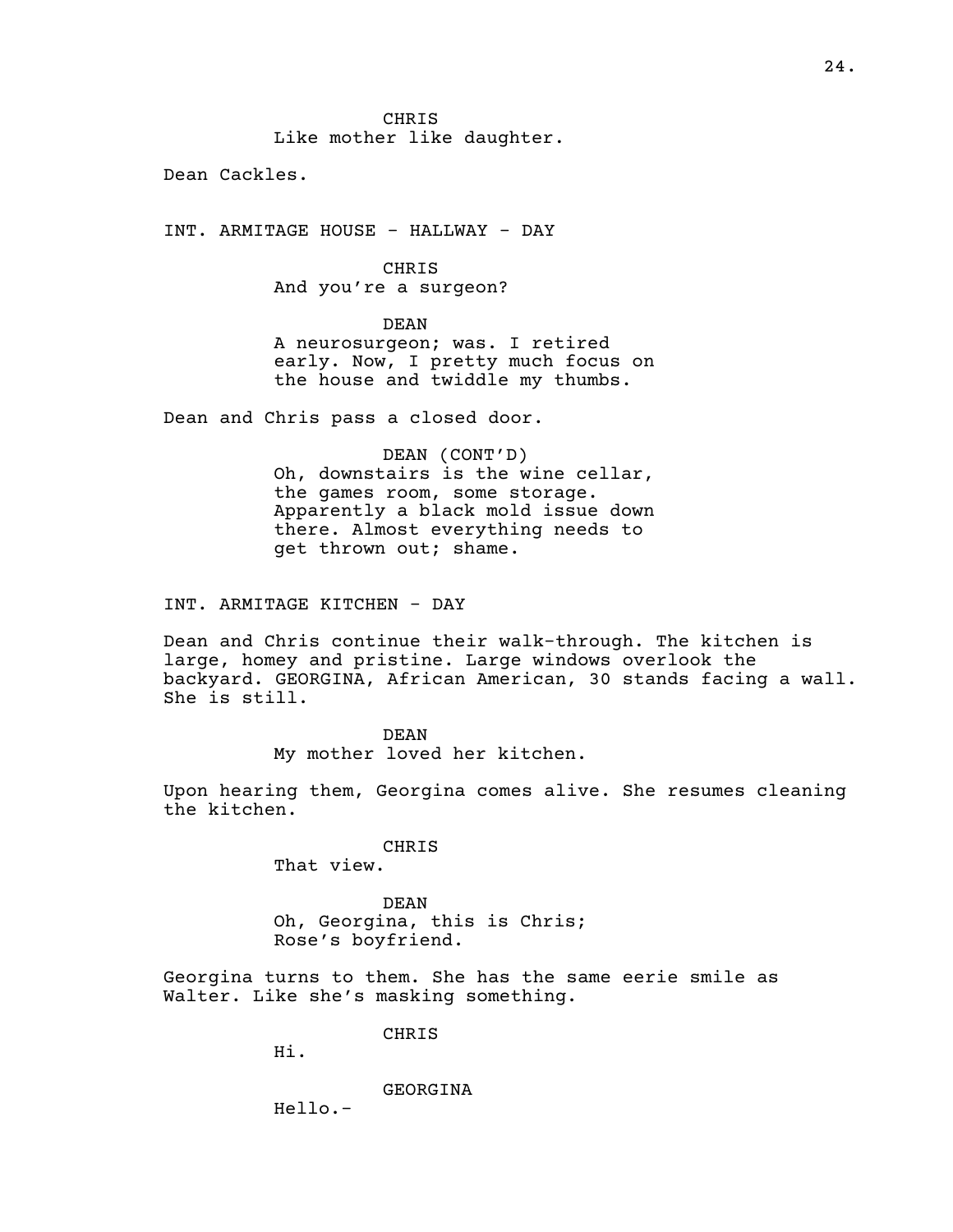DEAN Ah ha! But now for the piece de resistance...

Dean opens the glass back door.

### EXT. BACKYARD - LATE AFTERNOON

The yard is huge and the woods beyond it ominous. The wind RUSHES through the trees. Dean leads Chris out through the yard towards a gazebo.

> DEAN Badminton and bocce ball, croquet; we're a family who loves games. Two other families have properties on lake Pontaco, and they're way on the other side. Total privacy.

Chris is distracted by Walter who prepares the lawn mower in the distance.

> DEAN (CONT'D) I know what you're thinking.

> > CHRIS

Yeah?

DEAN Well-to-do white family; black servants...

CHRIS I wasn't gonna go there.

DEAN

You didn't have to. We hired them a few years ago to help care for my parents; they became part of the family. Couldn't bear to let them go. I hate the way it makes us look though...

CHRIS Hey. People need work.

DEAN

Yeah.

They arrive at an outdoor patio. Dean stops Chris from stepping on a dead sparrow.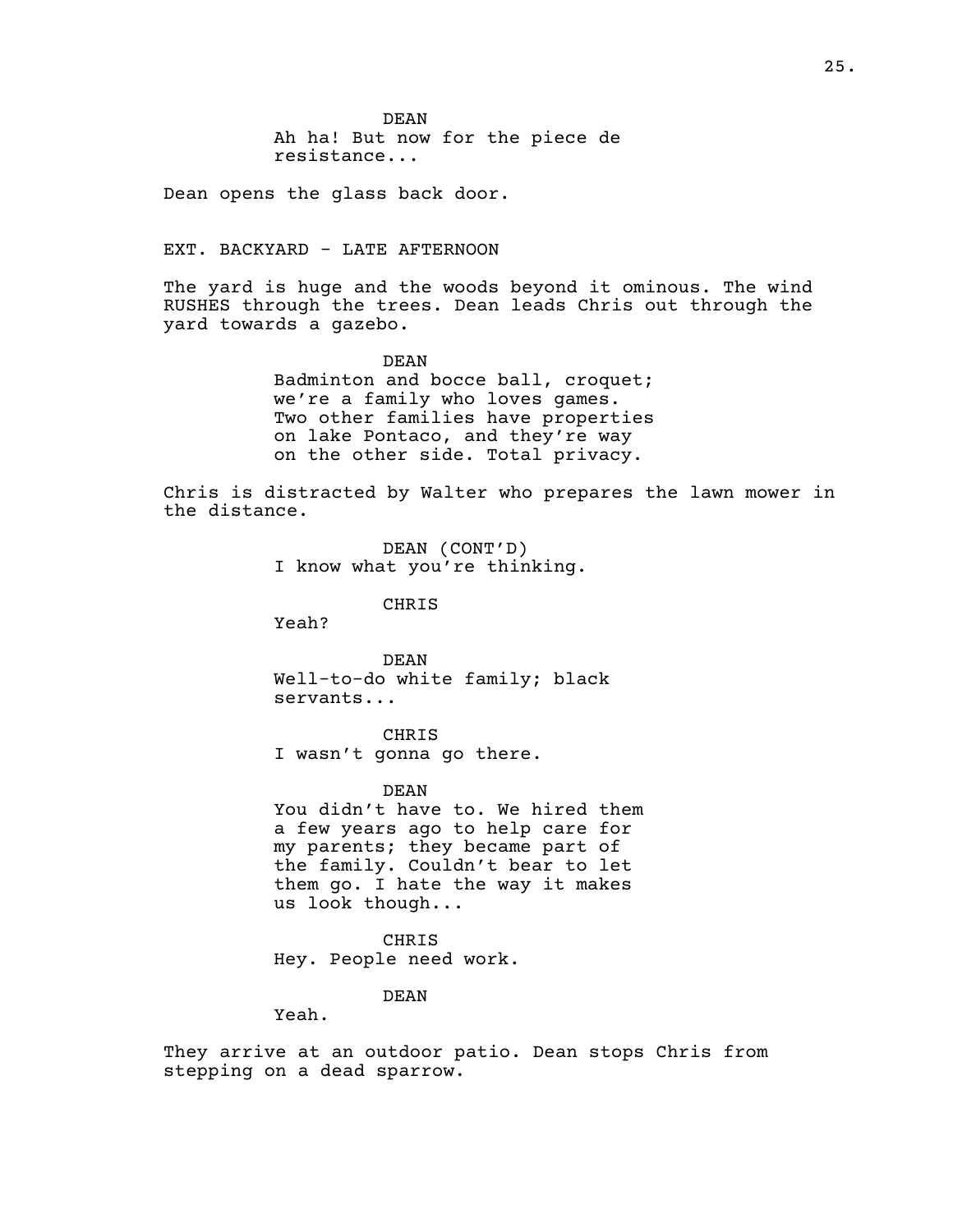DEAN (CONT'D) Well, crap. (Calling) Walter!

Walter turns to face them. He has that same eerily mild smile. Vacant in its sincerity.

> DEAN (CONT'D) Another dead bird! (To Chris) Damn things fly into the patio from time to time; break their necks.

Walter nods slowly. Dean gently kicks the bird's carcass out of their way.

> DEAN (CONT'D) Iced tea?

EXT. OUTDOOR PATIO - DAY

Dean, Missy, Chris and Rose sit with iced teas.

MISSY (to Chris) Rose tells us your parents aren't with us.

CHRIS My Dad was never really in the picture. My mom passed away when I was 11; She was hit by a car.

MISSY DEAN Oh, that's awful; so young. I'm so sorry to hear that.

CHRIS (CONT'D) Yeah. My aunt raised me, with my cousins. We didn't have a lot of money or anything, but she's a good person; kept me off the streets. She gave me my first camera.

Rose holds Chris' hand.

MISSY You two seem like you've been together for years. How long has it been now?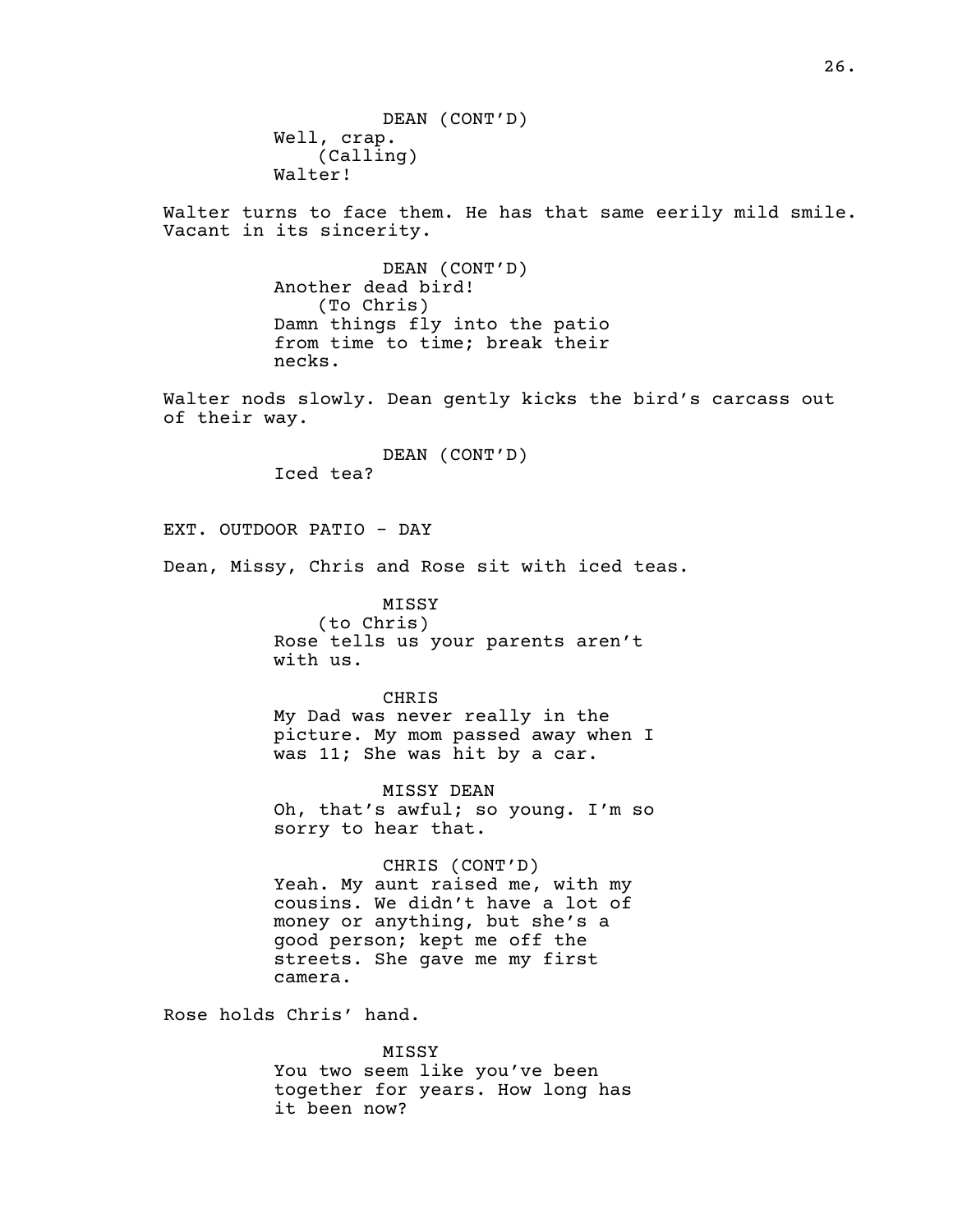CHRIS ROSE 4 months? 5 months.

CHRIS 5? She's right; I'm wrong.

DEAN 'Atta boy Chris. Get used to saying that.

MISSY Not a lot of time, anyway. So...? You guys in love or what?

ROSE

Mom.

CHRIS I mean, we've been trying to take it slow but...

MISSY Yep. You're in love. I can tell.

DEAN Can't resist the inevitable.

Walter mows past them in the distance.

MISSY And how did you meet, again?

CHRIS At the blood drive.

ROSE Remember when I volunteered at the community center?

DEAN

Ah, yes.

MISSY And he really is so good looking, isn't he? You'd have beautiful babies.

ROSE

I know!

DEAN Uh oh. Get out of here before it's too late!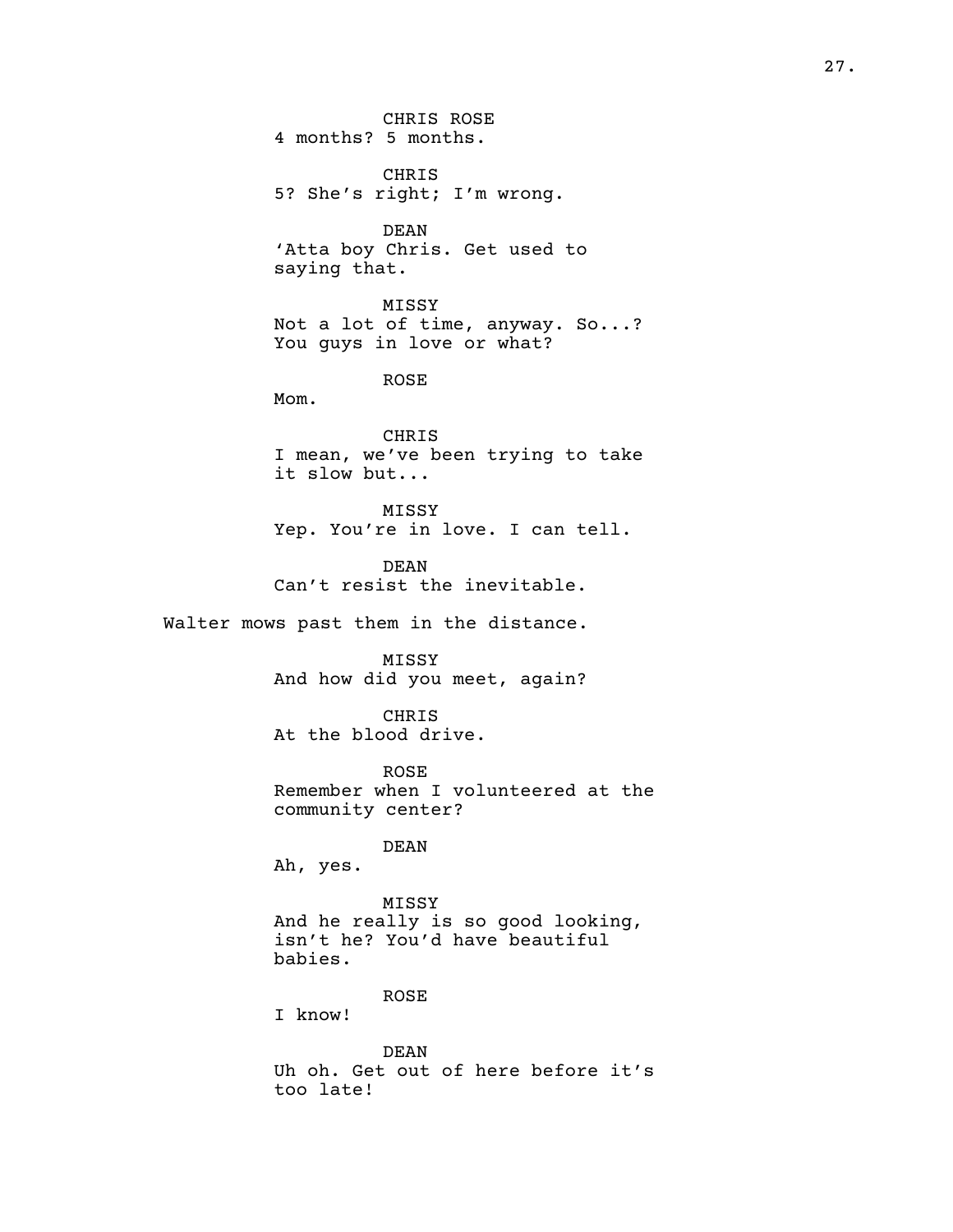(to Chris) Now, all you have to do is just quit smoking. DEAN Oh no! A smoker!? MISSY And we were just beginning to like you. CHRIS No. I'm quitting. DEAN You should have Missy take care of that for you. ROSE Oh God.

CHRIS

ROSE

How?

DEAN Hypnosis. Works like a charm.

Missy watches Chris' reaction intently. He is uncomfortable.

CHRIS

Oh.

DEAN I thought the whole thing was B.S. too. I smoked for 20 years. She puts me under once, now the sight of a cigarette makes me wanna vomit.

MISSY Of course, I'd give you the service for free. You are family after all.

CHRIS Wow. I don't... Thank you. Um, I don't know.

Chris looks to Rose for help.

ROSE You guys, normal people don't want strangers fiddling around in their heads.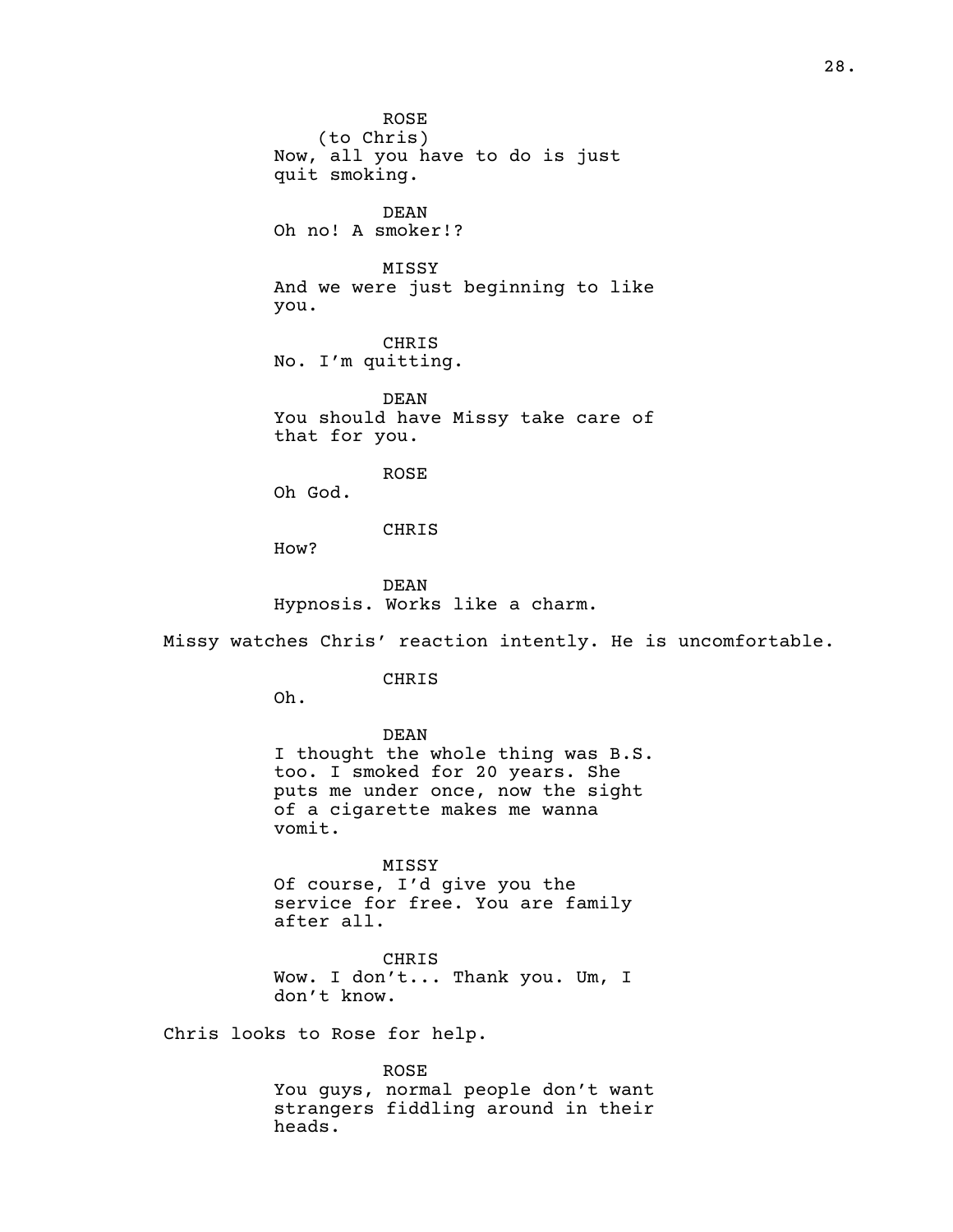MISSY If you change your mind... We're just glad you could join us for the big get-together.

Georgina brings the pitcher of iced tea around and refills everyone's glass. Chris tries to thank her with a look. She smiles and avoids eye contact.

> CHRIS The get-together?

ROSE The party tomorrow? I told you.

CHRIS I must have forgot.

MISSY Oh, well we host a shindig once a year for our friends.

DEAN A tradition. Some of my Dad's old social club. Some old patients. Some just friends...

MISSY Drinks, good food, good people...

CHRIS

Sounds fun.

Georgina has been pouring Chris' drink too long and his glass has overflown.

#### MISSY

Georgina!

Georgina snaps out of her daze. She realizes what she's done and starts to clean.

> MISSY (CONT'D) It's fine George, I'll get it. Maybe you need a nap.

Georgina nods, smiles and walks away. Chris and Rose look at Dean. That was odd. Dean shrugs.

A CAR HORN HONKS in front of the house.

### DEAN

Jeremy's home.

JEREMY, 29, rounds the house with open arms.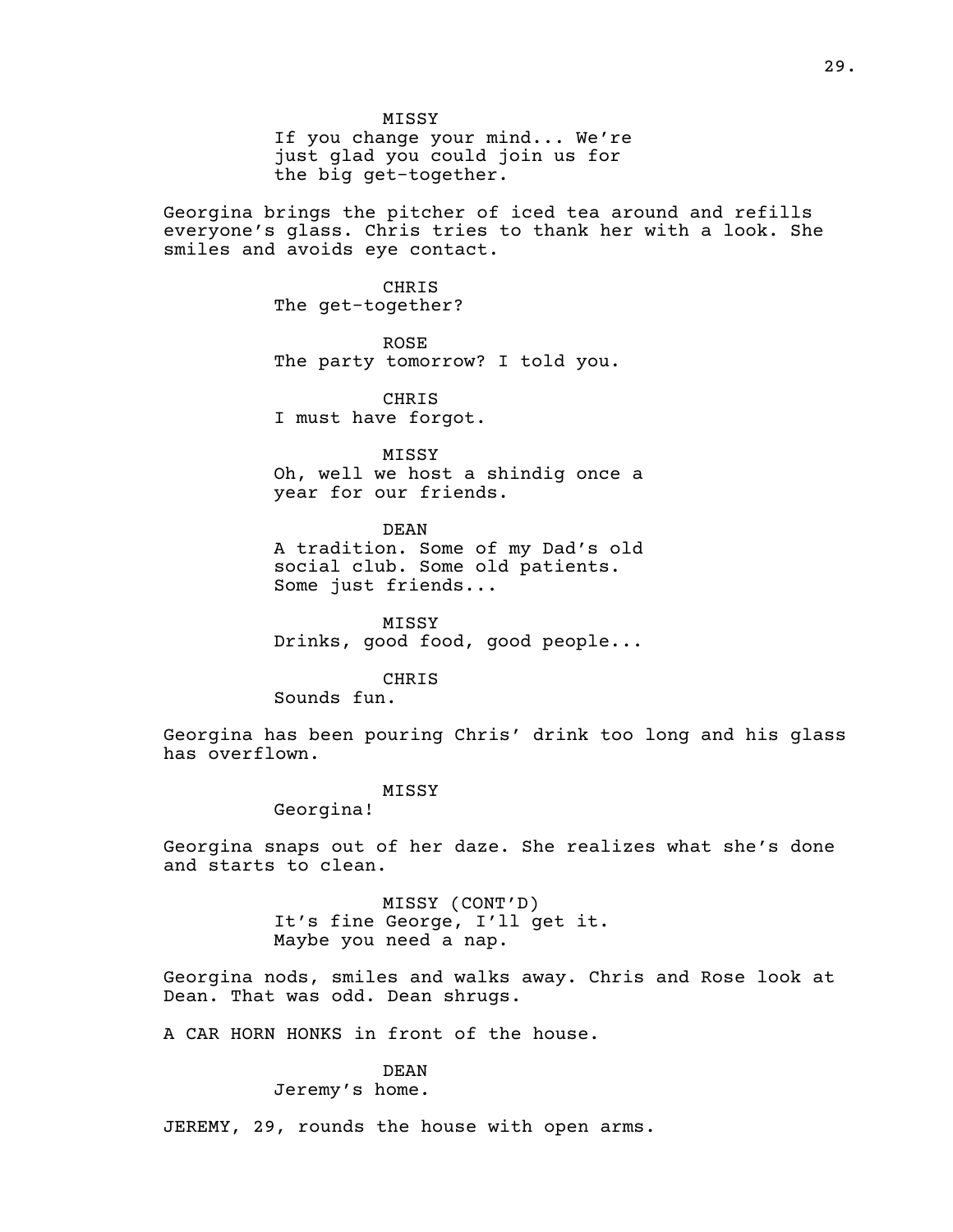He's "Rich kid intense"; handsome and strong with an unpredictable wildness behind his eyes.

> JEREMY Who answers the door around here?!

INT. ARMITAGE DINING ROOM - LATER/NIGHT

Everyone laughs.

Dean pours the remainder of a bottle of wine into Chris' glass. Their meal is done and they are tipsy. Jeremy pops the cork on a new bottle of wine as he energetically holds court.

> JEREMY One more... So, let me set the scene. I'm a junior; Ro's a freshman and she has a crush on this guy Connor--

ROSE --No. Mom.

MISSY

Jeremy...

CHRIS No, no... These are good. I wanna hear this.

DEAN Manners, Rose. Give the guest what he wants.

JEREMY

Yeah, Rose.

ROSE

I hate you.

JEREMY

Connor Garfield was on my lacrosse team. Huge guy, like 6'3", and crazy, just like "Looney Tunes," right? We had thrown a party--

ROSE

You did.

#### JEREMY

I think my parents were in Greece or something. We had gotten into their liquor cabinet and we're all shit-faced.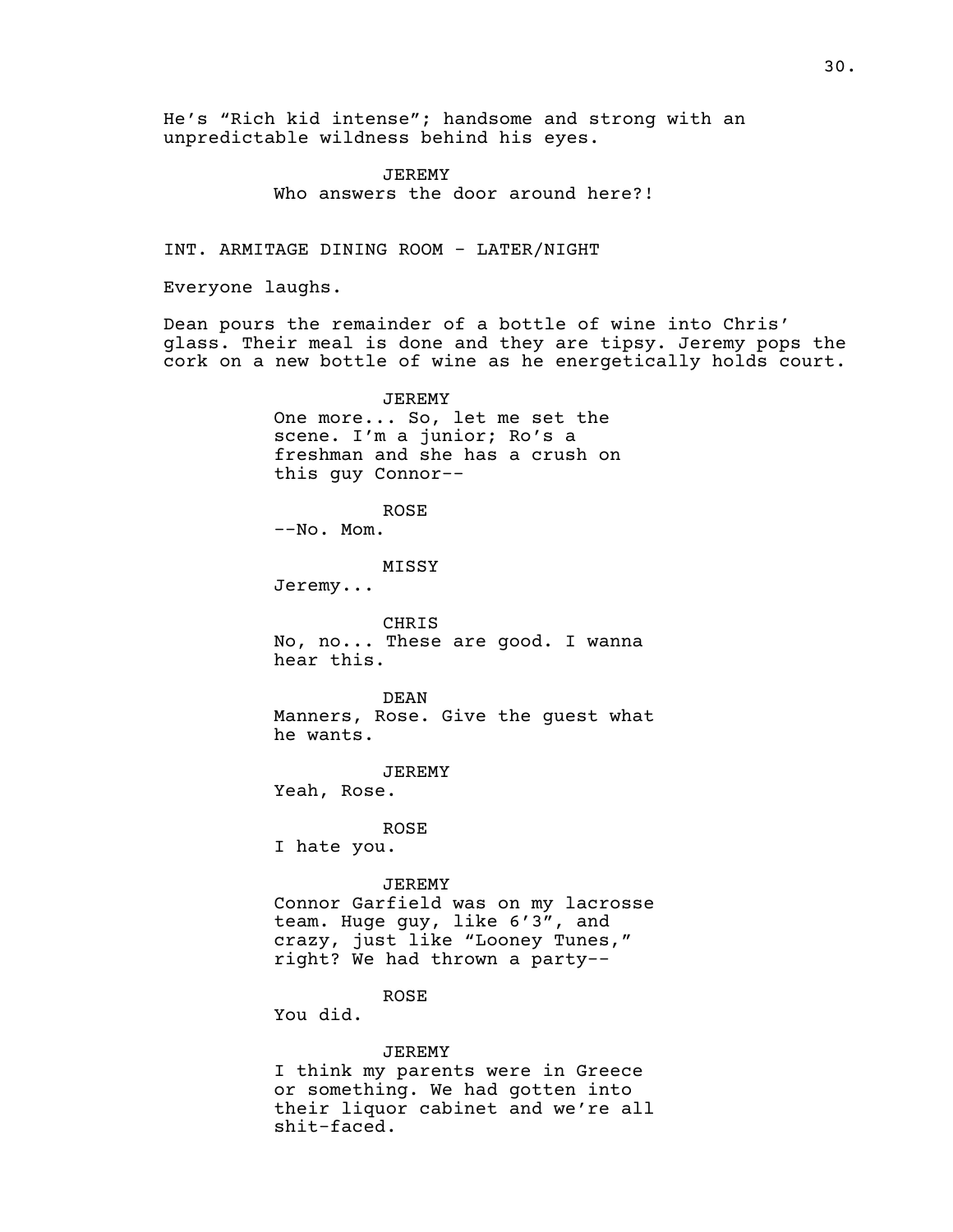# MISSY

No you weren't. Were you?

#### JEREMY

We put water in the bottles so you wouldn't know. Let me finish. Okay, so I'm upstairs in my parents' bathroom hooking up with Jenny Richardson. Hottest girl in our class.

# MISSY

Uch.

ROSE

You realize you're coming off like a total douche right now, right?

### JEREMY

Thanks. All of a sudden Connor starts banging on the bathroom door, right? I open it, and he's got blood gushing out of his mouth and he's screaming "Your thith-ter bit my fuckin' thongue off!!!!!"

CHRIS

Whoa, what?

JEREMY

Sure enough, there is a centimeter of tongue meat missing right here.

Jeremy demonstrates and Chris winces.

CHRIS (To Rose) Ahhhh! You bit him?

ROSE He cornered me and shoved his tongue in my mouth, so yeah.

CHRIS Damn. That's badass, Bae.

# MISSY

I'm going to see how dessert is coming along. (to Dean) Maybe we can change the conversation to something a little lighter.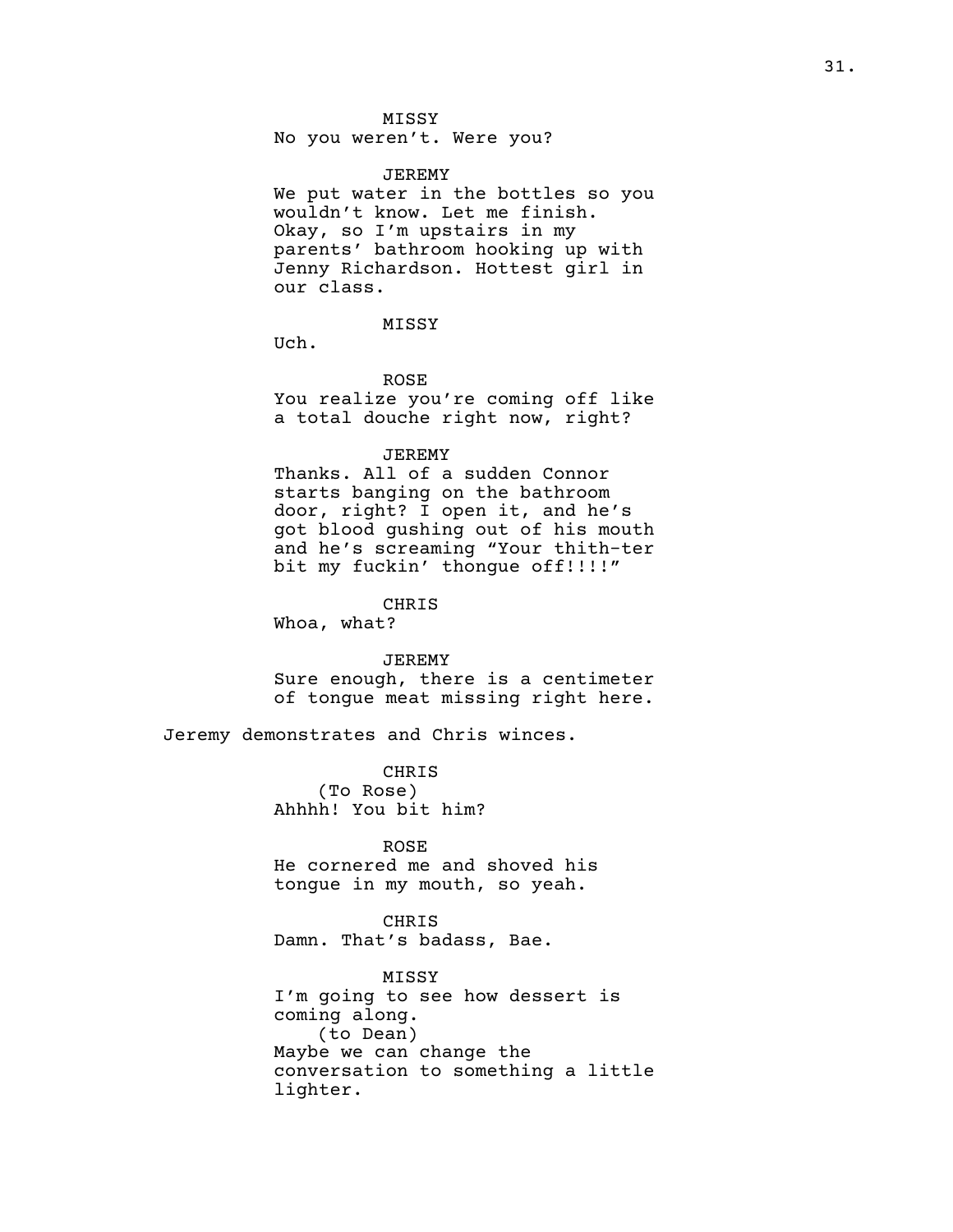ROSE Yeah, great story. Thanks for making it totally uncomfortable.

Missy walks out of the dining room into the kitchen. The door swings open and Chris gets another glimpse of Georgina who stands with a kitchen knife and wears an intense and wicked little smile. The door swings shut.

> DEAN Okay, new subject. Chris, Yanks or Mets?

CHRIS Ah, Orioles. My mom was from Baltimore so--

JEREMY You an MMA fan?

ROSE

Oh God.

JEREMY

What?

DEAN She's right. Let someone else talk for a bit.

JEREMY You've had your chance. He's dating my sister. I can't bond with the guy?

Dean exhales.

CHRIS You mean like UFC? Yeah, nah. Too brutal for me. I'm a lover, not a fighter.

JEREMY You ever get into street fights as a kid?

CHRIS Not really. I did take Judo for after-school in 1st grade.

ROSE

Awww.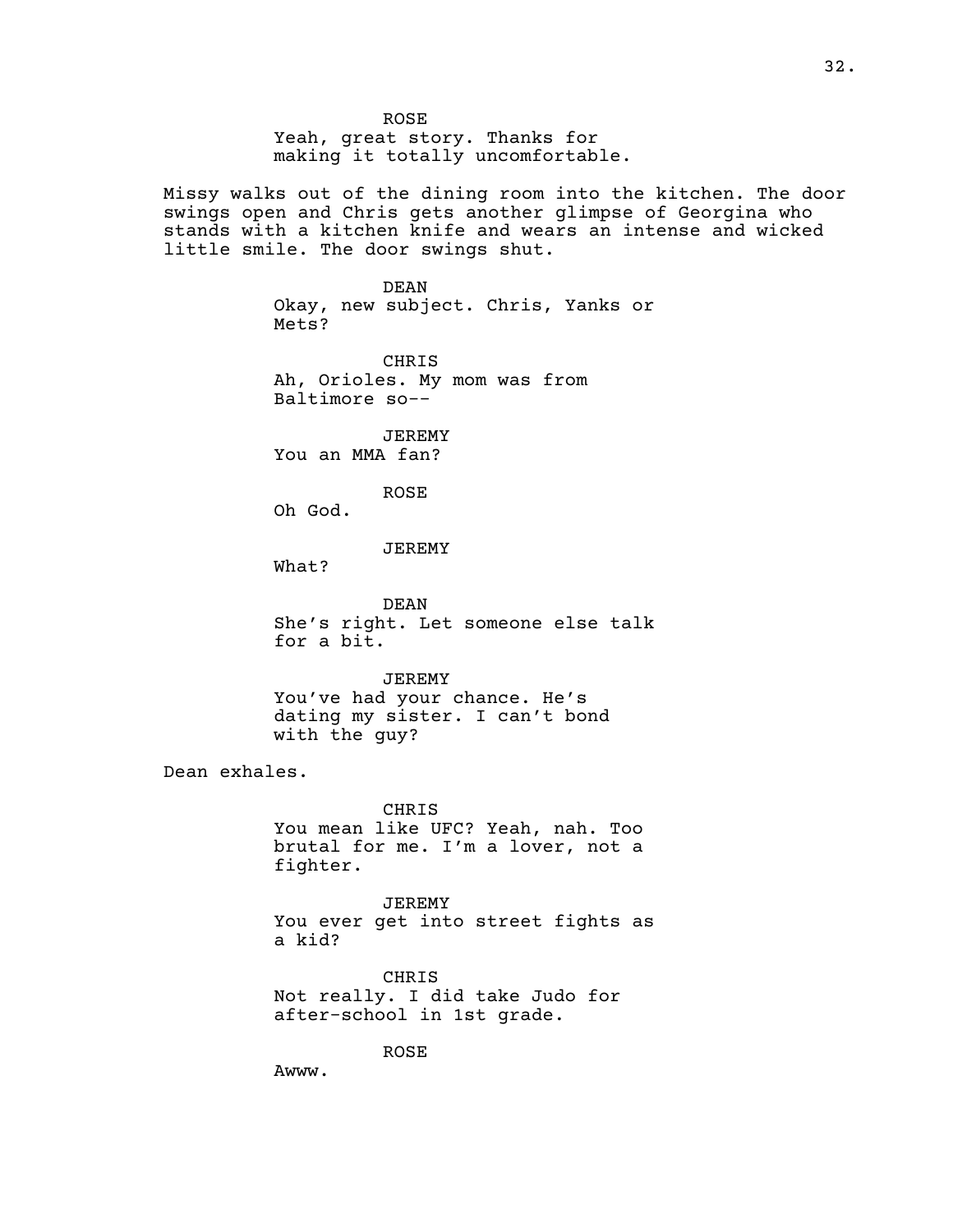CHRIS Cool... Thanks?

The kitchen door swings open again, and Missy walks back in with a perfect carrot cake. Georgina is gone.

> MISSY What'd I miss?

ROSE More ramblings from King Awkward.

JEREMY We're talking about sports. (To Chris) Stand up. Let me show you something.

MISSY No karate at the dinner table.

JEREMY It's not karate, it's jiu-jitsu.

He stumbles a little towards Chris and tries to put him in a headlock. Chris stands.

> CHRIS I've got a rule. I don't playfight with drunk dudes.

> > JEREMY

I'm just--

DEAN --Alright, enough Jeremy!

JEREMY I wasn't going to hurt him.

Dean is loud and stern for the first time. Jeremy's eyes flutter, DRUNK and embarrassed. He grabs a wine bottle and goes upstairs`.

> ROSE And that's my brother.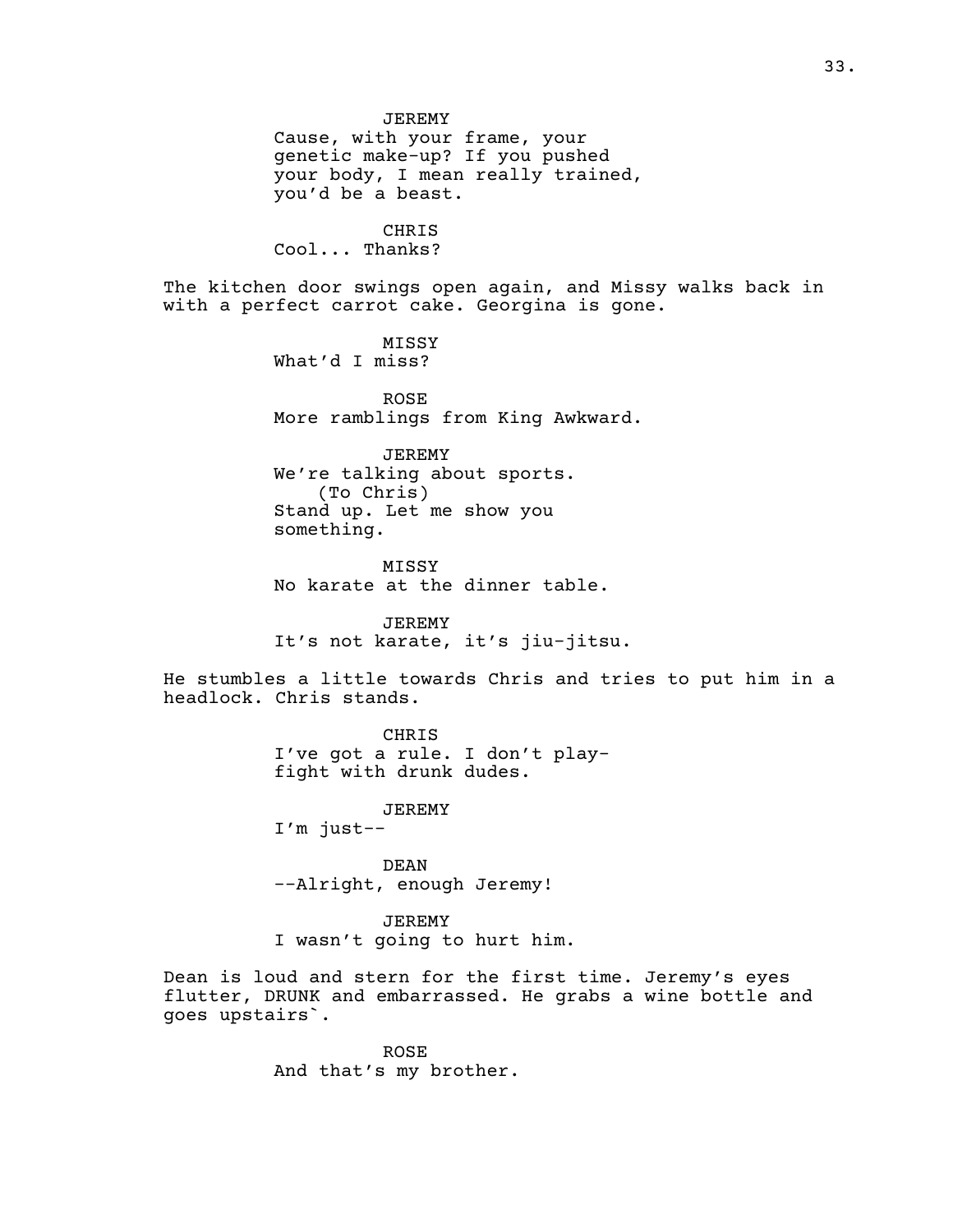### EXT. THE ESTATE. NIGHT

Full moon. CRICKETS.

# INT. ROSE'S BEDROOM - NIGHT

Rose and Chris make hushed love in her bed. A stuffed lion seems to watch Chris. He turns it away.

### INT. ROSE'S BEDROOM - LATER

Rose sleeps, but Chris is wide awake. There's a buzz in his ear. He smacks his own head and sits up. A soft HOWL of WIND rushes through the room. The CLOSET DOOR CREEKS open.

Chris' eyes drift to the pack of cigarettes sticking out of his camera bag pocket draped on the desk chair.

INT. ARMITAGE HALLWAY - NIGHT

Chris leaves Rose's room and walks down the dark hallway. A floorboard creaks under his feet. He turns down the stairs.

### INT. ARMITAGE DOWNSTAIRS HALLWAY - CONTINUOUS

Chris gets to the bottom of the stairs. He hears the floorboard creek upstairs. He stops and turns, expecting someone to follow him down. Nothing. Chris continues to walk down the hallway past the pictures towards the kitchen.

The basement door is open a crack. Chris peers into it curiously. A stairwell leads down into pitch darkness. Chris shuts the door. A figure now stands at the end of the hallway behind him. He doesn't notice. He just keeps going into...

#### INT. ARMITAGE KITCHEN - CONTINUOUS

Chris walks through the kitchen. He bumps into a bar chair moving it slightly. He keeps walking. He continues out the sliding back door of the house.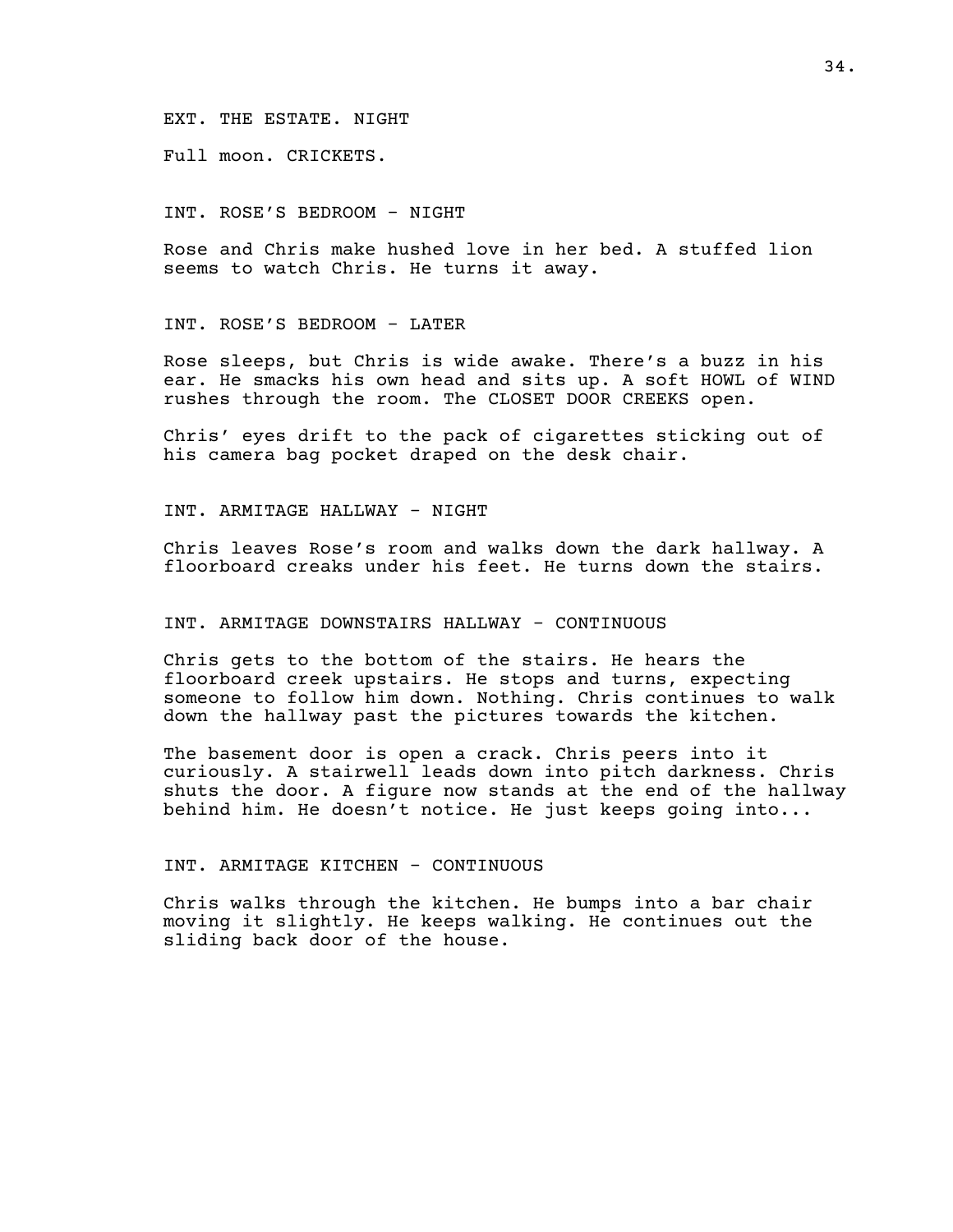### EXT. BACKYARD - CONTINUOUS

Chris steps out the back door and takes a cigarette out. Chris looks into the vast night around him. The CRICKETS are deafening.

Suddenly, something DARTS FAST across the yard in the distance. Chris peers out into the darkness. The thing RUNS across the lawn again. A moment of terror comes over Chris. He makes out a shape. It's now running towards him. Chris backs up in fear just as the figure emerges from the shadows and into the moonlight. It's Walter, the grounds keeper. He passes Chris without noticing. Chris gathers his breath.

The kitchen light turns on and floods the backyard. Chris drops the cigarette and stomps it out. He turns back towards the house and finds himself face to face with Georgina, who glares through the window dead in Chris' eyes. He's caught.

Georgina doesn't react. Chris it still. Georgina suddenly exposes her teeth in a frightening grimace. Chris backs away slowly.

INT. ARMITAGE KITCHEN - NIGHT

Georgina sucks her teeth. She doesn't actually see Chris at all. She's looking at her teeth in the reflection in the window which, front lit, reflects her and the room around her. Outside is invisible.

# EXT. BACKYARD - NIGHT

Chris realizes he's not caught. Close call. Inside Georgina notices the bar chair has been moved. She moves it back into its original position, and begins cleaning the kitchen cabinets. Chris quietly sneaks around the house.

INT. ARMITAGE DINING ROOM - NIGHT

Chris sneaks in through the door in the dark dining room.

INT. ARMITAGE LIVING ROOM - NIGHT

Chris moves through the living room towards the stairs, the lamp in the middle of the room turns on startling Chris. Missy sits near him; cat in lap; almost seductively. He's caught; for real this time.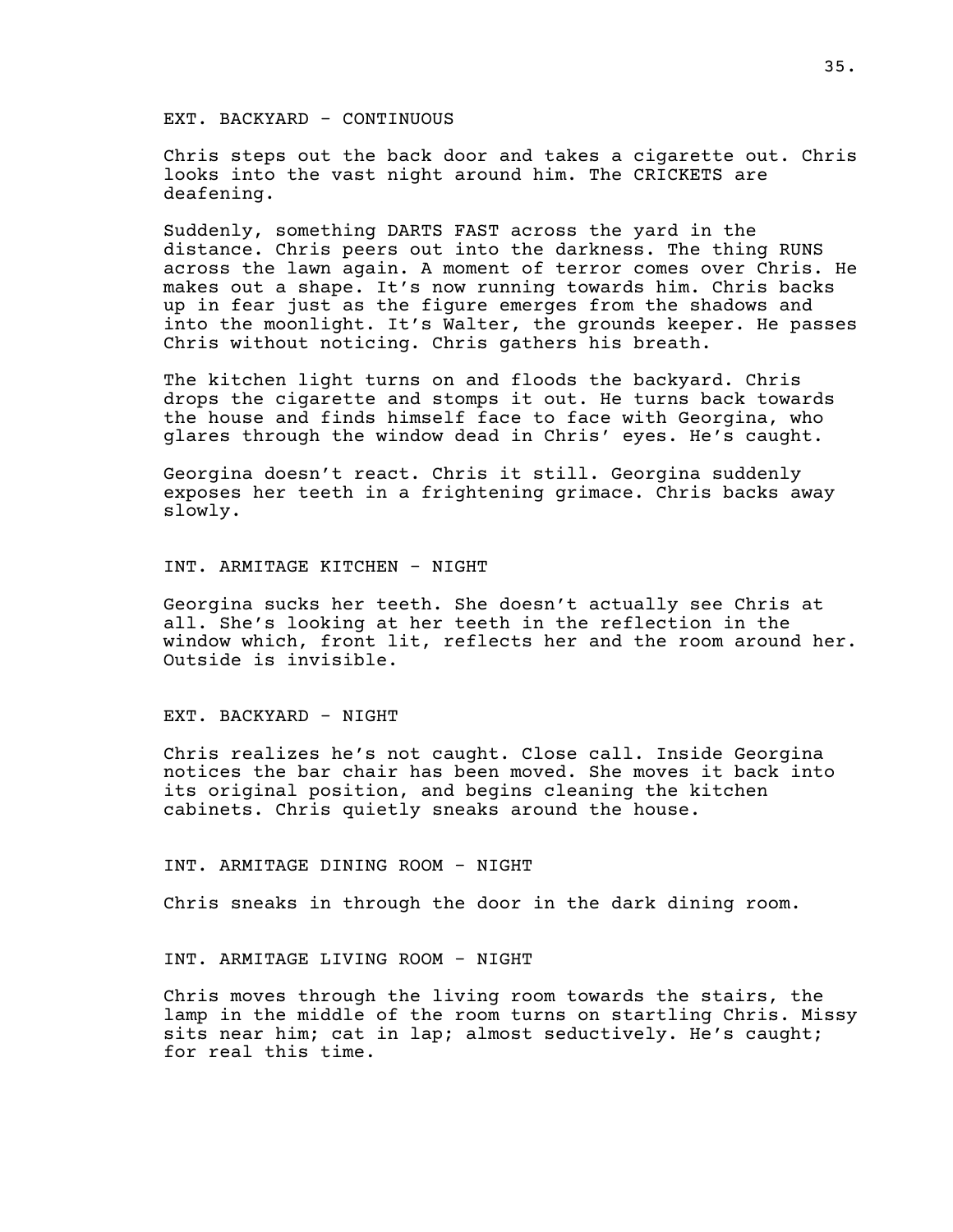MISSY Quick fix?

CHRIS Yeah. Nerves got me I guess.

MISSY Come. Let's nip this in the bud.

INT. MISSY'S OFFICE - NIGHT

Missy sits in a chair and directs Chris to sit across from her. She pours them both some tea. Chris sits.

> CHRIS I still don't know if this is right for me.

> MISSY There really is no need to be nervous.

CHRIS I'm good. The dude was running out there. Scared me.

MISSY Walter starts early every day. He's borderline obsessive compulsive. Tea?

CHRIS Nah, I'm good. It'll keep me up.

Missy puts two sugar cubes in her cup. She begins to stir slowly, CLINKING the SPOON softly and rhythmically against the sides of the cup.

TING TING. TING TING.

MISSY How's the bed. Good?

CHRIS

Yeah.

MISSY Comfortable enough?

CHRIS It's perfect, thanks.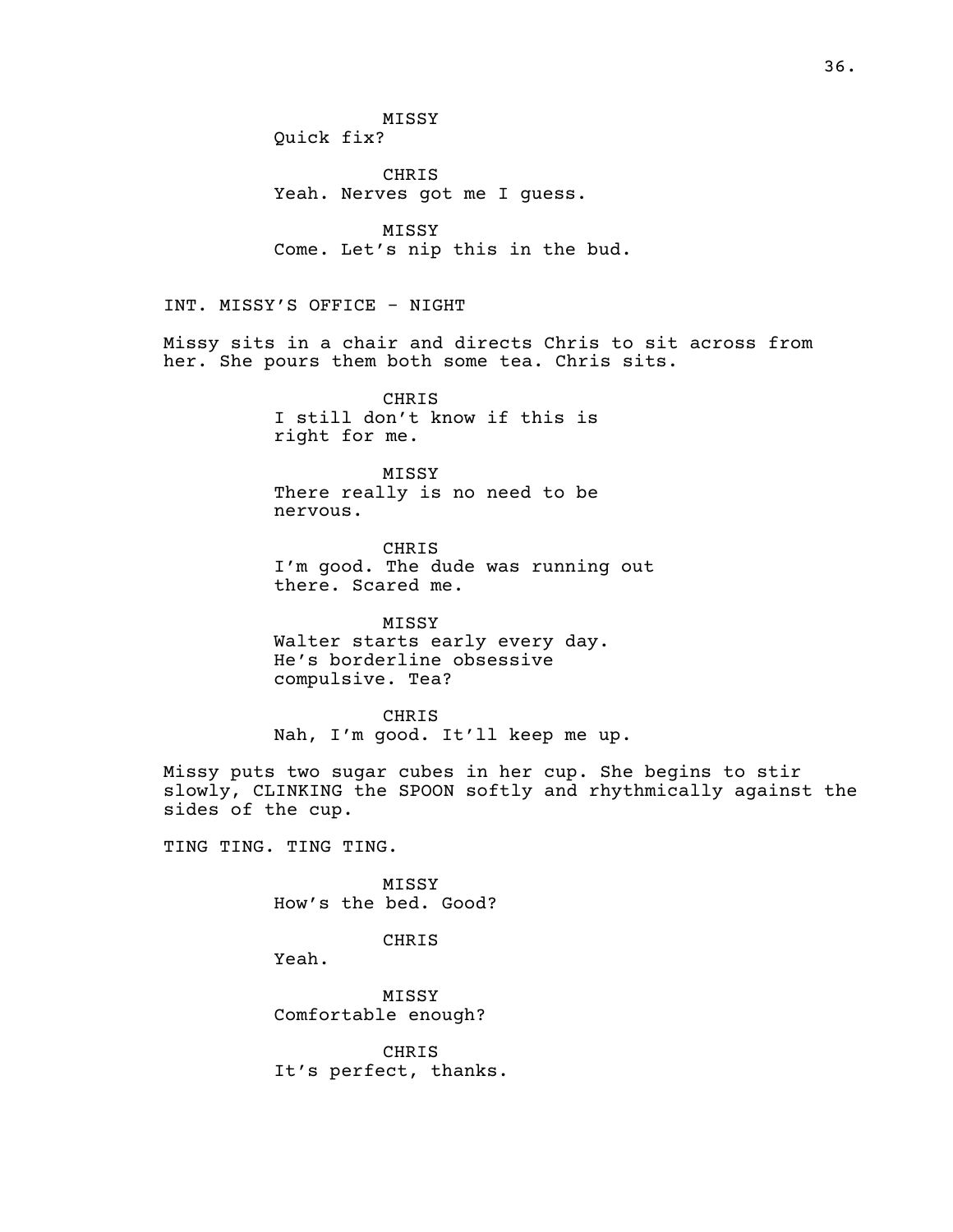MISSY Enough sheets?

CHRIS

Yep.

TING TING. TING TING.

CHRIS (CONT'D) So, how does this work? Are you going to swing a pocket watch in front of my face?

MISSY You watch a lot of Television. Now, you are feeling very sleeepy...

They share a smile.

MISSY (CONT'D) We do use focal points sometimes, but just about any object or simple motion can guide someone to a state of heightened suggestibility.

CHRIS Heightened suggestibility. Okay, where do we start?

MISSY Your childhood.

CHRIS Yeah, my memory sucks.

TING TING. TING TING.

MISSY Wounds get locked in your heart and they fester and grow into ugly little things like depression and addiction. But, they are all in there somewhere. All we need to do is find the key.

TING TING. TING TING.

The world around Chris slowly goes out of focus.

CHRIS I guess if it makes me quit... Wait... Has it started--?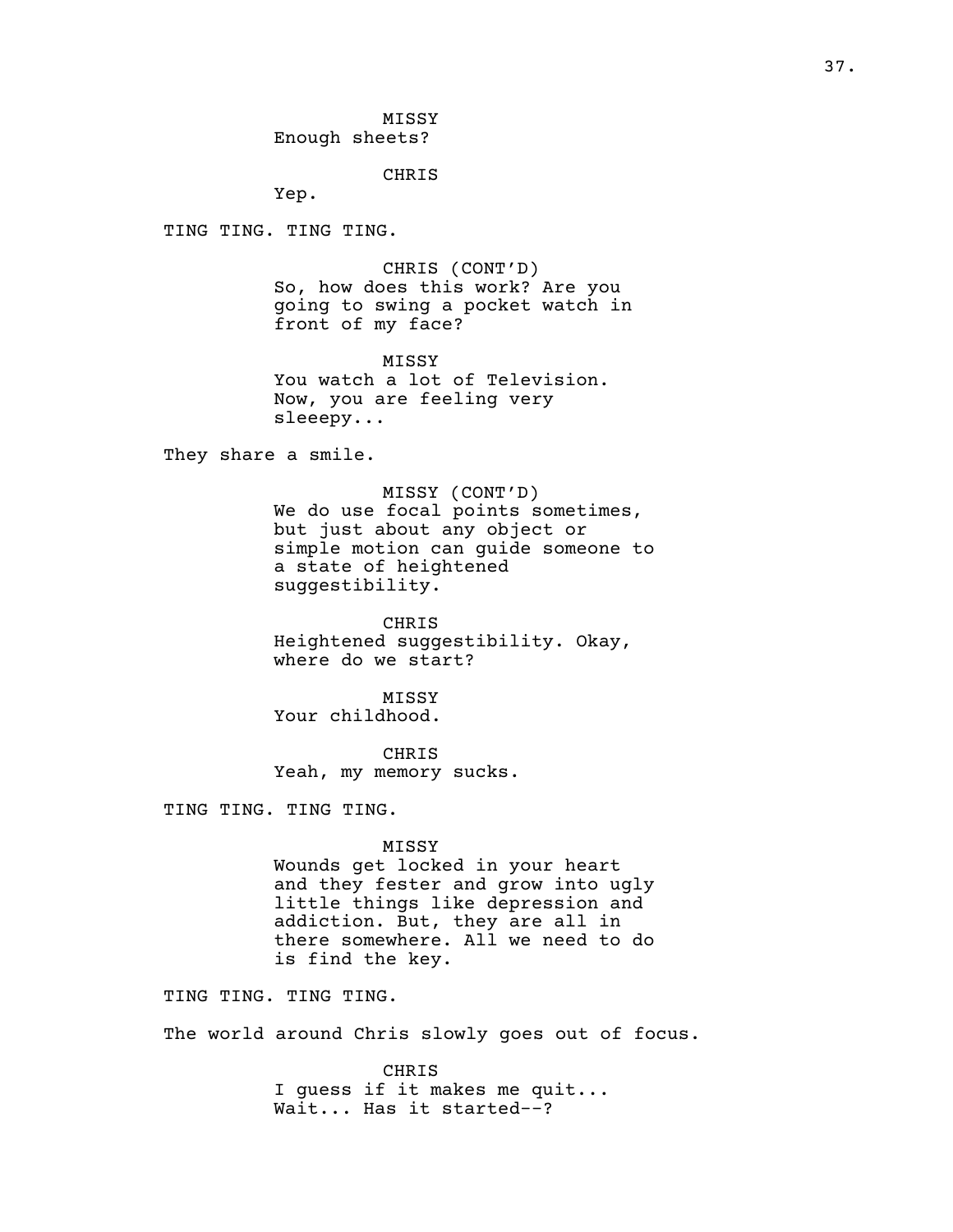#### MISSY

--we're going to go back to a place that might be uncomfortable for you. Your Mother's death to be specific. Were you there when she was hit?

CHRIS

I was home. I was watching TV.

#### MISSY

Let's go back there. Hear this place. Let the vibrations rush run through your body and ears. Hear it... Find it... Tell me when you find it.

The sound of RAIN AGAINST a WINDOW slowly fades up along with the MUFFLED sound of a SITCOM ON TELEVISION.

> CHRIS Okay... Yeah, I found it.

TING TING. TING TING.

MISSY Good. How did you find out she died?

CHRIS I knew it. She was never late after work. When she didn't come home, I just knew something was wrong.

MISSY Good. Now touch. Feel your surroundings. Feel every part of your body and what you touched. Feel it. Find it... Tell me when you find it...

FLASHBACK - INT. SMALL APARTMENT. NIGHT

Close on 11 year old Chris' hands scratches the bed post nervously.

> MISSY (V.O.) Tell me when you find it.

CHRIS (V.O.) I found it.

His toes brush the carpet as his dangling legs swing off the side of his bed.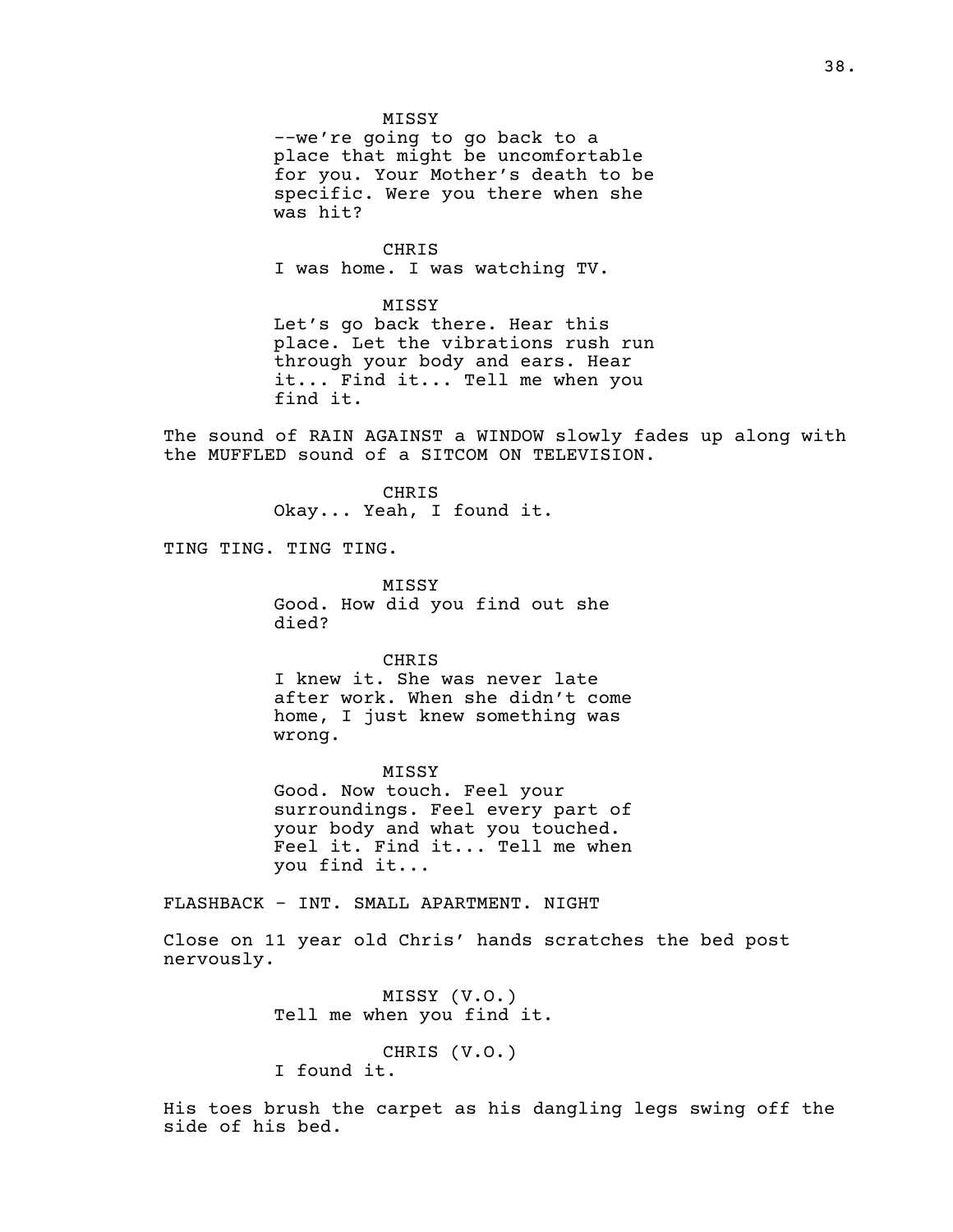TING TING. TING TING.

PRESENT DAY - INT. MISSY'S OFFICE. - NIGHT

Chris' feet try to swing but are too long. He scratches the arm of the chair in Missy's office.

> MISSY You said 'you knew something was wrong.' What did you do?

> > CHRIS

Nothing.

MISSY

Nothing?

CHRIS I just sat there. Watching TV.

MISSY You didn't call someone? Your Aunt or the police?

CHRIS

No.

MISSY

Why not?

CHRIS I don't know. I thought if I did, it would make it real.

MISSY Next is smell and taste. Breathe in and let the scent fill your nose. Smell that place. Taste it. Find it.

Chris is getting emotional. He breathes deep through his nose. FLASH BACK - INT. SMALL APARTMENT KITCHEN - NIGHT Young Chris finishes inhaling. The rain hits the window sill.

> MISSY (V.O.) Tell me. Tell me when you find it.

Young Chris takes sip of a juice box.

PRESENT DAY - INT. MISSY'S OFFICE. NIGHT

26 year old Chris sips from an invisible straw.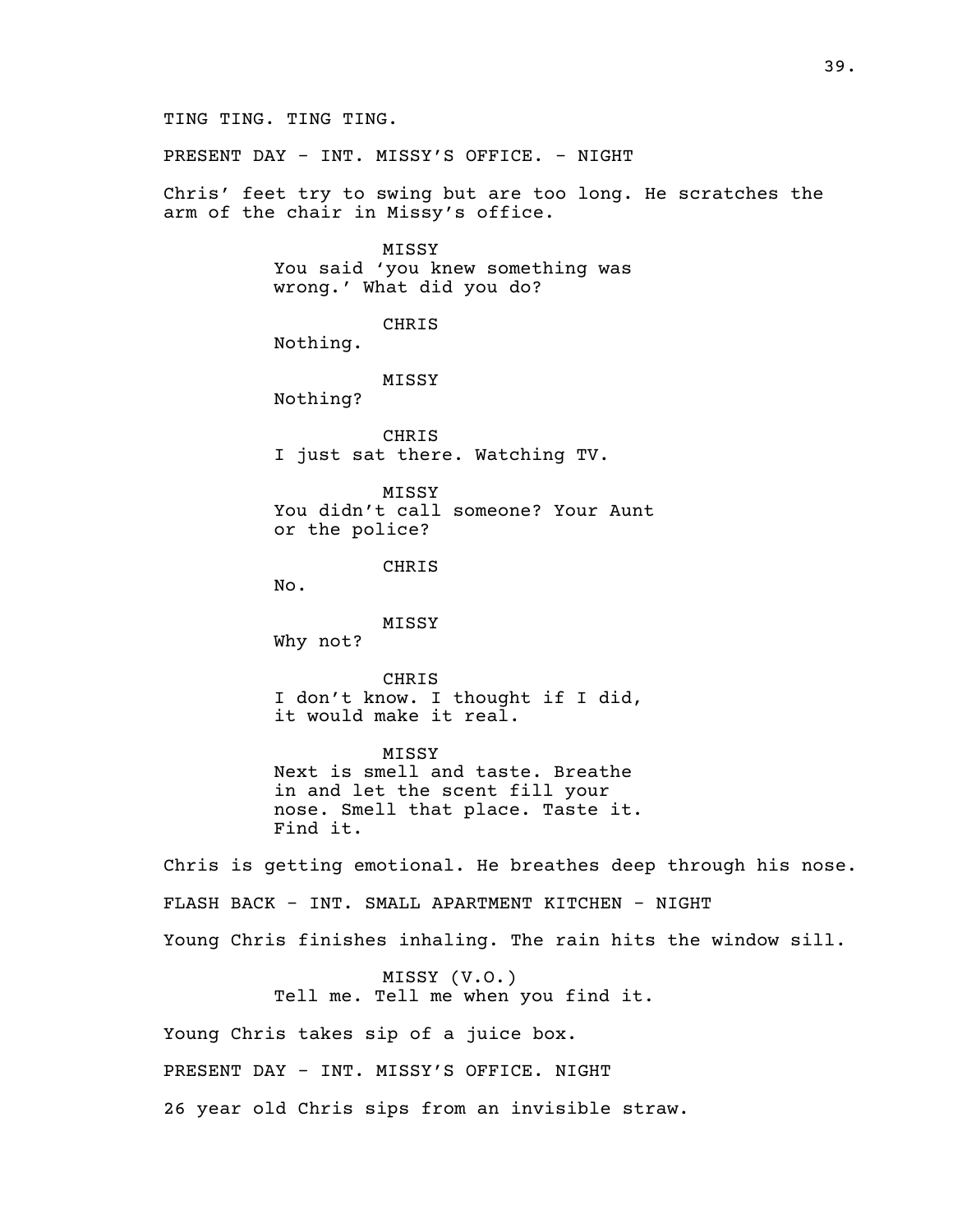CHRIS I found it. TING TING. TING TING. MISSY Good. Now lastly, you must see it. Let the light flood into your eyes. Every color, every detail. See it. See it. Find it. Chris' eyelids flutter. He continues to scratch the armchair. TING TING. TING TING FLASHBACK - INT. SMALL APARTMENT - NIGHT 11-year-old Chris scratches through the wood on his bed, splintering the wood. He watches TV from his bed next to some action figures. MISSY (V.O.) Tell me when-- 11-year-old Chris nods. TING TING. TING TING. PRESENT DAY - INT. MISSY'S OFFICE. NIGHT Chris nods and cries. CHRIS --Found it. MISSY (realizing) You think it was your fault. Chris nods. TING TING. TING TING. MISSY (CONT'D) I want you to feel that fear again, Chris. CHRIS I don't want to. MISSY It's okay. I'm here. Chris trembles anxiously.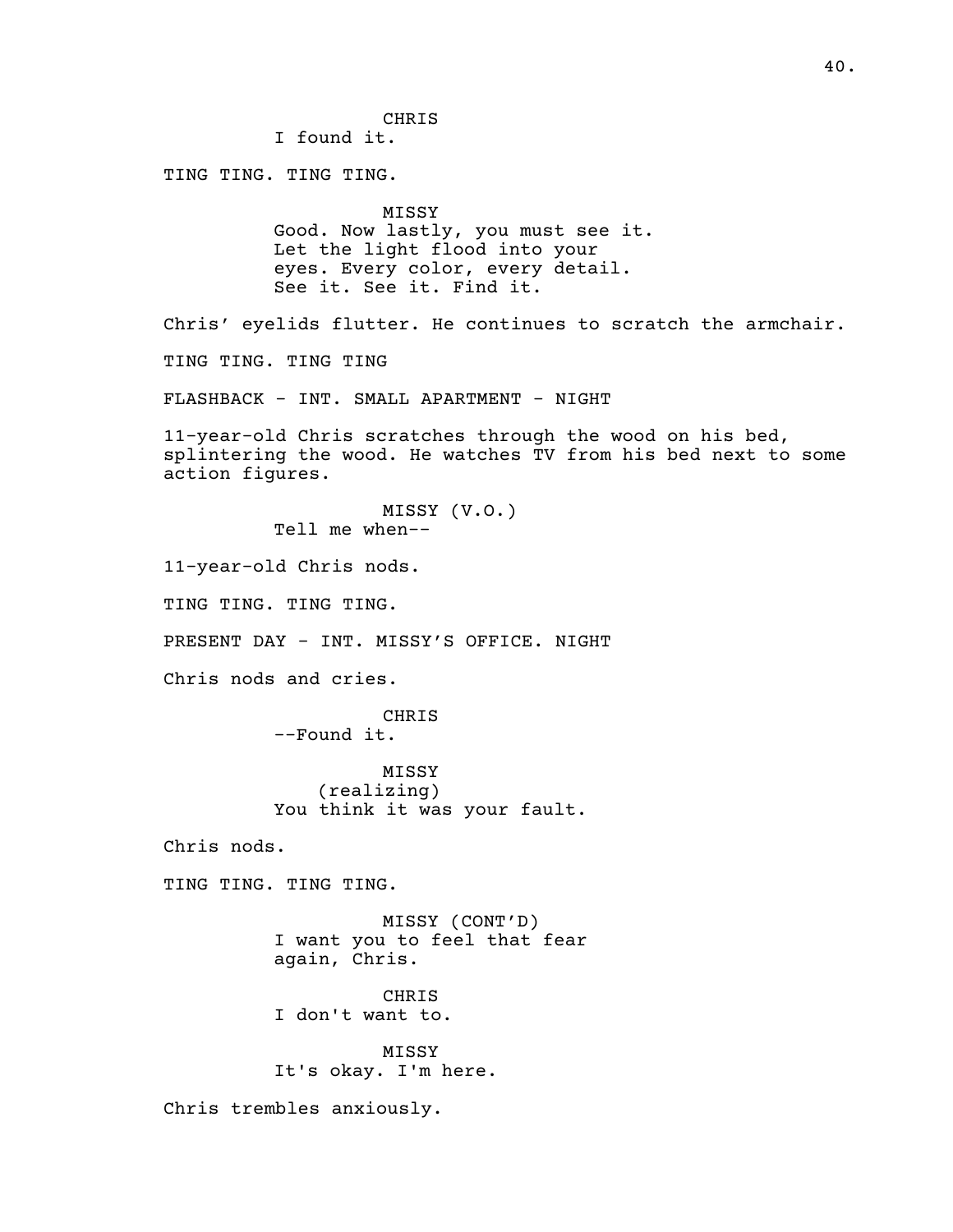MISSY (CONT'D) Are you afraid now? Paralyzed like that day?

He nods. Her empathetic expression turns into a sick smile.

MISSY (CONT'D) Good. Now sink into the floor.

CHRIS

Wait--

MISSY Sink! Now!

TING TING...

Chris' hand has compulsively scratched open the arm of the chair. His hand stops. His mouth drops and eyes open, frozen.

FLASHBACK - INT. SMALL APARTMENT - NIGHT

...TING TING.

Suddenly, 11-year-old Chris falls through the bed and floor.

END FLASHBACK.

INT. DARKNESS

Terror. Chris, 26 again, breathes fast but falls in slow motion though darkness as if through water.

TING TING. TING TING.

He flails towards a pitch black abyss. He's illuminated by the fading blue flicker of a large downward facing TV-like screen. On it Missy sits Speaking to him and clinking her teacup.

Missy's voice is everywhere.

MISSY Good. Good. Sink. Sink.

PRESENT DAY - INT. MISSY'S OFFICE. NIGHT

Chris' body sits in his chair motionless. He can't move. His eyes are wide open, staring strait at Missy.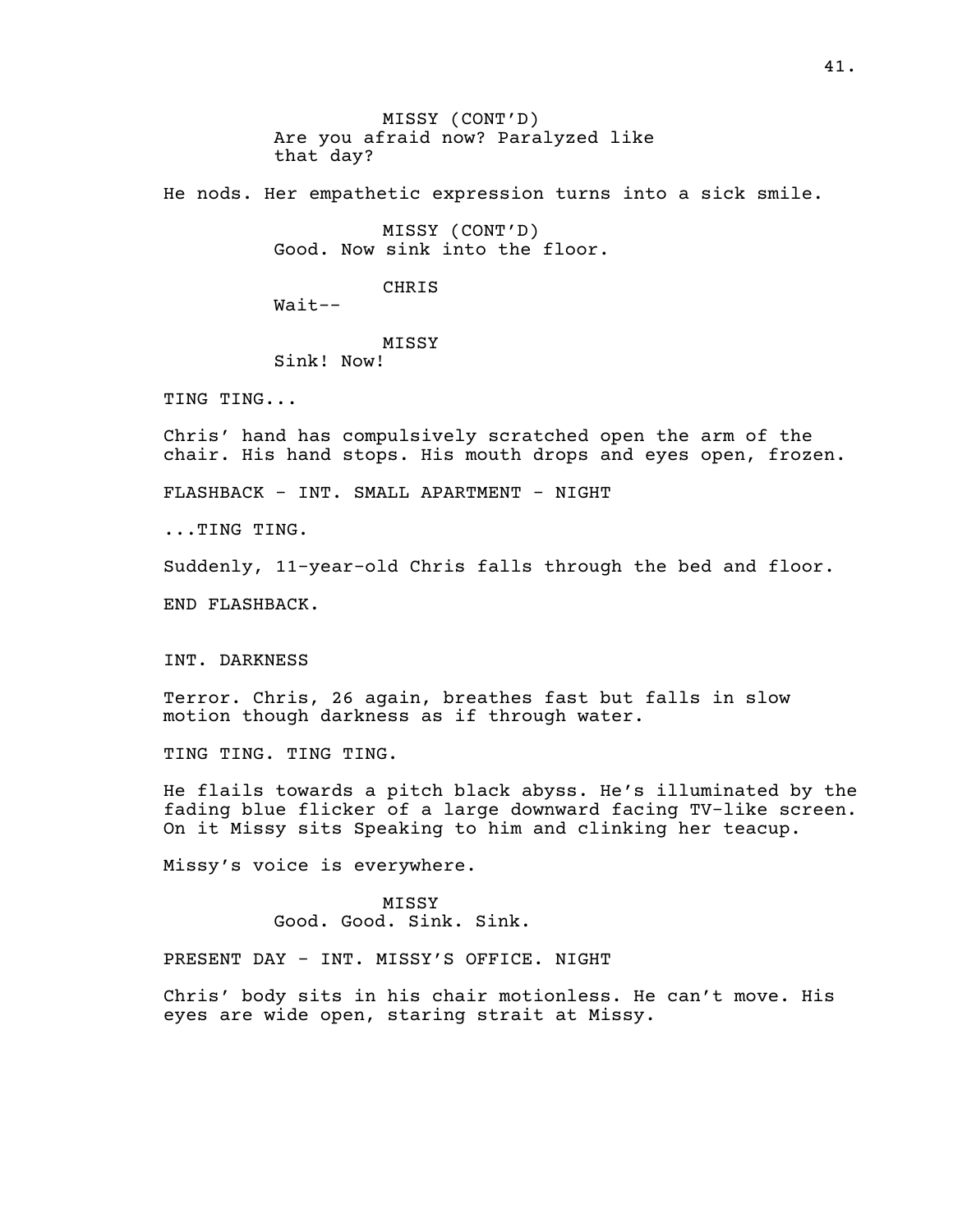INT. DARKNESS

Chris continues to slowly fall backwards. Missy approaches on the screen above him. It shows what his eyes are seeing.

> CHRIS No! NO!!! I'm done! Bring me back! Please!!!!

There is no response. Chris cries. Eventually he slows down and comes to a stop. He lands feet first on a soft ground. This place sounds like it's crawling with insects. He looks up. He can still see the screen above but it is far away, like the mouth of a deep and expansive well.

> CHRIS (CONT'D) Mrs. Armitage!!!

On the screen, Missy stands. She walks towards Chris' body and looks down at him through his own eyes.

> MISSY Now you are in the Sunken Place.

Missy reaches towards the screen and shuts his eyelids. The abyss goes almost completely dark. Now he's alone in the dark. He cries in terror.

Chris hears a DEEP HULKING BREATHING in the darkness.

CHRIS (whispering) Something's down here...

No response.

CHRIS (CONT'D) (whispering) Bring me back. Bring me back. Bring me back. Bring me back...

In the darkness, the SOUND OF HOOVES CRUNCHING ON SOFT GROUND approaches.

THUNK THUNK. THUNK THUNK.

CHRIS (CONT'D) Bring me back. Bring me back. Bring me back.

The sounds get louder and louder.

THUNK THUNK. THUNK THUNK.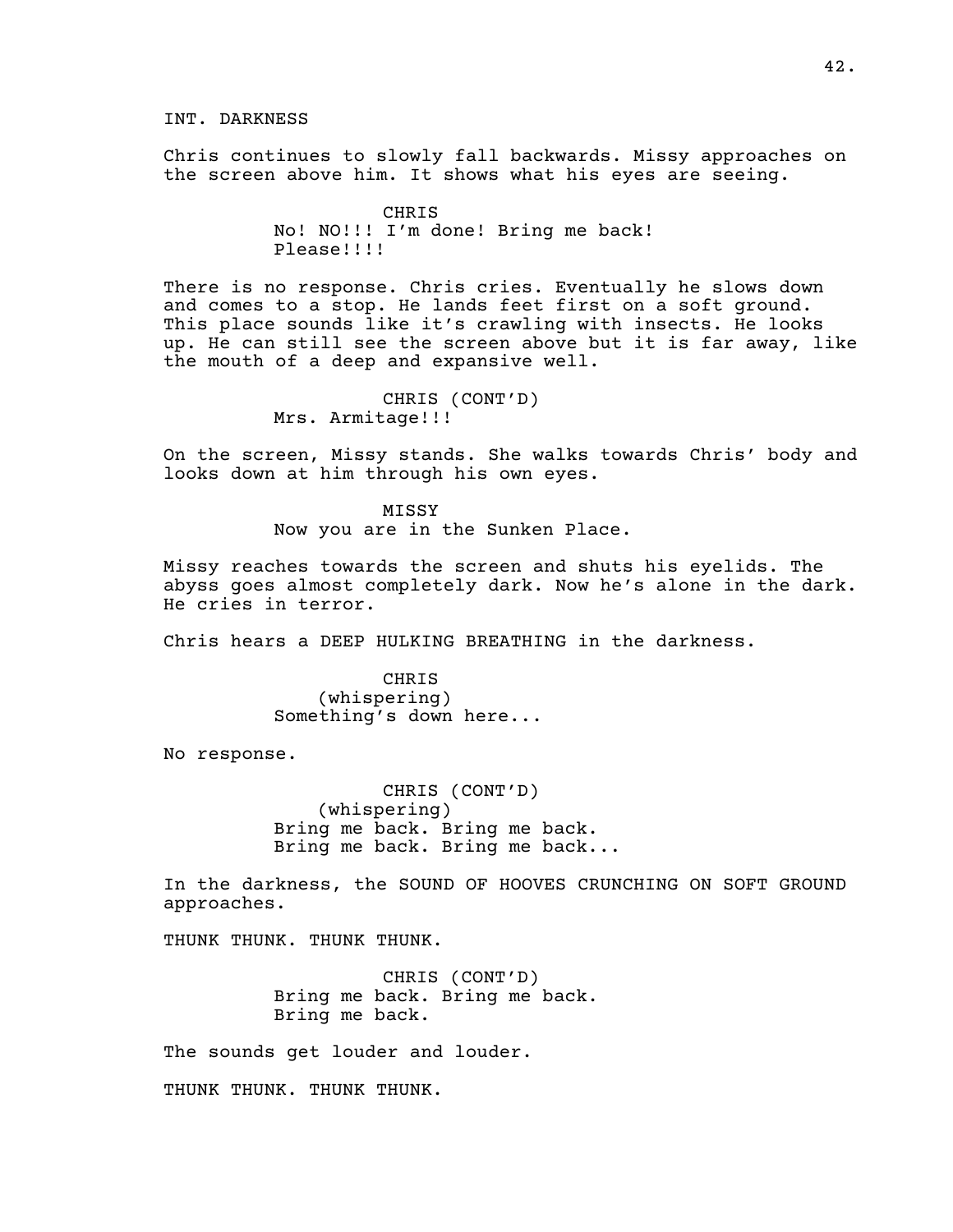An antlered thing emerges from the shadow. It's head is that of a deer, but with the flesh stripped off and with mostly its skull exposed.

CHRIS (CONT'D)

No!

Its eyes glow and flicker faint blue in its sockets. It MOANS A WRONG SOUNDING MOAN; in hateful anguish. It charges Chris...

THUNK THUNK. THUNK THUNK. THUNK THUNK.

The bloody deer impales Chris on its antlers. They both MOAN.

INT. ROSE'S BEDROOM - DAWN

Chris wakes up with a start in Rose's bed sweaty and heaving. He's alone and confused. Bad dream? Headache.

The SHOWER RUNS inside Rose's bathroom. SHE HUMS.

DING DING

He's gotten a message. It's a picture of Rod pretending to pour beer in Sid's mouth. Chris smiles. The batteries are low. He plugs his phone in and puts it on the dresser.

EXT. BACKYARD - DAWN

It's Golden hour. Beautiful. Chris walks through the yard to the edge of the forest with his camera.

Chris keeps walking. He looks through a long-zoom lens into the wilderness. He sees a bird and snaps a picture.

He turns to the house. Georgina can be seen through an upstairs window knitting. He raises his camera. She's beautiful. She stands and begins to remove her wig. Then as if aware she's being watched, she turns towards him. Chris turns away, taking a picture in another direction. He glances back at the window. Georgina is gone.

BANG. A sparrow slams against the gazebo and falls to the ground. Startling Chris.

CHRIS

Damn.

He turns away and is startled even more by Walter smiling serenely at him about 50 feet away in the yard. Embarrassed, Chris gathers himself. He walks towards Walter.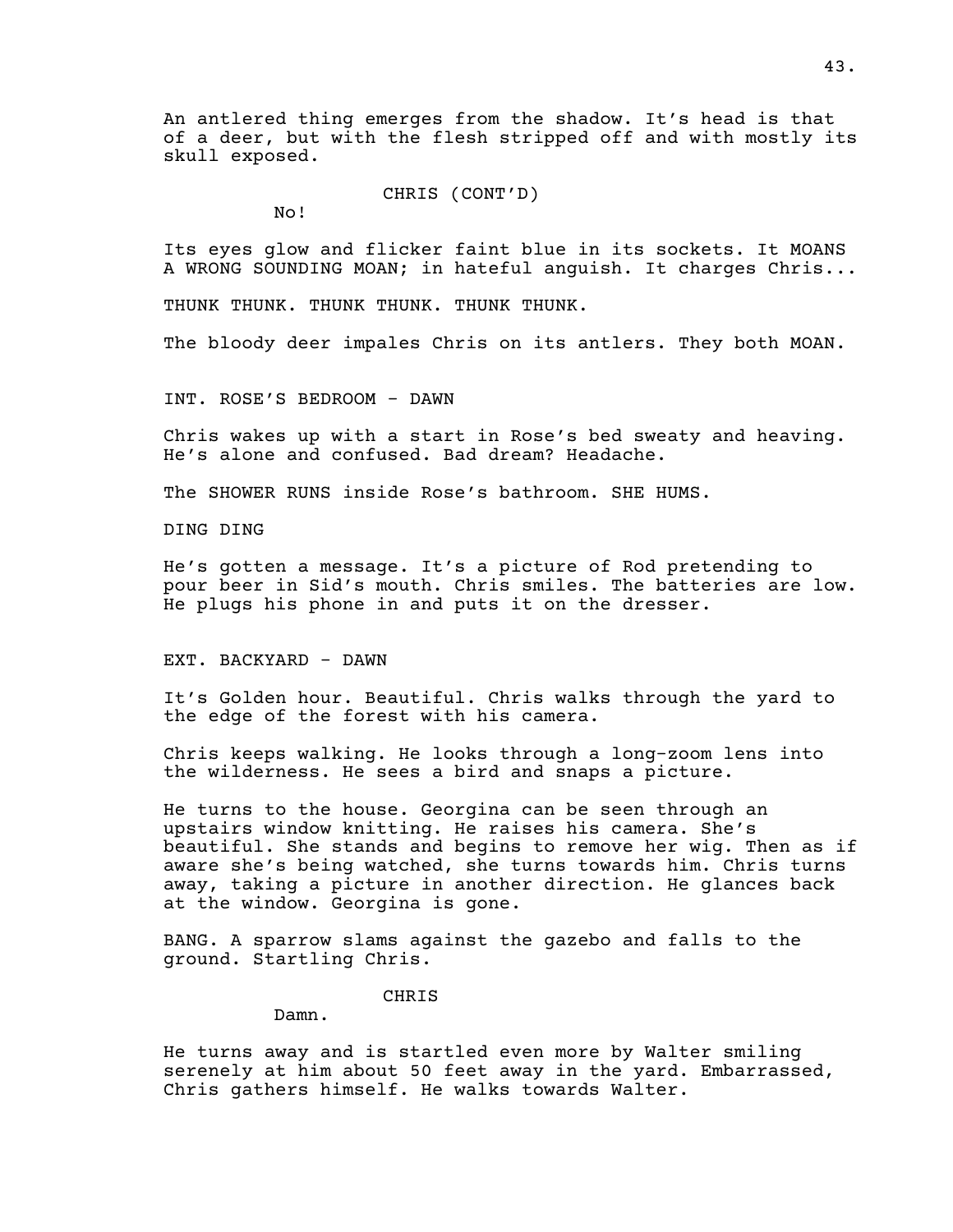CHRIS (CONT'D) What's up?

No response.

CHRIS (CONT'D) They working you good out here, huh?

Walter's voice is soft and methodical. His eyes remain distant as though he his looking through Chris. Chilling. There is a hidden anger behind his pleasantness.

> WALTER Nothing I don't want to be doing.

> > CHRIS

Ha!

Walter isn't joking.

CHRIS (CONT'D) Yeah... yeah. No, I can tell. I never really got to meet you actually, up close. I'm Chris.

WALTER I know who you are. You're Rose's friend.

Chris stops walking about 15 feet from Walter. Something doesn't feel right.

> CHRIS Yeah. That's one way to put it. So, where you from originally?

WALTER She is lovely isn't she?

CHRIS Rose? Yeah, she is...

WALTER One of a kind; a real doggone keeper.

Chris is weirded out.

WALTER (CONT'D) Sorry if I scared you last night.

CHRIS Oh, yeah. Actually, I guess I was pretty drunk. (MORE)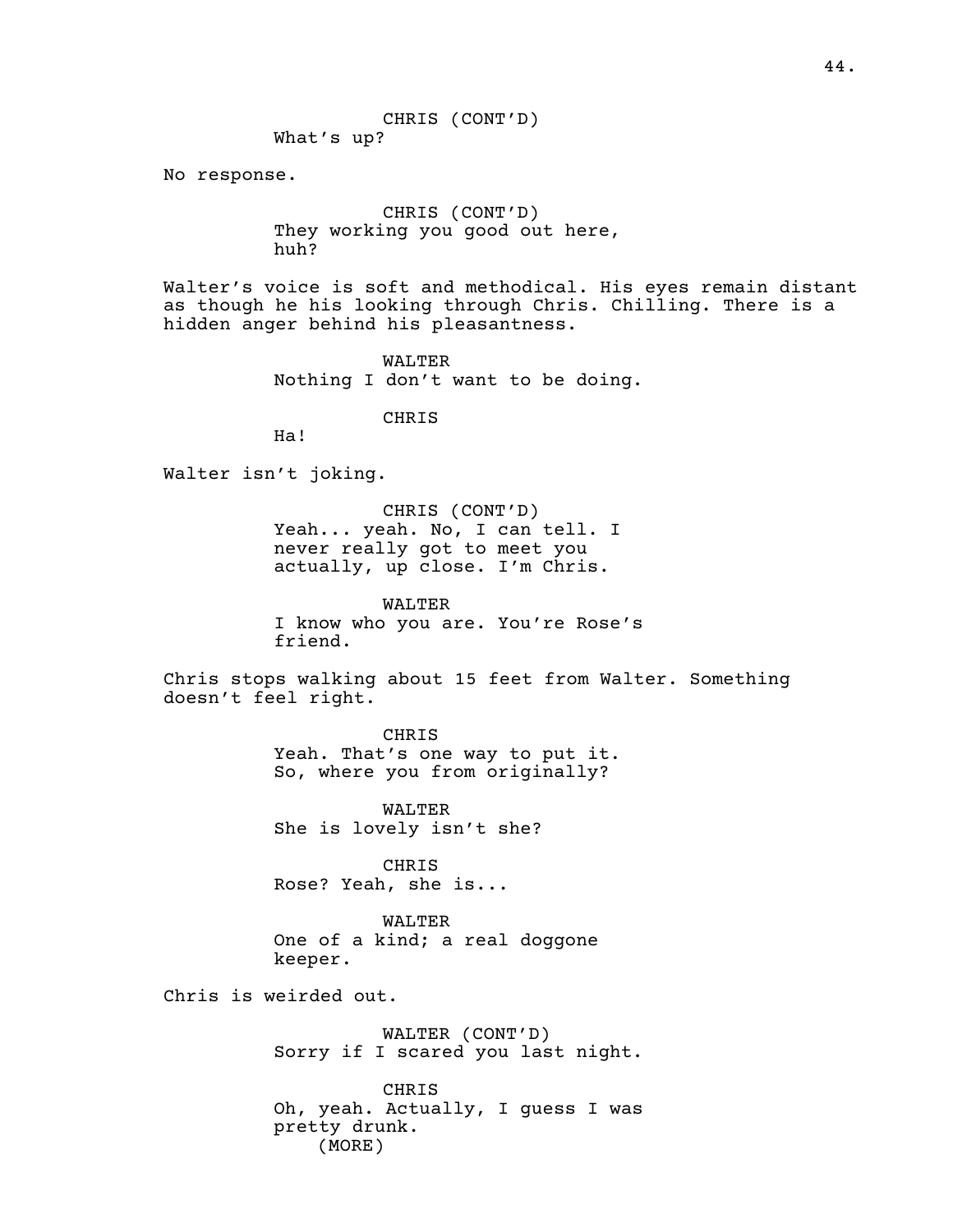CHRIS (CONT'D) I don't remember much.

WALTER And the hypnosis? Did it work?

CHRIS Hypnosis? No, I didn't...

Chris remembers.

WALTER Well, I should get back to work.

Chris raises his hand in a timid 'black power fist.' Walter raises his hand in an open wave.

> **CHRIS** There's another bird...

Walter nods. Chris turns and walks to the house. Chris makes pops a cigarette into his mouth. He is repulsed by the taste of it. He looks at it. More of last night seems to come back to him.

INT. ROSE'S BEDROOM - DAY

Chris enters as Rose finishes blow drying her hair. He's worked up.

> ROSE Hi. Where have you been?

CHRIS Out. Taking pictures. Hey, so I think your mom hypnotised me last night.

ROSE Wait, what?

CHRIS

(hazy) I think I snuck out for a smoke, and she caught me and offered? I don't know. I must have agreed to it 'cause the thing just made me nauseous.

ROSE Okay. Well then that's good, right?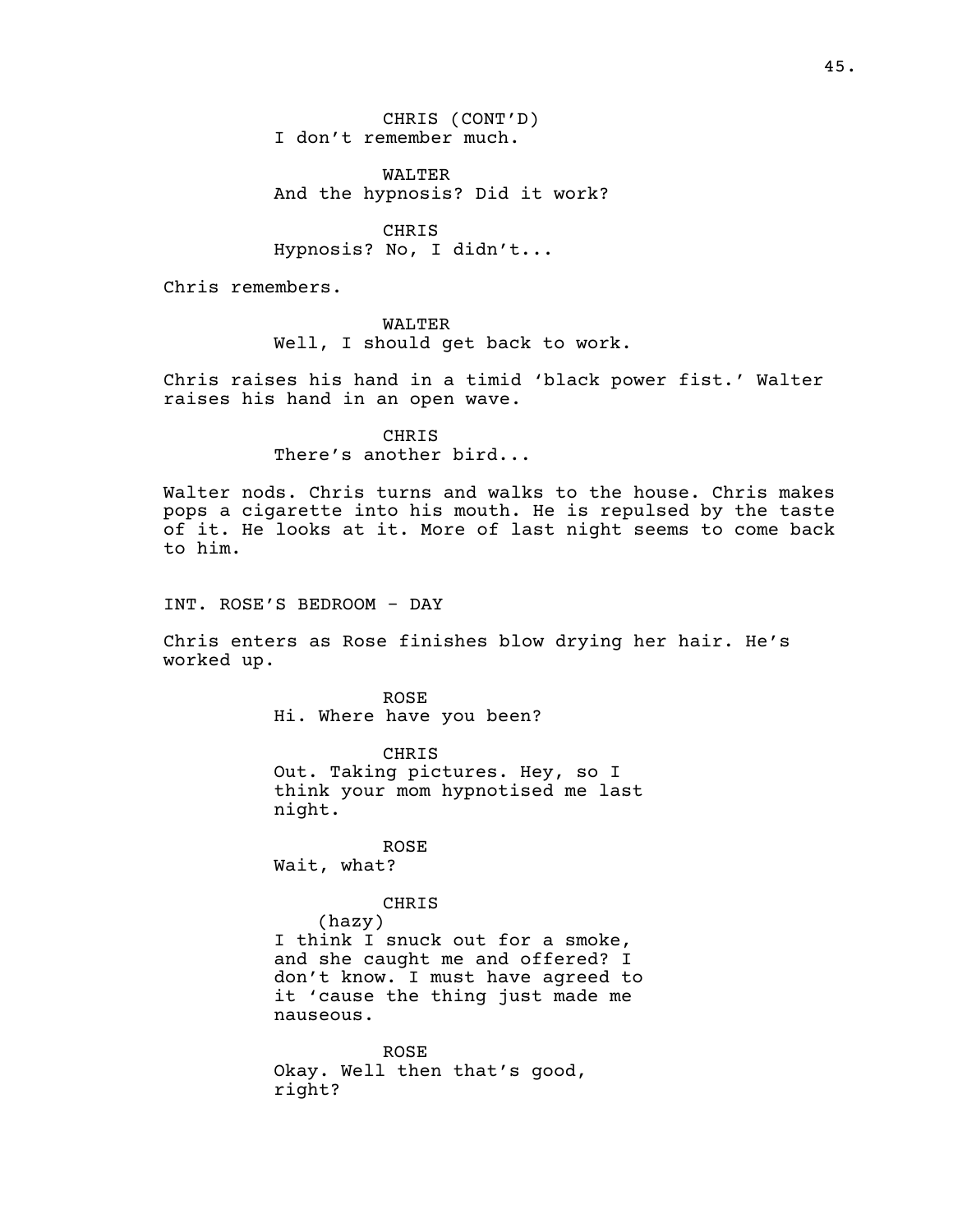CHRIS No, not good. I can barely remember any of it even happening; I don't like that. Plus I had these fucked up dreams.

ROSE That happened to me too.

CHRIS

What did?

ROSE The nightmares. When I was a kid. She hypnotized me once for stage fright, and I had the craziest nightmares, but it worked...

She wraps herself up in Chris' arms. Chris thinks.

CHRIS And, what's the deal with the help?

ROSE Like... The iced tea thing? Yeah that was weird.

CHRIS That, but also the lawn-mower guy creepin' me the fuck out too.

ROSE Why? Did he say something?

CHRIS It's not what he says, it's how he says it. You know?

ROSE Yeah, something about them seems... different.

Out the window, A CAR DRIVES onto the front yard. Rose hears and looks.

> ROSE (CONT'D) They're here.

Chris looks as well. A car parks on the front lawn. A Chauffer gets out and opens the backseat passenger door. A well-trained Husky service dog exits the car followed by JIM HUDSON, 57. Jim is blind and has slicked back grey hair.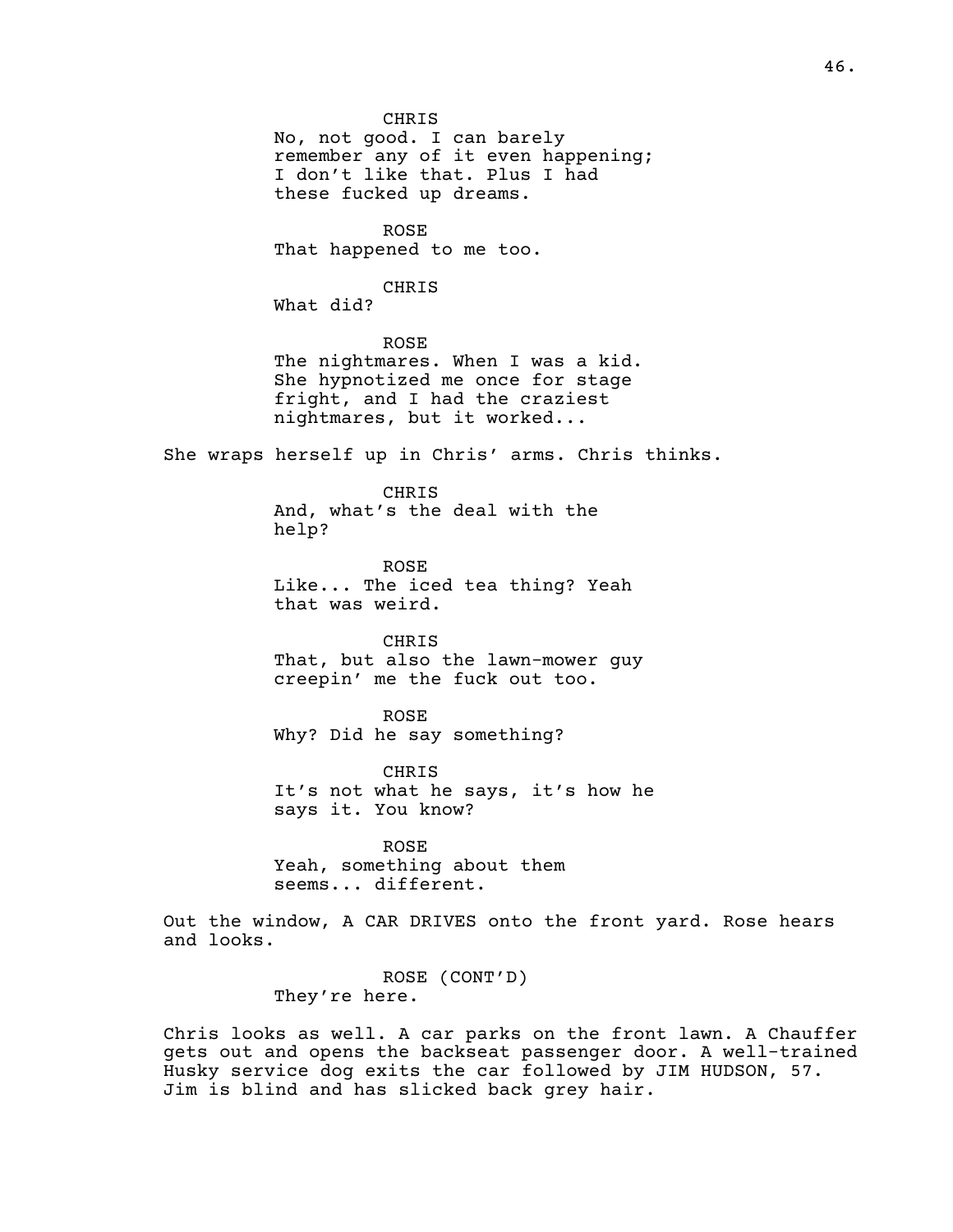# EXT. FRONT YARD - NOON

Bird's-eye view. Walter helps direct 12 expensive cars onto a makeshift parking lot on the front lawn. Wealthy guests emerge from each one.

EXT. BACKYARD - NOON

Tiger.

The party is in full swing. The 30 or so guests mingle excitedly. They are all white except for one Japanese man.

Through the kitchen window, Georgina fixes food and helps occupy four white children by helping them make Hors d'oeuvres.

Rose and Chris get a drink at the bar. They walk through the party. Missy mingles with some guests. She makes eye contact with Chris and winks. He looks away.

Chris and Rose are stopped by GORDON GREENE, 68, and his wife EMILY GREENE, 67. Gordon is a cute man with a cane and impish excitement. Emily is pretty and birdlike. They watch Chris intently and smile from ear to ear. Gordon shakes Chris' hand thoroughly.

> GORDON Nice to meet you, Chris. Nice to meet you indeed. (to Emily) Good grip. CHRIS Thanks. You too. GORDON You ever play golf? CHRIS Once, actually; a few years ago. I wasn't very good. EMILY Gordon was a professional golfer for years. CHRIS Oh? No kidding. GORDON Can't quite swing the hips like I used to though. You know, I met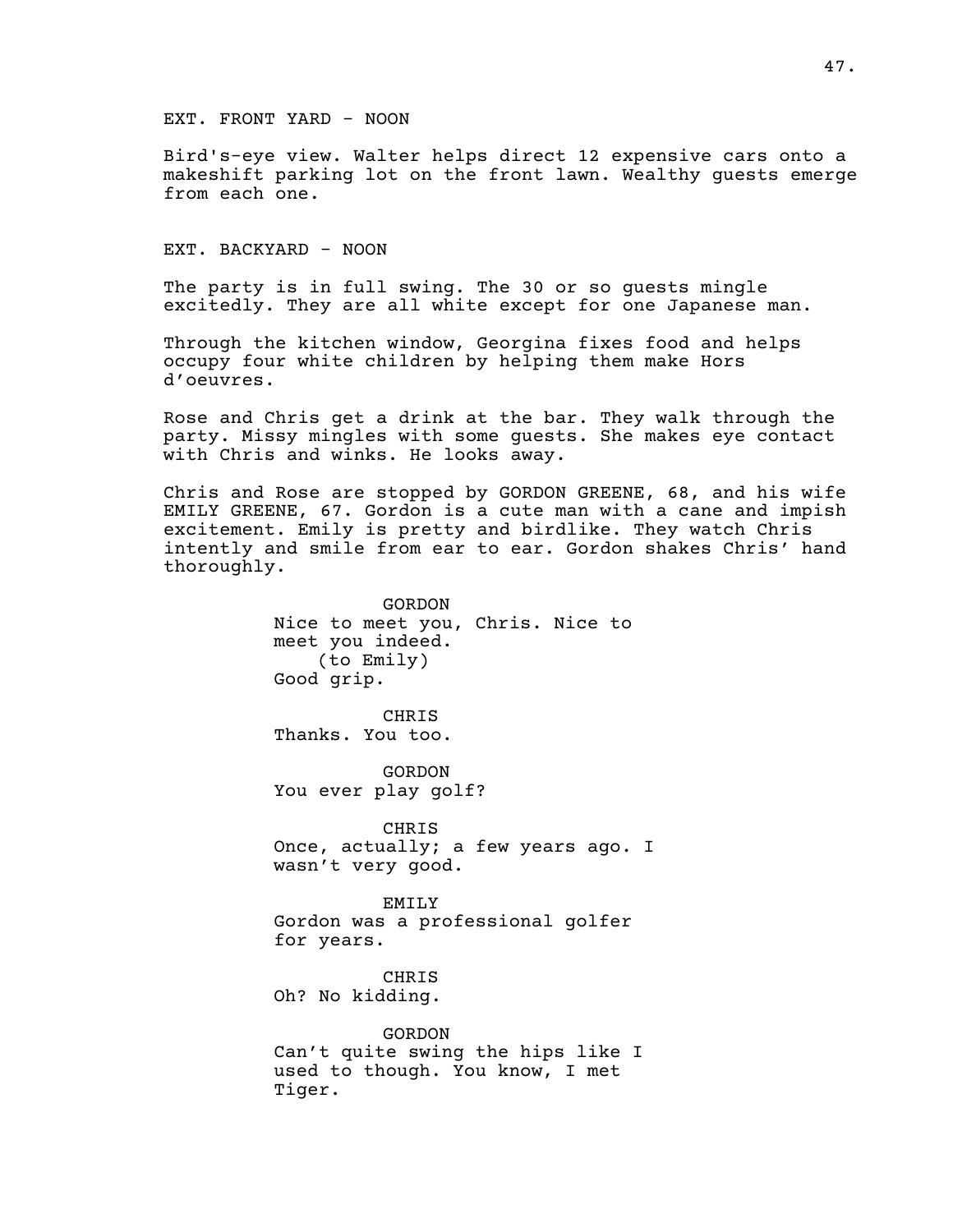Rose and Chris share a subtle smirk.

ROSE CHRIS Wow, that's great. Cool.

EMILY Gordon loves Tiger.

GORDON Best I've ever seen. Ever, hands down. Let's see your form.

CHRIS Me? I could barely hit the thing.

GORDON

Show me...

Chris does.

GORDON (CONT'D) If I knew what I know now at your age? Now then I could really play.

CHRIS It'd be kind of a waste of time travel though.

They laugh.

EXT. BACKYARD - LATER

Chris and Rose speak to NELSON DEETS, 82, who's smiles in a wheelchair with his jaw hanging, and LISA DEETS, 54, a looselipped trophy wife smiles at Chris in a predatory manner. They have Dutch accents.

> LISA (To Rose) How handsome is he?

> > ROSE

Extremely.

Lisa squeezes Chris' bicep. A bit too familiar.

LISA Not bad huh, Nelson?

NELSON

Eh?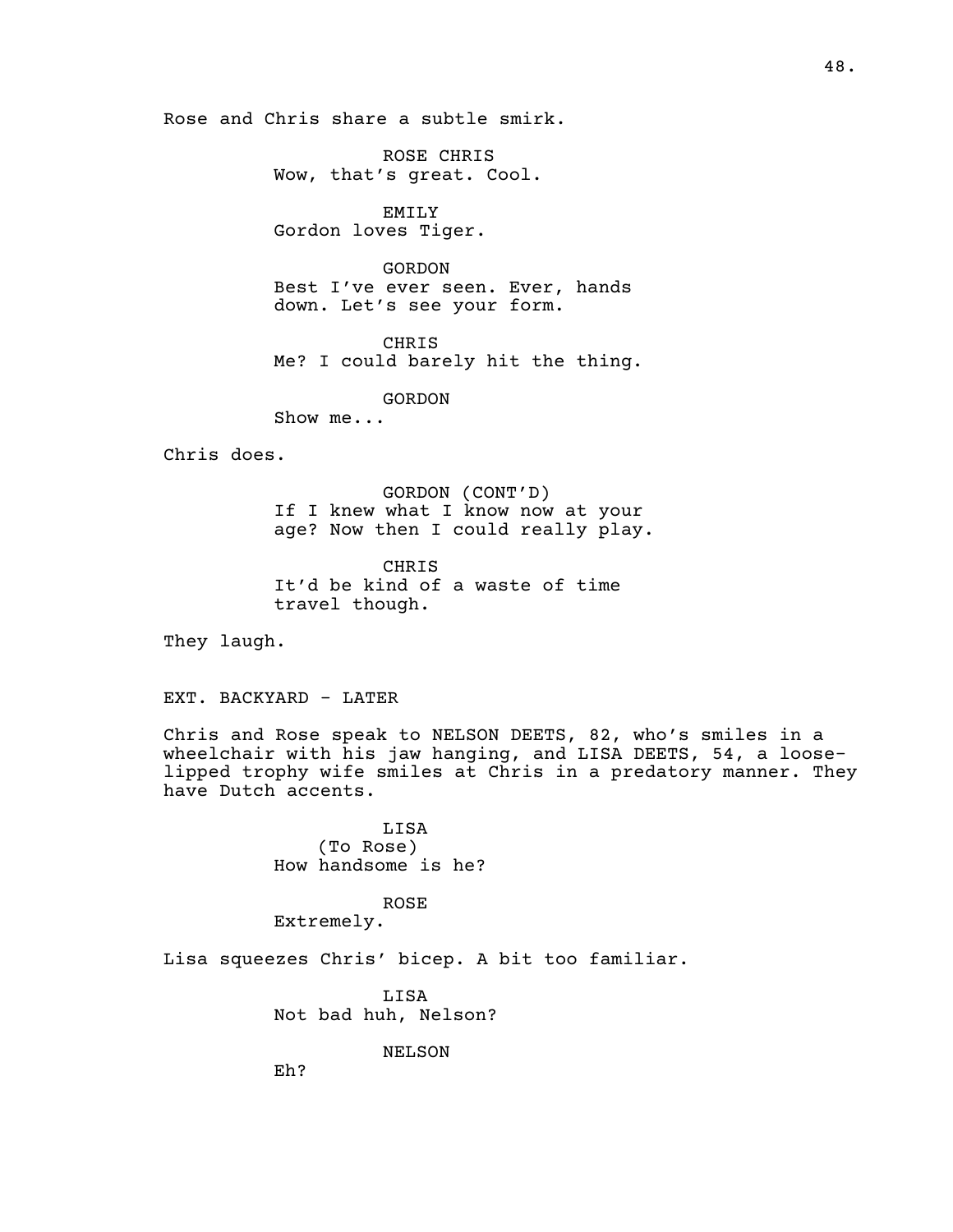LISA (to Rose) So, is it true? The love making. Is it better?

Rose cackles at the bluntness of the question. Chris almost chokes on his drink. Lisa continues to size Chris up.

> CHRIS Wow. Um.. LISA

(to Rose) I'm being too forward?

ROSE We'll talk later.

CHRIS Oh, will you now?

EXT. BACKYARD - LATER

Chris and Rose talk to PARKER DRAY, 60, and APRIL DRAY, 57. They are an overweight, rose-cheeked tipsy wasp couple. Chris and Rose try to mask boredom and annoyance.

> APRIL Who even cares about skin color? My God.

CHRIS Right. I mean--

PARKER The world cares, April. But it's not a question of physical superiority, it's "What skin color

is more culturally advantageous?" As Parker drones on Chris looks around the party. Dean

schmoozes animatedly with two couples. He quickly scans the party, finds Chris and points him out. The two couples wave and smile giddily. They had all just been talking about him. Chris pretends to not see this.

ROSE

"Advantageous?"

Suddenly, Chris sees another black guy walking through the crowd. Relief. It is Andre, the jogger from the first scene, but he's very different than before.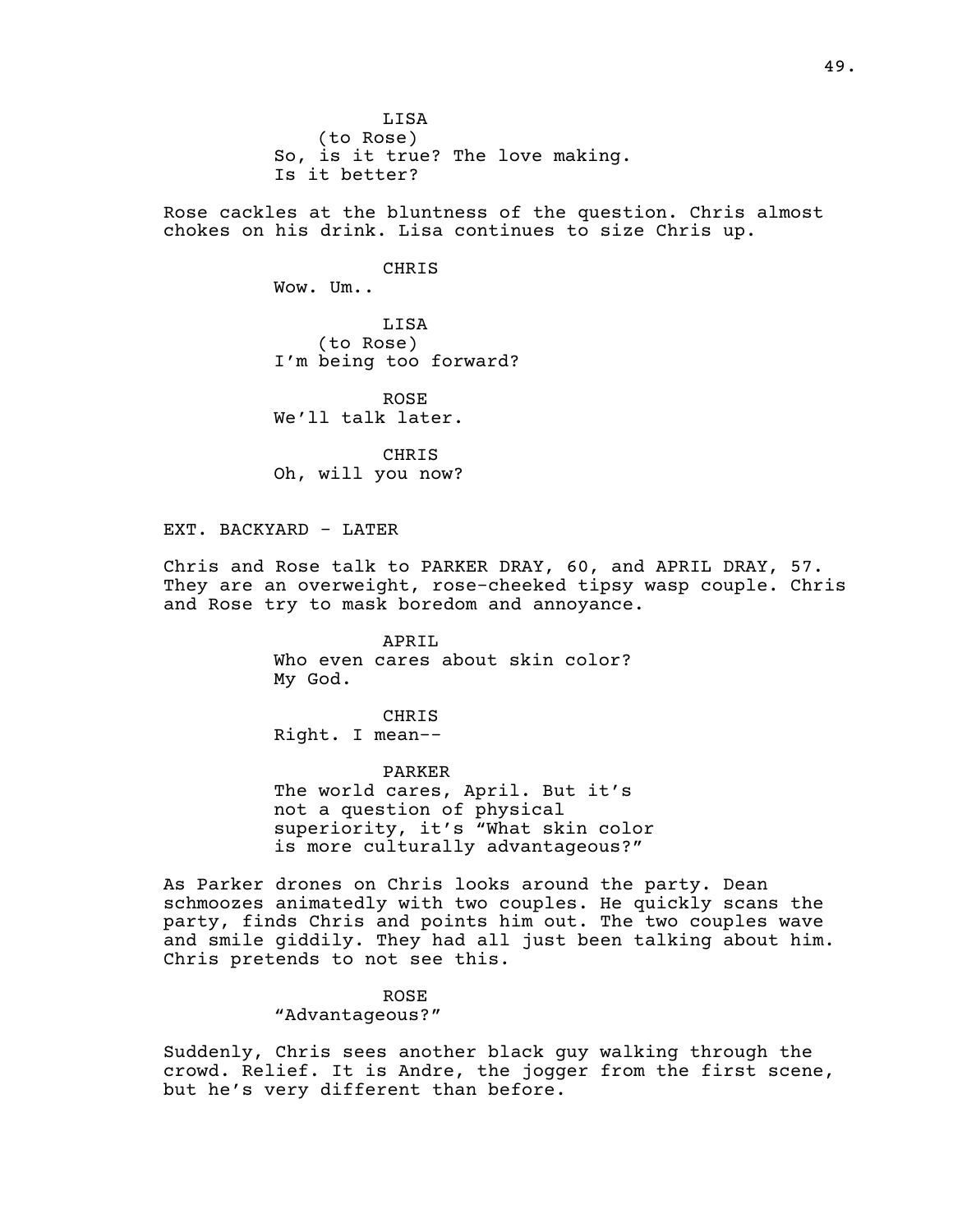He seems glazed-over with the same frozen smile as Walter and Georgina, and wears a particularly square ascot and golfing hat.

> PARKER Fairer skin is has been in favor' the last couple of thousands of years, but the pendulum has swung back again hasn't it..?

CHRIS I'm sorry. I'm going to get another drink.

Chris walks away.

PARKER I didn't mean to offend him.

ROSE Really? 'Cause you have yet to say anything that's not a blanket statement about race.

PARKER

Now, Rose.--

EXT. BACKYARD - MOMENTS LATER

Andre stands by the bar and makes himself a Martini. Chris approaches him.

> CHRIS It's good to see another brother around here.

Andre turns to face Chris neatly. Andre's voice is completely different from the first scene. There is no longer any trace of an urban dialect. He speaks in a lower pitch and slow, enunciating his words precisely.

> ANDRE Yes, of course it is.

Chris expects Andre to engage more. He doesn't. He just stares at him smiling.

> CHRIS Who do you know?

ANDRE Why, the Armitage's of course. We're friends of the family.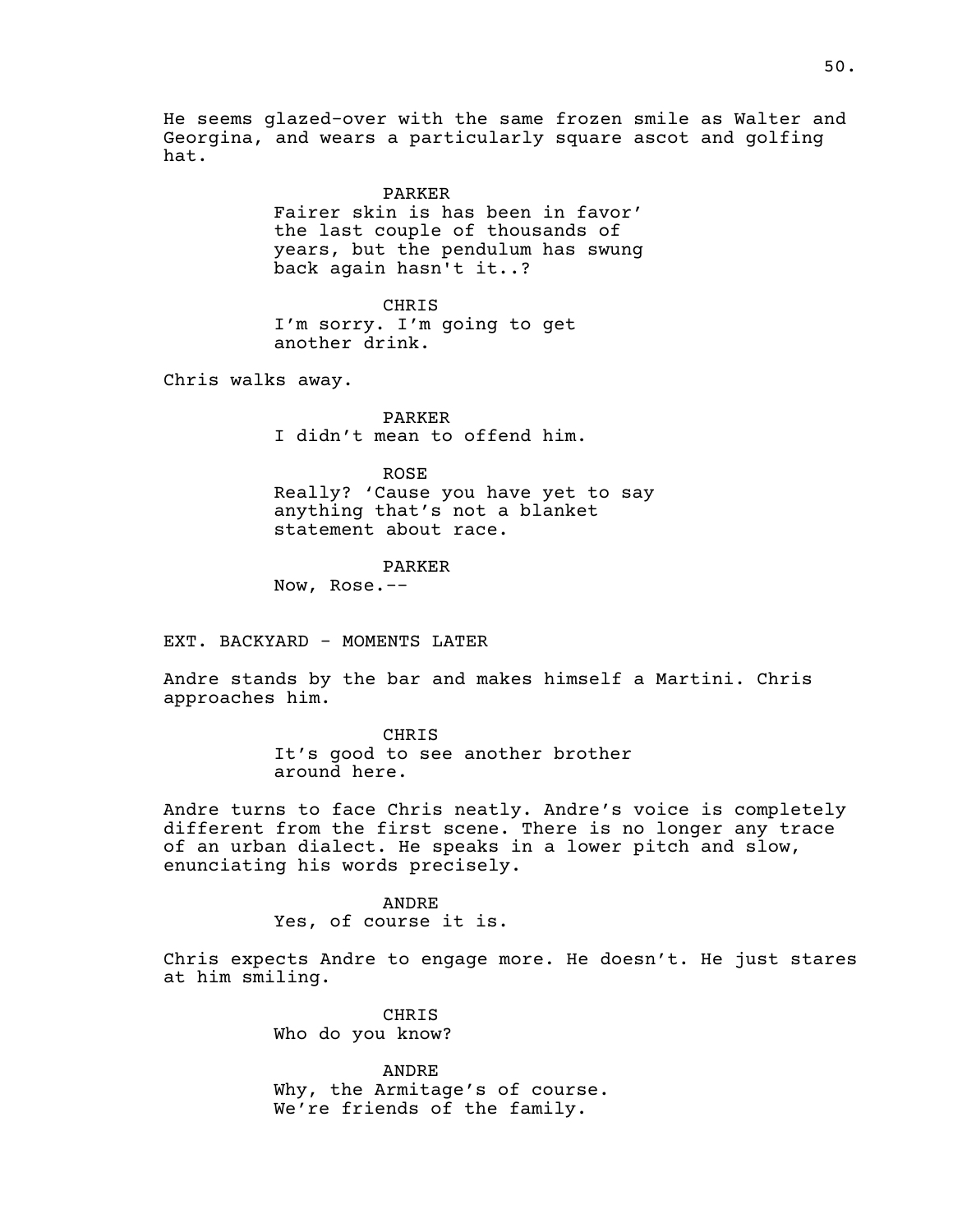PHIL, 65, a craggy effeminate man with manicured eyebrows, cuts between them. PHIL (to Andre) There you are. Here, put this somewhere. Phil hands his napkin to Andre who pockets it obediently. Phil places his hand on Andre's back possessively. PHIL (CONT'D) (to Chris) Oh, hello. I'm Phil... and you are...? CHRIS Chris. Rose's boyfriend. PHIL Fantastic. Logan and I know Rose very well. ANDRE I'm sorry, where are my manners. Logan, Logan King. (To Phil) Chris was just telling me that he felt more comfortable with my being here. Chris is let down. Andre isn't what he had hoped. PHIL That's nice. Logan, I hate to tear you away, dear, but the Wincott's were asking about you. ANDRE/LOGAN Ah, well it was nice meeting you Chris. CHRIS Sure. Chris holds out his fist for Andre/Logan to bump. Andre/Logan shakes Chris' fist and then, realizing his error fist bumps him like it's the first time.

Andre/Logan and Phil laugh and walk away. They join a small group of people who applaud Andre's arrival. Andre does a little spin showing off his clothes.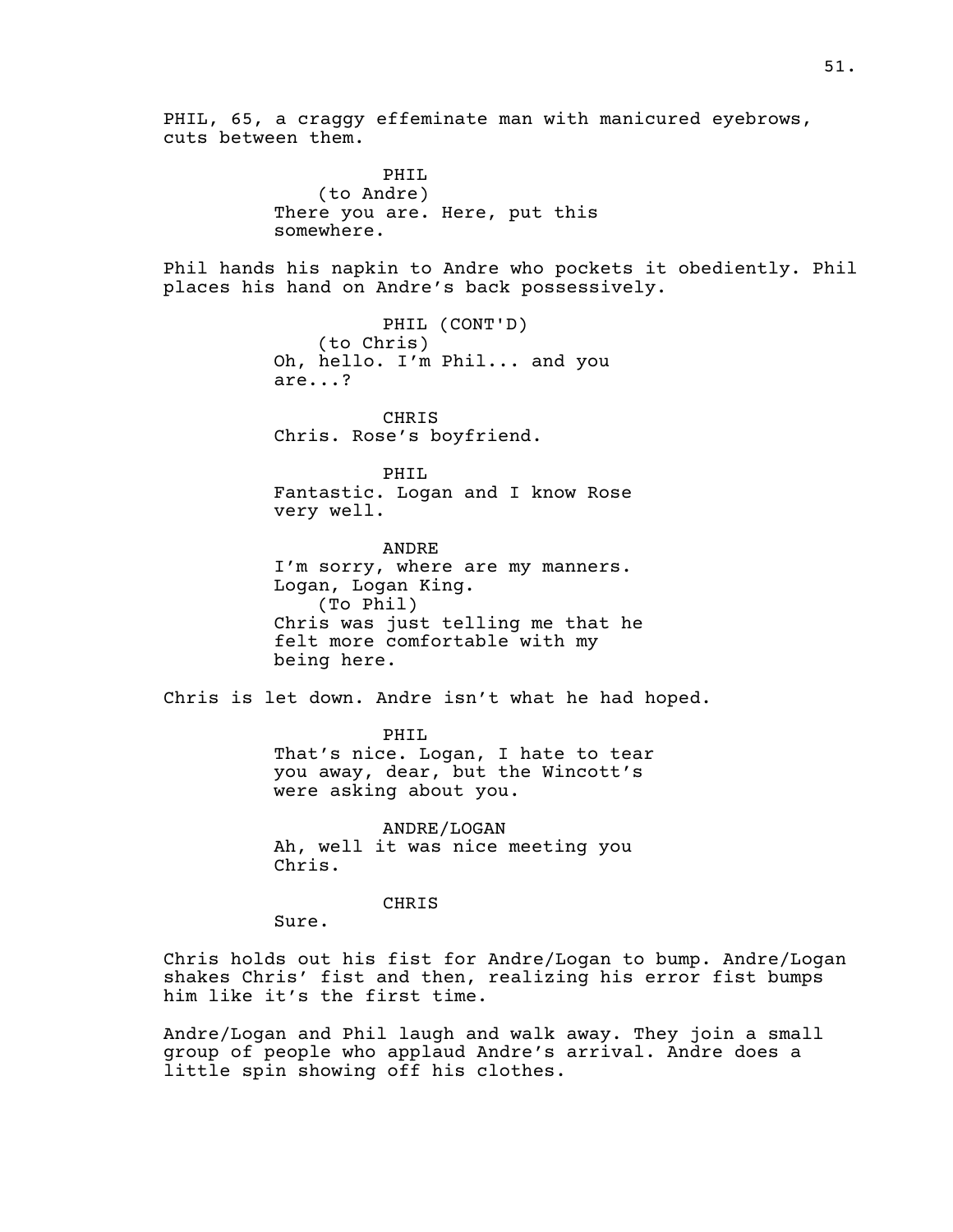EXT. BACKYARD - MOMENTS LATER

Chris comes back to Rose. He is more creeped out and agitated.

ROSE Where's your drink?

CHRIS What? Oh, I forgot.

Dean projects over the crowd.

# DEAN

Hello!

Everyone applauds and gives Dean their attention.

# DEAN (CONT'D) Achem! Once again, I want to thank you all for coming. Words cannot express how much it means to us that after all these years we can all still get together and share. I'm reminded of stories of how the knights of old would gather in honor of a new crusade...

EXT. GAZEBO. DAY.

During Dean's speech, Chris wanders away from the group.

JIM Ignorant shit...

Chris hadn't seen Jim Hudson, the blind man, who sits in the gazebo with his seeing eye dog. He is close to Chris, but far enough away from the group that no one else hears them.

CHRIS

Who?

JIM All of them. Ignorant assholes. They have no idea what real people go through.

CHRIS I guess people only see what's in front of them.

Chris notices his faux pas.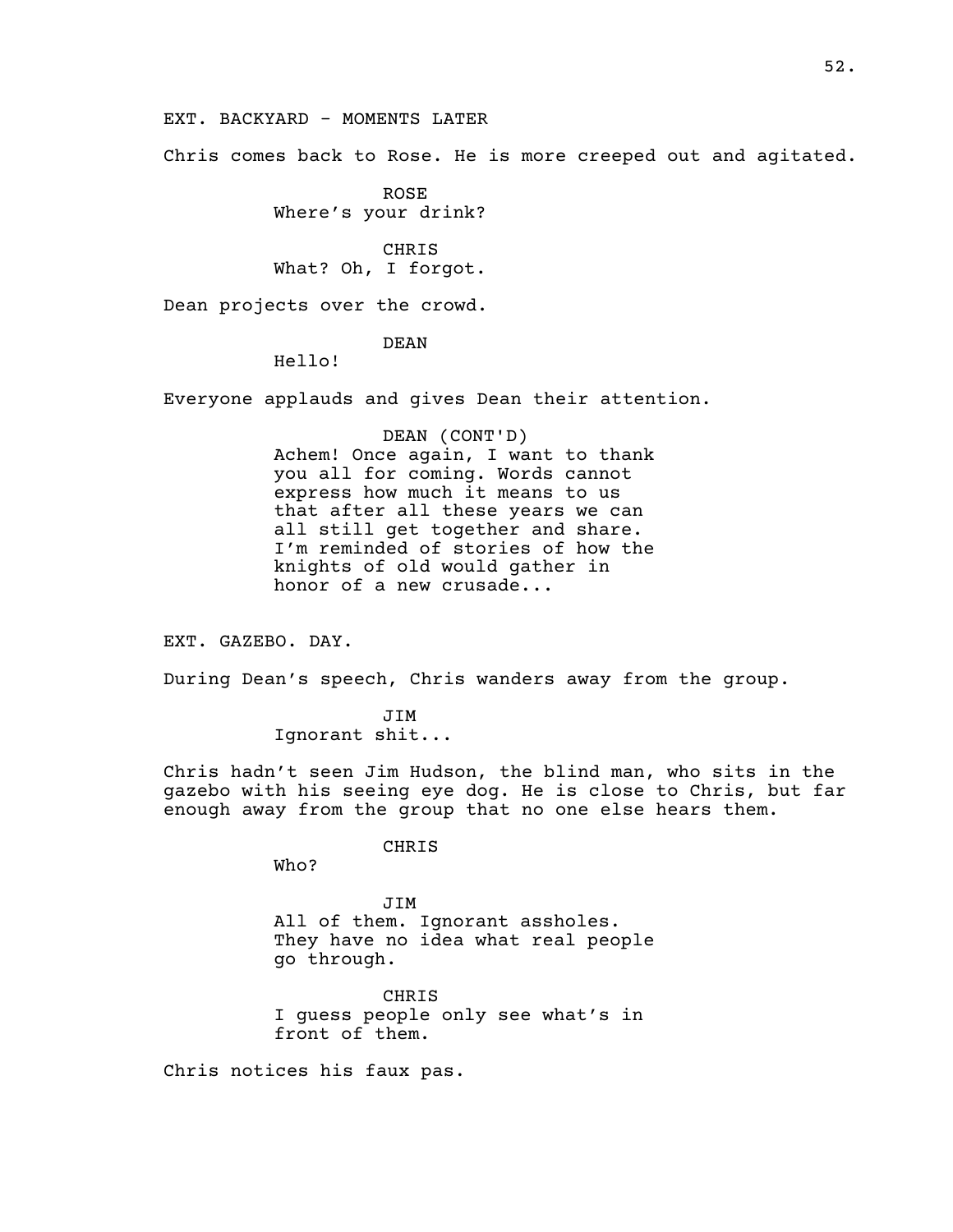CHRIS (CONT'D) I mean... JIM Heh. No, you're right. And usually not even that much. That's people. Jim holds a glass up. Chris fist bumps the glass. JIM (CONT'D) Jim Hudson. CHRIS Chris-JIM I know who you are. I'm an admirer of your work; you have a great eye... CHRIS Wait. Jim Hudson... of Hudson Galleries? Jim smiles. JIM The irony of being a blind art dealer isn't lost on me. CHRIS How do you do it? JIM I have an assistant describe work to me. You've got something... The images you capture... so brutally melancholic. Powerful stuff. CHRIS Thank you. Yeah, I just like finding the beauty in abandoned things. JIM I used to dabble myself. Wilderness mostly. I submitted to Nat Geo 14 times before realizing I didn't have "the eye" for it; Began dealing. And then, of course, my vision went to shit. CHRIS

Damn.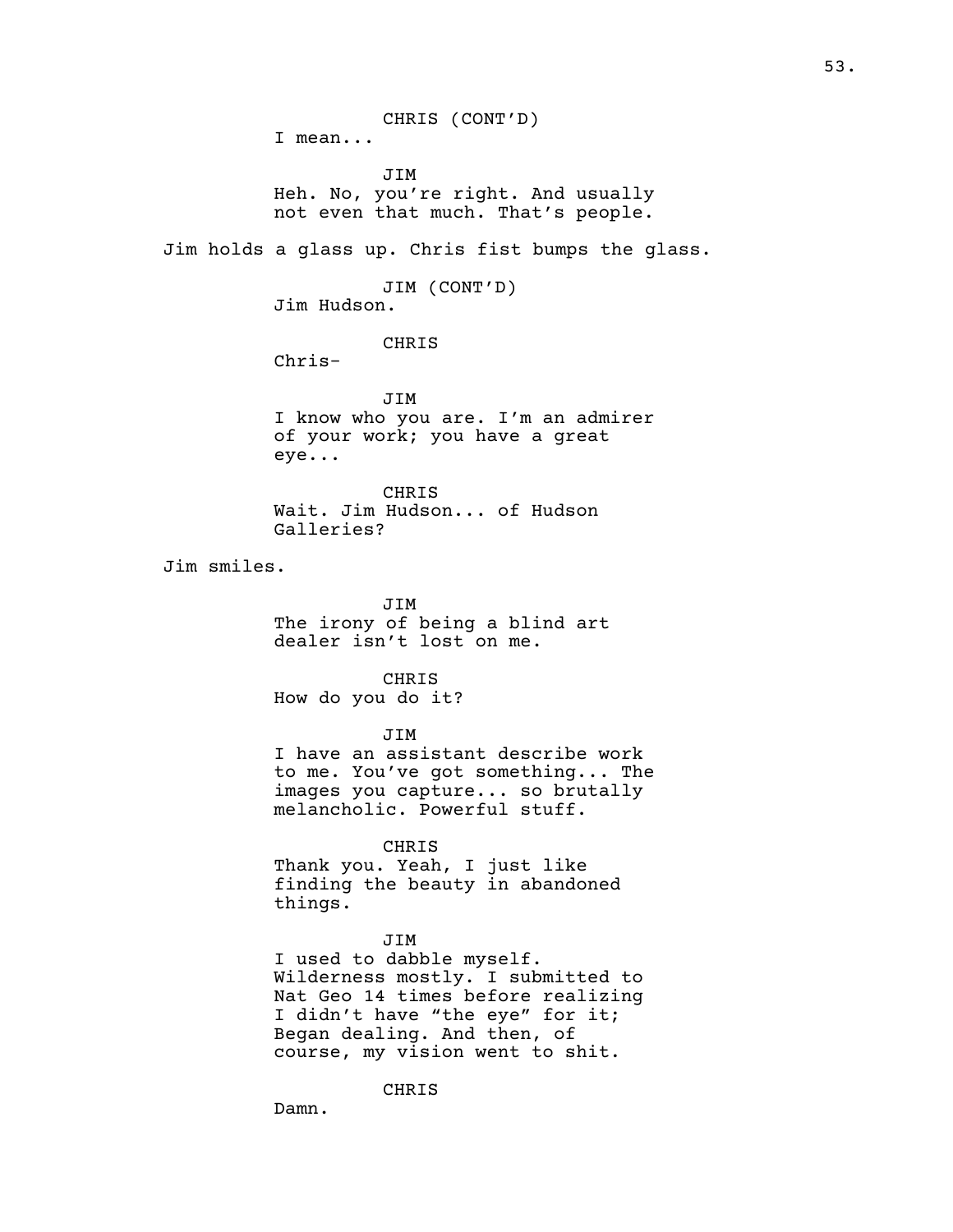JIM I know. Life can be a sick joke. One day you're working in a dark room, and the next day - BAM. You wake up in the dark. Genetic disease. CHRIS Shit ain't fair, man. JIM Yeah. Jeremy comes over with his preppy friend, Derrick, 29. JEREMY Chris, we need you... CHRIS Yeah, sure. (to Jim) Nice to meet you. JIM Stop by the gallery some time. Bout time you had a solo show. CHRIS Really? Wow, okay. Thank you. That would be a game changer. JIM I think we could do wonderful things together. EXT. BACKYARD - LATER Chris and Rose play badminton against Jeremy and Derrick. A gaggle of party guests watch, entertained. Chris is actually having fun. He swings big but misses the shuttlecock. JEREMY HA! Come on. You can do better than that! CHRIS Not my game, what can I say. JEREMY Yeah, I see that.

> ROSE Shut up Jeremy.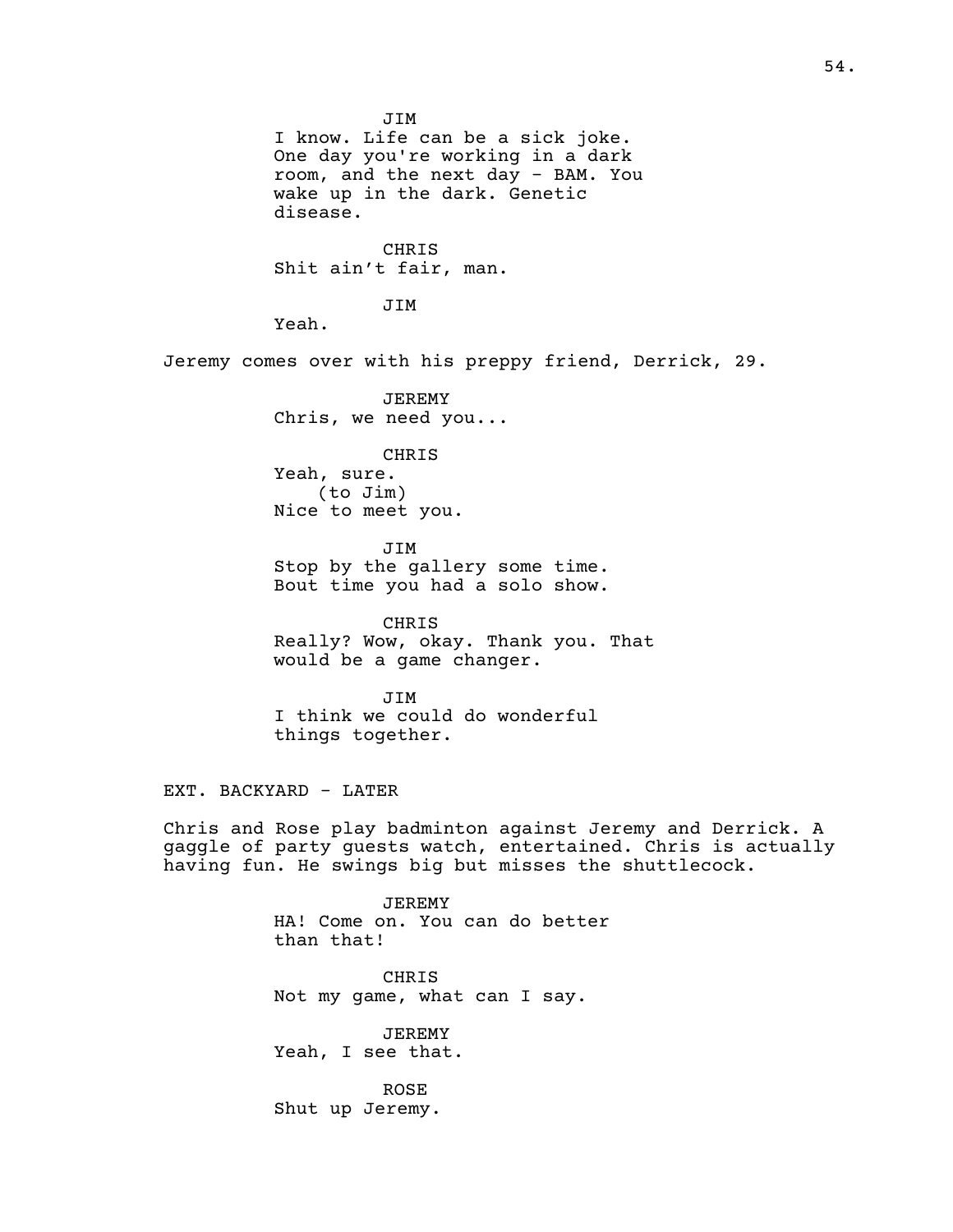JEREMY I'm just saying, if your boy isn't gonna bring his 'A' game, we might as well bring Mom up here.

CHRIS Whoa, whoa, okay. Now we talkin' smack huh?

Chris serves the shuttlecock hard. The following rally is long, captivating the crowd. Chris ends it with an impressive diving swat. Derrick misses the return and the crowd goes wild. Chris throws his arms up in celebration.

CHRIS (CONT'D)

Boom!

ROSE Yay, baby!

JEREMY See, that's what I'm talking about!!! Okay, again!

Chris is about to serve. He scans the crowd of beaming faces. Everyone is rooting for Chris. They love him. Chris scans the crowd. It's too much.

> CHRIS Hold up. Here.

ROSE Where are you--

CHRIS I'm gonna go to the bathroom.

Chris gives his racket to Gordon Greene.

INT. ARMITAGE HOUSE - KITCHEN - DAY

Chris walks through the kitchen.

INT. ARMITAGE LIVING ROOM - DAY

Chris slips past several small groups of guests mingling. He goes up the stairs to the second floor.

As soon as he are out of sight and earshot, the mingling guests stop in mid-conversation. Everyone in the room waits and listens to CHRIS' FOOTSTEPS above.

It is now clear that their conversations have been fake. They are all hanging on Chris' actions.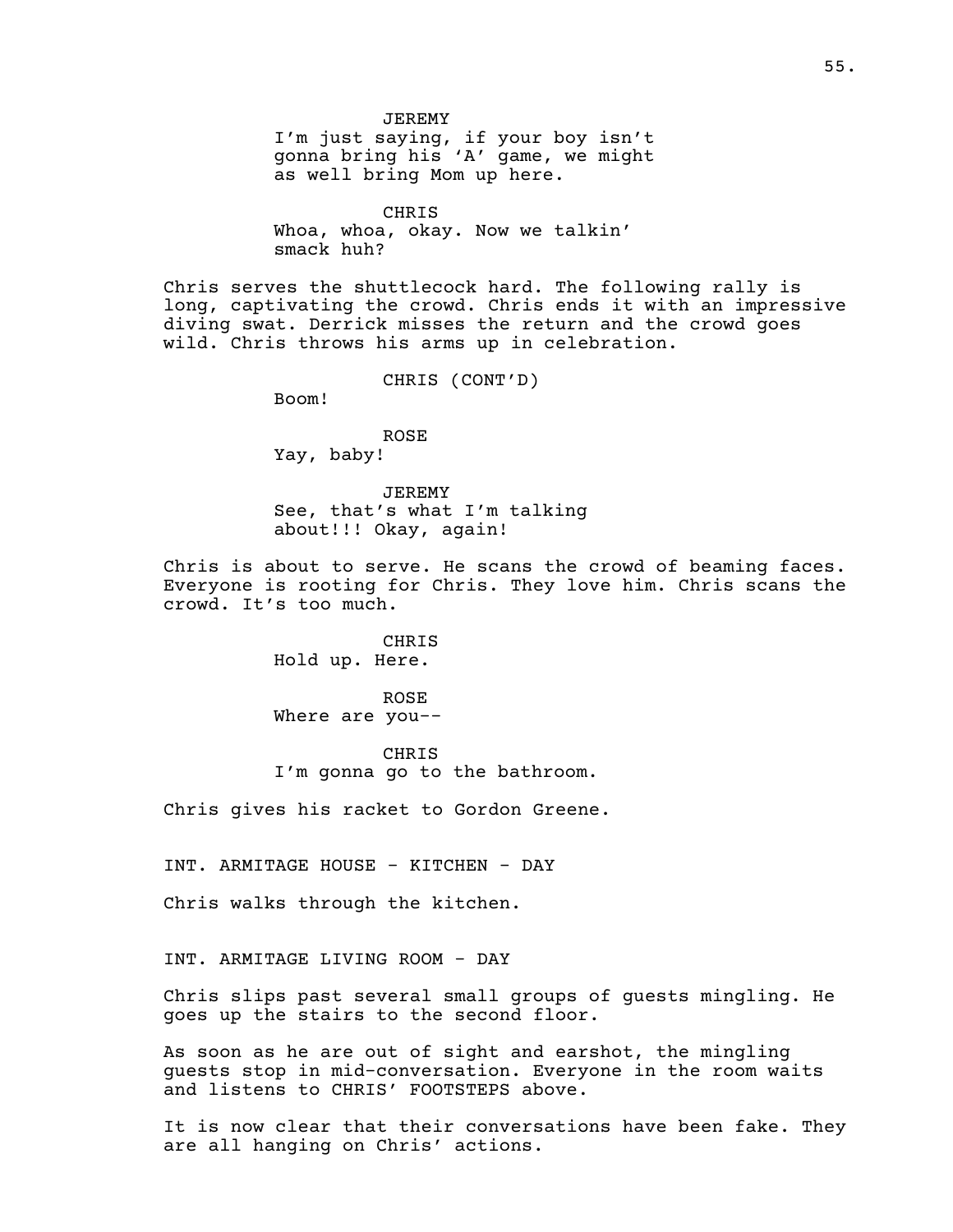INT. ARMITAGE UPSTAIRS HALLWAY - DAY

Chris walks to Rose' room.

### INT. ROSE'S BEDROOM - DAY

Chris exits the bathroom in Rose's room. The bed is made. He picks his phone up from the dresser. It's unplugged and out of batteries. That's odd. He plugs it in again as he hears a CREAK down the hall.

# INT. ARMITAGE UPSTAIRS HALLWAY - DAY

Chris leaves Rose's room. A door at the end of the hallway is a crack open. Chris slowly walks down the hall, and peers inside. A couple lacrosse trophies and one for ju-jitsu. Jeremy's room. Movement inside. It's Georgina making the bed. The door creaks alerting her of his presence, she turns slowly. Before she sees him he walks quickly back to Rose's room just as she comes upstairs.

> ROSE Hey! You okay?

Chris waves for her to join him back in her room.

INT. ROSE'S BEDROOM - DAY

Chris speaks quietly and frantically to Rose.

CHRIS The housekeeper unplugged my phone.

Rose sighs. "Not this again."

CHRIS (CONT'D) I'm trying to check in with Rod, and I got no juice.

ROSE I'm sure it was an honest mistake.

CHRIS Yeah, or maybe not. Maybe she doesn't like the fact that I'm with you.

ROSE Chris...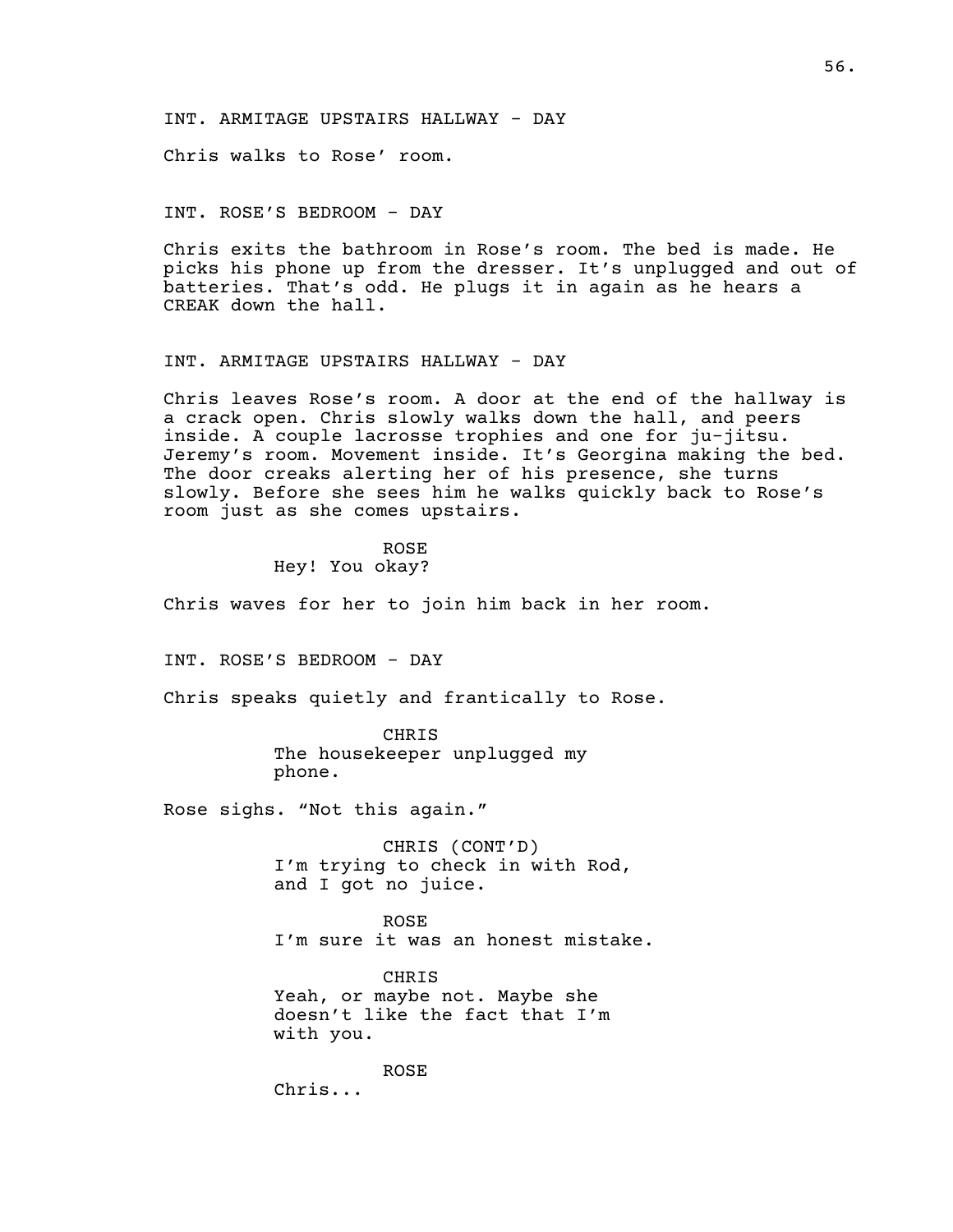What? It's a thing.

ROSE You think my family's housekeeper gives a shit who you're with? That's crazy bae.

Chris sits on the bed and rubs his forehead.

CHRIS Forget it. Nevermind.

ROSE Look, I get it. This whole thing is stressful. I mean, they're circling you like hyenas down there. I just don't get why you're taking it out on George and Walter.

CHRIS (passive aggressive) You're right. I'm being paranoid. I just need a minute and I'll be down.

ROSE

Fine.

Rose leaves a little annoyed.

INT. CHRIS' APARTMENT - DAY

Rod eats a cheeseburger and watches a true crime show on Chris' couch with Sid the dog. His PHONE RINGS.

ROD

Hey.

INTERCUT WITH:

INT. ROSE'S ROOM - SAME TIME

Chris is alone in Rose's room. He peers out the window.

CHRIS Bruh. What's up?

ROD Not much. Sid's chillin'. We eatin' burgers. What's up with you?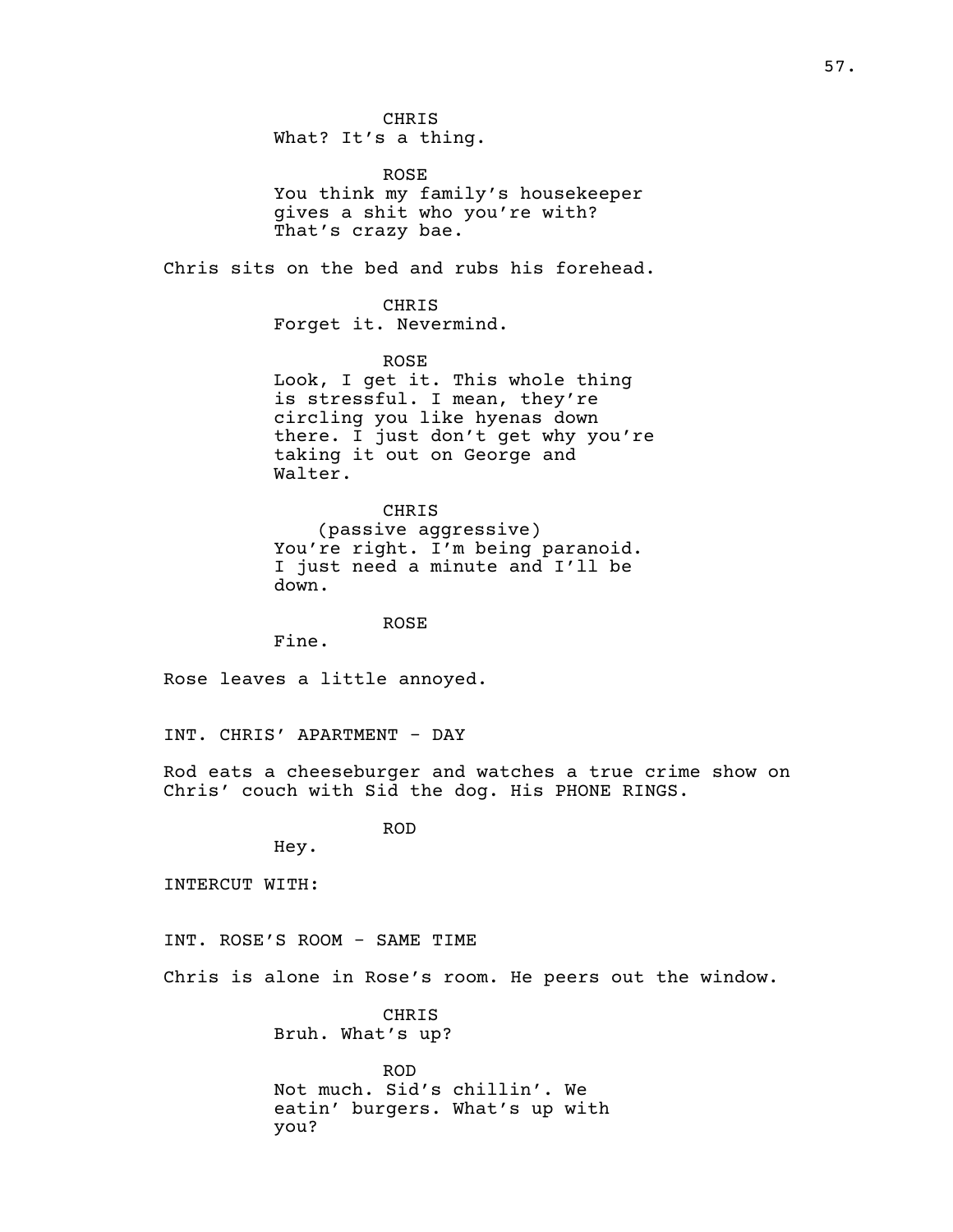CHRIS

Yeah... ROD Uh oh. That doesn't sound good. CHRIS They just got me over here meeting all the family friends. It's like they never met a black dude that doesn't work for them or some shit. ROD Oh, they got you on display? CHRIS Exactly. Also, I got hypnotised last night... ROD Nigga, what the fuck? Oh, Hell no! CHRIS Yeah, to quit smoking. Rose's mom is a hypnotherapist-- ROD

--Nope. I don't give a fuck if she's Dr. Drew up in this bitch. You ain't getting in my head.

CHRIS (Seeing Rod's point) Right.

ROD Who knows what they'll make you do. You know white people into some crazy sex slave shit.

Chris laughs.

CHRIS Yeah, I'm like 99% sure they're not a kinky sex family, but-

ROD Why not? Jeffery Dahmer ate niggas' heads, but that was after he fucked the heads.

ROD (CONT'D) You think they saw that shit coming? Hell no. (MORE)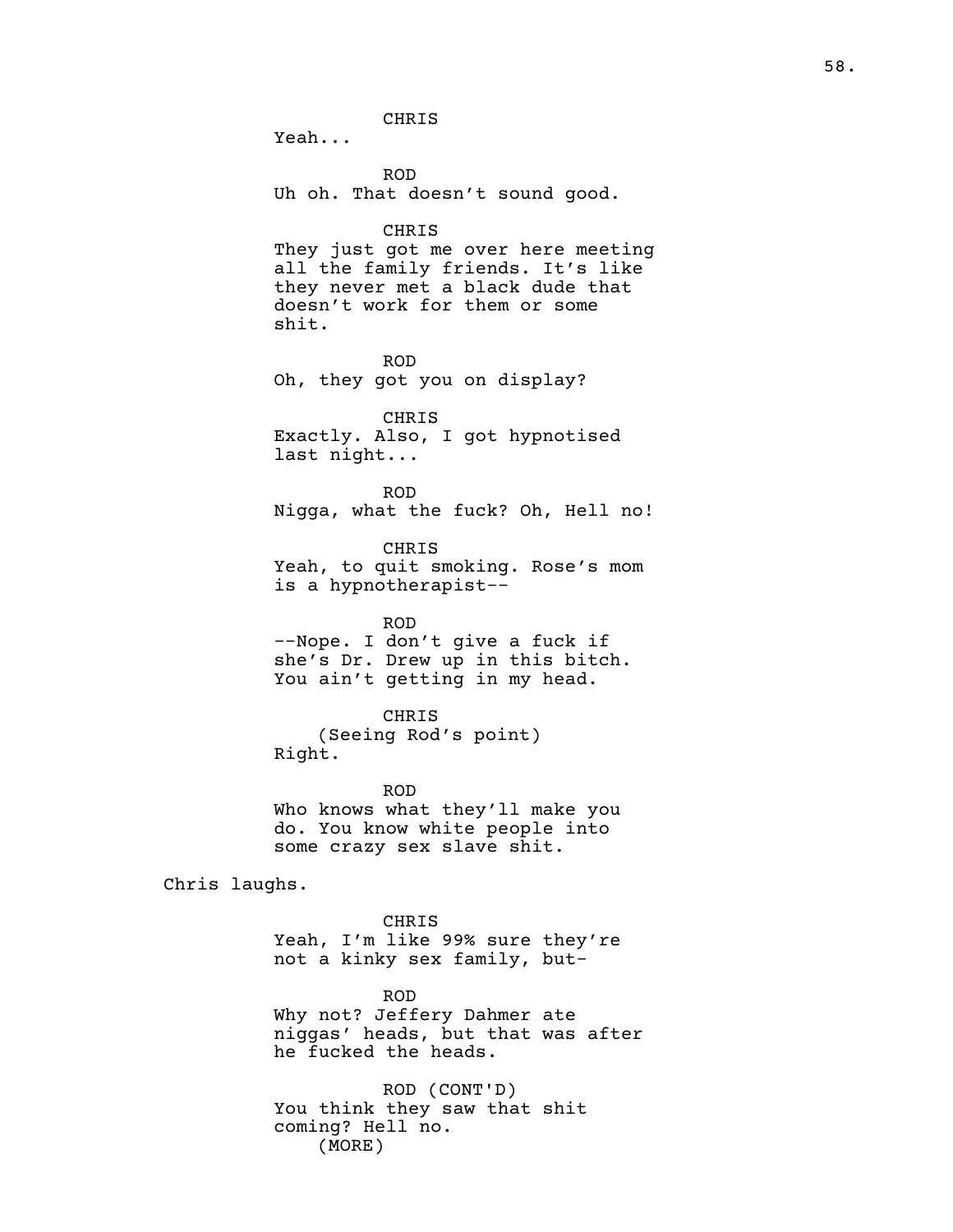One second they think they just gonna suck some dick, next second they sucking dick but their head isn't on their body Chris.

CHRIS

And thanks for that image, right there.

ROD I saw that on A&E, so that's real life.

CHRIS It's the black people out here that are the weirdest. The help. It's like they're possessed or...

ROD Hypnotised.

CHRIS

(dry) Ha ha--

ROD

I'm just connecting the dots you presenting me with. The mom puttin' trances on niggas and fuckin' them. It's clear as day and that's fucked up. She hot?

CHRIS What's fucked up is: You're the first line of defense against terrorism.

ROD This is good shit tho.

CHRIS Oh, and the one other black guest is like the whitest-most dude at the party.

Rod laughs.

CHRIS (CONT'D) I mean Rod, if you could see what this dude is wearing.

ROD Send me a picture. You are a photographer. (MORE)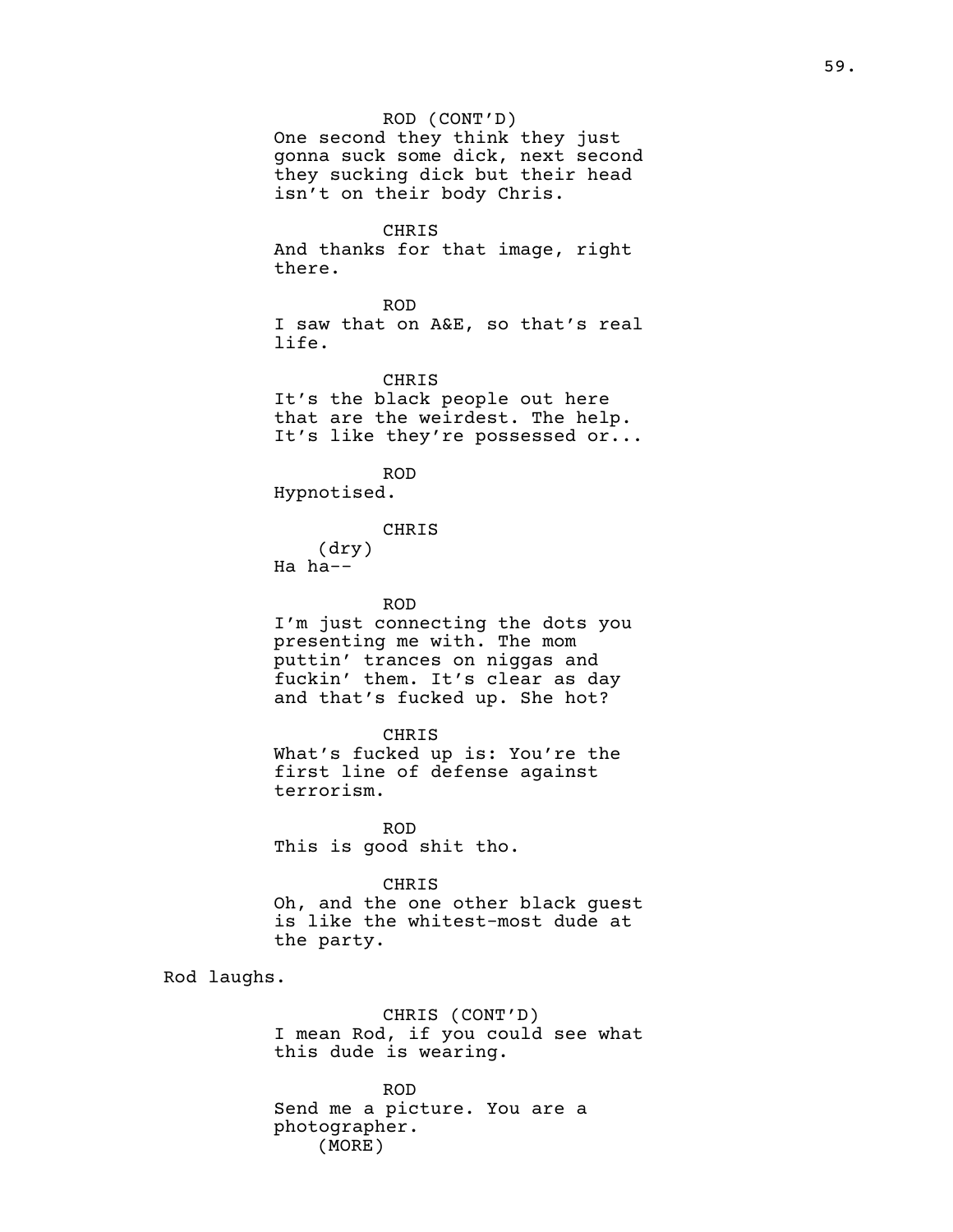ROD (CONT'D) You should be documentin' this shit.

CHRIS (amused) Aiight. I'll try.

ROD

And yo, don't say I didn't warn you 'cause my ass sure as Hell ain't coming up to the country to save you from no fuckin' witch coven... Unless the mom's hot. She hot?

CHRIS Thanks Rod, bye.

Chris hangs up and brings his phone with him. He opens the door. Georgina stands right outside it, eerie smile and all. Chris is startled.

GEORGINA

Hello.

#### CHRIS

Hi.

Georgina's voice is shaky and careful.

GEORGINA I owe you an apology. I shouldn't be touching things that don't belong to me.

CHRIS Oh, no. It's cool. I was just confused.

GEORGINA I lifted your cellular phone this morning to wipe down the dresser and it accidentally came undone, see?

CHRIS

Yeah, I--

GEORGINA Rather than meddle with it further, I left it that way.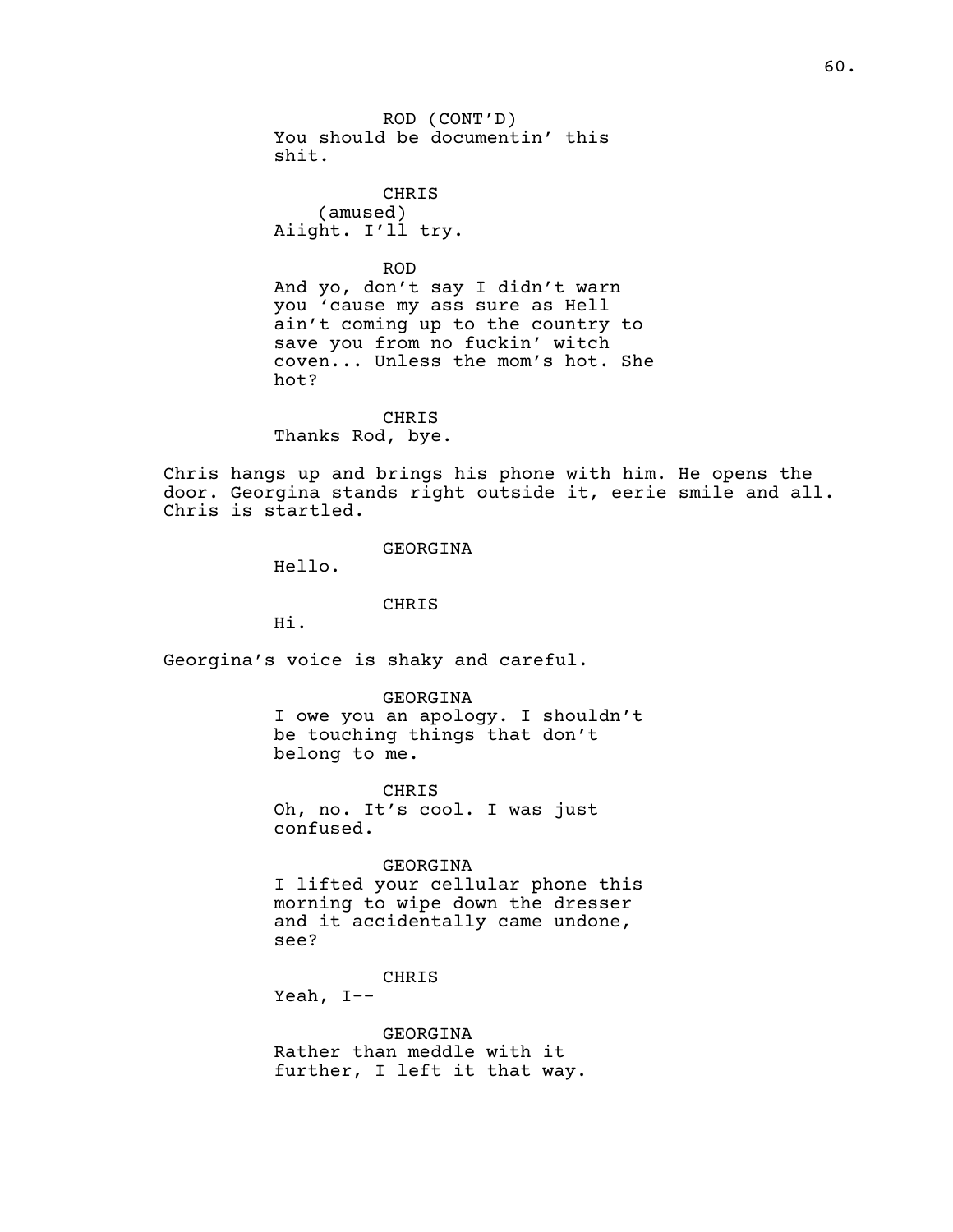CHRIS Really, it's okay. I didn't mean to rat you out.

Georgina eyes get lost for a moment. There's a pain behind her smile.

> CHRIS (CONT'D) ...get you in trouble.

> > GEORGINA

Oh no, no, no, no, no, no... Aren't you the sweetest thing? Not at all. The Armitages are so good to us; They treat us like family.

EXT. BACKYARD - AFTERNOON

Chris walks back into the back yard where Dean entertains seven people Chris hasn't met. They turn as Chris approaches smiling eagerly. They all seem to share a private joke.

> DEAN Chris! There you are. I wanted to introduce you to some old friends. We'll do it quickly. Down the line: David and Marcia Wincott, Ronald and Celia Jeffries, Hiroki Tanaka, and Fredrich and Jessika Walden.

Each couple - DAVID and MARCIA, RONALD and CELIA, HIROKI, FREDRICH and JESSIKA - waves as they are named.

> CHRIS Too many names to remember but...

The couples all laugh nervously.

HIROKI (to Dean in Japanese) Can we ask him questions?

DEAN

(Japanese) Of course.

HIROKI Do you find that being African American has more advantages or disadvantages in the modern world?

Chris pans the crowd who all give him their undivided attention. The silence is long. Chris sighs. He looks for Rose. She is off talking to someone.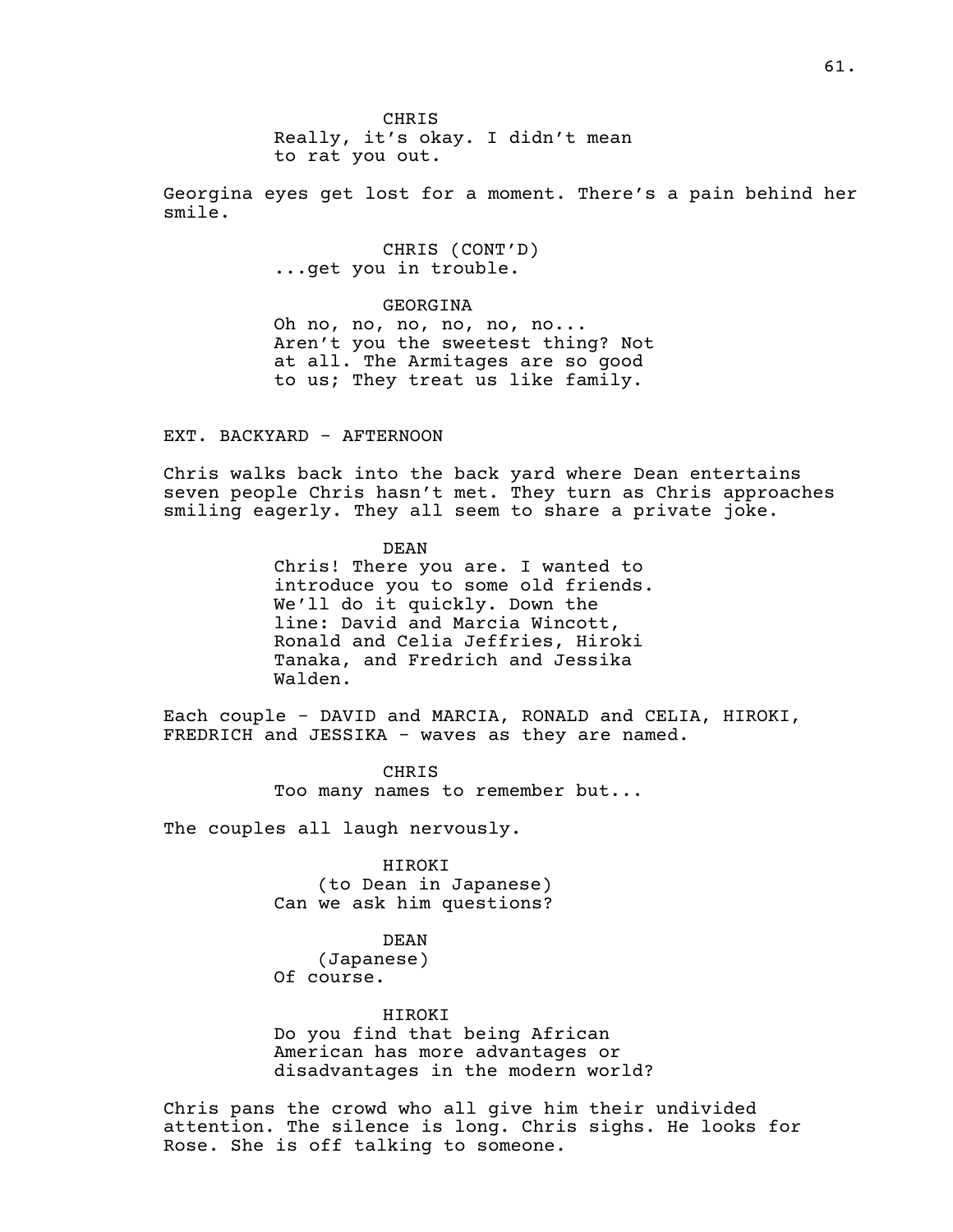They all smile like hungry vampires. Chris is very uncomfortable with this unprovoked group interrogation. Andre/ Logan and Phil approach.

> CHRIS (CONT'D) That's actually a great question. Logan! They were asking me about the African American experience. Maybe you could take this one.

Andre/Logan is a little caught off guard but dives in.

ANDRE/LOGAN My life as an African American has been, for the most part, very good. It's hard to be too specific as I haven't much desired to leave the house in a while.

The crowd chuckles. Chris takes out his phone.

PHIL We've become homebodies...

ANDRE/LOGAN (To Phil) But recently, even when you go to the city, I've just had no interest. (To the group) The chores are my sanctu--

With the attention on Andre/Logan, Chris subtly backs away from the conversation. He raises his phone toward Andre/Logan and the group and snaps a picture. The FLASH POPS.

CHRIS

Shit.

Everyone turns to Chris. Andre/Logan steps forward and looks at Chris oddly; His head cocks a little and his peaceful expression drifts slowly to maddened horror. Some of the party guests gasp.

### PHIL

Logan?

Andre/Logan drops his glass and stumbles towards Chris. Chris backs up, but Andre is already up in his space.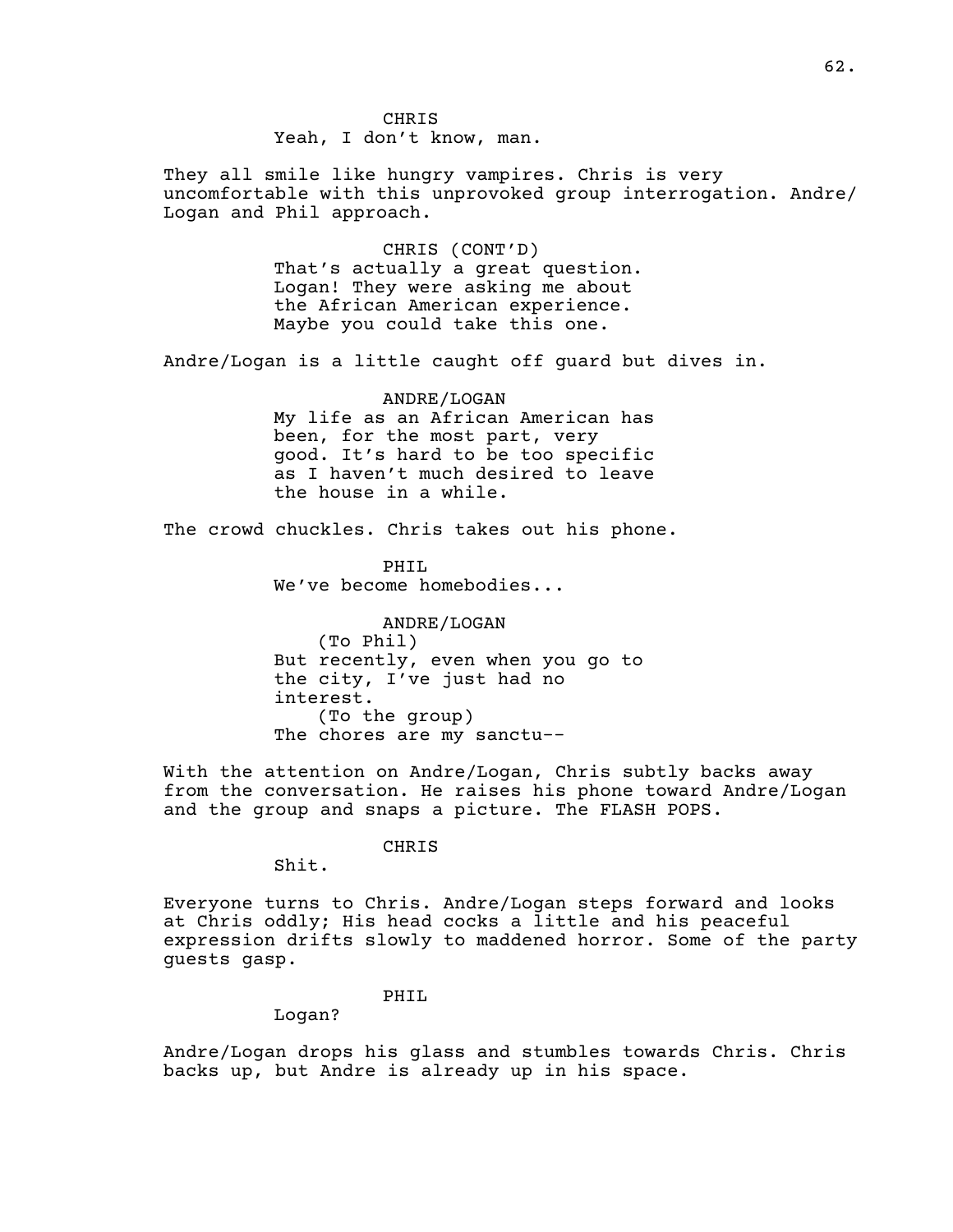# ANDRE

Get out.

Andre/Logan's voice is higher and scratchy, like it was in the first scene.

> CHRIS Hey, man, I'm sorry, I--

Andre/Logan grabs Chris by the shoulders and screams shrilly. Blood trickles out of his nose.

> ANDRE GET THE FUCK OUT OF HERE!!!!

Phil and Jeremy grab Andre. They have to pry Andre/Logan's grip off of Chris. When they do Andre/Logan screams bloodcurdlingly. It takes all their strength to bring him into the house. Missy and Dean follow.

INT. LIVING ROOM - AFTERNOON

Rose sits on the couch. She's been crying. Chris comforts her but is clearly traumatised. A few other concerned guests mill around. Dean enters everyone gives him their attention.

> ROSE What the Hell was that?

DEAN It was a seizure.

ROSE

A seizure?

DEAN Yes. Logan's okay. Missy's with him now. Are you okay Chris?

CHRIS Yeah. Why did he come at me like that?

ROSE Yeah seizures don't make people attack people, I'm sorry.

DEAN It was an abnormal manifestation but yes, actually, sometimes they do. The flash on your phone must have triggered it.

Andre/Logan enters with stands with Missy and Phil to a smattering of concerned applause.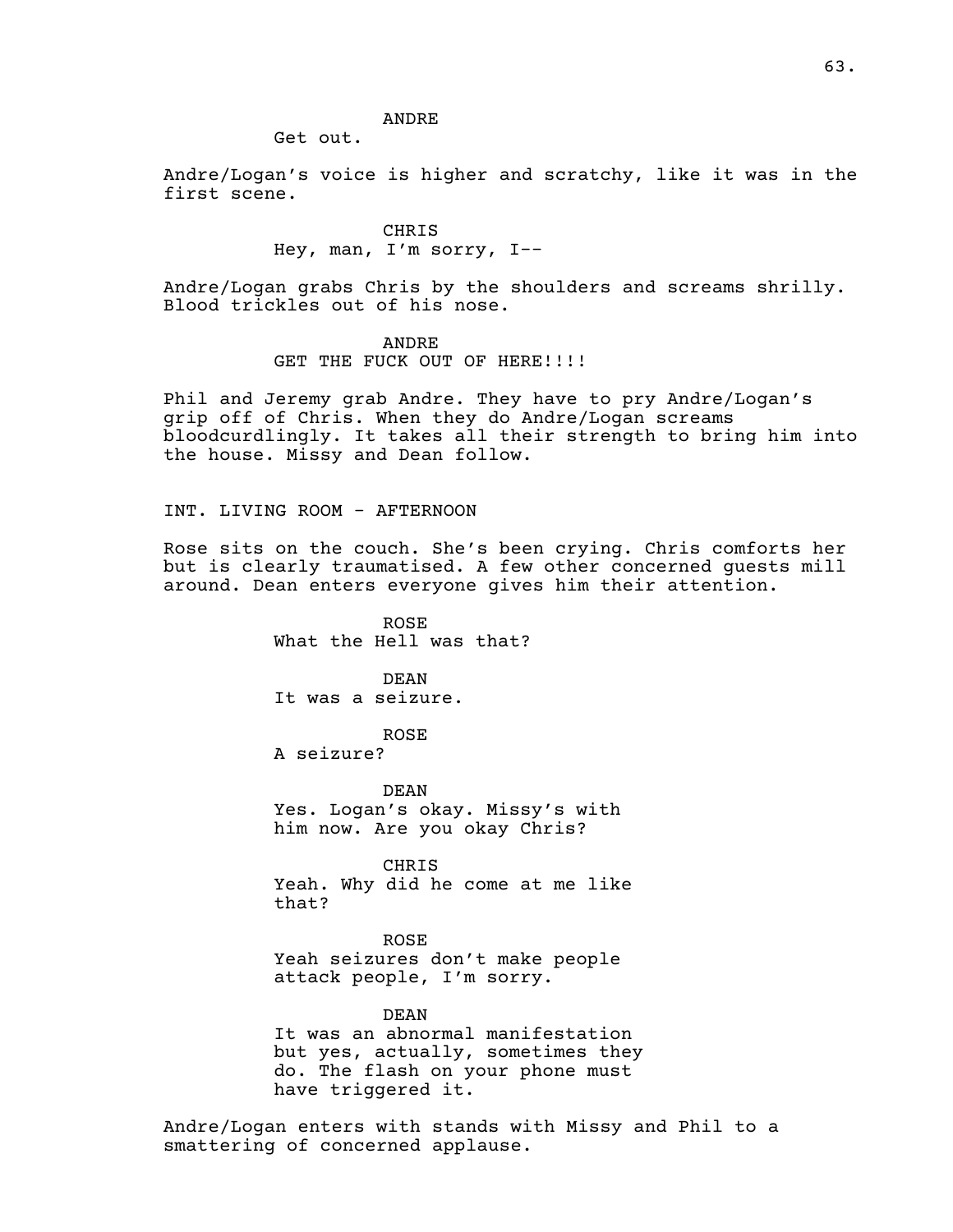He addresses a group in his lower pitched "Logan" voice.

ANDRE/LOGAN Well, I do believe I owe you all an apology.

The group grumbles.

MISSY We're just glad you're feeling yourself again.

ANDRE/LOGAN Well yes I am. It's quite like being trapped in a dark room and watching my experiences through a window. Thank God you and Dean were here to calm me down.

DEAN It's a simple glitch of the brain. Nothing to be afraid of.

ANDRE/LOGAN I know I scared you all quite a bit.. especially you Chris.

CHRIS No, I'm sorry about the flash. I didn't know.

ANDRE/LOGAN Of course. How could you have?

PHIL (to Andre/Logan) You shouldn't have been drinking either.

The group chuckles.

ANDRE/LOGAN As I said I'm feeling much better now, but you'll all have to proceed without the aid of my marvellous wit; the whole thing has left me a quite a bit exhausted.

DEAN

Of course.

ANDRE/LOGAN It was nice meeting you.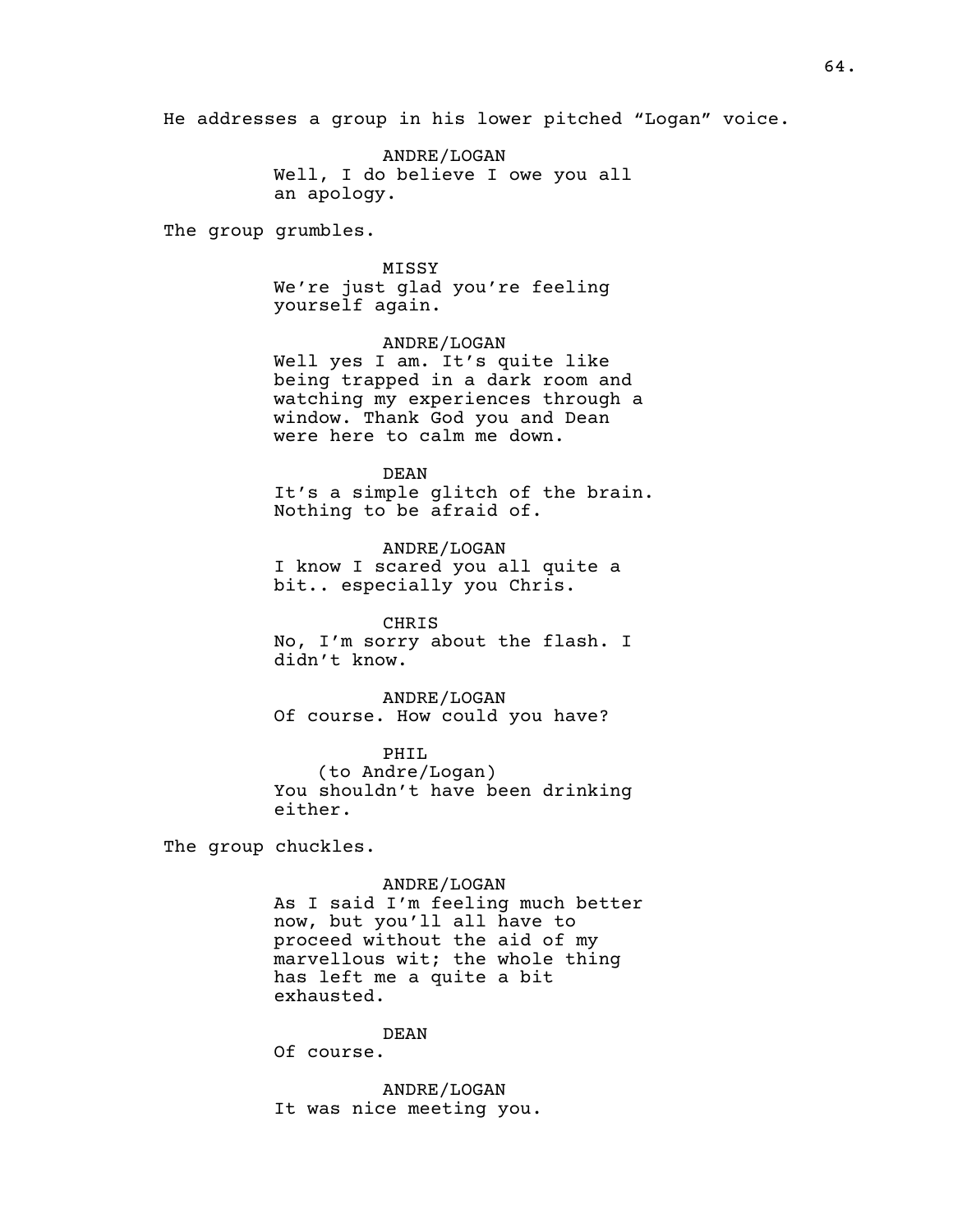# CHRIS Yeah, you too.

Chris is skeptical. Missy shows Phil and Logan out. Andre and Phil leave.

> DEAN Let's do sparklers shall we? Brighten the mood?

He gives Chris and Rose sparklers and to other people who light them.

ROSE

Let's go.

Rose takes Chris' hand.

MISSY Anybody need a drink?

ROSE We're going on a walk.

Rose grabs Chris' hand and leads him out the front door. The party guests in the living room, Dean and Missy included, go silent. As their sparklers burn they approach the window, watching Rose and Chris leave the front yard.

EXT. LAKESIDE - AFTERNOON

Rose and Chris walk by the lake. Their sparklers fizzle.

CHRIS My cousin is epileptic. That wasn't a seizure.

ROSE Honestly? That was one of the strangest things I've ever seen in my life.

# CHRIS

Also, this is gonna sound weird, but when he got up in my face like that, I got the feeling like I knew that guy.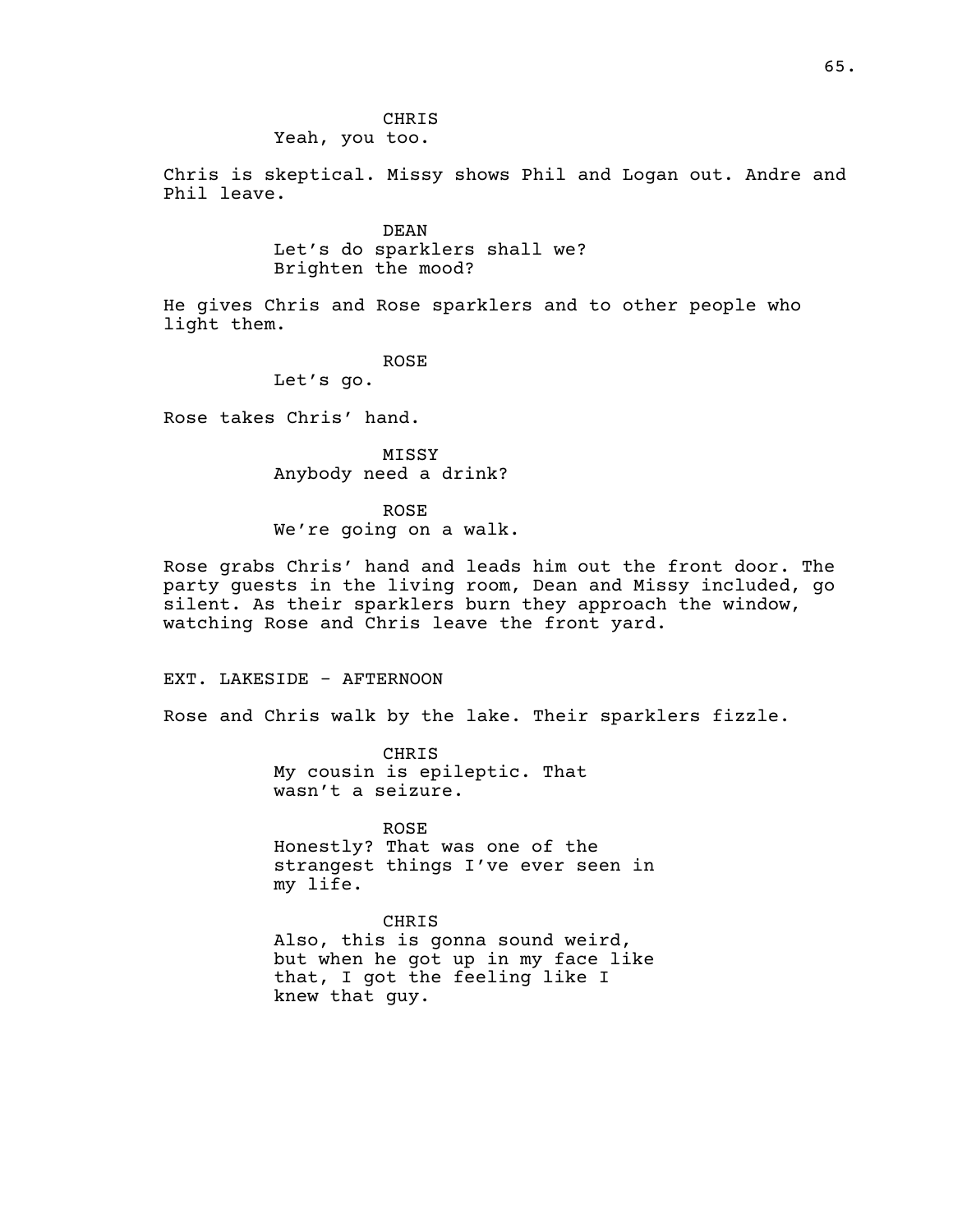EXT. BACK YARD. SAME TIME

With Chris and Rose are away, the party guests have all gathered in the back yard facing Dean who stands by a large picture of Chris on an easel. Everyone is silent.

Dean raises his hand and makes numbers with his fingers: "Three and three." Several party guests raise their hands. Dean points to the Waldens.

This is an auction.

EXT. LAKESIDE - SAME TIME

CHRIS Let's go back home tonight.

ROSE What? Wait, no.

CHRIS I'm just... Something doesn't feel right.

ROSE You mean with us?

CHRIS No. With this whole situation! I just... I can't explain but I need you to trust me. Let's just go. It doesn't even have to be a big deal.

ROSE It is a big deal. It's my family. I wouldn't even know what to tell them.

INT. BACKYARD - SAME TIME

Dean raises his hand again making more numbers with his fingers: "4, 5."

Gordon Greene raises his hand. Dean points to him accepting his bid.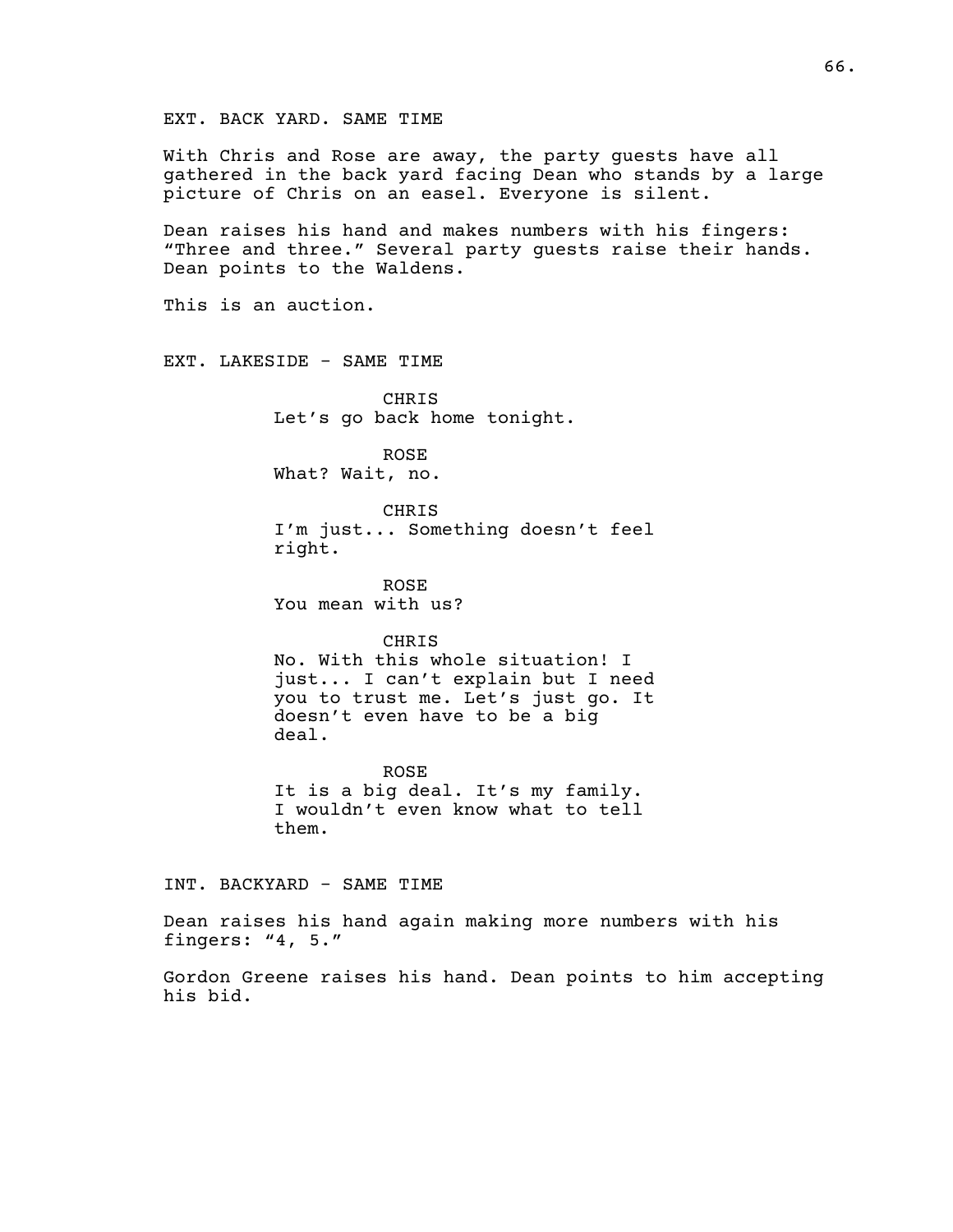ROSE

Yes, it's weird. There are a lot of ways I wish this was going different. I wish my brother wasn't a cock. I wish my parents friends were chill; but just because it's tough, it doesn't mean you run away...

Rose cries.

CHRIS Baby, I-- ROSE

...I'm late.

CHRIS

Late?

ROSE I should've got my period like last week.

### CHRIS

Oh.

ROSE I mean, I did change my birth control, so it could just be that, but...

Chris thinks silently.

ROSE (CONT'D)

So...?

CHRIS I don't know what to say.

ROSE Okay... Try any emotional response whatsoever.

He's silent. Rose wipes her tears.

ROSE (CONT'D) If you wanna go then go. I'm not going to force you to stay but I'm not leaving.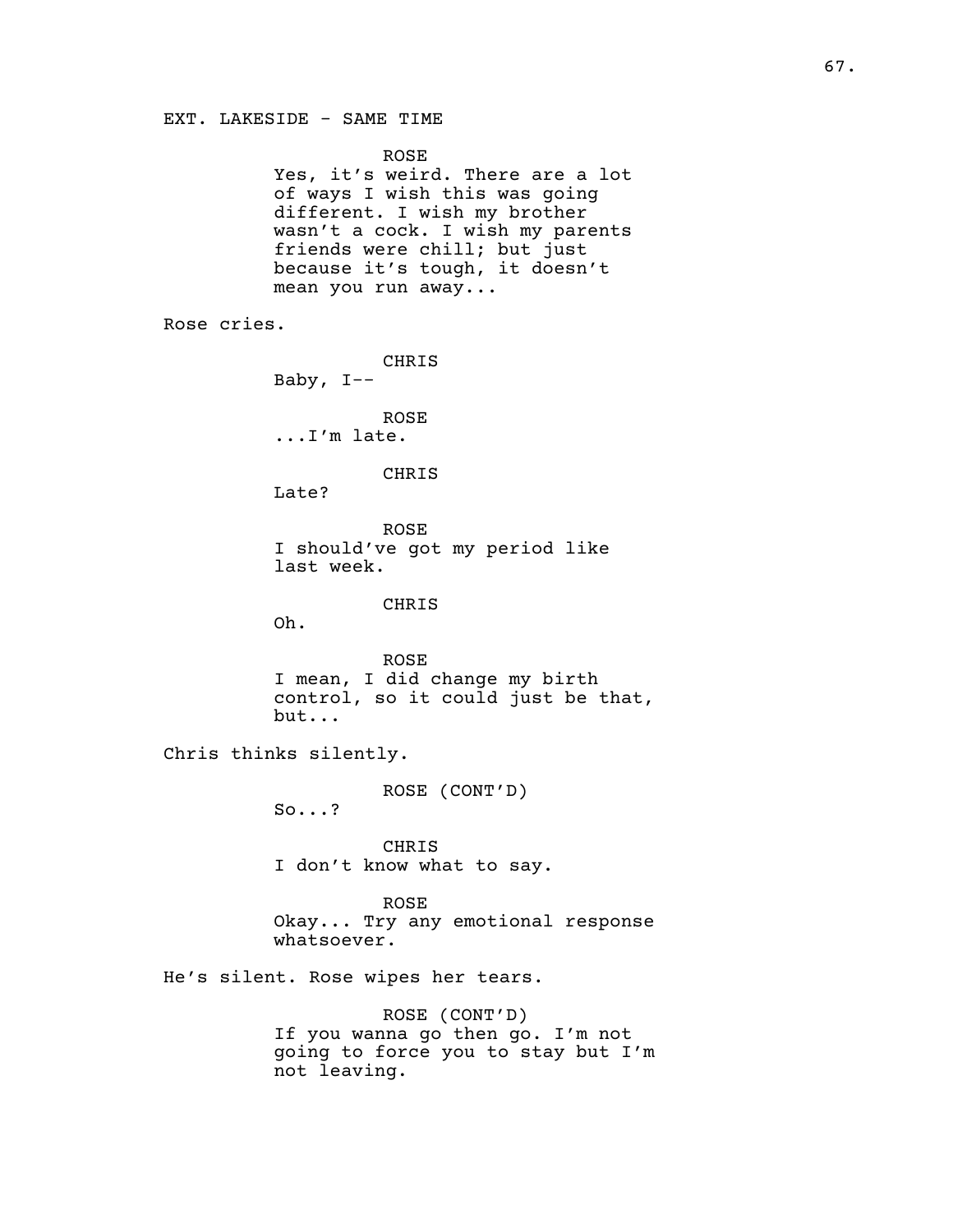# EXT. BACKYARD - SAME TIME

The auction is flying now. Dean's hand signals are going fast. It's down to three couples.

Dean signals "5, 6." Mr. Greene raises his hand. Dean points.

Dean signals "5, 8." Mrs. Deets raises her hand. Dean points.

Dean signals "6." Jim Hudson raises both his hands and signals "10." His chauffeur stands beside him whispering in his ear. Dean points at him.

Dean scans the crowd signalling "10, 2?" "10, 2?" The crowd looks around. No one is challenging. Dean smiles. Finally Dean bangs his fist onto his open palm and points to Jim Hudson. Jim's chauffeur whispers in his ear.

The guests clap in a mixture of delight and disappointment.

EXT. LAKESIDE - DUSK

Chris and Rose sit watching the sunset over the lake. Chris kisses her hand. He hears the faint APPLAUSE in the distance. He looks in the direction of the house.

> CHRIS I told you about the night my mom died. How I didn't call 911; didn't go out looking for her.

> > ROSE

Baby--

CHRIS One hour went by, then two, three... I just sat there... I just watched TV.

ROSE It wasn't your fault--

CHRIS I found out later she had survived the initial hit.

CHRIS (CONT'D) She laid there bleeding by the side of the road all night, cold and alone. And that's how she died in the early morning... Cold and alone. And I was watching TV. (MORE)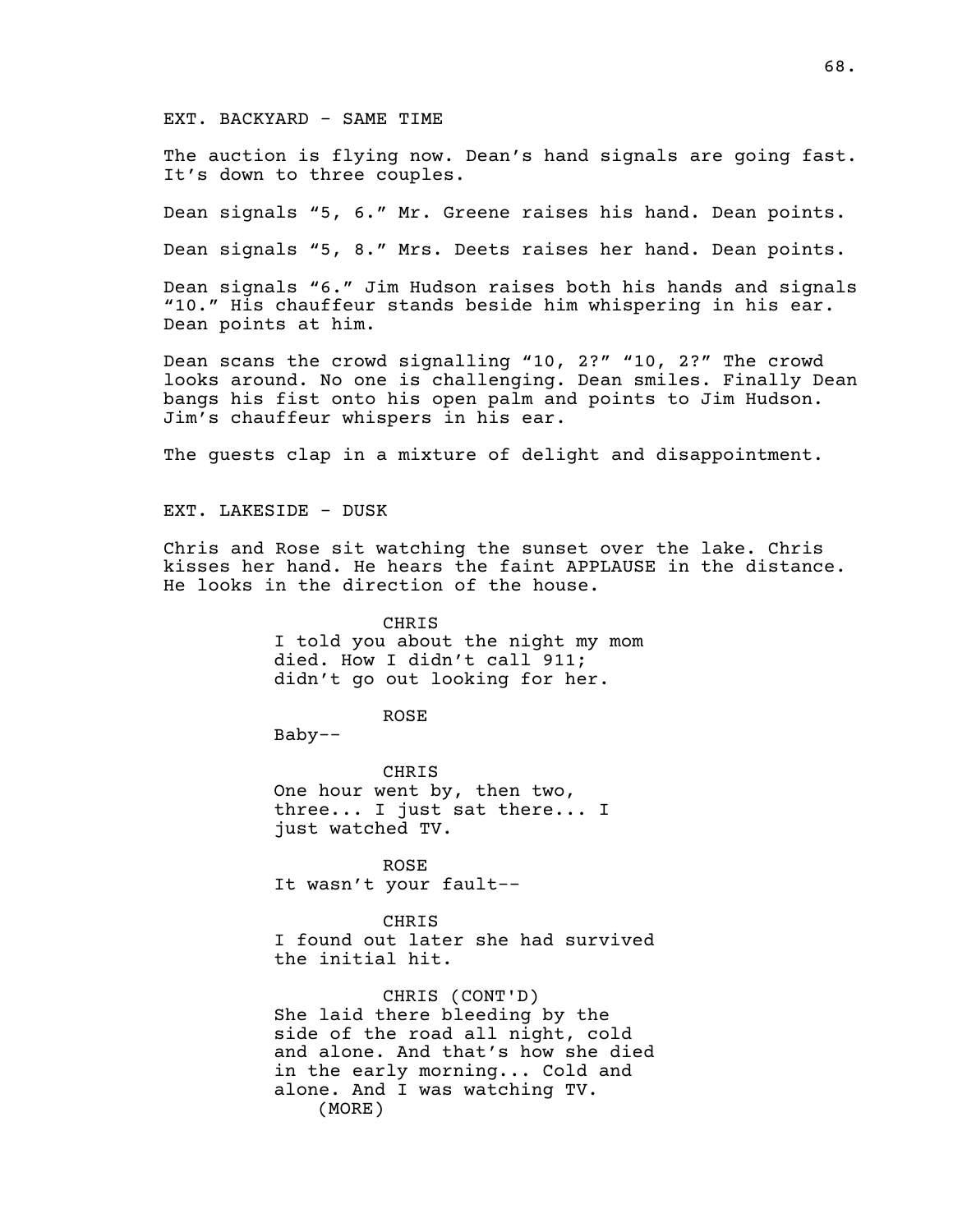CHRIS (CONT'D) There was time. If someone was looking for her, there was time. But no one was looking.

Chris cries. Rose embraces him.

ROSE You were just a kid.

CHRIS Yeah... yeah. So, I'm not gonna leave here without you. I'm not going to abandon you. Never.

They share a moment of pure love.

ROSE Fuck it. Come on. Let's go back home.

CHRIS

Yeah?

ROSE Yeah. I mean, you're right. This sucks. I'll go back with you. I'll make something up.

CHRIS

I love you.

ROSE I love you too.

The two get up and walk back toward the house.

EXT. FRONT LAWN - DUSK

Chris and Rose approach the house as the last of the guests get into their cars and drive off. The fireflies are out.

> CHRIS That was fast.

> > ROSE

Yeah.

The guests wave to Dean and Missy, who stand at the front door, and then to Chris and Rose. Lisa Deets, the trophy wife, is tipsy. Nelson is in their car.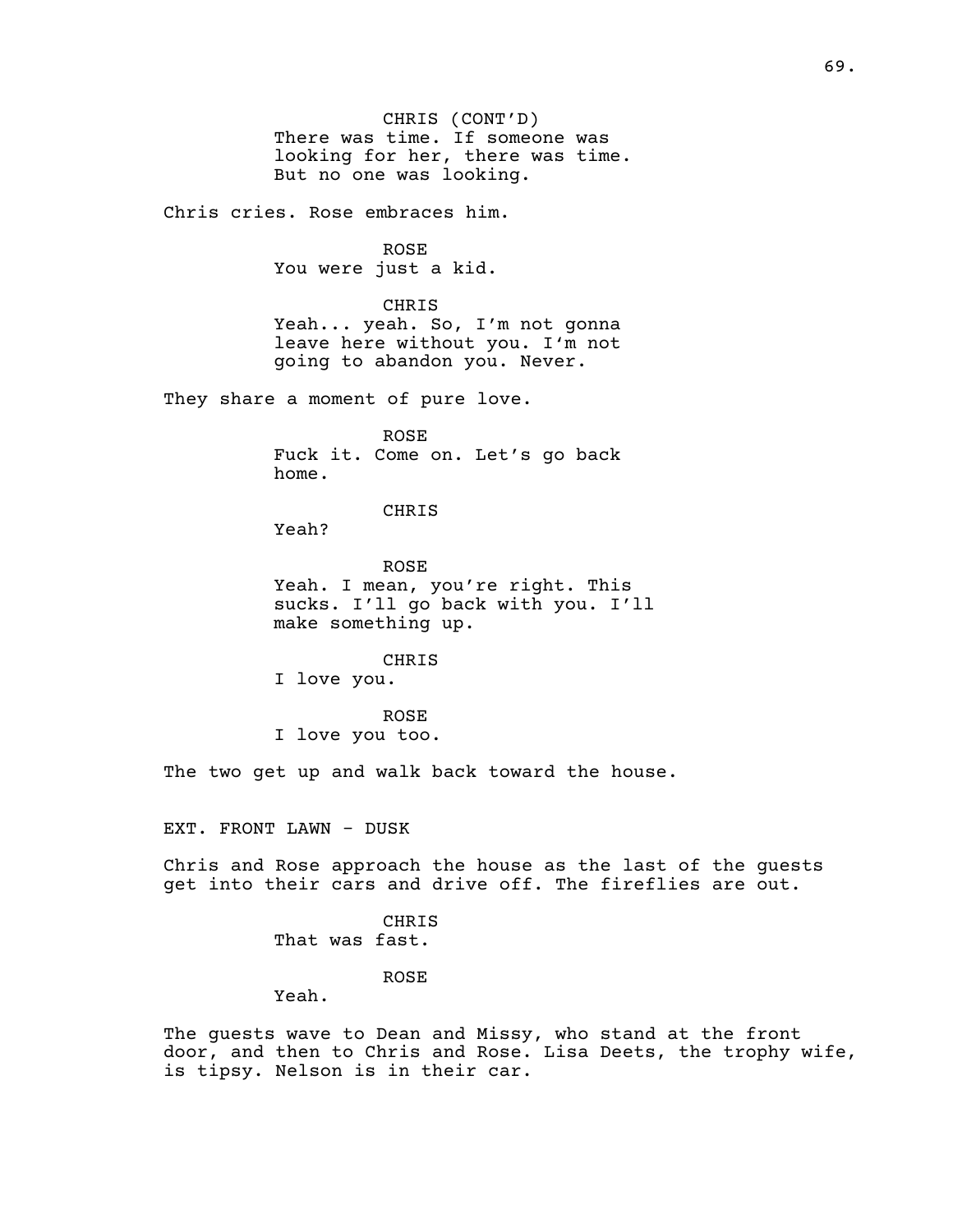LISA Bye Chris! It was a pleasure meeting you. I hope you--

Chris and Rose wave.

NELSON Come on, Lisa. Before you say something stupid.

Chris laughs. Walter shuts the car door behind Lisa. Walter stands pleasantly watching the cars leave. He turns to Chris with the same 'ol smile. Chris and Rose enter the house.

INT. ARMITAGE BATHROOM - DUSK

Sink running. Chris washes his hands and looks in the mirror.

His phone SIGNALS a text message from Rod. It's picture from the internet of witches in a circle around a man being sacrificed followed by the text message. "You dead yet?" Chris texts back. "Bruh, you have no idea." He finds the picture he took of Logan/Andre on his phone and sends it.

Moments later, his phone vibrates.

INTERCUT WITH:

INT. CHRIS' APARTMENT - DUSK

Rod is on the phone.

ROD That's Dre.

CHRIS

Dre?

ROD Andre um... Hayworth! Yeah! He used to kick it with Veronica.

CHRIS Veronica from...

ROD ...Teresa's sister! Worked at the movie theatre on 8th;

ROD (CONT'D) got us into the movie a couple of times; Rush hour 2 and, um Usual Suspect.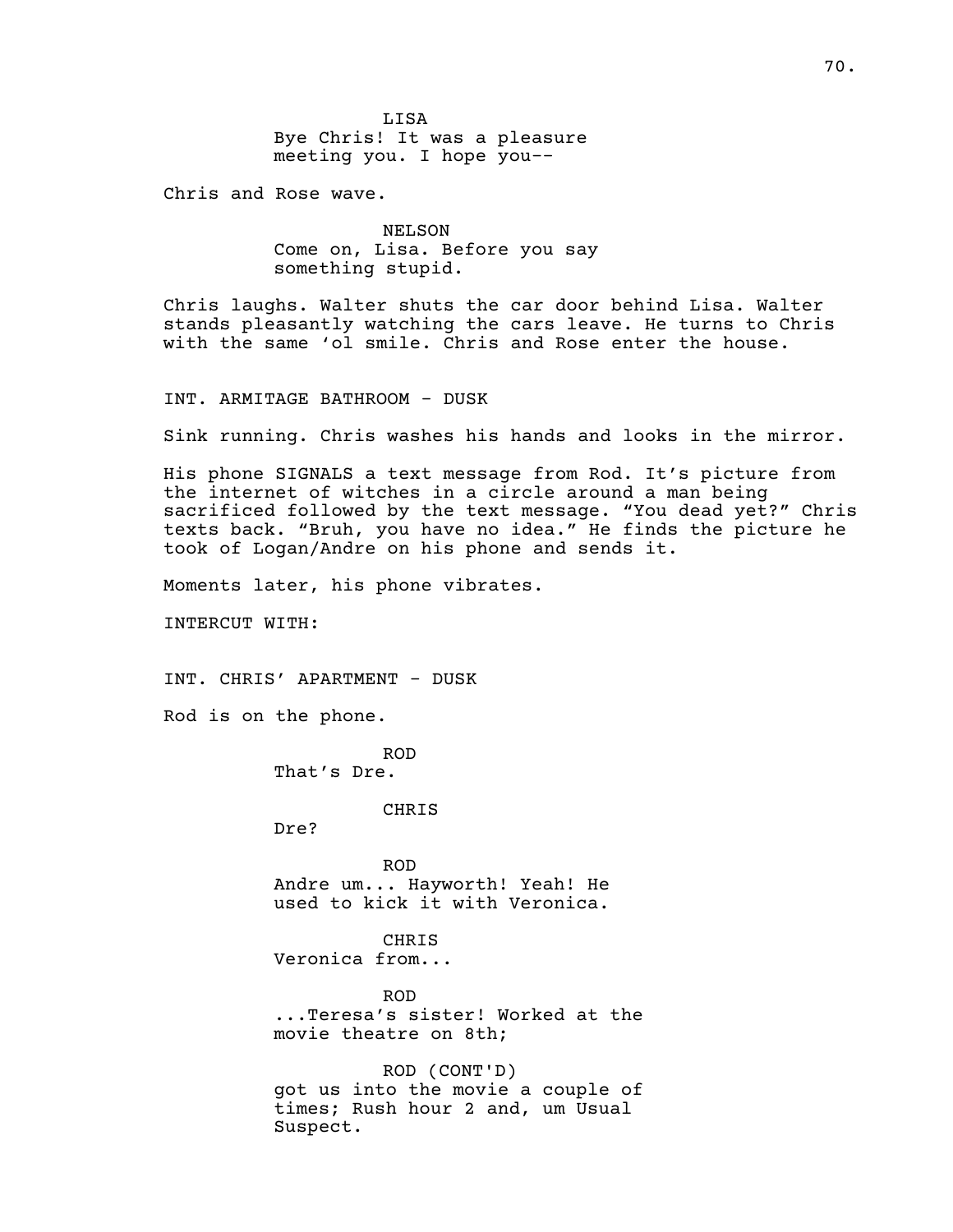CHRIS Yeah. That is him. But... ROD ...But what? CHRIS This is so fuckin' crazy. He's different now. ROD Different? How? CHRIS Different. Slower... I mean he was street; now he's all like... white- seeming. Oh, plus he's gay! ROD No, he ain't. CHRIS I'm telling you: He's gay, I met his man. He's--

ROD Chris, you in a fucked up Eyes Wide Shut situation. You need  $to --.$ 

The phone goes dead. No batteries.

INT. ROSE'S BEDROOM - NIGHT

Chris' phone lays on the dresser plugged in. He's in a hurry now. He packs his small bag and looks out the window. One car remains parked in the designated parking area. It's the first to have arrived for the party: Jim Hudson's. The driver brings the dog to the back seat. He gets a green envelope from the glove compartment and brings it to Missy at the front door. She accepts it silently.

The driver drives away without Jim.

Chris goes to leave Rose's room. Her closet creaks open. Chris sees a framed picture of Rose inside. Not quite knowing what he's looking for, he goes to the closet. The picture is a frightening one. Rose is one of the witches in a high school production of Macbeth. It's on top of a red shoebox that has the drama/comedy masks drawn on top of it.

He takes it off of the shelf. Inside is a pile of pictures. On top is one of Rose dressed as Juliet in a high school play.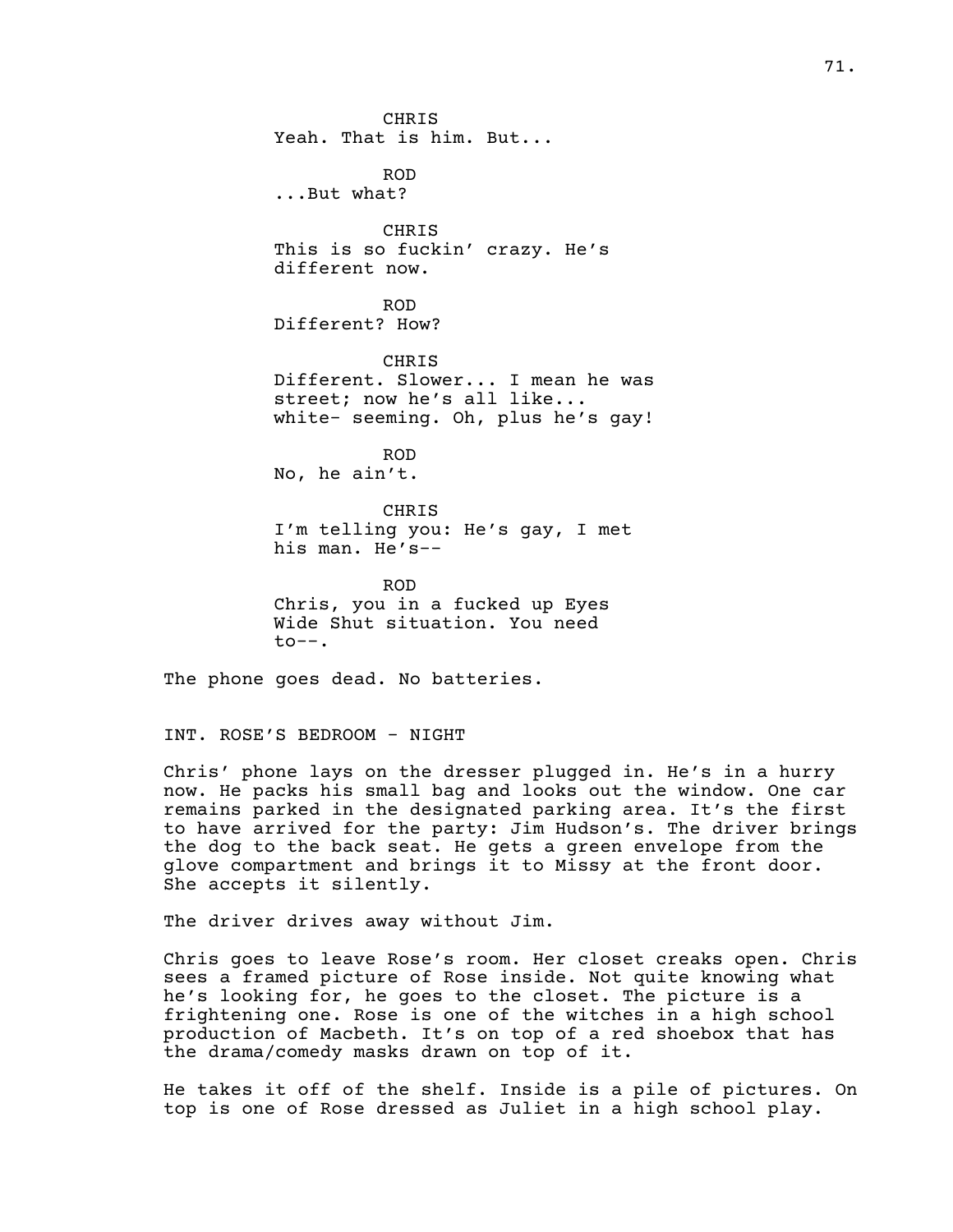The next one is of Rose at 13 playing Ms. Hannigan in Annie. Chris flips through a few more pictures of Rose at different ages in different class plays.

Finally Chris comes upon a photo printed from a computer. It's a selfie of her and some other black guy. The picture is almost identical to the one she took with Chris before the ride up. Under the image are written the words. "X-mas 2014" Stunned, Chris flips to the next picture. It's another romantic selfie, this time with a different black guy. Underneath, the caption "Memorial Day 2013"

He continues flipping through the stack of pictures of Rose with 8 different black guys. The last one is a picture of Rose with Walter. In it she kisses Walter's cheek intimately. "Thanksgiving 2009" Walter looks different in the picture. He isn't smiling vaguely; he's got swagger.

> ROSE (emotionless) What are you doing?

Rose stands there in the doorway behind him. Chris subtly drops the pictures back in the shoebox.

> CHRIS Um... Looking for my camera.

Rose points to her desk. He grabs his bag and the camera.

CHRIS (CONT'D) Where are the keys..? I gotta put our bags in the trunk.

ROSE Walter can do that.

CHRIS Nah, I'll do it.

Rose is truly distant for the first time. A different person. She is methodical and emotionless. The jig is up, and now she is now phoning it in.

> ROSE I was just looking for them. I'm such a mess, will you help me?

Chris walks out the door, leaving Rose.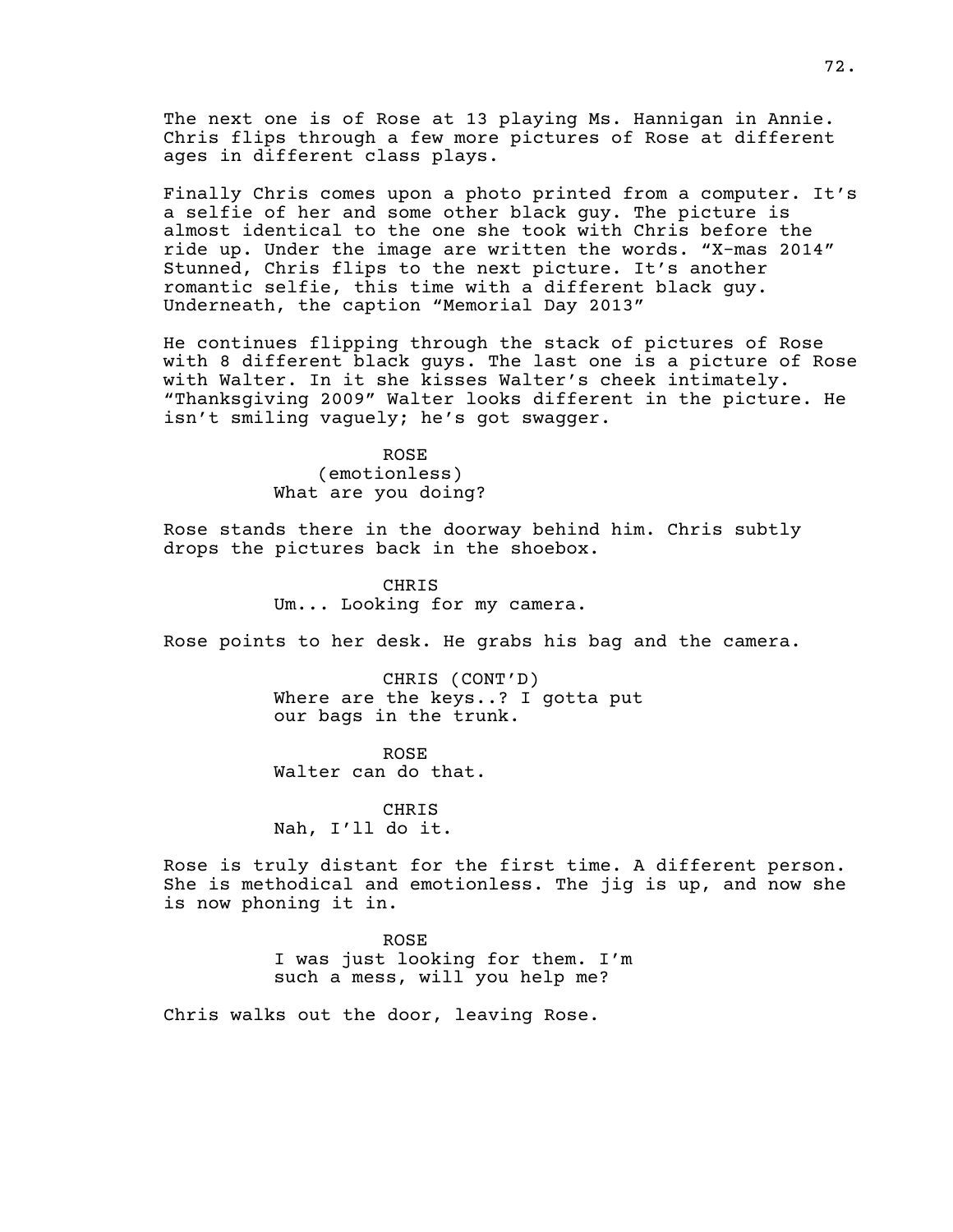INT. FOYER/LIVING ROOM - NIGHT

Rose follows Chris down the stairs.

ROSE Chris... What's wrong?

CHRIS

Nothing.

Jeremy stands near the front door twirling his lacrosse stick. Dean and Missy sit in the living room.

> JEREMY Where are you going? The party's just getting started.

CHRIS I'm going to the car; see if we left the keys in there.

MISSY I just made tea.

CHRIS

I'm good.

The family is silent. Missy's glare pierces Chris. He avoids eye contact.

> ROSE Oh, I know where they are. In my bag. Duh.

MISSY You're leaving us.

CHRIS

Yeah.

MISSY Is something wrong?

CHRIS No. Well, yeah... Um.

ROSE (still blank) His dog is not well. He needs to go to the vet first thing in the morn--

Dean hits play on the sound system. Darkly valiant classical music begins. He standing in front of the fireplace.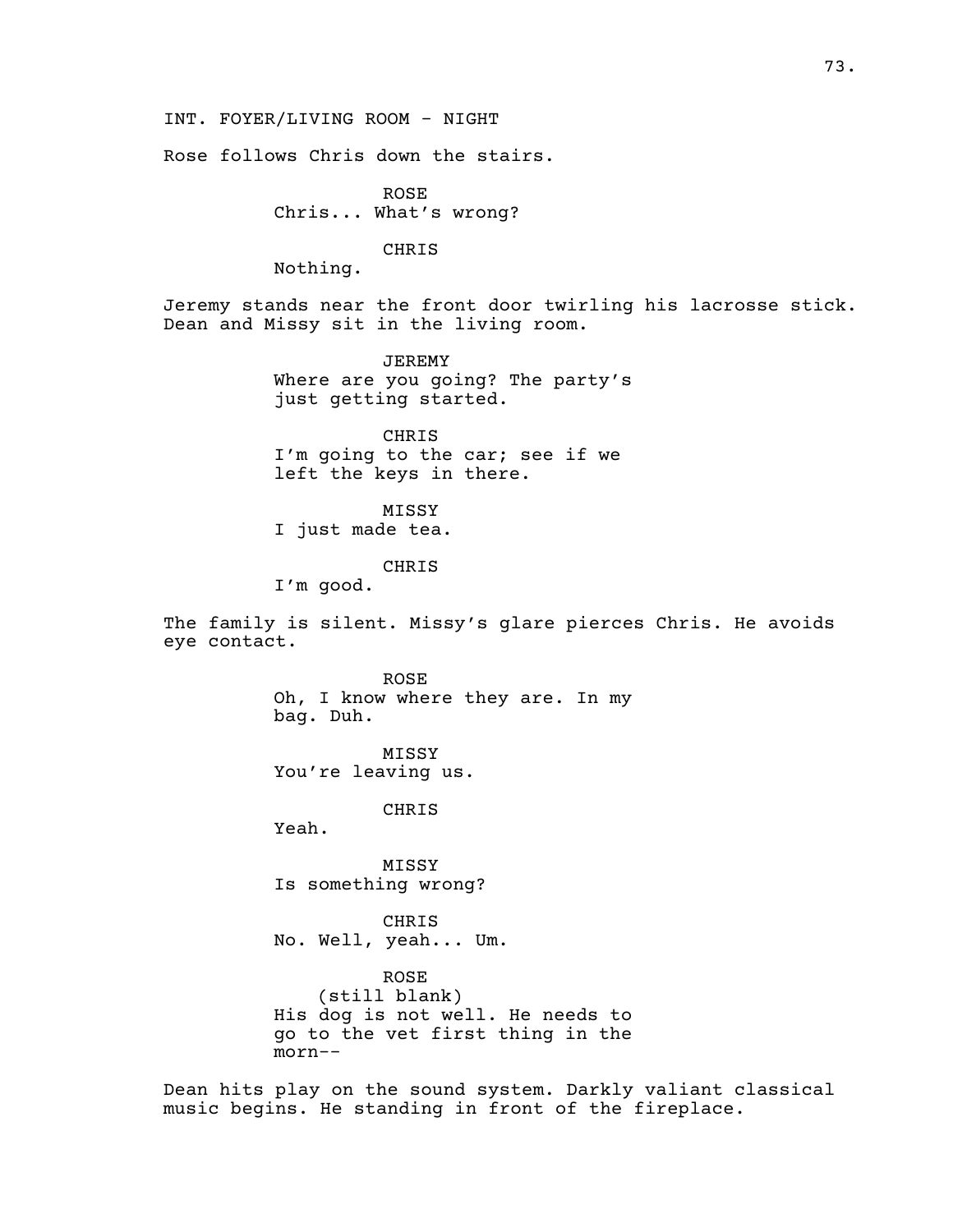Lost in the fire, Dean begins conducting the music.

DEAN What is your purpose, Chris?

CHRIS

What?

DEAN In life? What is your purpose..?

CHRIS Right now, it's finding the keys.

## DEAN

We've been looking for our purpose for such a long time. Fire has mesmerized man since the Stone Age. It is a reflection of our impermanence in the world. Fire is born, it breathes and then it dies.

# CHRIS

Rose...

Rose lamely rummages through her bag.

ROSE I'm looking.

CHRIS Rose, what is this shit?!

## DEAN

There's a reason we worship the Sun, Chris. He who lights the way through the darkness of life. He in all his glory was around long before us and will be here long after we are gone, but he too will die some day! That's right even the Sun God will die. It is no less mortal than we, but it inspires us to defy it! So what do we do?--

CHRIS

--Rose.--

DEAN (unhinged) --What do we do?! We baptize ourselves in the firewater! (MORE)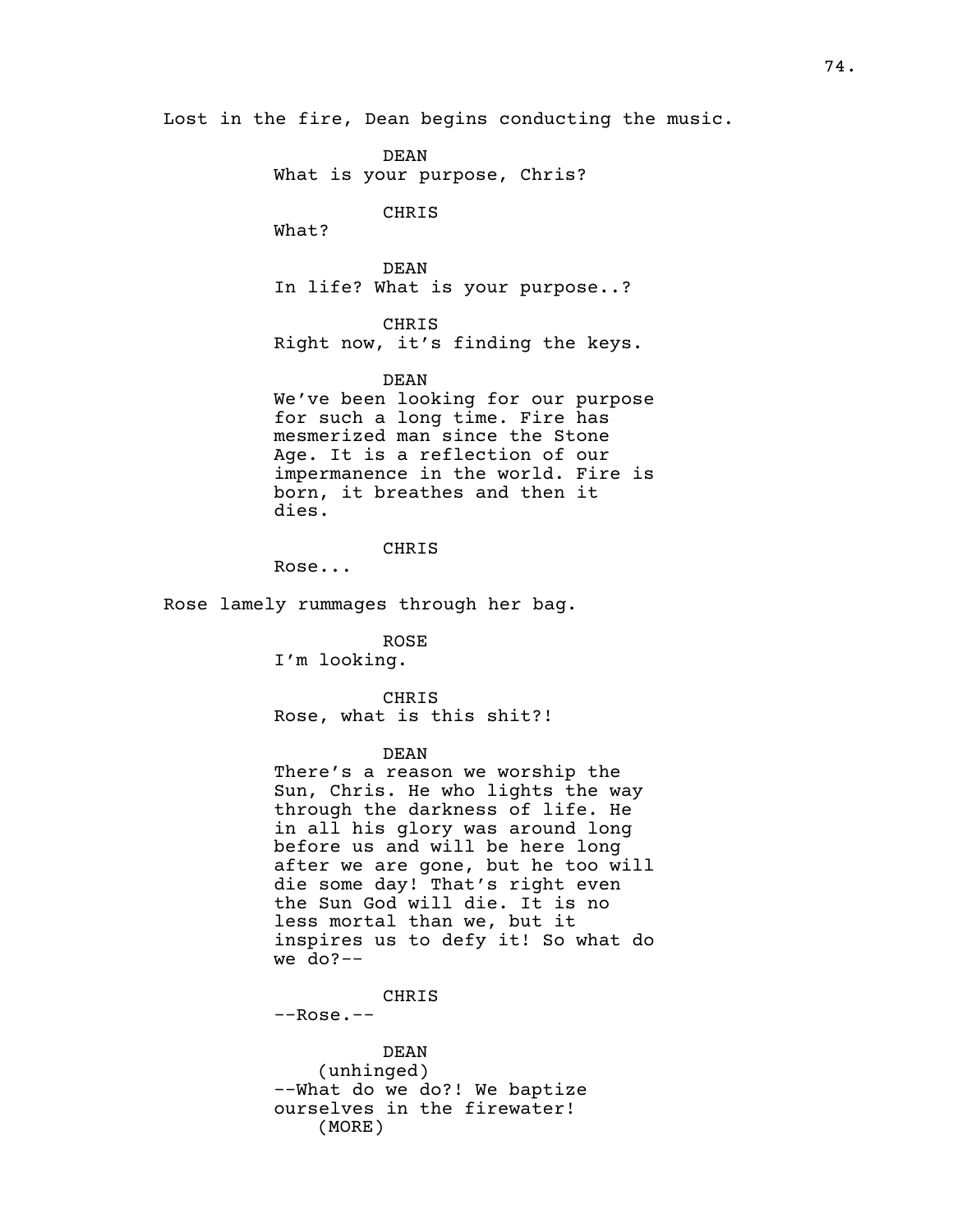DEAN (CONT'D) We bathe in his reflection, for one chance to emerge having defied death! DEAN (CONT'D) You'd take that baptism wouldn't you, Chris? The baptism of immortality? CHRIS I was raised Episcopalian. Chris starts toward the door, but his path is blocked by Jeremy swinging at air. JEREMY Whoa! Be careful, bro. MISSY Don't hurt him, Jeremy. JEREMY What? I'm not doing anything. DEAN Listen, Chris-- CHRIS --I don't know what you're saying! DEAN (Through tears of joyous madness) I'm saying that we've found OUR PURPOSE!!! There must be a sacrifice! Sacrifice is essential for the righteous to achieve our true potential. A vessel must be comprised. A host must be born!!! CHRIS Rose! The keys!!! Rose backs away. ROSE Oh baby... You know I can't give you the keys. Chris makes a run for the door. Missy CLINKS the cup with her SPOON. TING TING. TING TING.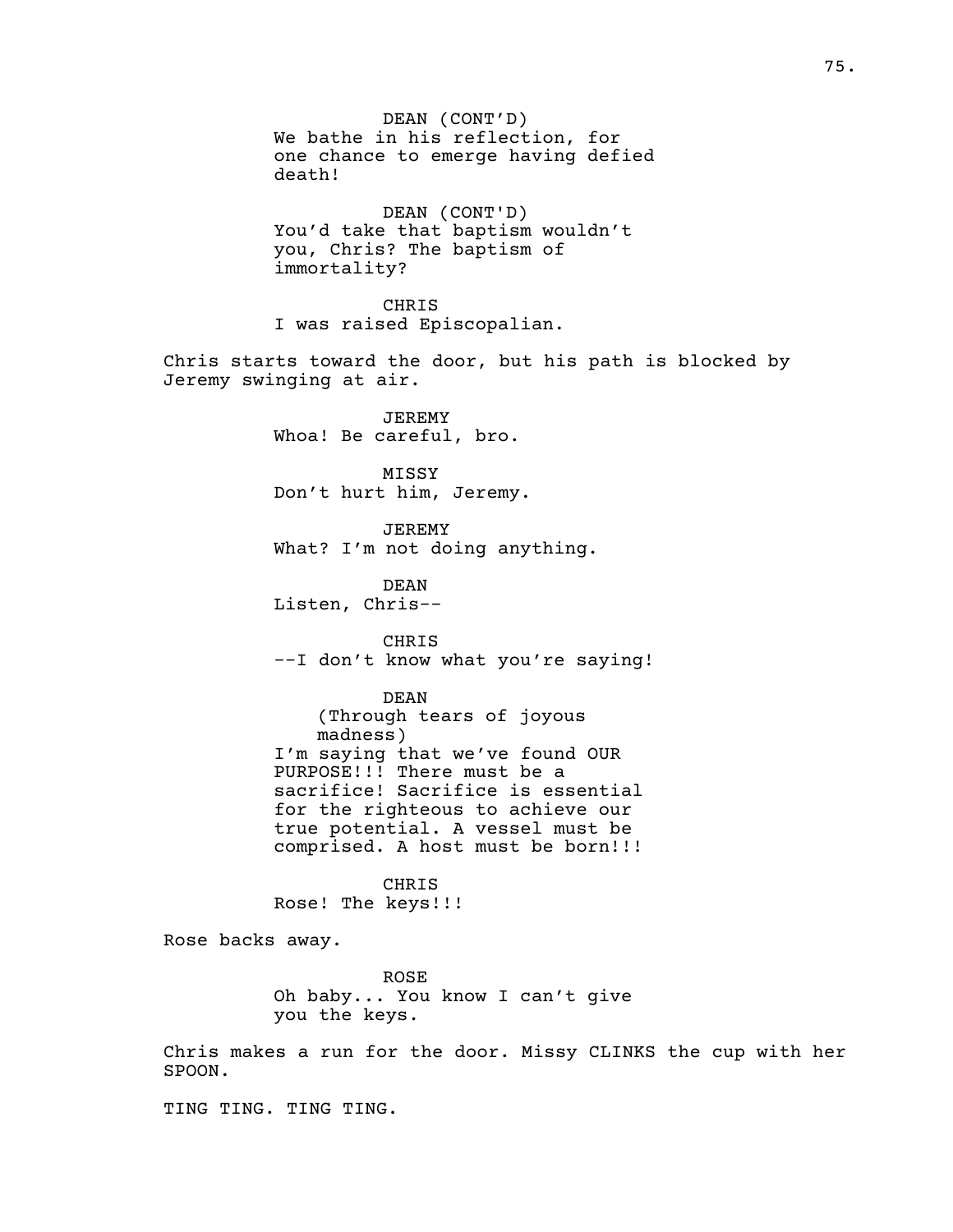The world instantly blurs around Chris. He begins to fall. He sees a flash.

INT. DARKNESS

Chris falls through the abyss towards 'The Sunken Place' again just like when he was hypnotized. The blue screen above him shows what his open eyes see. It's his own perspective falling to the floor. CRASH! The screen now shows the living room ceiling. Jeremy leans over him.

JEREMY Oh shit! MISSY (O.S.) Is he hurt? CHRIS What the fuck? JEREMY Did you see him drop? DEAN (O.S.) He hit his head pretty good. ROSE (O.S.) It's just a bump. He's fine. CHRIS Rose!!! MISSY (O.S.) Why do you push them, Dean? DEAN (O.S.) It's important to me that they acknowledge the purpose. MISSY (O.S.) Why do you think he ran? JEREMY (O.S.) Rose gave it away. ROSE (O.S.) He already knew. MISSY (O.S.) Take him to the games room. Jeremy, get the legs. Dean, help him.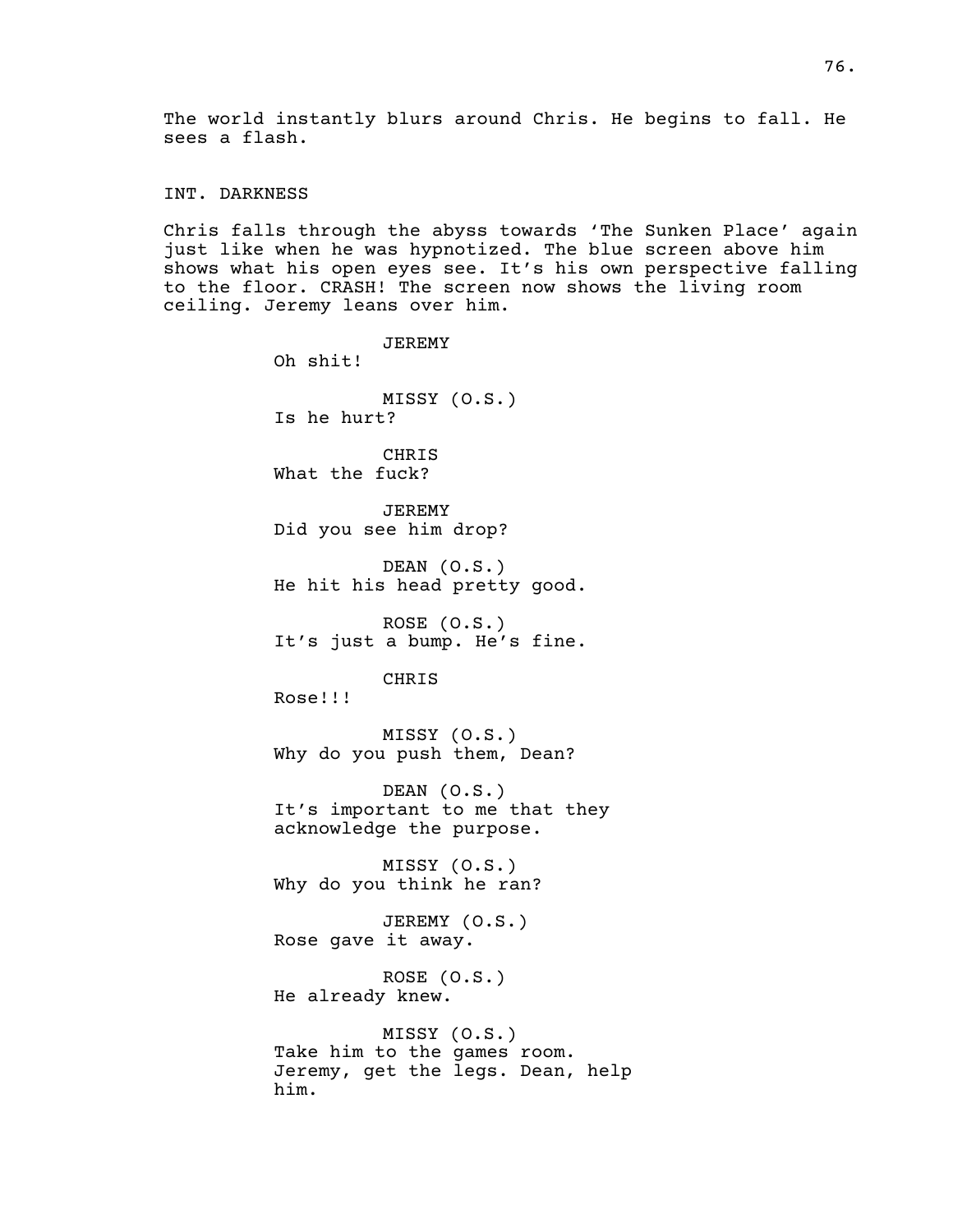JEREMY I can take him alone.

MISSY (O.S.) No. We've already damaged him enough. Dean, please.

Chris continues to fall slowly further from the screen above which continues to show his body's POV as it is being lifted by Dean and Jeremy and carried out of the room.

> CHRIS Rose!? No, no, no, no. Shit, shit...

DEAN You're going to drop him.

JEREMY No I'm not.

MISSY (O.S.) Be careful what you say, everyone. He can hear every word.

CHRIS

Rose!!!!

ROSE (O.S.) It doesn't matter any more does it?

A DOOR CREAKS open. Chris' body is taken downstairs into the darkness. The screen in the abyss goes dark.

> CHRIS No!! Help!!! Help!!!!! Help!!!!!!

Chris sinks, his screams are enveloped by the pitch back.

INT. AIRPORT - SECURITY CHECK - DAY

Rod sits by the bag x-ray but stares into space distracted by thought. GARY (40) a condescending supervisor snaps his fingers in Rod's face.

> GARY Hey... two strikes. Go take 10; get it together.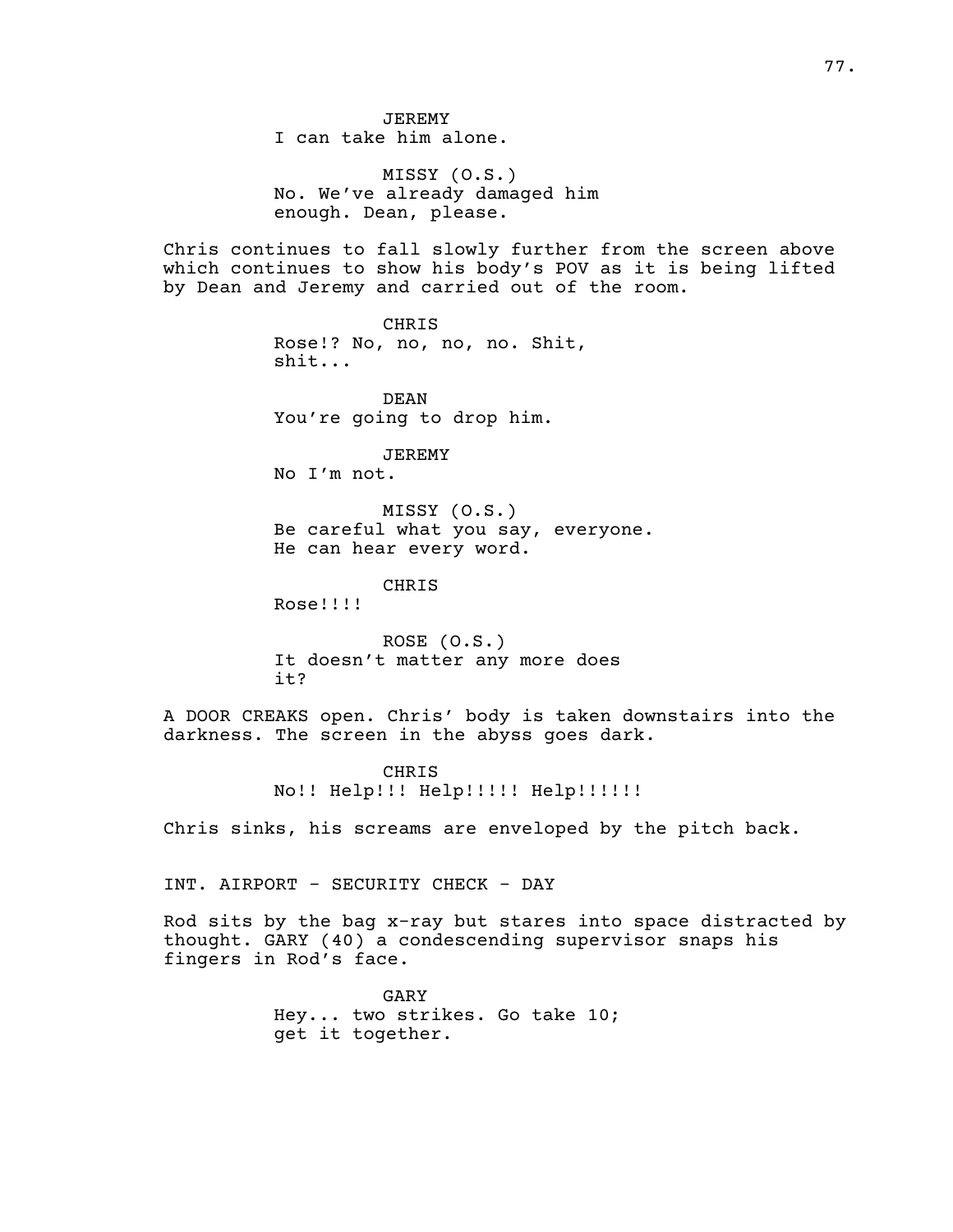EXT. AIRPORT - DEPARTURES TERMINAL - DAY

Rod smokes a cigarette and dials Chris.

CHRIS' VOICEMAIL MESSAGE (V.O.) It's Chris. I'm away from my phone or I just don't want to talk to you.

ROD Sup? Making sure you good. I thought you were coming back yesterday, so hopefully you home already and just sleeping or some shit. Aiight. Let me know.

INT. CHRIS' LIVING ROOM - NIGHT

Rod opens the door. Sid wags his tail hungrily.

INT. CHRIS' KITCHEN - LATER

Rod opens dog food while he calls Chris.

CHRIS' VOICEMAIL MESSAGE (V.O.) Hey, it's Chris. I'm away from my phone or I just don't want to talk to--

Rod hangs up. He places Sid's bowl down. Sid doesn't eat. Instead Sid looks back up at Rod and WHINES.

> ROD Yeah... me too.

INT. CHRIS' LIVING ROOM - LATER

Rod sits at Chris' desk in front of his laptop. Sid sits on Rod's lap. Rod types "Andre Hayworth" into the search engine. Images of Andre come up.

Rod finds an article entitled: "What Happened to Andre Hayworth?" under in bold "Brooklyn Native Goes Missing In Evergreen Hallow."

Rod's eyes go wide.

ROD Oh shit.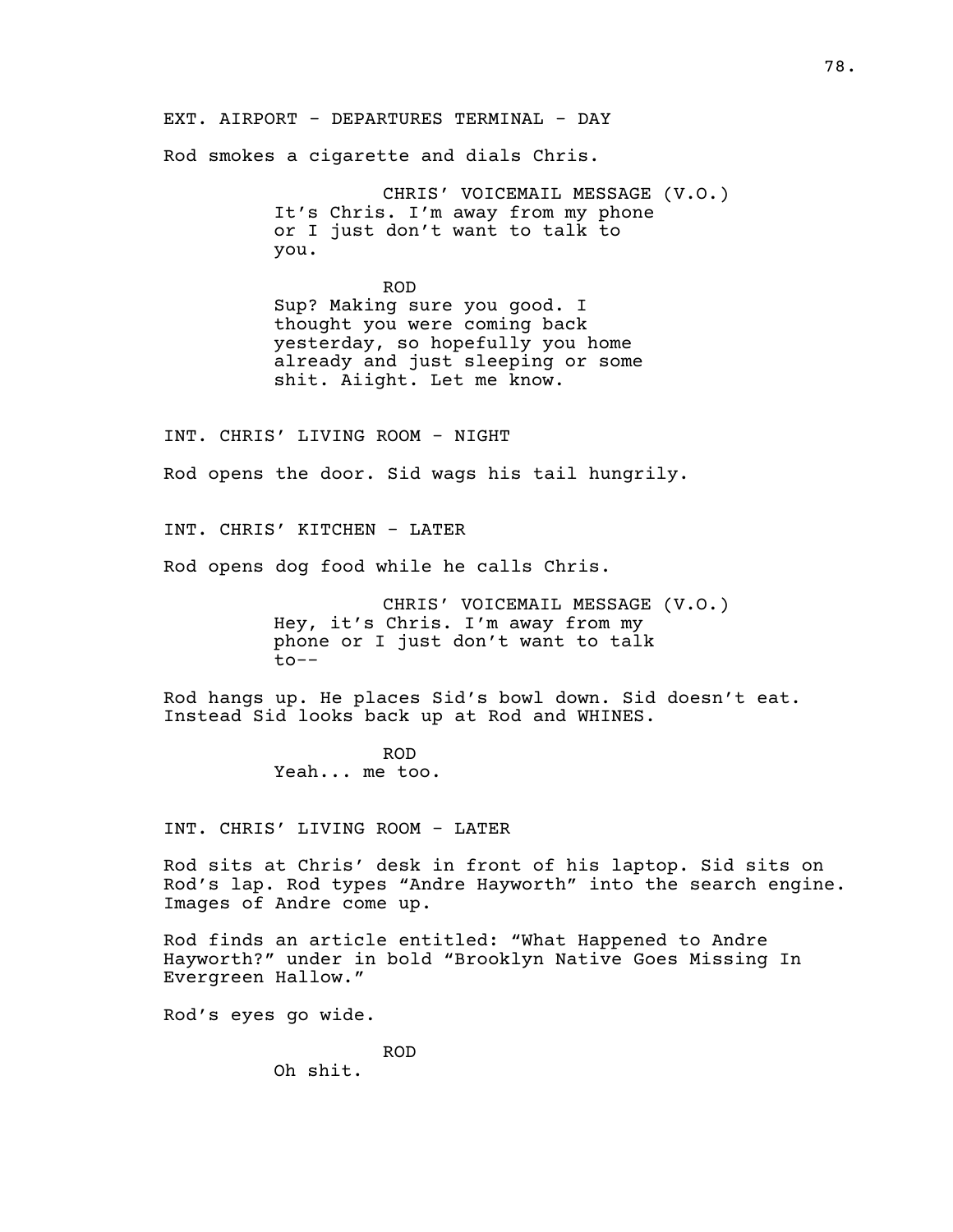INT. GAMES ROOM - LATER

Chris wakes up with a bump on his head. In front of Chris, a deer's head is mounted above an old-school floor-standing television. Behind him, a goat's head is mounted under a taxidermy owl, wings spread.

His arms and legs fastened to a leather upholstered chair in the middle of a small dark room full of board games.

Chris pulls at the straps that bind his arms and legs.

CHRIS Hey. Hey!!!! Rose!!!!

Chris tries to gnaw at the harnesses, but they are too thick.

CHRIS (CONT'D) Oh shit. Oh shit. Oh fuck. Oh shit. The fuck?!?!! Y'all are psycho!? Is that it? Let me out of this chair.

Chris looks around.

CHRIS (CONT'D) People know I'm here. I told a bunch of people where I was going! You don't know me!!! You don't know me!!!! Hey! Hey!! Hey!!!!!

The television screen turns on. Chris watches intently. The image of deer walking through woods comes on. The words

"YOU'VE GOT A FRIEND by James Taylor" comes up as the song starts to PLAY. It's a forest-themed karaoke video.

Chris is confused. He tries to slip out of the binds again drawing blood on his wrists.

INT. CHRIS' LIVING ROOM - DAWN

Sid wakes Rod up with a lick to the face. He's on the sofa.

INT. POLICE STATION - DAY

Rod sits at a desk with Sid on his lap.. DETECTIVE LATOYA 50, African American enters. She looks like she's been doing this way too long. She speaks to someone outside her office.

> DETECTIVE LATOYA ...Then he should've gone back up there and made sure everything was accounted for. (MORE)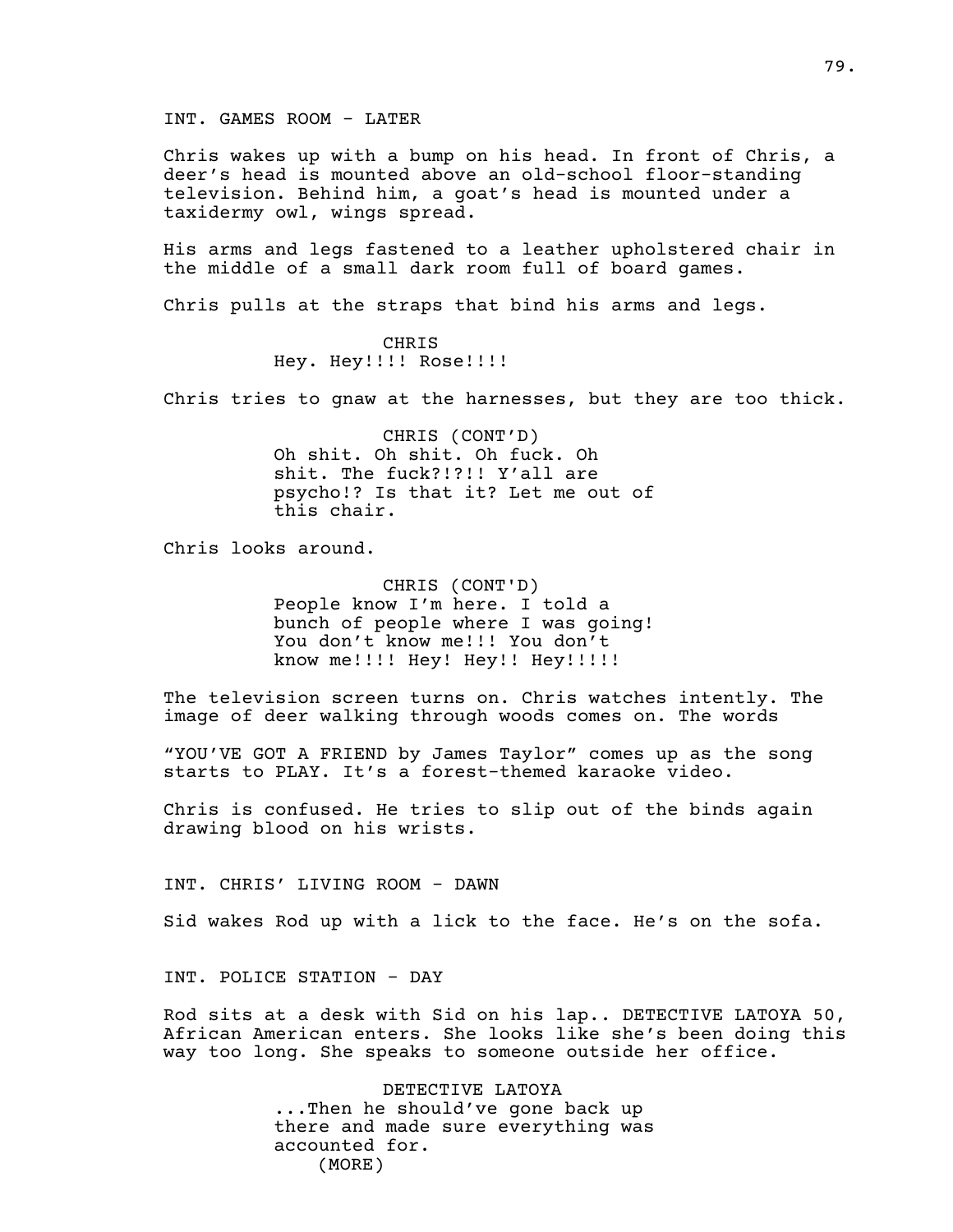DETECTIVE LATOYA (CONT'D) 'Cause hey, look; how about this? If you record the evidence, you're responsible for it.

Latoya shuts the door and sits at her desk. She begins opening and eating a bag of cashews.

> DETECTIVE LATOYA (CONT'D) Hello Mr...

ROD Williams... Rod Williams...

DETECTIVE LATOYA From the TSA?

ROD Yes Ma'am.

DETECTIVE LATOYA You know that TSA issues should be brought to your authorizing officer, right?

ROD It's not TSA business, ma'am.

DETECTIVE LATOYA Please don't call me "ma'am," or we're not gonna get along. How can I help you, Rod Williams from the TSA?

CHRIS Here it is: My boy Chris has been missing for two days.

DETECTIVE LATOYA Your son is missing?

ROD No, sorry, not my son, my boy. He's my friend. He's 26. His name is Chris... Washington...

He gives her time to write the name which she doesn't do. She just stares at him.

> ROD (CONT'D) He left town on Friday with his girlfriend Rose... Armitage... She's white.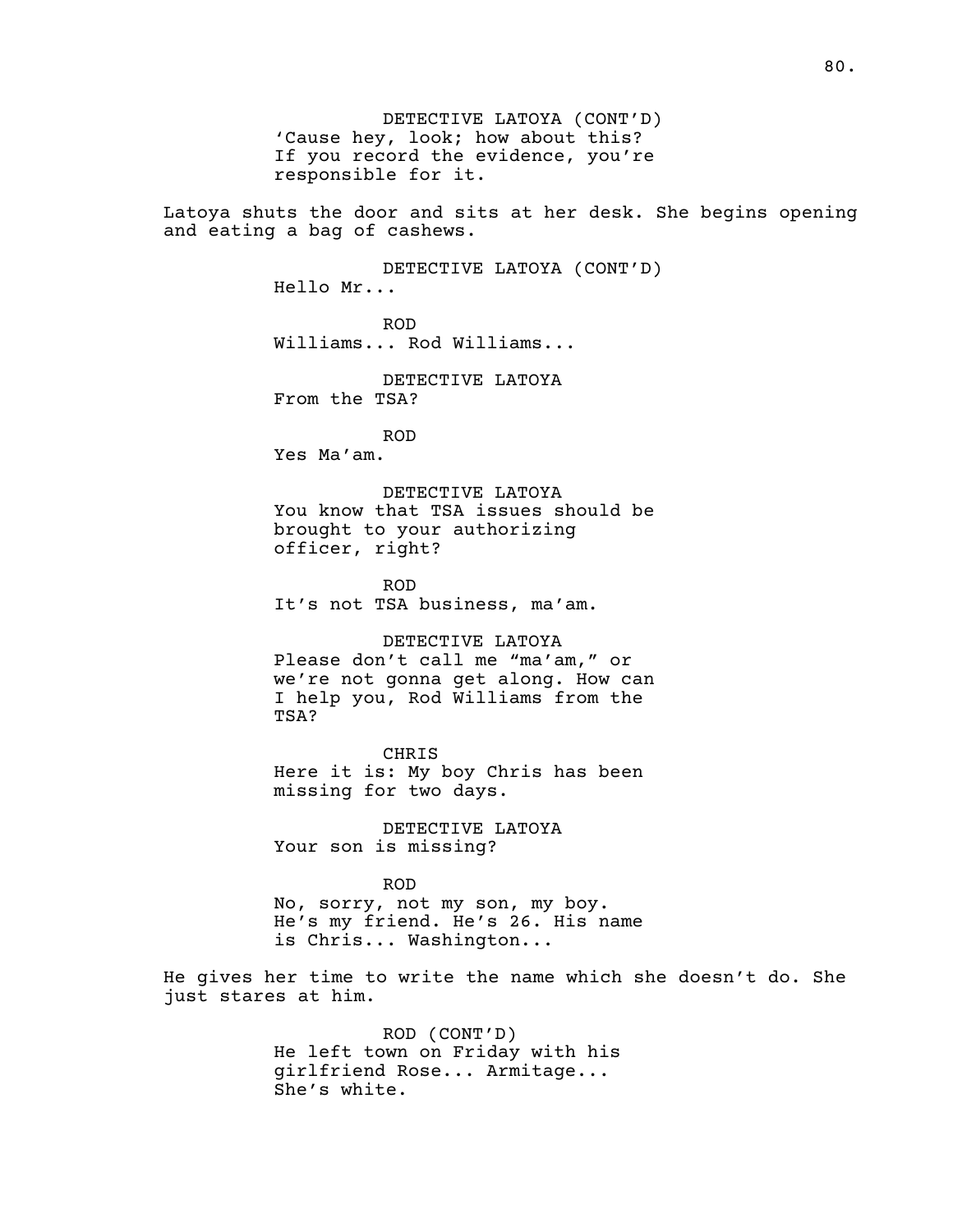DETECTIVE LATOYA That's four days ago.

ROD Yeah, I mean he's only been MISSING for two days. He was supposed--

DETECTIVE LATOYA --I'm gonna stop you right there. Now you know the minimum amount of time without contact before you can file a missing persons report  $is--$ 

ROD --Three days I know, but I have reason to believe he's been abducted.

DETECTIVE LATOYA

Go on.

ROD Chris was set to come back home on Sunday. I was watching his dog Sid.

Latoya points to Sid

DETECTIVE LATOYA That's Sid.

ROD Yup. Cute right? Now look...

Rod takes out his phone and scrolls to a photo of Andre.

ROD (CONT'D) Chris sent me this which he took at the girlfriend's parents house. That's Andre Hayworth, a guy we knew from back in the day. Come to find out he went missing 6 months ago in an affluent suburb upstate.

DETECTIVE LATOYA Don't look too missing to me.

ROD Well that's the thing. We found him and now, according to Chris, he's gay with a different personality.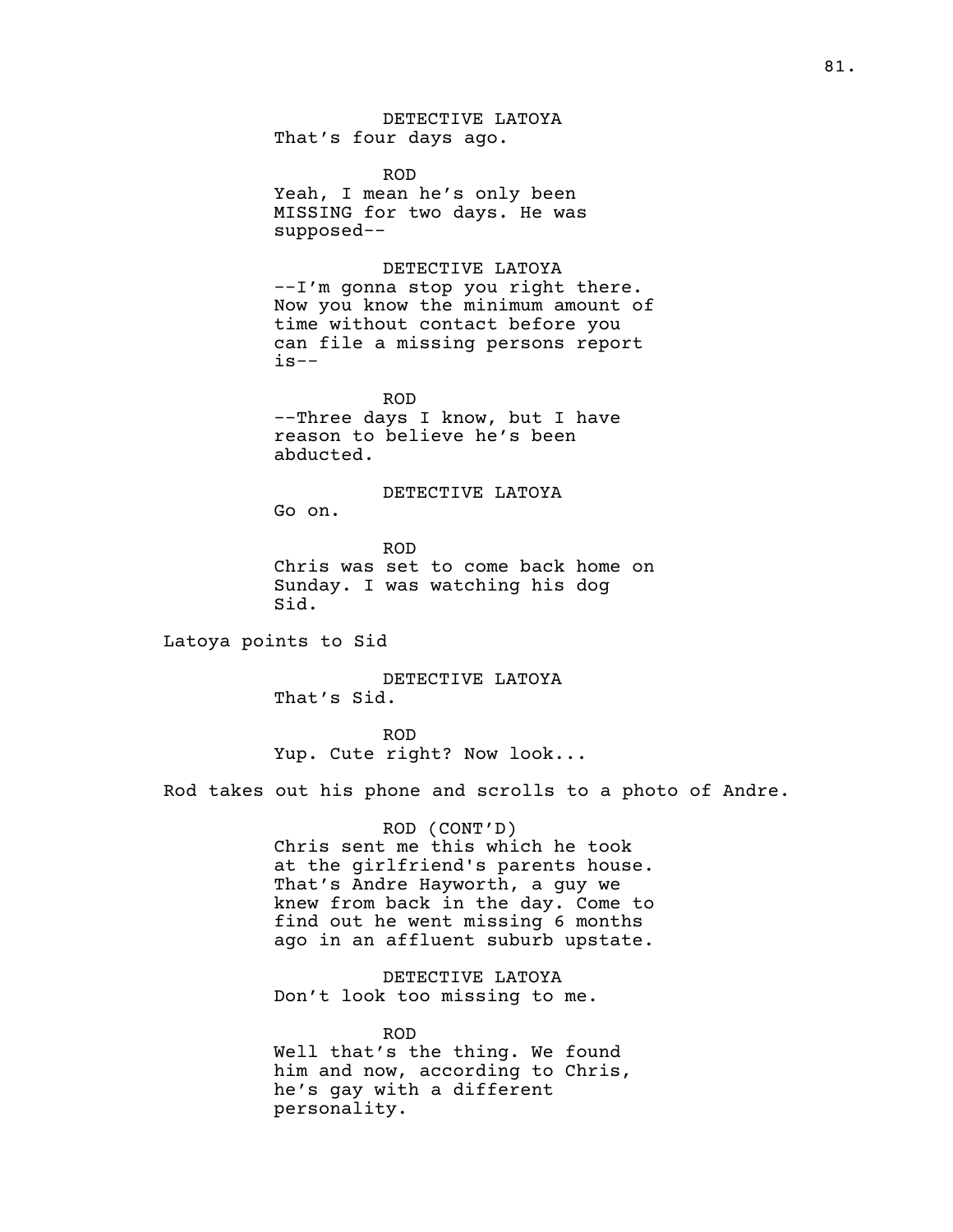# DETECTIVE LATOYA

Gay?

ROD But he didn't used to be.

DETECTIVE LATOYA I think he might just argue with you on that one.

## ROD

I know what I'm about to say is gonna sound crazy.

## DETECTIVE LATOYA

Try me.

ROD

You ready for this...? I think this family is abducting black people and brainwashing them to work for them as sex slaves and shit... Sorry.

DETECTIVE LATOYA ...Brainwashing?

ROD

Yeah.

DETECTIVE LATOYA Hold on one second. (over her intercom) Garcia, Frostie, get in here a second. (To Rod) I want you to tell these officers exactly what you just told me.

INT. POLICE STATION - MOMENTS LATER

Two detectives, Garcia, 37, and Drake, 43, stand behind Latoya.

> ROD ...See, I don't know if the hypnosis makes you a slave or if just turns you gay or what, but they already got two brothers that we know of, and who knows how many more there could be.

The officers are all riveted... Then... All three detectives laugh. Rod is not being taken the slightest bit seriously.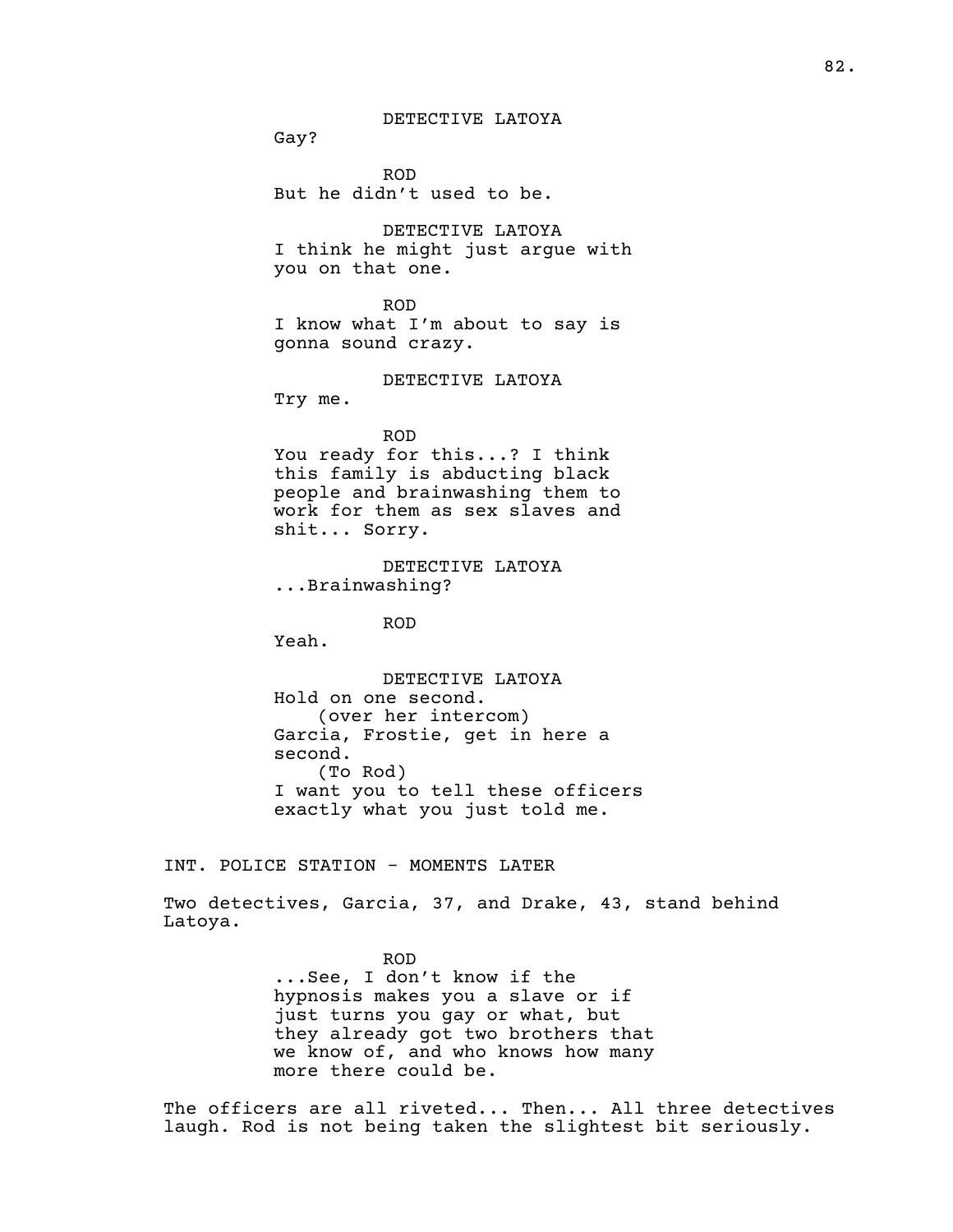LATOYA

(to her colleagues) So, I don't want none of you sayin' I don't do nothin' for you... White girls'll get ya every time!

They laugh even harder.

INT. GAMES ROOM - LATER

The SONG PLAYS Over and over. Chris is too weak to struggle.

CHRIS Is this the only song you got?

INT. GAMES ROOM - LATER

The SONG ends. It BEGINS again.

CHRIS Okay. Okay! What do you want? You tryin' to break me? I won't say shit!! I'll just... I'll do what you say, just answer me!

INT. CHRIS' LOFT - DUSK

Rod sits by the window with Sid. He looks out over rooftops and thinks. He picks up his phone and calls Chris again. He knows Chris won't answer. Then--

ROSE

Hello?

Rod is taken off guard. He almost drops his phone.

ROSE (CONT'D)

Chris?

ROD Yo. Um, Rose? It's Rod.

ROSE

Hi.

ROD Where's Chris?

INTERCUT WITH: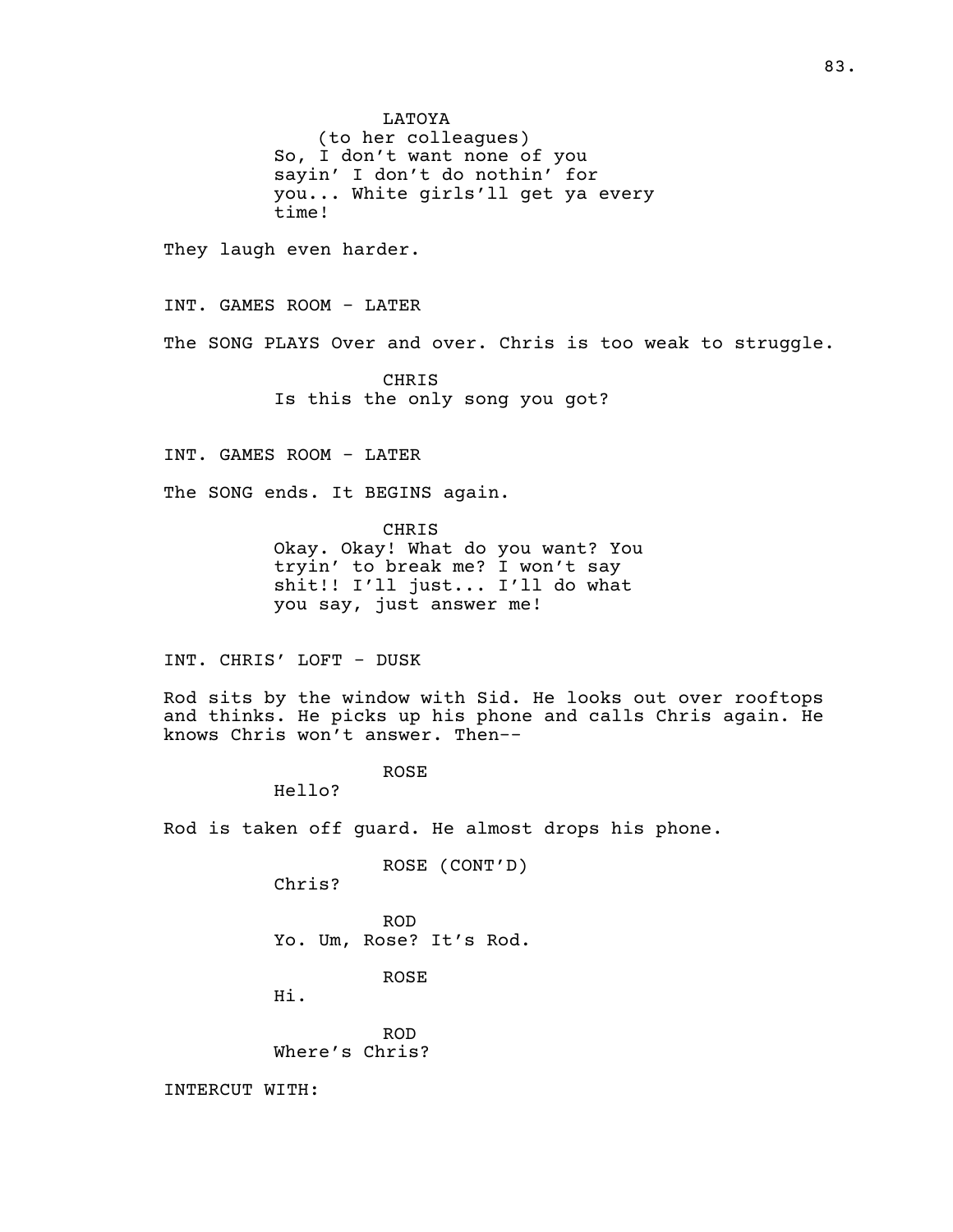INT. ARMITAGE HOUSE. DINING ROOM - DUSK

Rose stands by the dining table on Chris' phone. Rose starts to cry.

> ROSE He left like two days ago.

> > ROD

He left?

ROSE We got in a fight. He got all paranoid and flipped out; He took a cab home. He forgot his phone. Wait... You haven't seen him?

ROD No. He never made it back here.

ROSE

Oh my God.

ROD I've been calling. I went to the police and everything.

Rose is silent.

ROD (CONT'D)

Hello?

ROSE What did you say?

ROD I told them he was missing.

ROSE

Uh huh...

ROD So... What cab company did he use?

ROSE

I don't know. A local one I'm guessing. Maybe uber? Wait, I'm so confused...

ROD Hold on a second.

Rod knows she had something to do with it.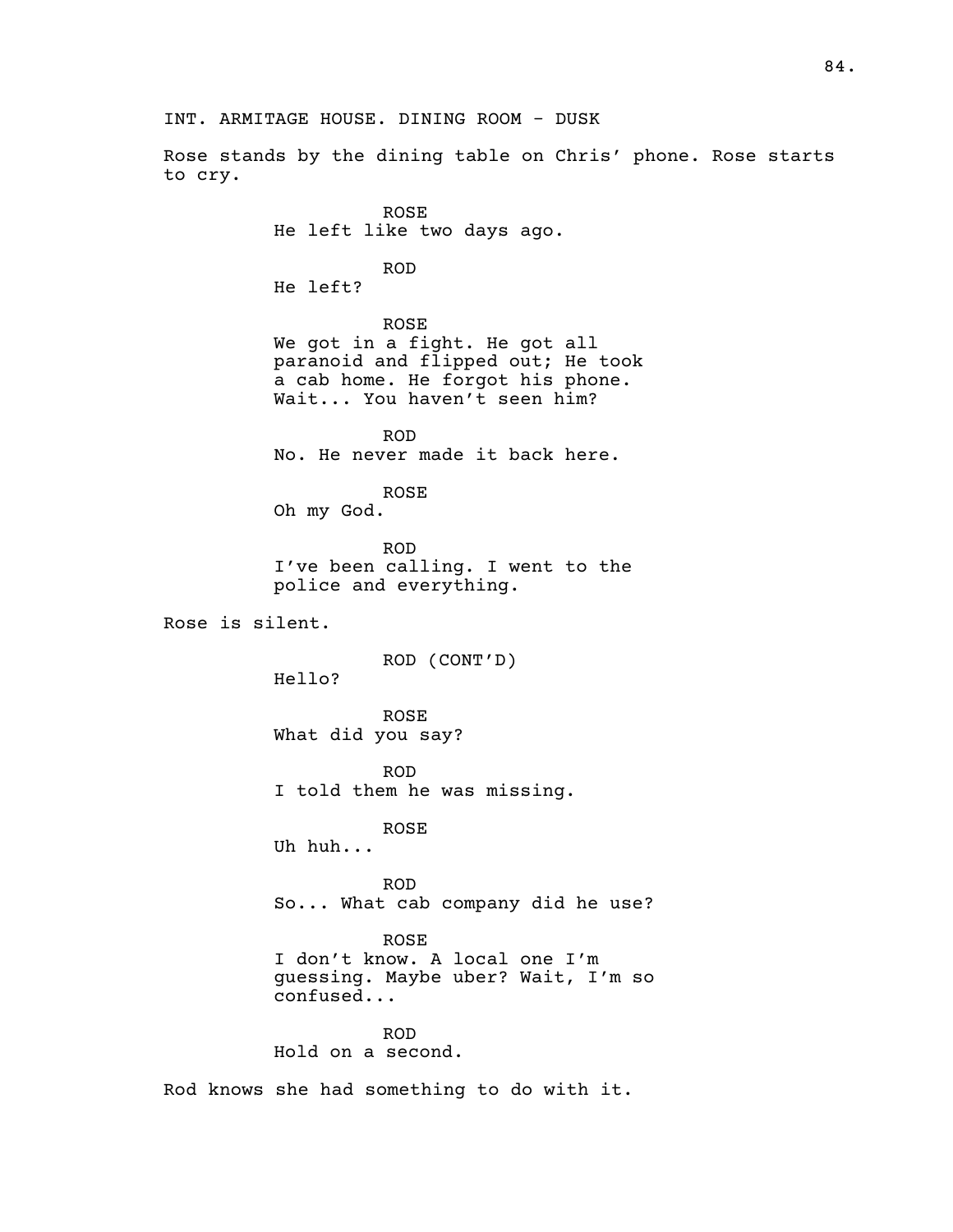He opens up 'Garage Band' on Chris' computer and puts the phone on speaker, recording her. ROD (CONT'D) So, last time Chris and I talked, he told me your mom hypnotized him? Rose is silent. Then... ROSE Rod, just stop. ROD Huh? ROSE I know why you're calling. ROD Why is that? We now see Rose's family standing in the living room behind her. They watch her operate. ROSE Come on. I mean, it's kind of obvious. ROD What? ROSE That there's something between us. ROD No. I'm calling about Chris. ROSE We'd all go out drinking... I remember you looking at me. Rod is put on the spot. He becomes extremely uncomfortable. ROD That's my best friend. If you did something-- ROSE I know you think about fucking me, Rod. ROD --No. You crazy... No.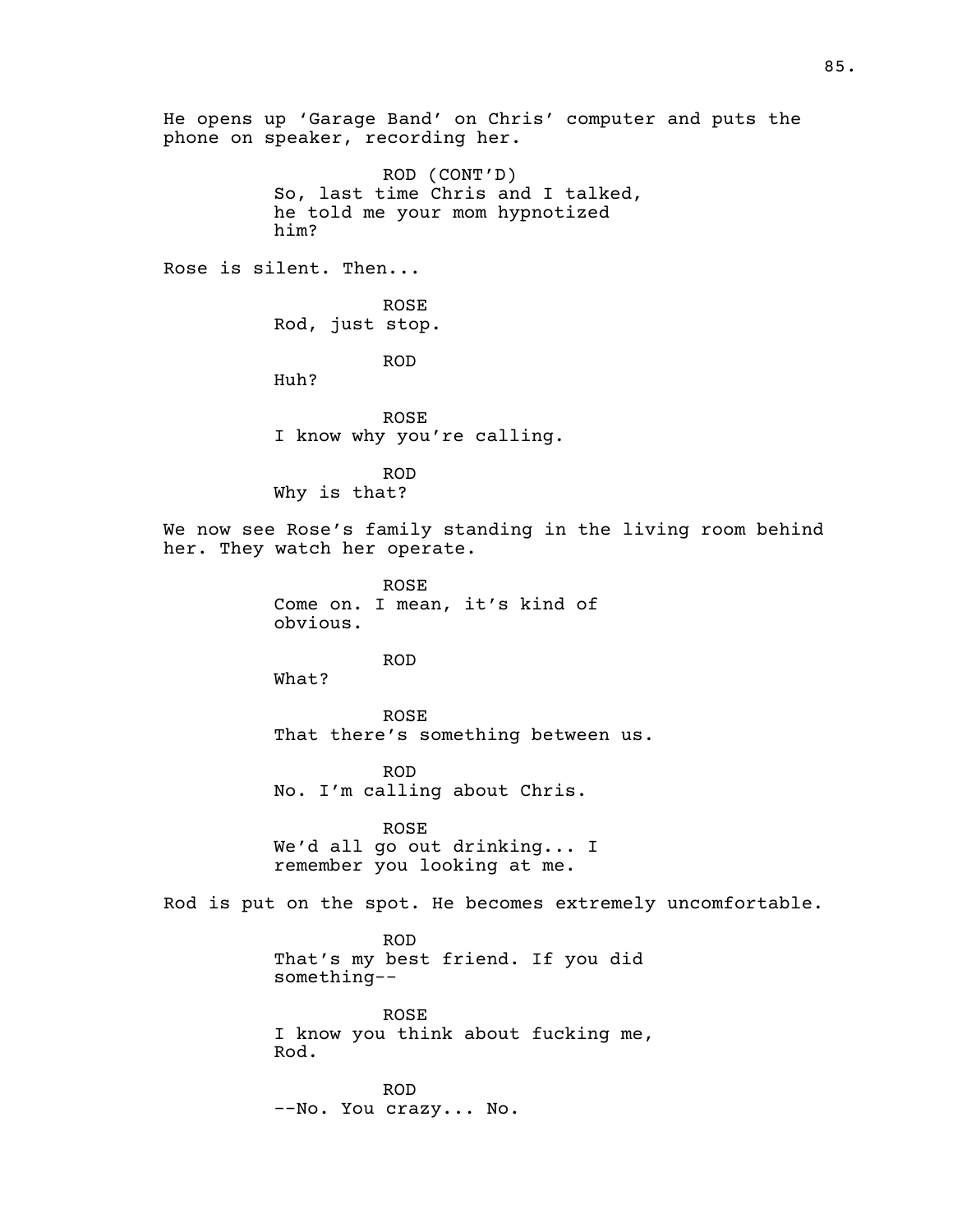Rose's flirtacious smile goes blank. She places the phone on the dining room table and looks back at her family. They watch in approval.

INT. GAMES ROOM

"You've Got A Friend" plays.

Chris, still strapped to the chair, hangs his head in resignation. Eyes shut, he sings along.

> CHRIS ...Winter, Spring, Summer and Fall, all you need to do is call. And I'll be there. You got a friend. Ain't it good to know you've got a friend. Ain't it good to know you've got a friend. Oh, yeah, yeah, you've got a friend.

The song is over. After a moment. Chris begins to sing the opening guitar lick. He gets a couple notes before realizing he's singing alone.

The television in front of Chris flickers off and then back on to the image of a tea cup comes into focus on the screen. A spoon comes into the shot and clinks the side of the cup.

"TING TING, TING TING"

CHRIS (CONT'D)

No-

Before he can react, Chris falls asleep.

Later...

Chris wakes up bald. Static snow clicks fills the TV lighting the room. The image clicks to that of...

INT. HOSPITAL ROOM - DAY (TELEVISION)

Jim Hudson, also shaven, sits on a hospital bed. And faces Chris through the television.

> JIM Hello Chris. How's it going...? You can answer. There's an intercom in the room; I can hear you.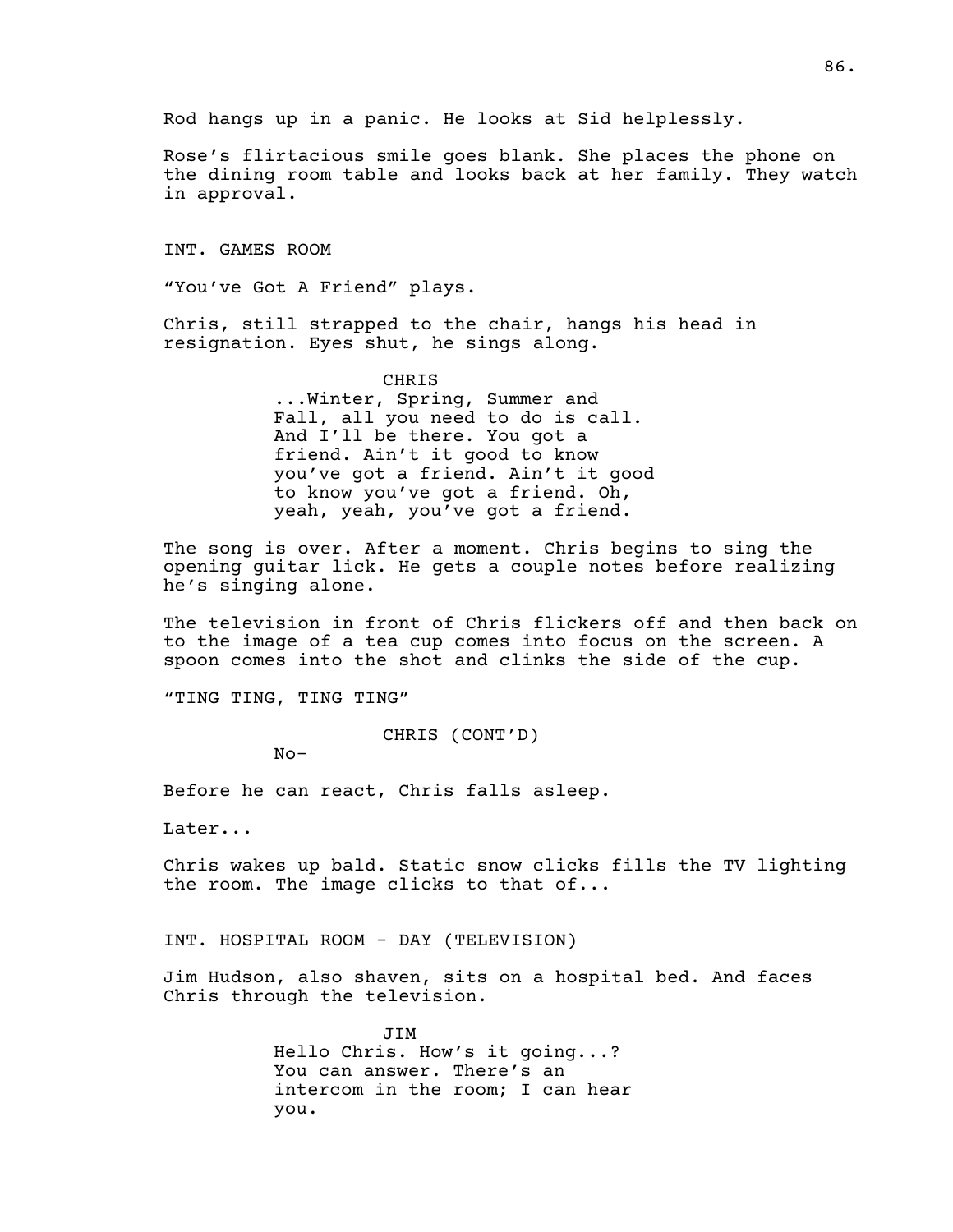CHRIS

I need water.

JIM Yeah, sorry about that. If it makes you feel any better, I'm thirsty too.

CHRIS I need to get outta here.

JIM

Right. So, the reason I am talking to you now is so you can understand what is happening to you. I guess your 'understanding' it raises the success rate of this whole thing. Not even sure I 'understand' it.

CHRIS Where's Rose?

JIM

Hot isn't she? Hot voice anyway, you dirty dog. You're one of the lucky one's. The son Jeremy's wrangling method sounds way less pleasant.

CHRIS

Is this some kind of a game to you?

JIM

They asked me for my favorite song, which was hard; I like all types of music. Turns out they really just needed one I knew all the words to: I went with James Taylor's "You Got a Friend." I hope it hasn't been too torturous; that wasn't the point. The point is that you learn it, and for us to have that knowledge in common.

CHRIS

Who the fuck are you people?

JIM Oh right. Okay, let me back up and give you the cliff notes. The Armitages and I are a part of a society. A pretty extraordinary society actually. (MORE)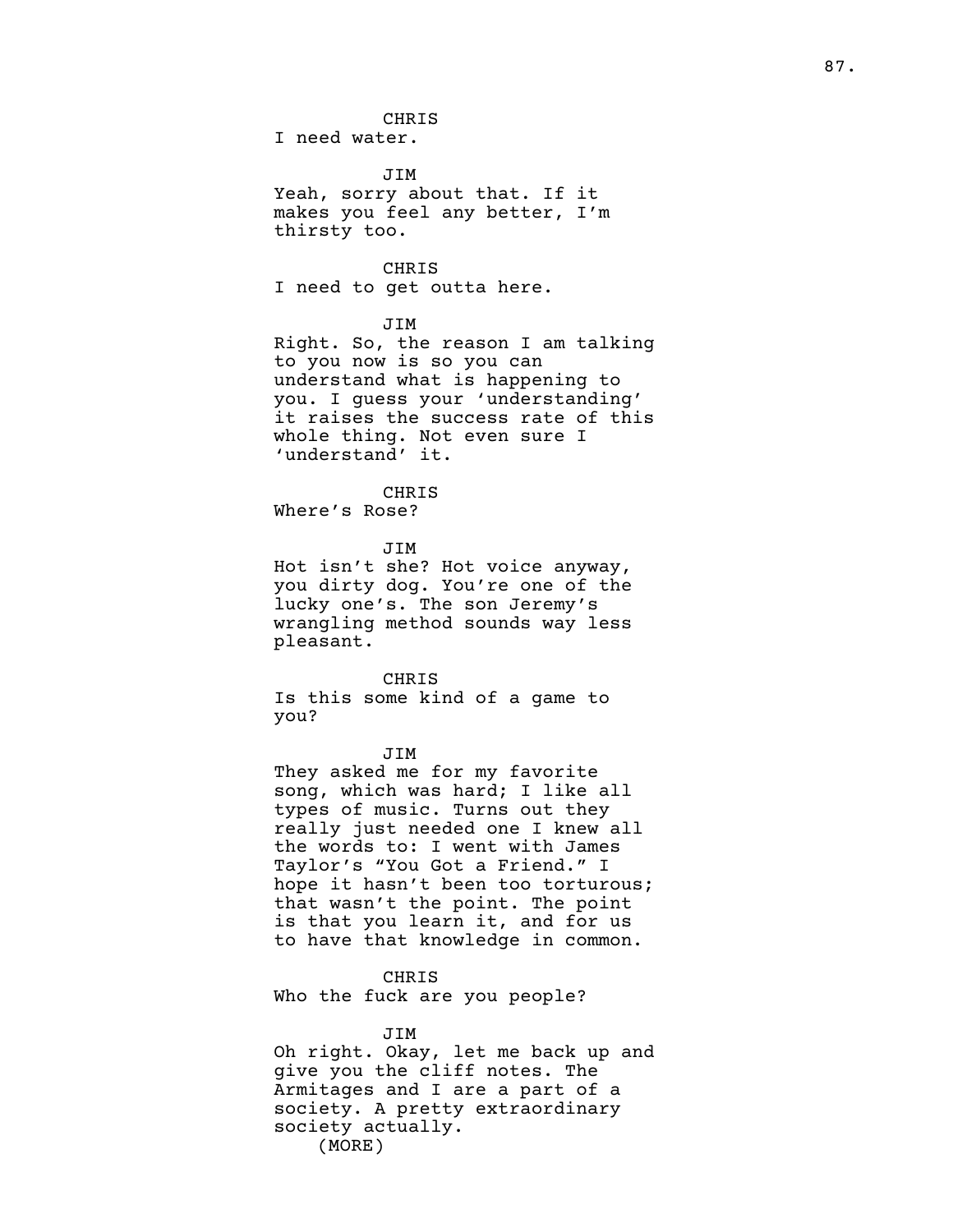# JIM (CONT'D)

One whose sole purpose for many many years has been a search for a very powerful object. Armitage lineage redefined the nature of that search. They proved that the power didn't just exist in that object; You see, with science the Armitage's created a miracle.

### CHRIS

You hypnotize me? Break my will..? Make me a slave like the others? This is some crazy racist shit.

### JIM

No. Not racist, Chris. We don't hate you. We want to be you... You are not going to be a slave. You're going to be a vessel.

## CHRIS

Wait, what?

# JIM Missy's hypnosis was merely to sedate you. Oh, that and to prepare you psychologically...

#### CHRIS

For what?

Jim smiles.

JIM For the procedure.

CHRIS What's the procedure?

#### JIM

Are you ready...? Drum roll please. Brain transplantation. Some say it could never be done;

# JIM (CONT'D)

They experimented for centuries, but it turned out re-linking the brain to a foreign central nervous system was impossible. The nerve connections are far too intricate and delicate.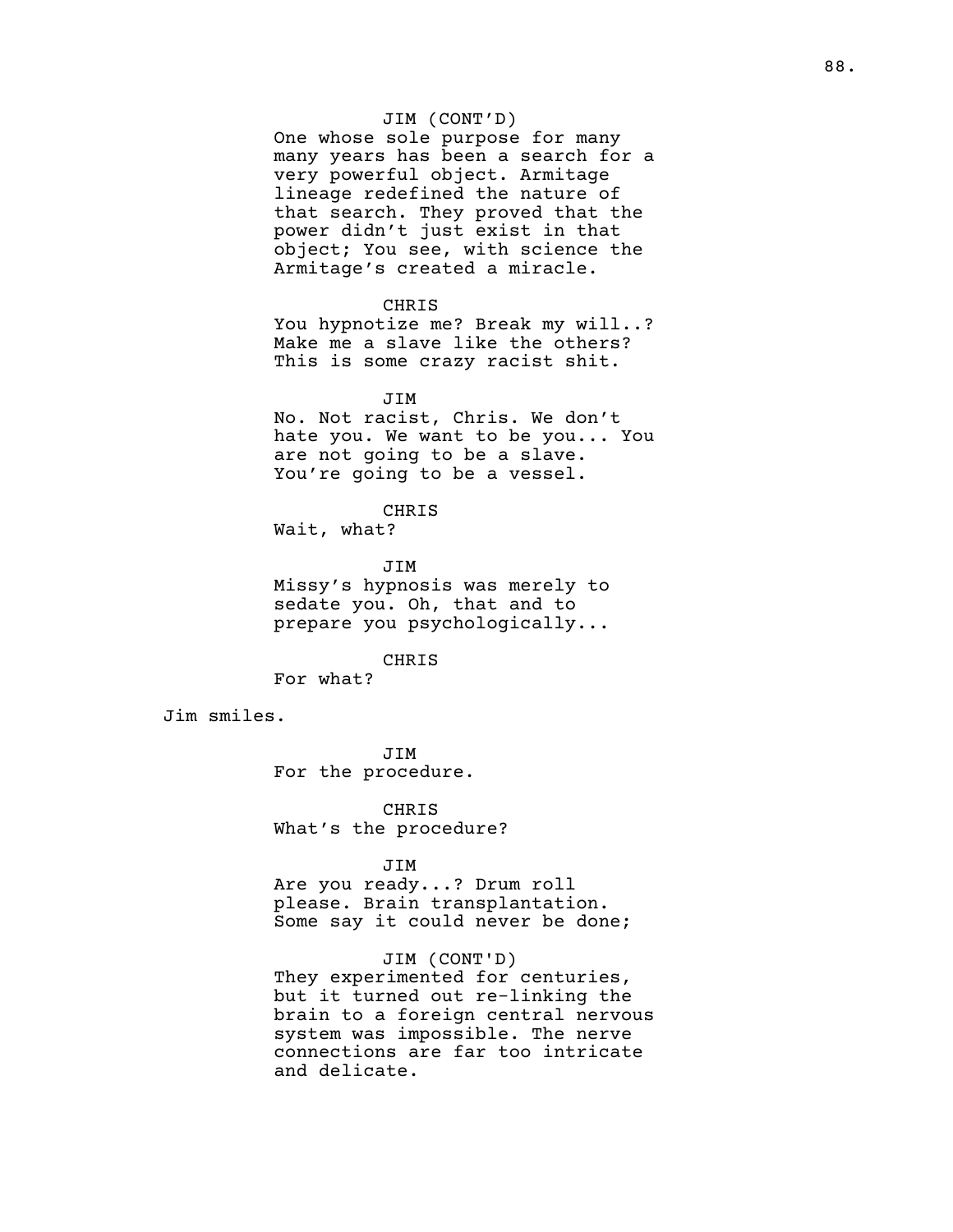CHRIS What the fuck?

JIM

Dean's the only guy who really gets the science. He's the one who discovered that full brain transplantation isn't actually necessary to transfer the soul, and that partial brain transplantation solves the little nerve ending problem.

CHRIS

No.

Jim holds up a Color coded diagram of the human Brain. There is a big red part that takes up 80% of the image. The other 20% is blue and located near the lower back of his skull.

> JIM Okay so... You see the blue part? That's the piece of your brain that's all rooted in the nervous system. So that stays; keeping those tricky little connections intact. The rest is discarded. Then they'll remove the red part of my brain from my skull and put in yours. Your "blue" and my "red" basically absorb each other. And apparently the brain heals surprisingly fast, so assuming everything goes as planned, we should be up and functioning in a couple weeks.

CHRIS And my brain?

JIM

Your red part? It'll be discarded, but don't worry. You wont be gone. Well not completely. You'll still be in there somewhere; limited consciousness of course;

JIM (CONT'D) you'll still be able to see and hear but your existence will be as a passenger... an audience. You will live in...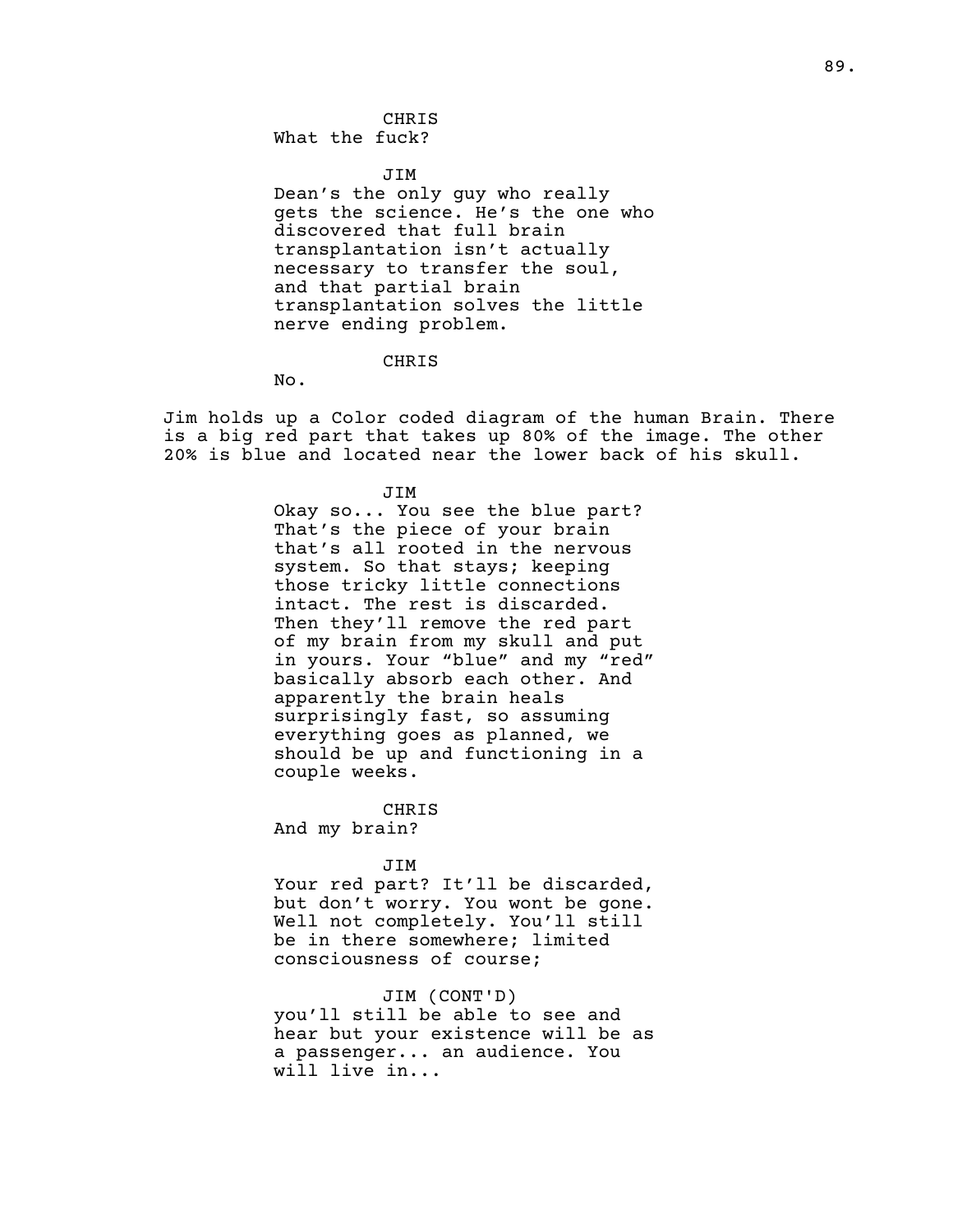JIM Yes. That's what she calls it. Good! So you understand, I'll control the motor functions, the will of our body, effectively making me--

CHRIS Me... You will be me.

## JIM

As far as the world is concerned. It's still a pretty new operation. Some kinks. We're supposed to stay away from flashes of light for example. They can trigger a "momentary lapse in control of motor functions..."

CHRIS Why black people?

Jim is disappointed in the question.

JIM

Well, because you get the highest bids. For the last decade or so anyway. I wish it was less simple than that, but it's not. You're in fashion, baby!

Final hope sinks from. Chris shoulders.

JIM (CONT'D) Honestly though, personally..? I couldn't give two shits about race. I don't care if you're black, brown, green, purple... whatever. What I want is so much deeper: Your eye, man. I want those things you see through.

CHRIS That's crazy.

JIM Take it as a compliment.

CHRIS You're not going to get away with this.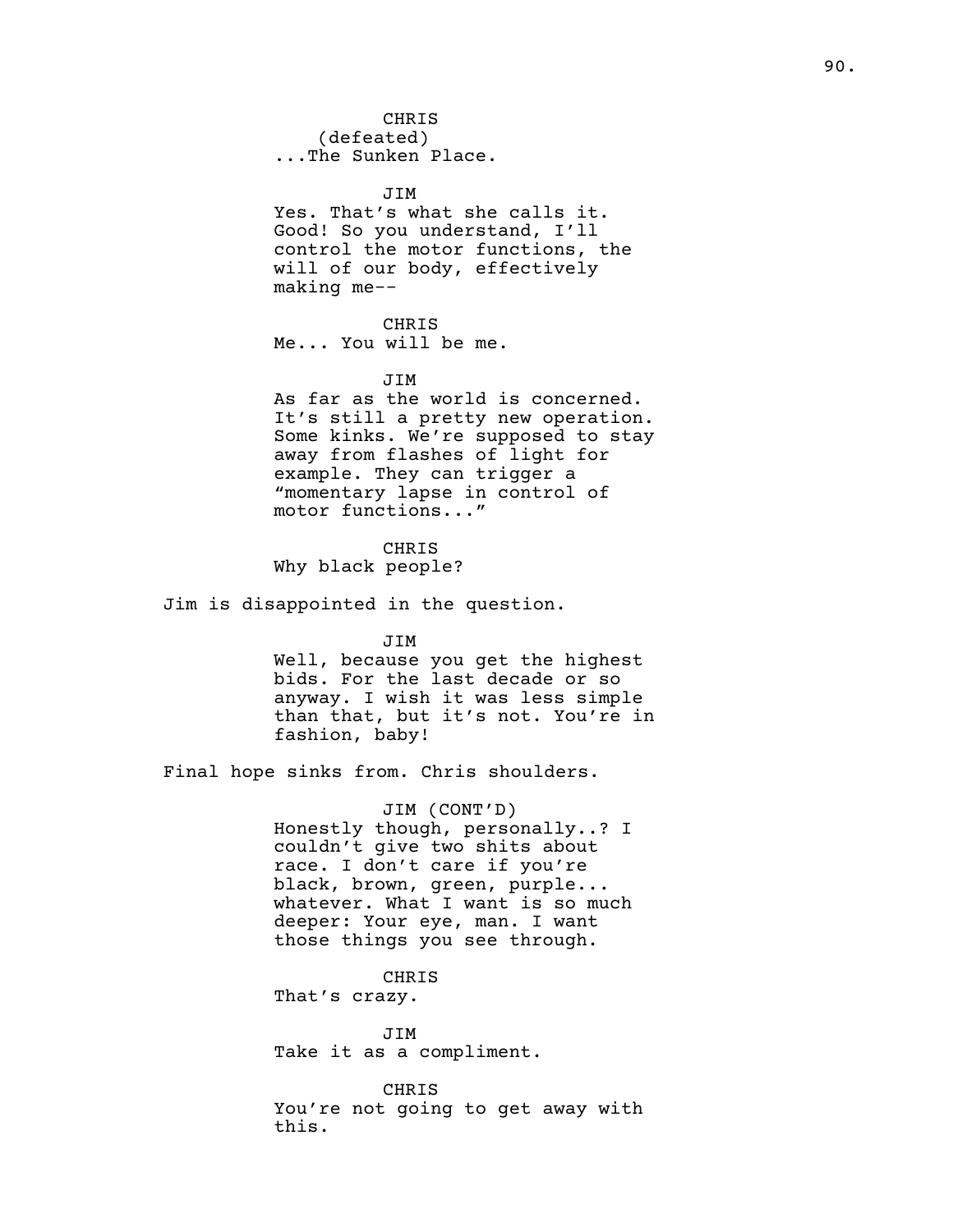The television turns off. Chris clenches his body trying to pry free from his restraints, before his shoulders collapse with exhaustion. He lifts his head to a rip in the leather arm of the chair revealing its cotton stuffing. He looks at the cotton. We see Chris make a difficult decision.

LATER...

We hear nothing except a HEART BEAT.

Chris' head hangs, asleep. His lips are dry. Chris wakes up.

The Television turns on. On the screen, a woman's hand holds a tea cup. With a spoon, she clinks it. We don't hear it though. We still hear nothing but the HEART BEAT.

CHRIS

No, No--

Before Chris can finish SCREAMING, his eyes widen. He goes limp -- unconscious again.

Rose enters wearing a white and black nurse's outfit with a red cross on the chest. She rolls a medical table into the room. She draws a dotted line across his forehead and around to the back of his scalp. Then she unstraps his arm and prepares it for an IV. She inserts the needle.

She goes to put earbuds connected to an ipod in his ears but sees the arm of his chair has been stripped open. She looks at Chris. Cotton makeshift earplugs have been stuffed in his ears!

He's not really hypnotized!

Rose tries to scream but Chris grabs her throat with his free hand and squeezes. The HEARTBEAT quickens. Rose pleads, but we don't hear her.

> ROSE (inaudible) Wait. Wait. Chris!.... Chri-

Chris chokes her. Tears stream down his face.

# CHRIS

Shhhh.

Rose convulses. She scratches his hand and cheeks. He's too strong. She stares at Chris' eyes as her consciousness fades. Then, through the agony, her face curls into a twisted smile. She's having fun. Psycho. Rose goes limp in Chris' hands.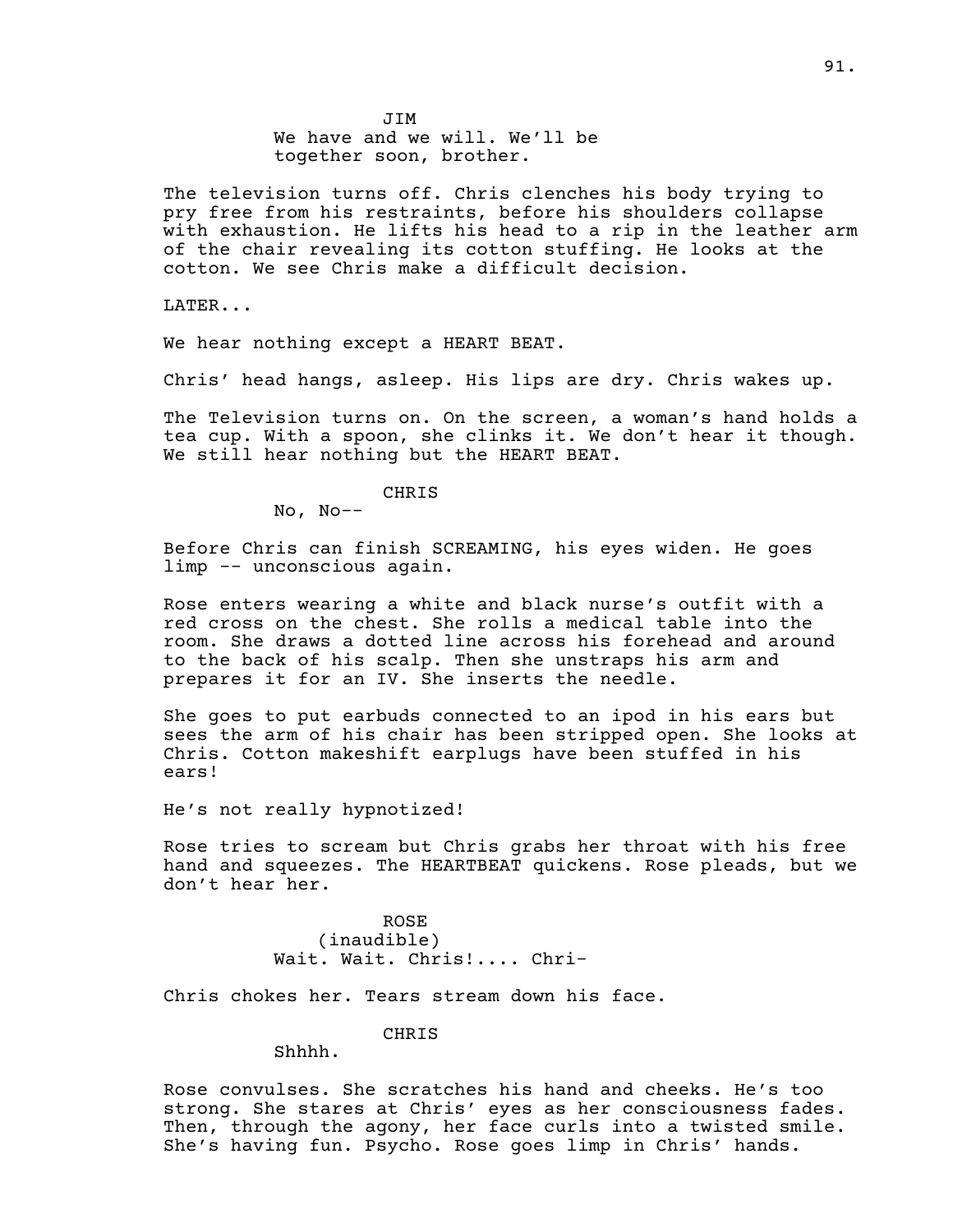Chris takes the cotton out of his ears. We can hear again. "You've got a Friend" plays on the earbuds of the ipod.

INT. OPERATING ROOM.

Earbuds also rest in Jim Hudson's ears playing the same song. He lies unconscious on one of two operating beds in the center of the room connected to an IV and heart monitors.

A bright medical light shines on Jim's shaved head which also has a dotted line around it. The other bed is empty and has a light shining on it as well. This bed is for Chris.

Dean stands in a black and white robe with a red cross in the middle, his palms upwards in silent prayer near some ceremonial candles. Jeremy watches his father. They are unaware of what's happening in the Medical room down the hall. Dean finishes his prayer.

DEAN

Saw...

Jeremy hands Dean a circular surgical saw.

```
DEAN (CONT'D)
```
The vessel.

Jeremy leaves as Dean begins to saw into Jim's cranium.

INT. DARK HALLWAY

Chris finds an old badminton set.

Jeremy exits the room briskly and walks down a dark hallway. He turns into the games room and finds Rose's body.

Jeremy's eyes go wild. He turns as Chris emerges lunging from the darkness with a badminton racket. Before Jeremy can scream, Chris slams him in the face with the metal side of the racket. He pulls Jeremy inside and shuts the door cutting off the sound from outside. Jeremy wilts in pain.

Chris whips him over and over warping the racket to a crumpled bloody mess.

# INT. OPERATING ROOM

Dean finishes sawing the top of Jim's skull off. He removes the cranium preciously exposing Jim's brain.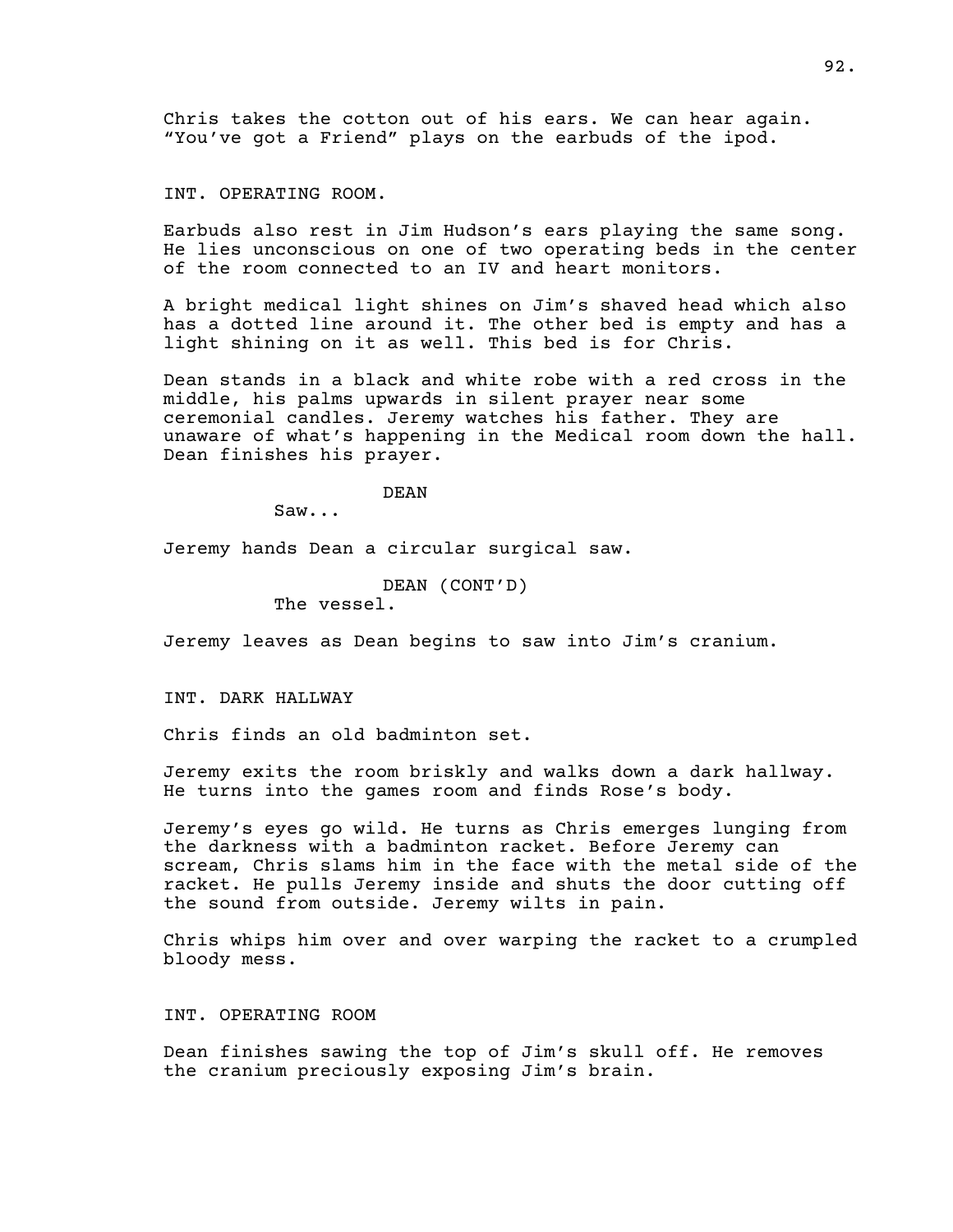DEAN Jeremy...?

Dean walks to the doorway. Dean scans the dark hallway. It's quiet.

```
DEAN (CONT'D)
Ro Ro...?
```
Chris emerges charging from the darkness with Deer's head in his arms. He punctures Dean through his neck and shoulder with the antlers. Dean and stumbles back into the operating room, deer's head attached.

```
DEAN (CONT'D)
```
Miss--

His call to Missy devolves into gargles. Dean falls knocking the unused bed over along with some candles. The bed has caught fire. The fire grows fast.

INT. KITCHEN - NIGHT

Missy takes a whistling tea pot off the stove and pours herself a cup. Georgina sits nearby knitting. The window, like before reflects the room around them.

She sniffs the air. She is suddenly afraid. She turns off the light illuminating the back yard. Walter runs back and forth in the distance. She turns the light back on again. Chris' reflection is now behind hers. He looks savage; covered in blood. Georgina screams and runs out the back door.

Chris heads to the door, but sees his phone on the dining room table. He goes for it.

INT. DINING ROOM - CONTINUOUS

Chris runs through the dining room and finds his cell phone on the dining room table.

Chris picks up his phone and presses the power button. The loading screen comes up.

Chris grunts with frustration as he hears a creak behind him. It's Missy, now in the kitchen doorway behind him holding her teacup and spoon. She begins clinking her tea cup...

TING...

Chris knocks the cup out of her hand spraying hot water on her chest and face. She screams.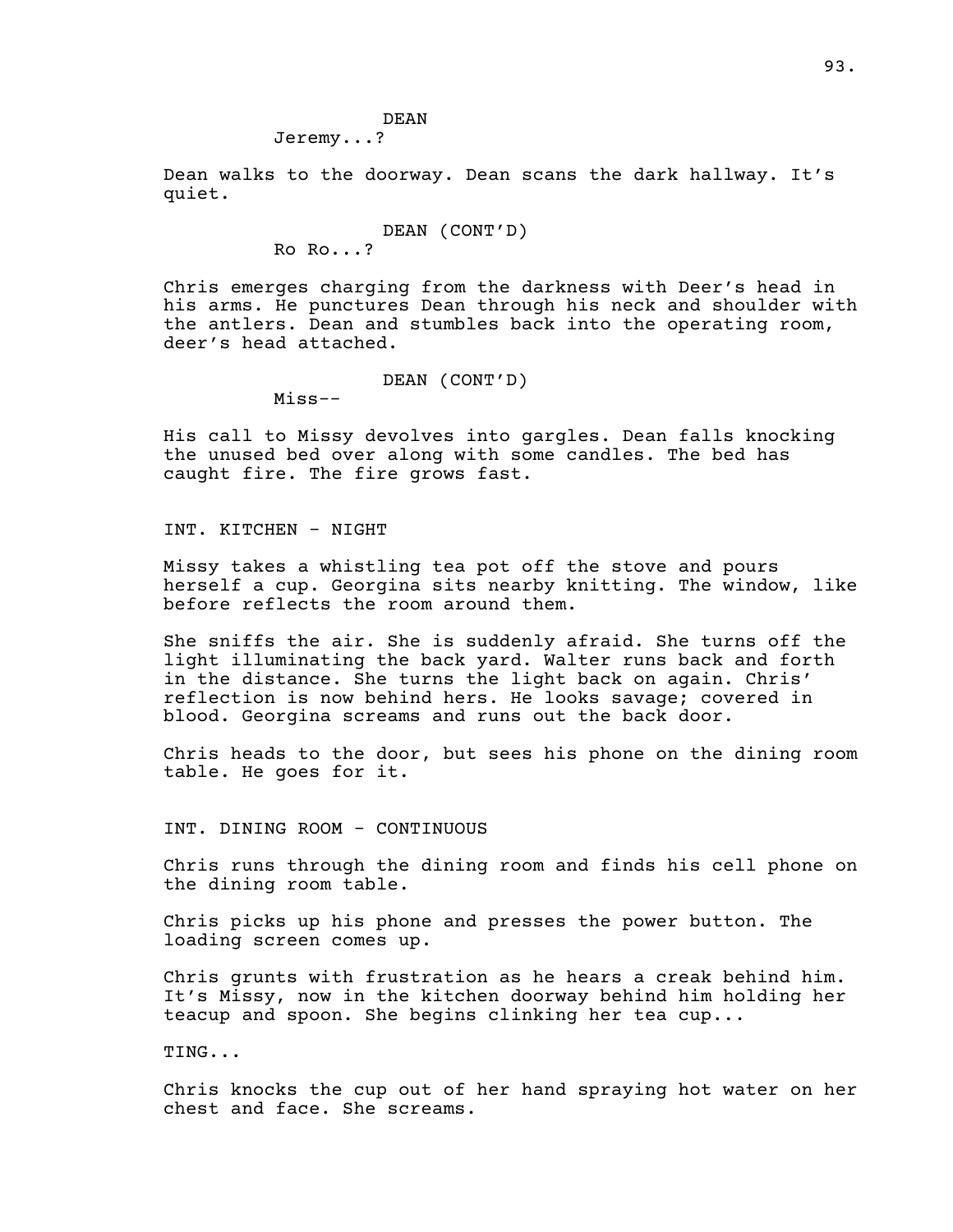The cat bounds off the dining room table at Chris' face. Chris punches it out of the air. This has given Missy enough time to grab a knife. She lunges at Chris screaming psychotically. Chris can't pin her down. She slices his hands. Chris grabs the tea pot and cracks her in the head with it. She falls. He hits her one more time. Done.

The cat slinks out an open window.

## INT. FOYER - CONTINUOUS

Chris runs towards the front door. Before he can open it, he hears a footsteps running upstairs from the basement followed bloodcurdling scream from back in the kitchen:

```
JEREMY (O.C.)
Ahhhhhhhh!!!!!!!!!
```
Jeremy bursts though the dining room and pounces on Chris' back. The two roll around.

Chris throws his elbow back at Jeremy who blocks it and uses it to put Chris in a choke hold from behind. Chris slams the back of his head into Jeremy's face. He does it again, and again, and again. Jeremy squeezes tighter.

Chris, about to pass out, reaches into Jeremy's pocket and pulls out his keys. He scrapes them deep into Jeremy's eye. Jeremy screams in pain and Chris wriggles out of his grasp tripping him with an improvised Judo throw. Jeremy lunges at Chris again but slips on his own blood banging the back of his head on the coffee table. He's out.

EXT. FRONT YARD - NIGHT

Chris begins to run but then sees the beige sports car we recognize from the opening scene. He looks at Jeremy downed in the doorway and then at the keys in his hand.

Moments later...

## INT. SPORTS CAR - NIGHT

Chris is in the driver's seat. The tubular metal helmet sits next to him in the passengers seat. His phone finally turns on. There is a very small amount of batteries. He turns the ignition. The English to French tutorial comes on.

> TUTORIAL I seem to have misplaced my passport. Je crois avoi egare mon passeport.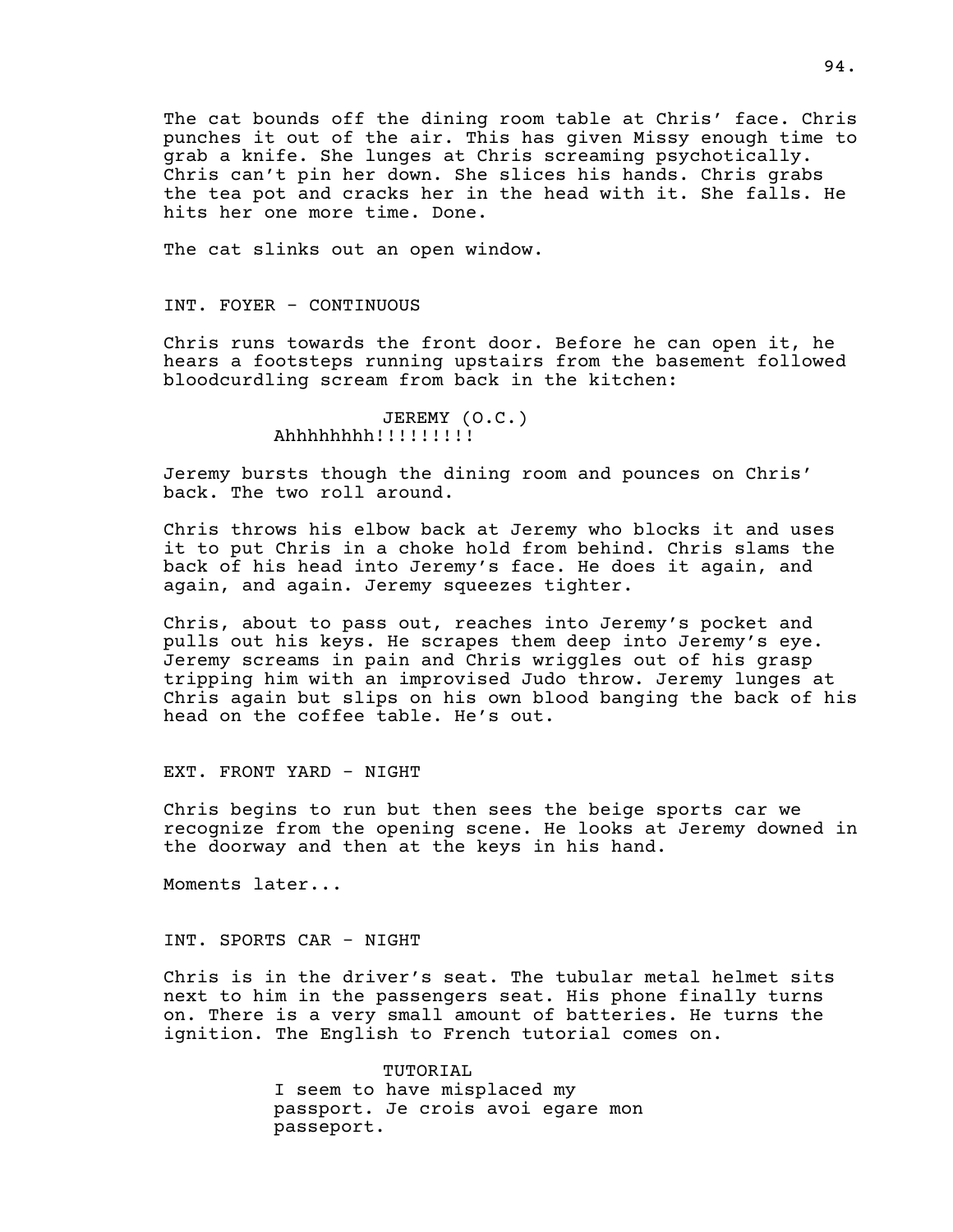Chris peels off, driving fast through the field into the night. He dials 911.

> 911 OPERATOR 911 emergency, I'm at the home of Dean and Missy Armitage--

Chris looks in the rearview mirror as the house gets smaller behind him. All of a sudden, BAM! The car slams into and over Georgina, who, in the night, seems to come out of nowhere. The phone falls.

# CHRIS

Ahhhh!

TUTORIAL Can you direct me to the nearest hospital? Pouvez-vous me diriger vers I'hopital le plus proche?

He drives on a few more seconds on a flat tire but then stops the car. Chris breathes heavy.

> CHRIS (to himself) No... no... Don't do it... Just get the fuck gotta here... Just go! Just... Fuck!

Chris puts the car in reverse and drives backwards beside the motionless bloody heap that is Georgina.

> TUTORIAL Where is the nearest train station? Ou est la gare la plus proche?

He looks back at the house which is now filling with smoke.

Chris quickly gets out of the car and lifts what's left of Georgina's mangled unconscious body into the passenger's seat of the car. He shuts the door and gets in the driver's seat. He floors it.

After a moment of driving, Georgina's eyes open and she rises. The wig slides off her head revealing an old surgical scar around the top of her head. Chris hasn't noticed her yet. He reaches for his phone.

> TUTORIAL (CONT'D) Can you please call the police? Pouvez-vous s'il vous plait appelez la police?

Annoyed, Chris turns off the sound system just before Georgina grabs his face and scratches it.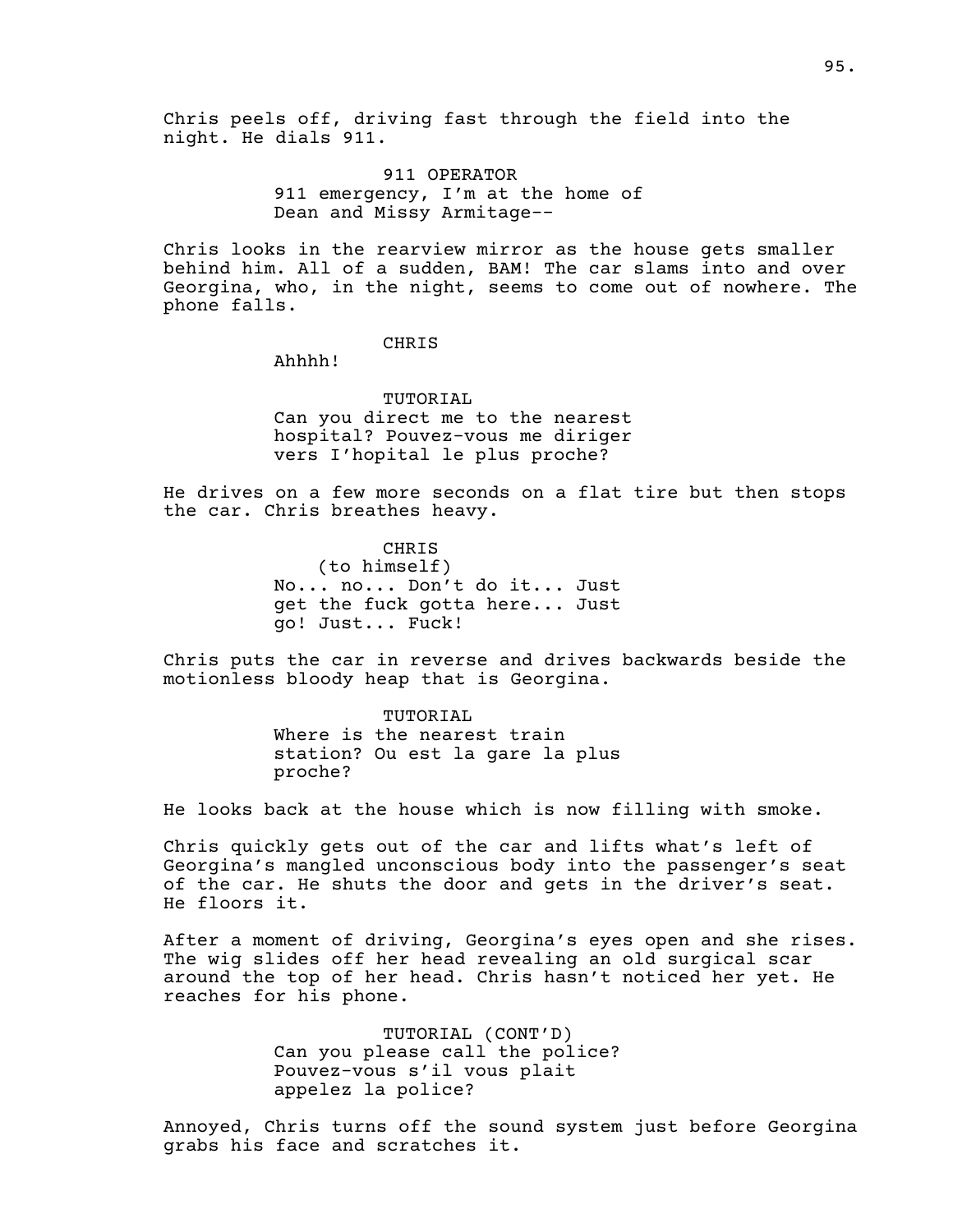Ahhhhh!!

CHRIS

Ahhhhhhhh!!

Chris, veers the car into a tree. Georgina's head hits the windshield hard and bursts open. She's dead. So is the car.

A bullet hits the rear view mirror. Jeremy stands in front of the smoking house with a hunting rifle. He's soaked in blood.

> JEREMY (Through tears) Grandma!!!!

Chris looks at Georgina's body. Georgina was Grandma.

JEREMY (CONT'D)

Grampa!

Walter, the grounds keeper, rounds the house at top speed. Walter is grandpa and he's so fast.

> JEREMY (CONT'D) Get him!!!

Chris crawls out of the car as Walter/Grandpa sprints across the front lawn strait at him. Walter's hat flies off revealing the surgical scar around his head like the others.

Jeremy shoots again, and it grazes Chris' side. Chris runs through the trees. Walter/grandpa closes the gap quickly. Another shot hits a tree. As Chris reaches the road, Walter/ Grandpa pounces like a jaguar and rolls him over on his back. He pushes his thumbs into Chris' eyes.

> GRANDPA Damn you to Hell!!!

Jeremy arrives behind them crying.

JEREMY Kill him, Grandpa.

GRANDPA The gun, Jeremy.

Jeremy tosses the rifle. Grandpa catches it and holds it up to chris' head.

> GRANDPA (CONT'D) You ruined everything!!!

Chris, blinded, raises his phone to Walter/Grandpa's face. He takes a picture, flashing strait into Walter/Grandpa's eyes.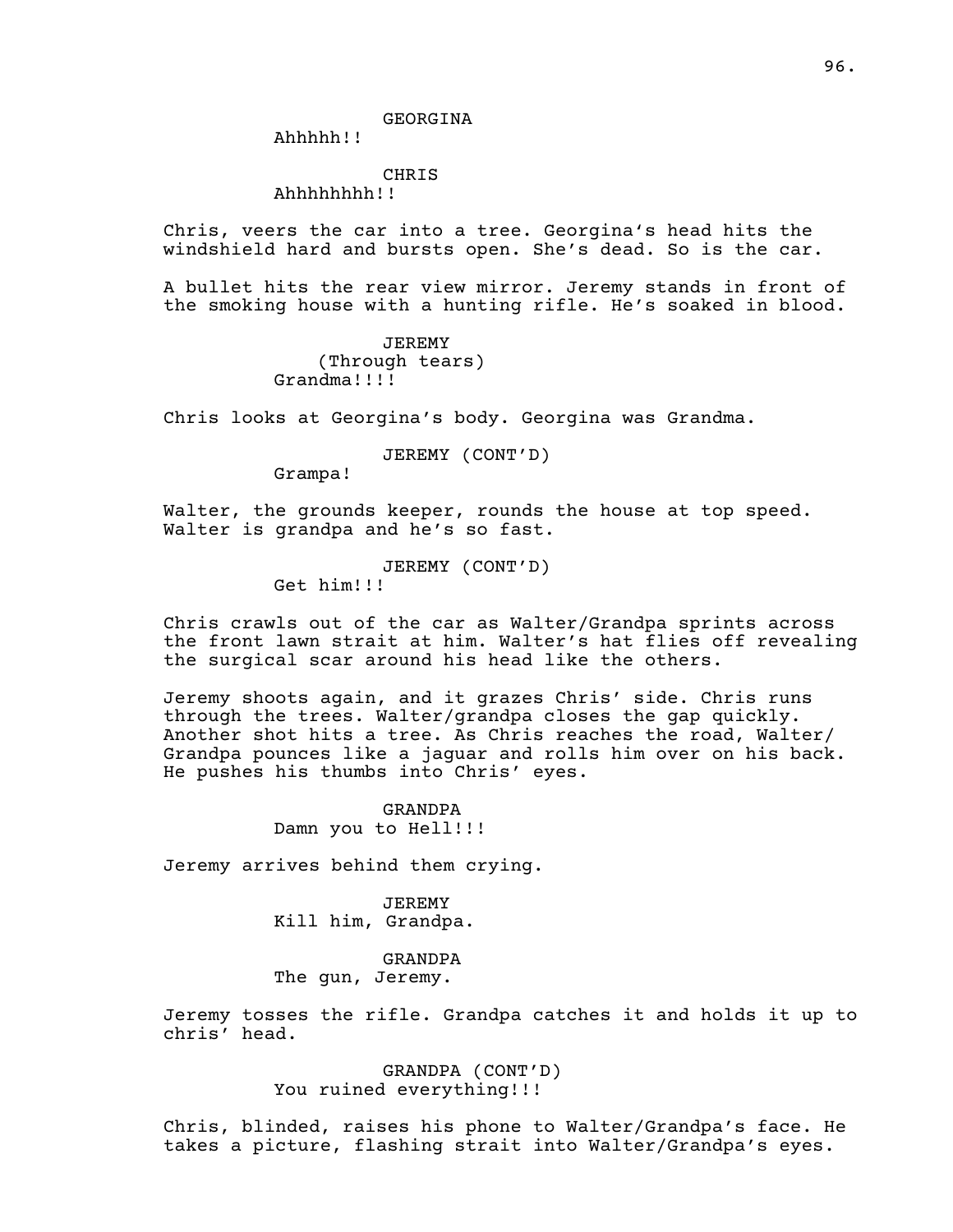Walter/Grandpa doesn't shoot. Instead he looks up. Jeremy is confused as to why Walter/Grandpa has stopped.

> JEREMY What...? Grandpa--?

Walter/Grandpa spins and gathers his bearing. His eye is cocked and blood trickles out of his nose. He let's out a PAINED MOAN reminiscent of the deer's.

## WALTER/GRANDPA

Ahhhhhhh!

Walter/Grandpa shoots Jeremy in the chest. He falls. Chris, on his back, pushes himself away. Walter/Grandpa sees Chris' scurry. He turns looking mad.

CHRIS

Wait.

Walter/Grandpa raises the gun under his own chin and shoots himself through the head. He falls. Approaching sirens blare in the distance.

Chris lays in shock. It's over. Just then a hand grabs Chris face! Jeremy's still alive! Blood pours from his mouth.

# JEREMY

Ahhhhhh!

They both go for the gun, grabbing it at the same time. They roll around in the grass. Chris ends up on top. He bludgeons Jeremy over and over with the butt of the gun into the ground. Chris is lost in violence.

2 police cars pull up. He drops the gun.

COPS Hands! Hands! Get away from the weapon/ Show me your hands!/ Hands! Hands!! Get on your Knees!/ Hands! Hands!/ Goddamn Hands!!!

Chris, covered in blood, raises his sliced hands.

CHRIS Look in the basement!

He is violently swarmed by officers. The house burns.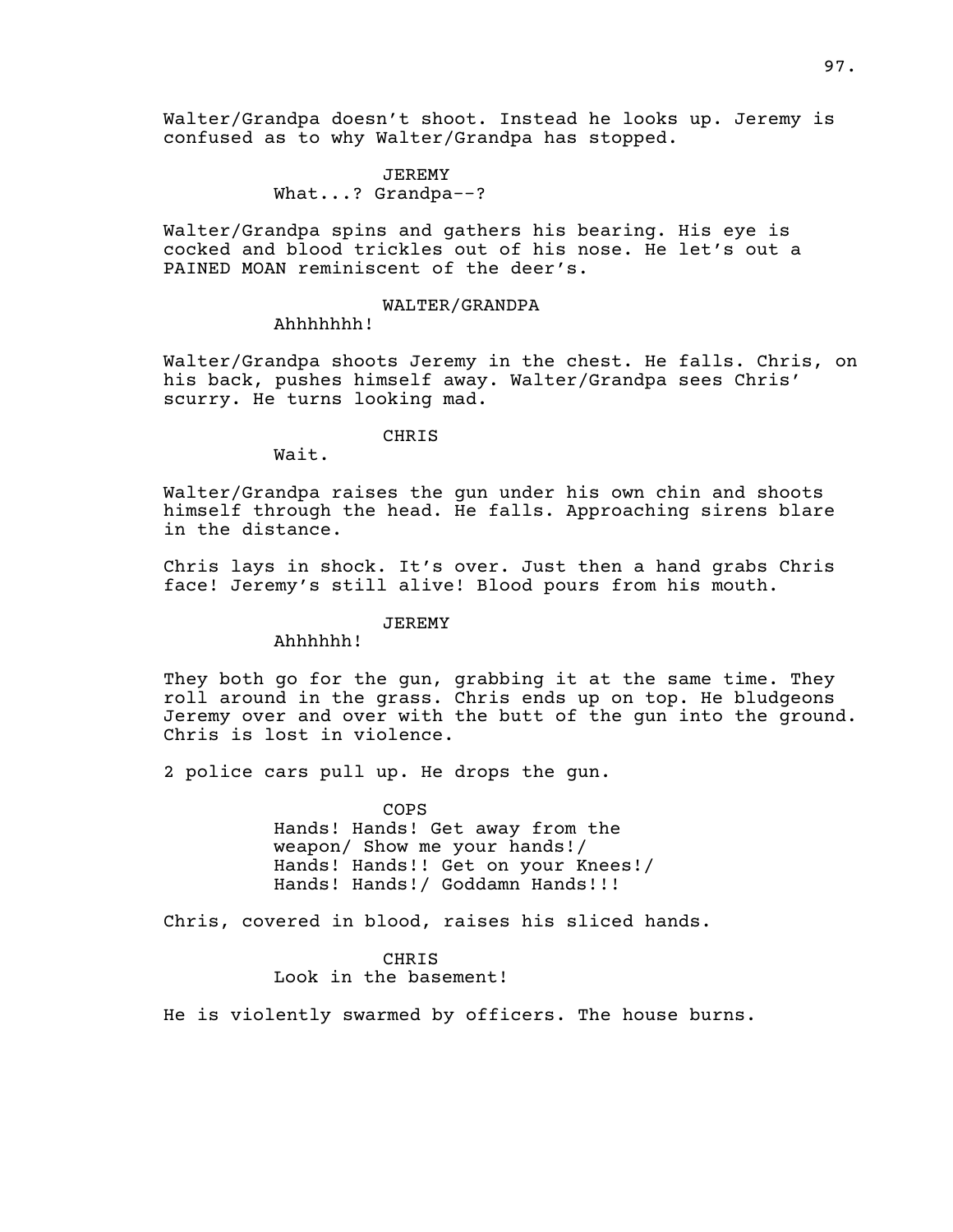INT. MAXIMUM SECURITY PRISON. VISITING ROOM - NIGHT

Rod sits down opposite Chris who wears a prison jumpsuit and smokes a cigarette. Both of them look like shit. Rod is gaunt with circles under his eyes. Chris' hair and beard have grown in.

There's a long silence.

ROD I really need to...

CHRIS ...I don't remember...

ROD ...impress on you the importance of remembering some of those names. The fire didn't leave enough--

They've clearly had this conversation many times before.

CHRIS I don't remember.

ROD

You gotta help me out, Chris. Secret societies doesn't get you very far on Google. I'm over here feeling like I'm playing connect the dots on a fucking football field. One name...

CHRIS I don't remember.

ROD Well, try again please.

CHRIS

Rod.

ROD Let's start at the beginning; walk me through it again.

CHRIS

Rod.

Rod knows he's been defeated.